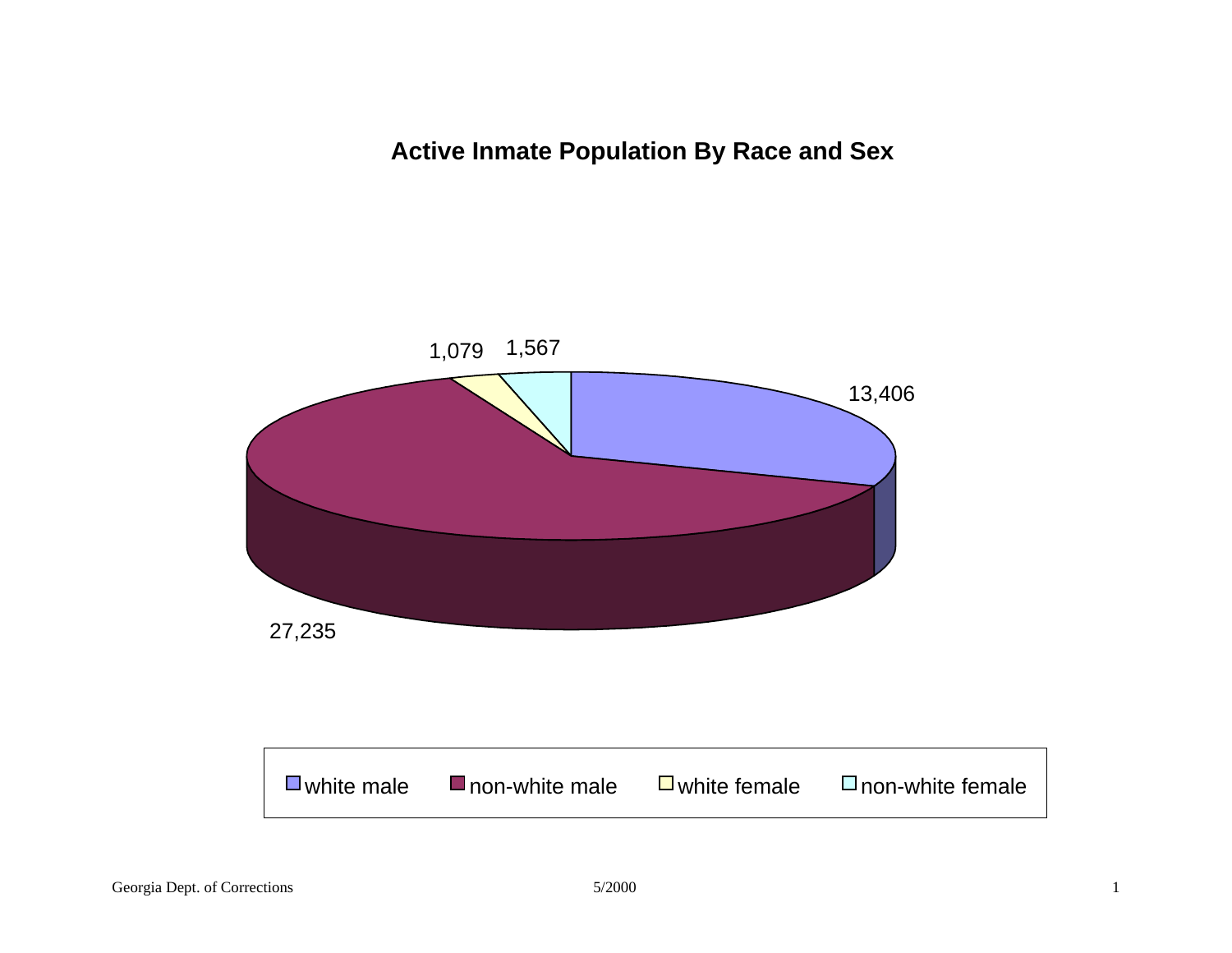# **Active Inmates By Security Status**

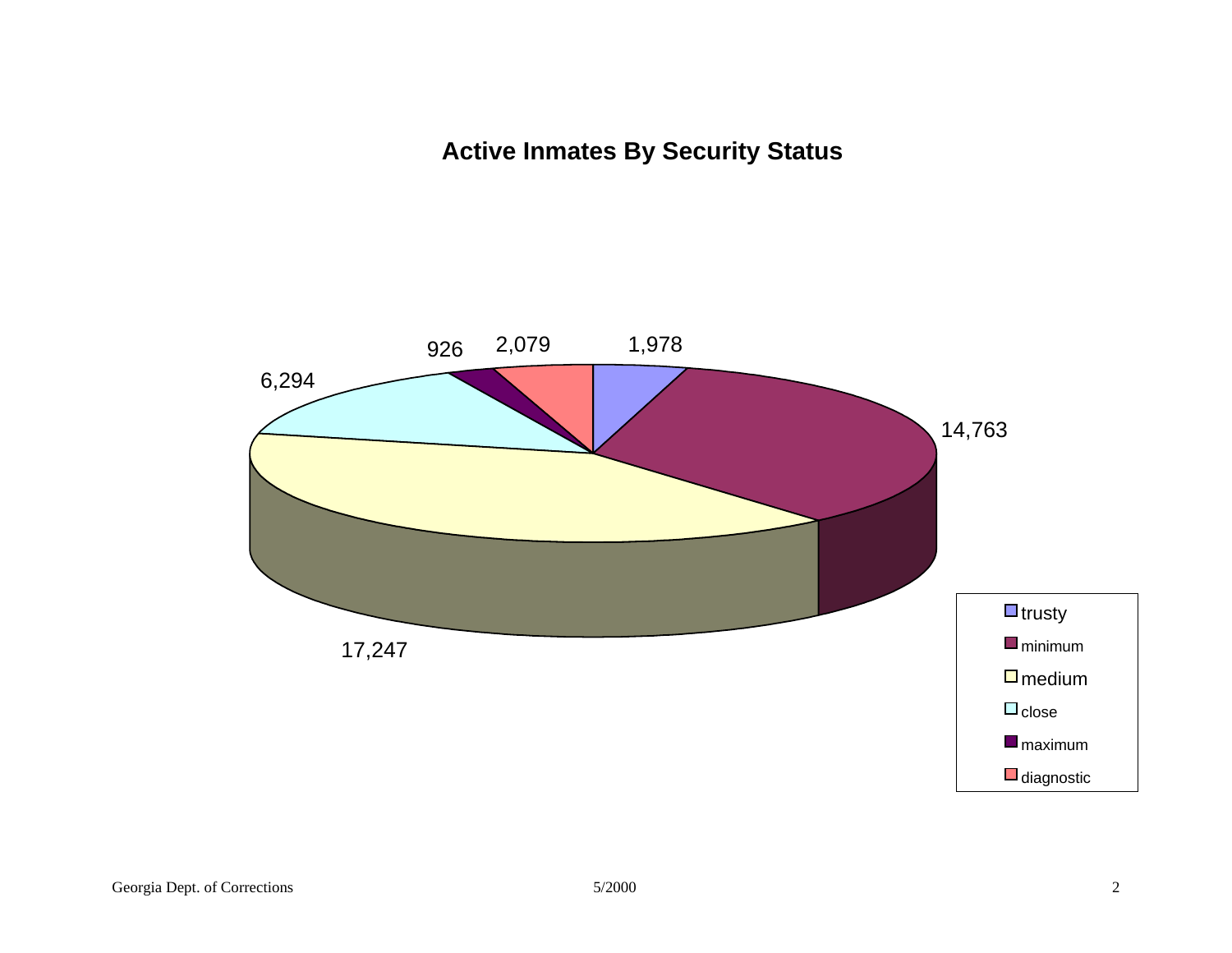

## **Active Inmates Prison Sentence In Years**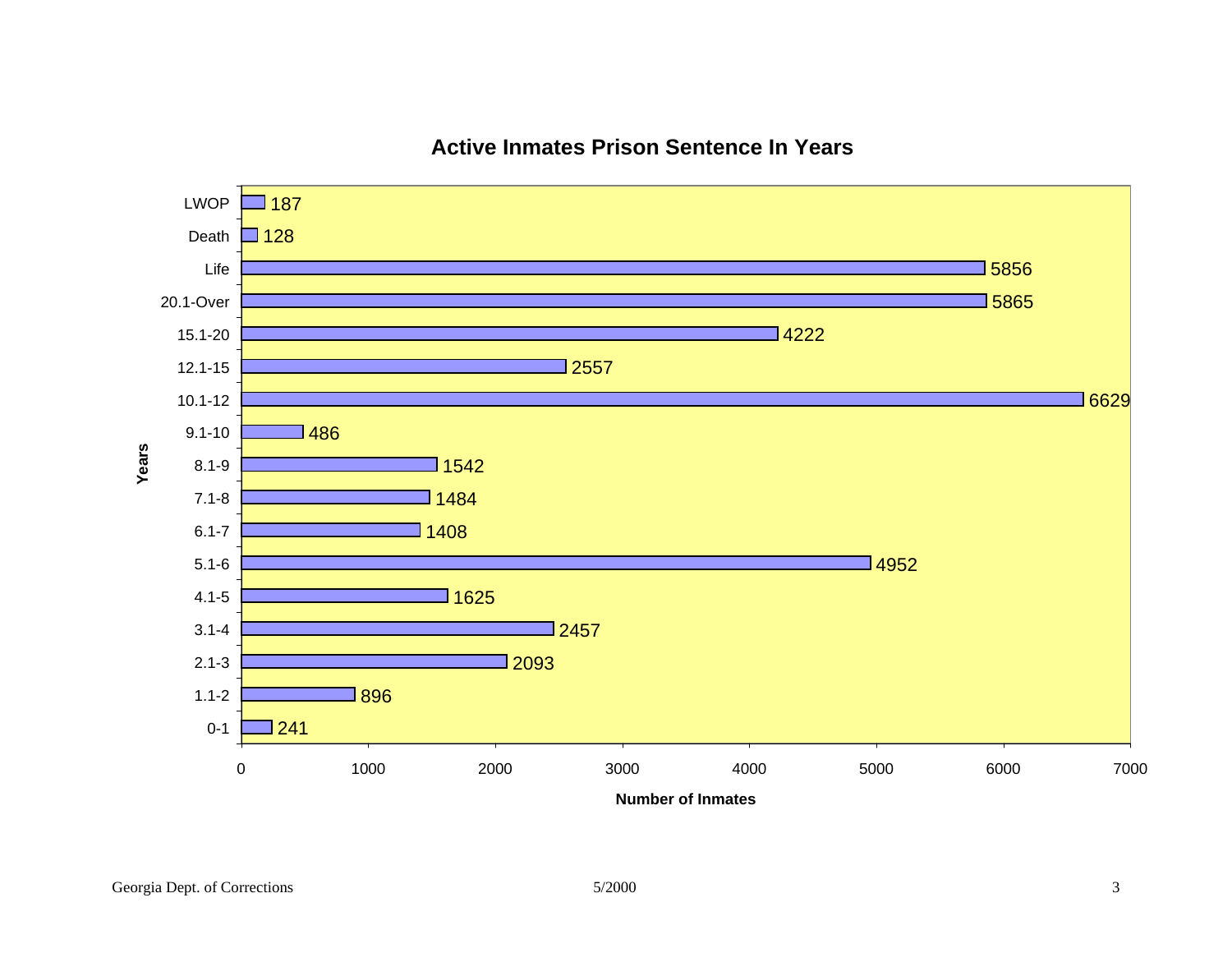## **Active Inmates Who Have Probation To Follow Prison**

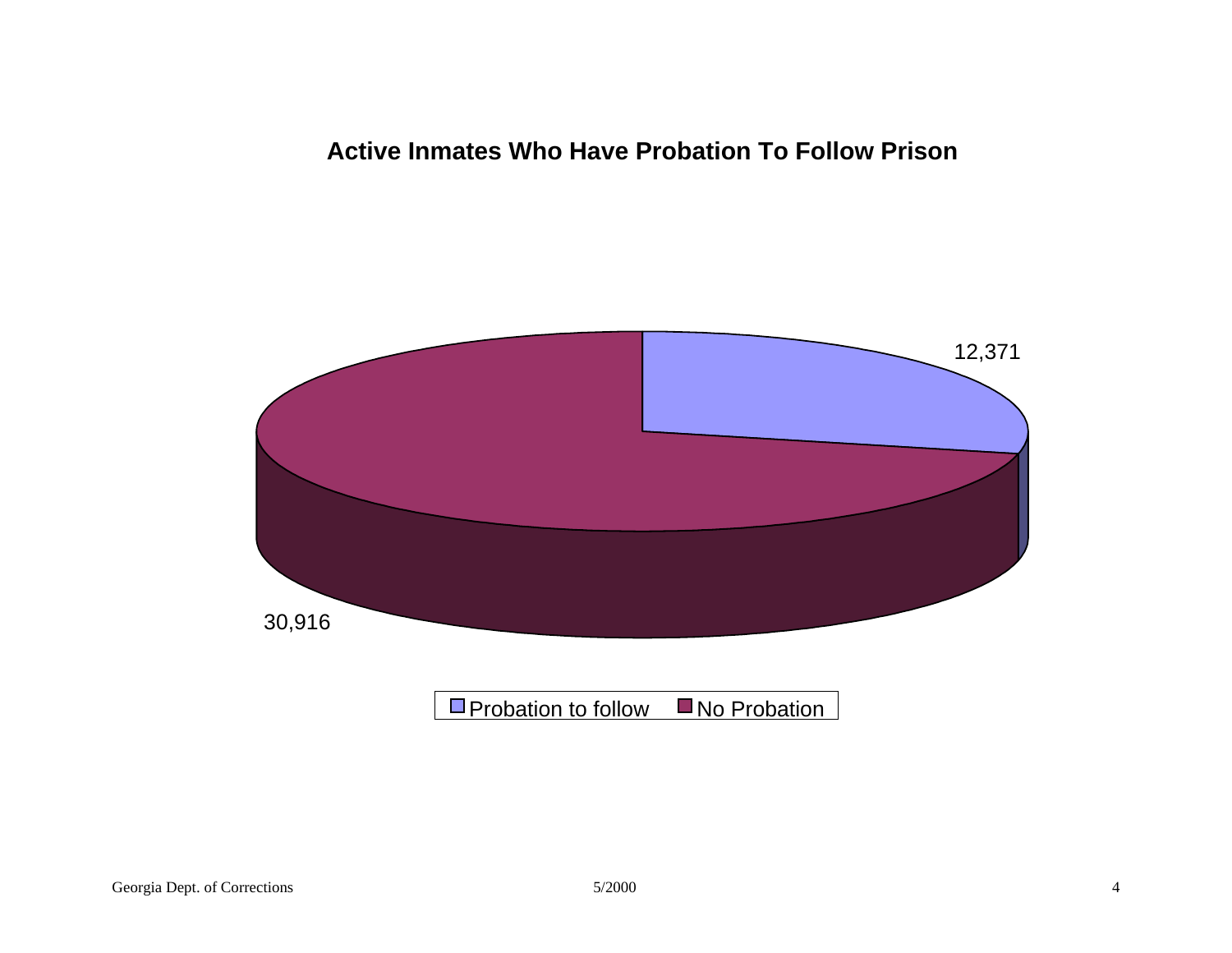**Active Inmates Grouped By Institution**

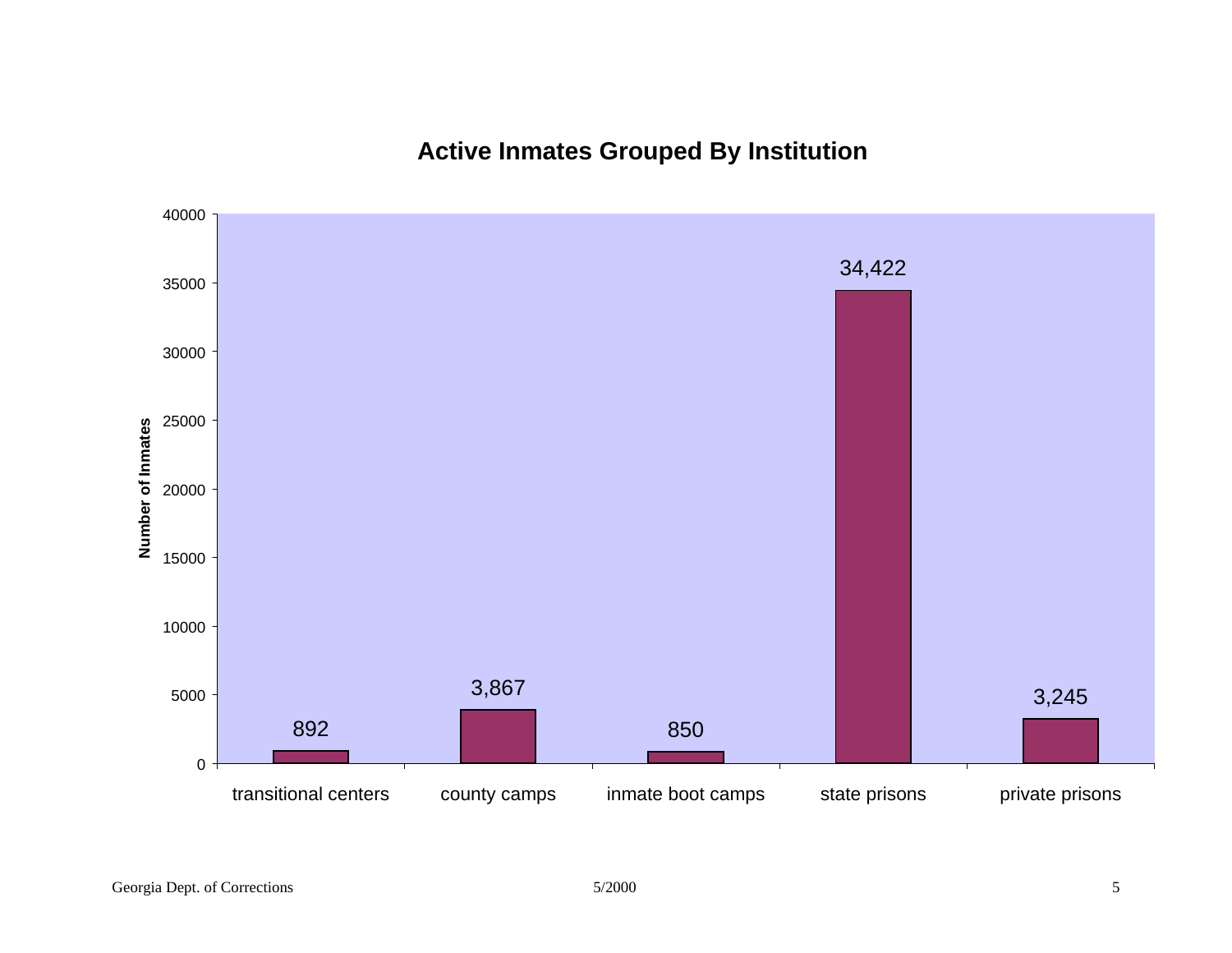**Active Inmates By Most Serious Crime Type**

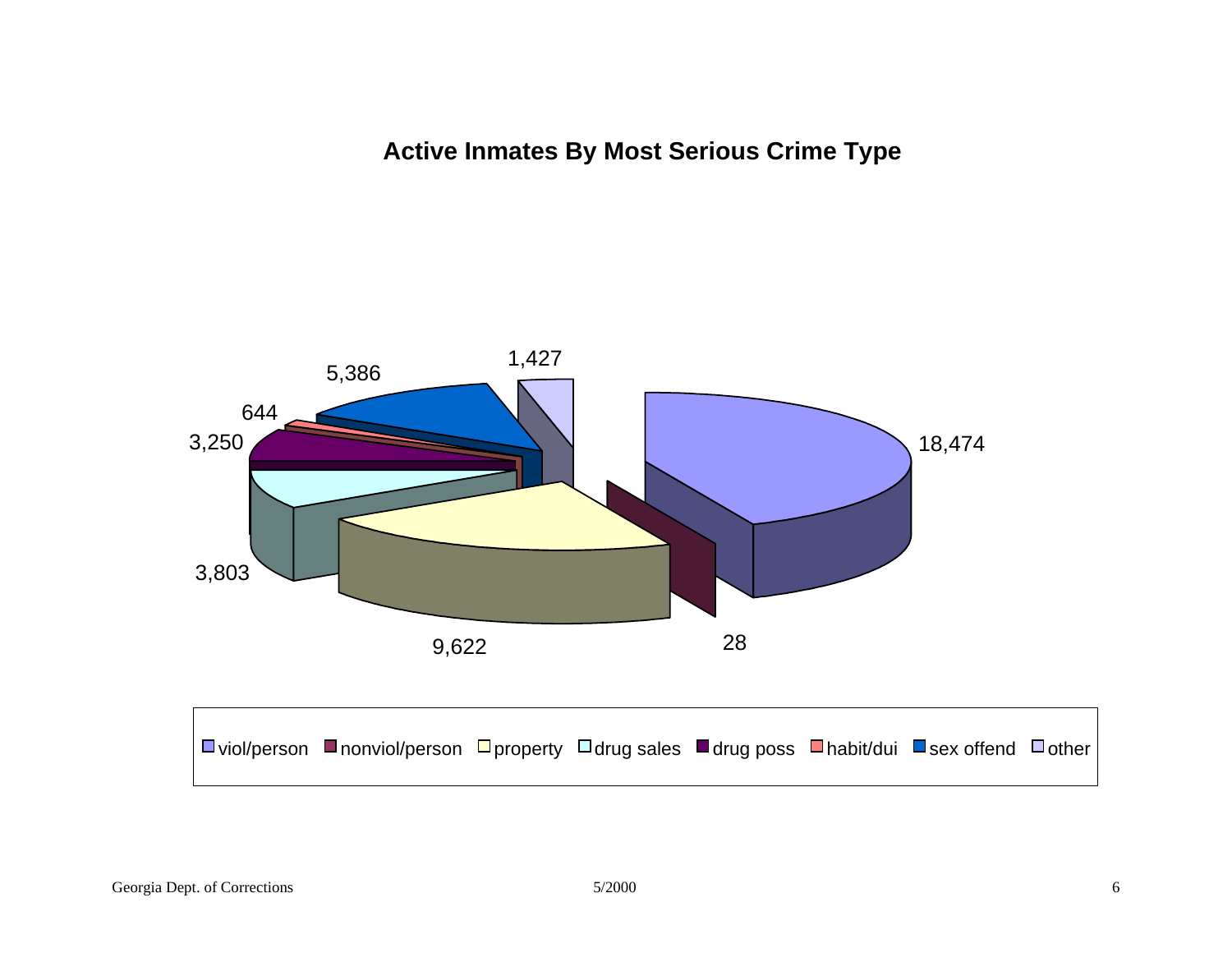Georgia Department of Corrections Page 1 Run 05/15/00 Office of Planning and Analysis

#### Inmate statistical profile

TABLE OF CONTENTS FOR ACTIVE PRISONERS EXCLUDING JAIL

 TITLE PAGE ----- ---- RACE AND SEX............................ 2 Culture Fair IQ Scores.................. 3 Self-Rpt Socioeconomic Class............ 4 Self-Rpt Environment To Age 16.......... 5 Self-Rpt Education Level................ 6 Functional Reading Level (WRAT Scores).. 7 Functional Math Level (WRAT Scores)..... 8 Functional Spelling Level (WRAT Scores). 9 Self-Rpt Guardian Status To Age 16......10 Self-Rpt Employment Status Before Prison11 Self-Rpt Marital Status At Admission....12 Self-Rpt Number Of Children At Admission13 Self-Rpt Religious Affiliation..........14 Self-Rpt Family Behavior Patterns \*.....15 Inmate Diagnostic Behavior Problem \*....16 Physical Profile (General Condition)....17 Security Status...........................18 Number Of Sentences.....................19 Number Of Disciplinaries................20 Number Of Escapes.........................21 Number Of Prior Georgia Incarcerations \*22 Number Of Transfers.....................23 County Of Conviction....................24 Circuit Of Conviction...................29 Home County.................................31 Prison Sentence In Years................36 Probation To Follow Prison..............37Admission Type.............................38 Release Type...............................39 Inst By Group.............................40 Institution.............................41 Misdemeanors And Felonies...............44 Crimes By Group.........................45 Most Serious Offense....................46 Most Serious Crime Type.................53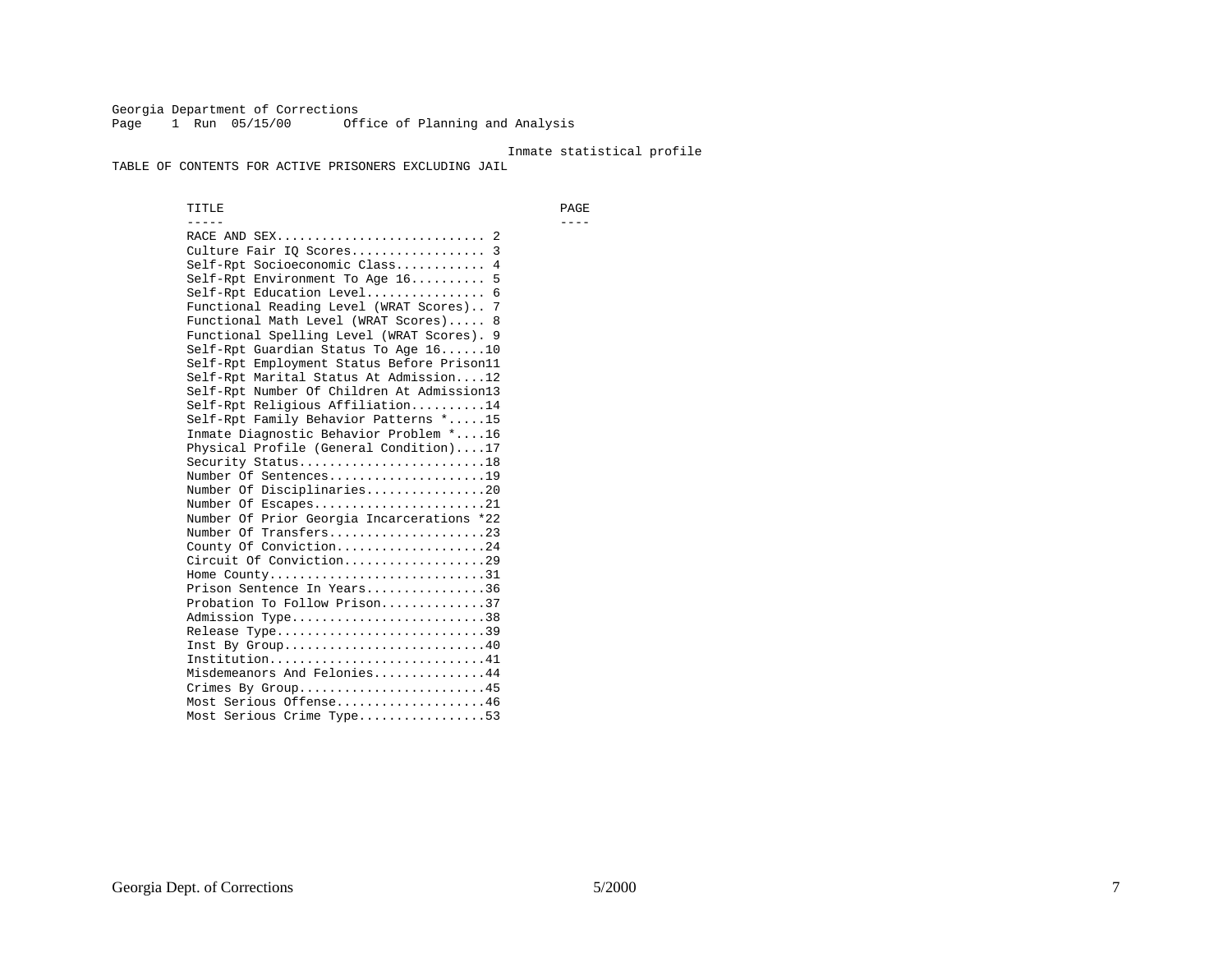Georgia Department of Corrections<br>Page 2 Run 05/15/00 0ff: Office of Planning and Analysis

#### Inmate statistical profile

Sample: ACTIVE PRISONERS EXCLUDING JAIL **Requestor:** Statistics Active inmates 05/15/2000

RACE AND SEX by current age & sex

|                  |           | M E N |            |                 |                              |       |           |         |                    |              |             |       |              |       | <b>WOMEN</b> |             |             |        |          |       |             |       |
|------------------|-----------|-------|------------|-----------------|------------------------------|-------|-----------|---------|--------------------|--------------|-------------|-------|--------------|-------|--------------|-------------|-------------|--------|----------|-------|-------------|-------|
|                  | Age       |       | Age        |                 | Age                          |       | Age       |         | Men                |              | Age         |       | Age          |       | Age          |             | Age         |        | Women    |       | Grand       |       |
| RACE AND SEX     | $ 00-21 $ |       | $ 22-39 $  |                 | $ 40-54 $                    |       | $8 55-99$ |         | % Total            | ွေ           | $ 00-21 $   |       | $ 22-39 $    |       | $ 40-54 $    |             | $8155 - 99$ |        | % Total  |       | %   Total % |       |
| WHITE MALE       | 1027      | 26    | 7648       | 30              | 3907                         | 39    | 824       |         | 57 13406           | 33           | 0           | 0     | $\mathbf{0}$ | 0     | $\mathbf{0}$ |             | 0           |        |          |       | 0   13406   | - 31  |
| NON WHITE MALE   | 2870      |       | 74   17617 | 70 <sub>1</sub> | 6132                         | 61    | 616       |         | 43 27235           | 67           | $\mathbf 0$ | 0     | 0            | 0     | 0            | $\mathbf 0$ | 0           |        | 0        |       | 0   27235   | 63    |
| WHITE FEMALE     | 0         |       | 0          | $\overline{0}$  | 0                            | 0     | 0         | 0       | 0                  | $\mathbf{0}$ | 83          | 47    | 692          | 40    | 267          | 40          | 37          | 56     | 1079     | 41    | 1079        | 2     |
| NON WHITE FEMALE | 0         | 0     | 0          | 0 <sup>1</sup>  | 0                            | 0     | 0         | $\circ$ | 0                  | 0            | 95          | 53    | 1039         | 60    | 404          | 60          | 29          | 44     | 1567     | 59    | 1567        | 4     |
| Total reported   |           |       |            |                 | 3897 100 25265 100 10039 100 |       |           |         | 1440 100 40641 100 |              | 178 100     |       | 1731 100     |       |              | 671 100     |             | 66 100 | 2646 100 |       | 43287 100   |       |
| Percent reported |           | 100.0 |            | 100.0           |                              | 100.0 |           | 100.0   |                    | 100.0        |             | 100.0 |              | 100.0 |              | 100.0       |             | 100.0  |          | 100.0 |             | 100.0 |
| NOT REPORTED     | 0         |       | 0          |                 | $\mathbf 0$                  |       | 0         |         | $\Omega$           |              | $\mathbf 0$ |       | $\mathbf 0$  |       | $\mathbf 0$  |             | $\Omega$    |        | 0        |       | $\mathbf 0$ |       |
| Total            | 3897      |       | 25265      |                 | 10039                        |       | 1440      |         | 40641              |              | 178         |       | 1731         |       | 671          |             | 66          |        | 2646     |       | 43287       |       |
|                  |           |       |            |                 |                              |       |           |         |                    |              |             |       |              |       |              |             |             |        |          |       |             |       |
|                  |           |       |            |                 |                              |       |           |         |                    |              |             |       |              |       |              |             |             |        |          |       |             |       |
| AVERAGE AGE      | 19.88     |       | 30.35      |                 | 45.01                        |       | 60.92     |         | 34.05              |              | 19.83       |       | 31.41        |       | 44.36        |             | 59.61       |        | 34.61    |       | 34.08       |       |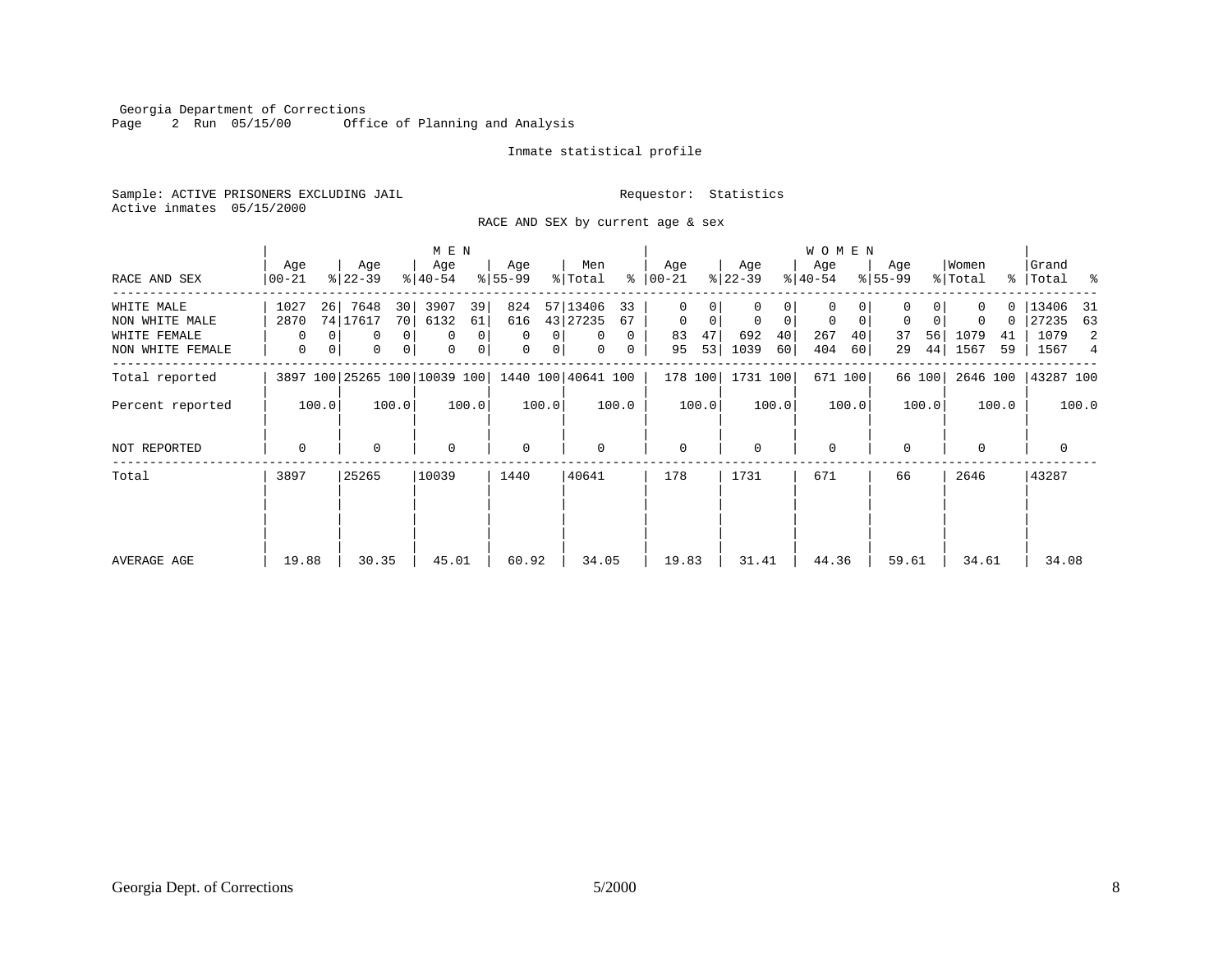#### Georgia Department of Corrections<br>3 Run 05/15/00 Office of Planning and Analysis Page 3 Run 05/15/00 Office of Planning and Analysis

#### Inmate statistical profile

|  |                           | Sample: ACTIVE PRISONERS EXCLUDING JAIL |  |
|--|---------------------------|-----------------------------------------|--|
|  | Active inmates 05/15/2000 |                                         |  |

Requestor: Statistics

Culture Fair IQ Scores by current age & sex

|                           | Age                |                | Age              |          | M E N<br>Age |          | Age        |      | Men                |         | Age            |                      | Age         |          | W O M E N<br>Age |          | Age         |          | Women       |          | Grand            |      |
|---------------------------|--------------------|----------------|------------------|----------|--------------|----------|------------|------|--------------------|---------|----------------|----------------------|-------------|----------|------------------|----------|-------------|----------|-------------|----------|------------------|------|
| IO Score                  | $ 00-21$           |                | $ 22-39 $        |          | $ 40-54 $    |          | $8 55-99$  |      | % Total            | ⊱       | $00 - 21$      |                      | $ 22-39 $   |          | $ 40-54 $        |          | $8155 - 99$ |          | % Total     |          | %   Total %      |      |
| LESS THAN 70<br>70 AND UP | 112<br>3626        | $\overline{3}$ | 1038<br>97 23269 | 4 <br>96 | 801<br>8685  | 8 <br>92 | 93<br>1209 |      | 2044<br>93 36789   | 5<br>95 | 6<br>168       | 3 <sup>1</sup><br>97 | 216<br>1457 | 13<br>87 | 185<br>463       | 29<br>71 | 20<br>40    | 33<br>67 | 427<br>2128 | 17<br>83 | 2471<br>38917 94 | - 6  |
| Total reported            | 3738 100 24307 100 |                |                  |          | 9486 100     |          |            |      | 1302 100 38833 100 |         | 174 100        |                      | 1673 100    |          |                  | 648 100  |             | 60 100   | 2555 100    |          | 41388 100        |      |
| Percent reported          |                    | 95.9           |                  | 96.2     |              | 94.5     |            | 90.4 |                    | 95.6    |                | 97.8                 |             | 96.6     |                  | 96.6     |             | 90.9     |             | 96.6     |                  | 95.6 |
| NOT REPORTED              | 159                |                | 958              |          | 553          |          | 138        |      | 1808               |         | $\overline{4}$ |                      | 58          |          | 23               |          | 6           |          | 91          |          | 1899             |      |
| Total                     | 3897               |                | 25265            |          | 10039        |          | 1440       |      | 40641              |         | 178            |                      | 1731        |          | 671              |          | 66          |          | 2646        |          | 43287            |      |
|                           |                    |                |                  |          |              |          |            |      |                    |         |                |                      |             |          |                  |          |             |          |             |          |                  |      |
| AVERAGE IO                | 100.05             |                | 99.67            |          | 95.75        |          | 93.13      |      | 98.53              |         | 99.83          |                      | 92.19       |          | 84.64            |          | 80.15       |          | 90.51       |          | 98.04            |      |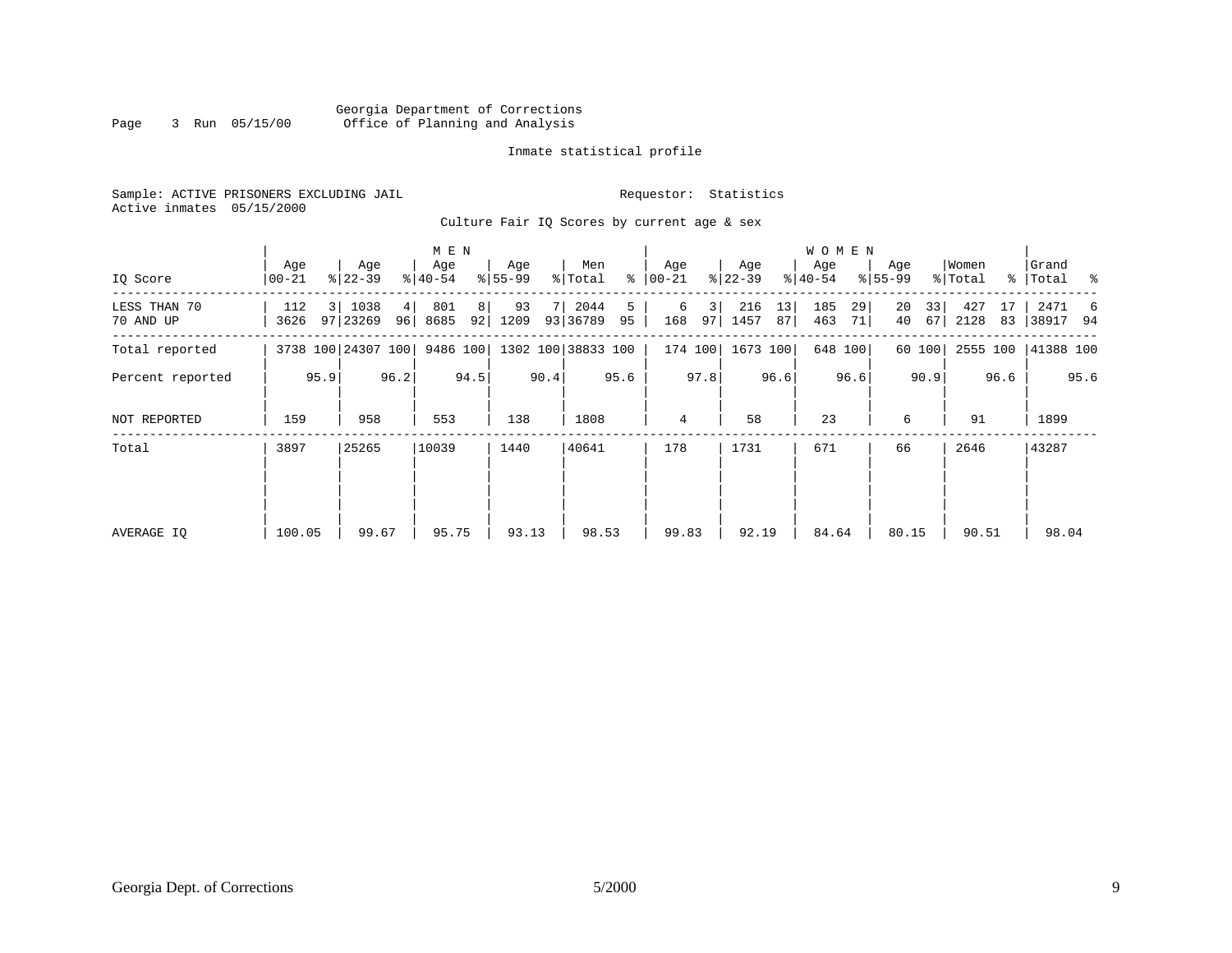#### Georgia Department of Corrections<br>4 Run 05/15/00 Office of Planning and Analysis Page 4 Run 05/15/00 Office of Planning and Analysis

#### Inmate statistical profile

Sample: ACTIVE PRISONERS EXCLUDING JAIL **Requestor:** Statistics Active inmates 05/15/2000

### Self-Rpt Socioeconomic Class by current age & sex

| Socioeconomic Class   00-21 | Age  |                | Age<br>$8 22-39$   |      | M E N<br>Age<br>$8 40-54$ |      | Age<br>$8 55-99$ |      | Men<br>% Total     | ∻    | Age<br>$ 00-21 $ |       | Age<br>$ 22-39 $ |      | W O M E N<br>Age<br>$8 40-54$ |         | Age<br>$8155 - 99$ |        | Women<br>% Total |      | Grand<br>%  Total | - 옹  |
|-----------------------------|------|----------------|--------------------|------|---------------------------|------|------------------|------|--------------------|------|------------------|-------|------------------|------|-------------------------------|---------|--------------------|--------|------------------|------|-------------------|------|
| WELFARE                     | 346  | 10             | 1922               | 8    | 629                       |      | 80               | 6    | 2977               | 8    | 31               | 17    | 262              | 15   | 61                            | 9       | 2                  | 3      | 356              | 14   | 3333              | 8    |
| OCC EMPLOY                  | 428  | 12             | 2296               | 9    | 517                       |      | 42               | 3    | 3283               | 8    |                  |       | 14               |      | 6                             |         |                    | 5      | 24               |      | 3307              | 8    |
| MINIMUM STD                 | 1491 | 41             | 9223               | 38   | 3972                      | 41   | 653              |      | 48 15339           | 40   | 48               | 27    | 619              | 36   | 275                           | 41      | 33                 | 52     | 975              | 37   | 16314             | 39   |
| MIDDLE                      | 1322 | 37             | 10652              | 44   | 4424                      | 46   | 577              |      | 42 16975           | 44   | 91               | 51    | 757              | 44   | 305                           | 46      | 22                 | 35     | 1175             | 45   | 18150             | 44   |
| OTHER                       | 16   | 0 <sup>1</sup> | 146                |      | 69                        |      | 15               |      | 246                |      | 7                | 4     | 50               | 3    | 21                            | 3       | 3                  | 5      | 81               |      | 327               |      |
| Total reported              |      |                | 3603 100 24239 100 |      | 9611 100                  |      |                  |      | 1367 100 38820 100 |      | 178              | 100   | 1702 100         |      |                               | 668 100 |                    | 63 100 | 2611 100         |      | 41431 100         |      |
| Percent reported            |      | 92.5           |                    | 95.9 |                           | 95.7 |                  | 94.9 |                    | 95.5 |                  | 100.0 |                  | 98.3 |                               | 99.6    |                    | 95.5   |                  | 98.7 |                   | 95.7 |
| NOT RPTD                    | 294  |                | 1026               |      | 428                       |      | 73               |      | 1821               |      | 0                |       | 29               |      | 3                             |         | 3                  |        | 35               |      | 1856              |      |
| Total                       | 3897 |                | 25265              |      | 10039                     |      | 1440             |      | 40641              |      | 178              |       | 1731             |      | 671                           |         | 66                 |        | 2646             |      | 43287             |      |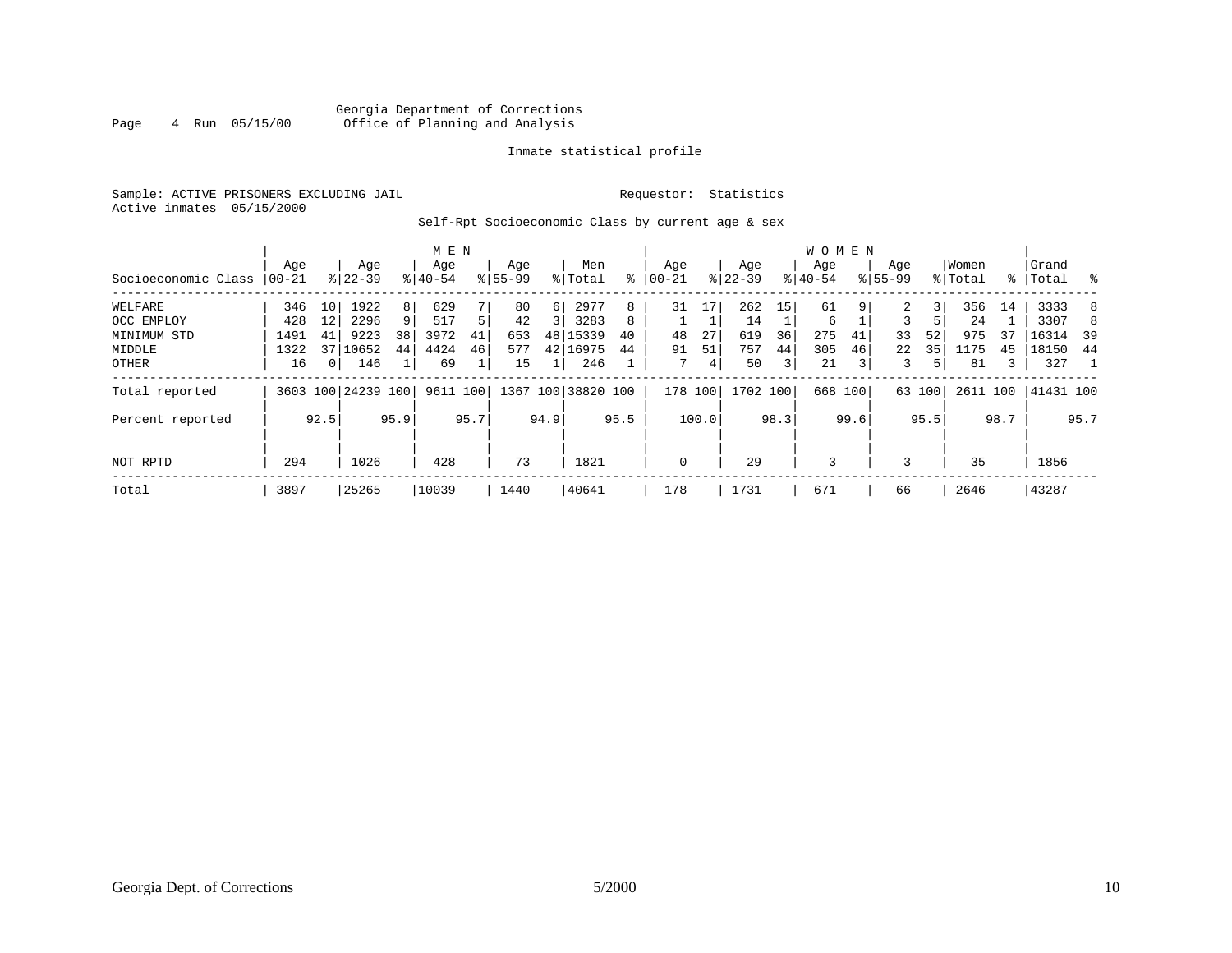#### Georgia Department of Corrections<br>5 Run 05/15/00 Office of Planning and Analysis Page 5 Run 05/15/00 Office of Planning and Analysis

#### Inmate statistical profile

Sample: ACTIVE PRISONERS EXCLUDING JAIL **Requestor:** Statistics Active inmates 05/15/2000

Self-Rpt Environment To Age 16 by current age & sex

|                  |           |      |                    |                | M E N       |      |             |      |                    |      |             |       |           |      | W O M E N |      |             |        |          |      |           |                |
|------------------|-----------|------|--------------------|----------------|-------------|------|-------------|------|--------------------|------|-------------|-------|-----------|------|-----------|------|-------------|--------|----------|------|-----------|----------------|
|                  | Age       |      | Age                |                | Age         |      | Age         |      | Men                |      | Age         |       | Age       |      | Age       |      | Age         |        | Women    |      | Grand     |                |
| Environment      | $00 - 21$ |      | $8 22-39$          |                | $8140 - 54$ |      | $8155 - 99$ |      | % Total            | ႜ    | $ 00 - 21$  |       | $ 22-39 $ |      | $ 40-54$  |      | $8155 - 99$ |        | % Total  |      | %   Total | ႜ              |
| RURAL/FARM       | 17        | 0    | 630                | $\overline{3}$ | 702         |      | 286         | 21   | 1635               | 4    | 2           |       | 62        | 4    | 49        |      | 14          | 23     | 127      | 5.   | 1762      | 4              |
| RURAL/NFARM      | 125       |      | 1660               |                | 710         |      | 115         | 8    | 2610               |      | 17          | 10    | 159       | 9    | 45        |      | 3           | 5      | 224      | 9    | 2834      |                |
| S.M.S.A          | 1367      | 36   | 8879               | 36             | 3335        | 34   | 348         | 25   | 13929              | 35   | 38          | 21    | 338       | 20   | 144       | 22   | 11          | 18     | 531      | 20   | 14460     | - 34           |
| URBAN            | 846       | 22   | 4595               | 19             | 1586        | 16   | 160         | 12   | 7187               | 18   | 59          | 33    | 440       | 26   | 205       | 31   | 10          | 16     | 714      | 27   | 7901      | 19             |
| SMALL TOWN       | 1396      | 37   | 8769               | 36             | 3362        | 34   | 477         |      | 34 14004           | 35   | 58          | 33    | 688       | 40   | 216       | 32   | 21          | 34     | 983      | 38   | 14987     | 36             |
| OTHER            | 14        | 0    | 127                |                | 60          |      | 5.          | 0    | 206                |      | 4           | 2     | 20        |      | 9         |      | 2           | 3      | 35       |      | 241       | $\overline{1}$ |
| Total reported   |           |      | 3765 100 24660 100 |                | 9755 100    |      |             |      | 1391 100 39571 100 |      | 178 100     |       | 1707 100  |      | 668 100   |      |             | 61 100 | 2614 100 |      | 42185 100 |                |
| Percent reported |           | 96.6 |                    | 97.6           |             | 97.2 |             | 96.6 |                    | 97.4 |             | 100.0 |           | 98.6 |           | 99.6 |             | 92.4   |          | 98.8 |           | 97.5           |
| NOT RPTD         | 132       |      | 605                |                | 284         |      | 49          |      | 1070               |      | $\mathbf 0$ |       | 24        |      | 3         |      | 5           |        | 32       |      | 1102      |                |
|                  |           |      |                    |                |             |      |             |      |                    |      |             |       |           |      |           |      |             |        |          |      |           |                |
| Total            | 3897      |      | 25265              |                | 10039       |      | 1440        |      | 40641              |      | 178         |       | 1731      |      | 671       |      | 66          |        | 2646     |      | 43287     |                |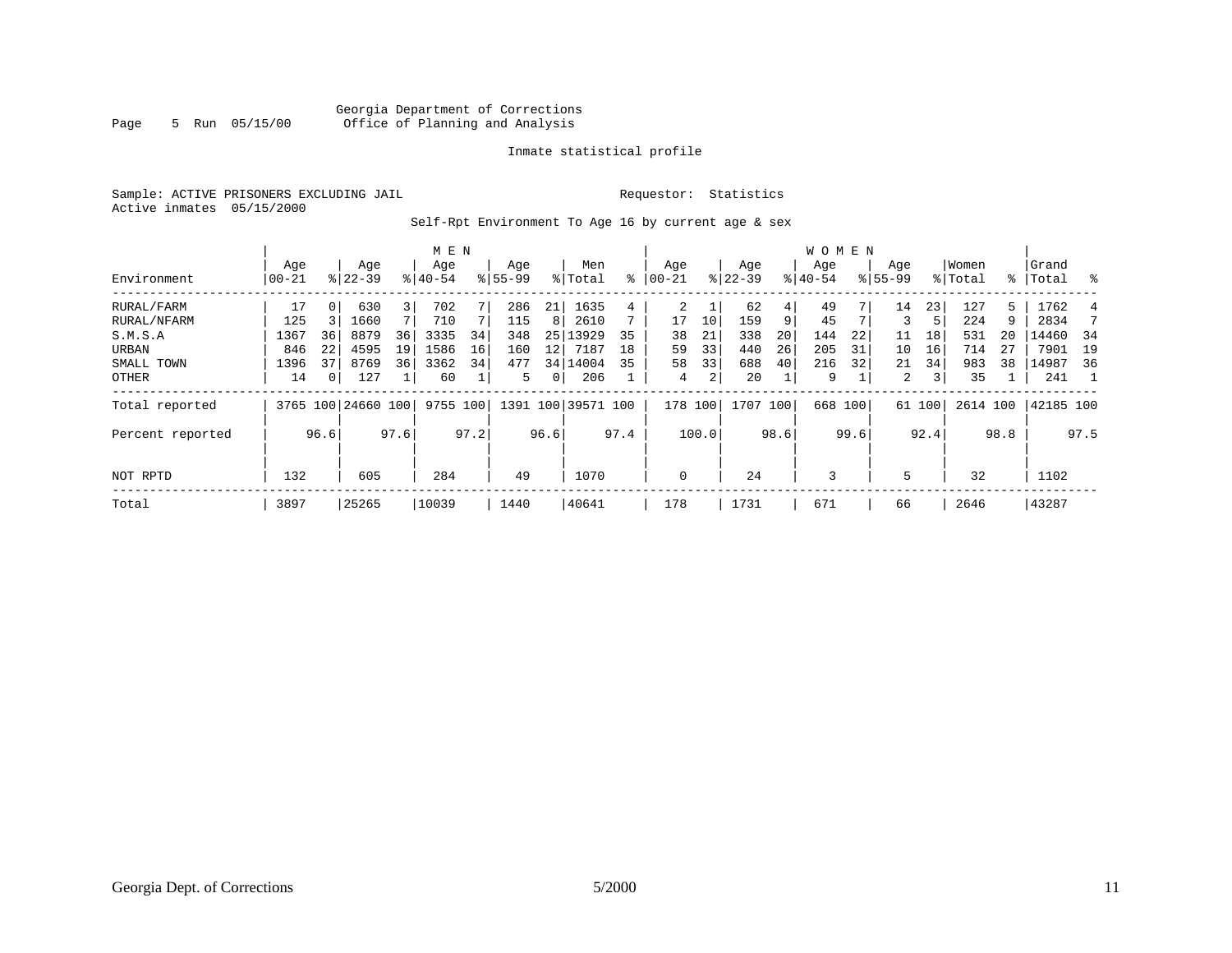#### Georgia Department of Corrections<br>6 Run 05/15/00 Office of Planning and Analysis Page 6 Run 05/15/00 Office of Planning and Analysis

#### Inmate statistical profile

|  | Sample: ACTIVE PRISONERS EXCLUDING JAI |  |
|--|----------------------------------------|--|
|  | Active inmates 05/15/2000              |  |

IL Requestor: Statistics

Self-Rpt Education Level by current age & sex

|                     |                 |      |                    |                | M E N            |      |                  |      |                    |           |                  |      |                  |                | W O M E N        |      |                  |        |                  |      |                      |      |
|---------------------|-----------------|------|--------------------|----------------|------------------|------|------------------|------|--------------------|-----------|------------------|------|------------------|----------------|------------------|------|------------------|--------|------------------|------|----------------------|------|
| Education Level     | Age<br>$ 00-21$ |      | Age<br>$ 22-39 $   |                | Age<br>$ 40-54 $ |      | Age<br>$ 55-99 $ |      | Men<br>% Total     | $\approx$ | Age<br>$ 00-21 $ |      | Age<br>$ 22-39 $ |                | Age<br>$ 40-54 $ |      | Age<br>$8 55-99$ |        | Women<br>% Total |      | l Grand<br>%   Total | ಿ    |
| LESS THAN GRADE 7   | 41              |      | 425                | $\overline{2}$ | 468              | 5    | 306              | 22   | 1240               | 3         |                  |      | 20               |                | 22               | 3 I  | 13               | 20     | 56               |      | 1296                 |      |
| GRADE 7             | 112             | 3    | 573                | 2              | 356              | 4    | 123              | 9    | 1164               | 3         |                  |      | 51               | $\overline{3}$ | 19               | 3    |                  | 2      | 76               |      | 1240                 | 3    |
| GRADE 8             | 514             | 14   | 1964               |                | 847              | 9    | 138              | 10   | 3463               | 9         | 24               | 14   | 140              | 8              | 53               |      | 3                |        | 220              |      | 3683                 | 9    |
| GRADE 9             | 950             | 25   | 3705               | 15             | 1204             | 12   | 141              | 10   | 6000               | 15        | 39               | 22   | 234              | 14             | 57               |      |                  |        | 333              | 13   | 6333                 | - 15 |
| GRADE 10            | 1094            | 29   | 5314               | 21             | 1522             | 16   | 128              | 9    | 8058               | 20        | 45               | 26   | 276              | 16             | 81               | 12   | 9                | 14     | 411              | 16   | 8469                 | 20   |
| GRADE 11            | 799             | 21   | 4930               | 20             | 1299             | 13   | 94               |      | 7122               | 18        | 36               | 20   | 284              | 17             | 80               | 12   | 5                | 8      | 405              | 16   | 7527                 | 18   |
| GRADE 12            | 224             |      | 5344               | 22             | 2375             | 24   | 263              | 19   | 8206               | 21        | 12               |      | 292              | 17             | 140              | 21   | 14               | 22     | 458              | 18   | 8664                 | -20  |
| MORE THAN GRADE 12  | 41              |      | 2496               | 10             | 1710             | 17   | 206              | 15   | 4453               | -11       | 14               | 8    | 383              | 23             | 201              | 31   | 16               | 25     | 614              | 24   | 5067                 | 12   |
| Total reported      |                 |      | 3775 100 24751 100 |                | 9781 100         |      |                  |      | 1399 100 39706 100 |           | 176 100          |      | 1680 100         |                | 653 100          |      |                  | 64 100 | 2573 100         |      | 42279 100            |      |
| Percent reported    |                 | 96.9 |                    | 98.0           |                  | 97.4 |                  | 97.2 |                    | 97.7      |                  | 98.9 |                  | 97.1           |                  | 97.3 |                  | 97.0   |                  | 97.2 |                      | 97.7 |
| <b>NOT REPORTED</b> | 122             |      | 514                |                | 258              |      | 41               |      | 935                |           | 2                |      | 51               |                | 18               |      | 2                |        | 73               |      | 1008                 |      |
| Total               | 3897            |      | 25265              |                | 10039            |      | 1440             |      | 40641              |           | 178              |      | 1731             |                | 671              |      | 66               |        | 2646             |      | 43287                |      |
|                     |                 |      |                    |                |                  |      |                  |      |                    |           |                  |      |                  |                |                  |      |                  |        |                  |      |                      |      |
| AVG EDUCATION LEVEL | 9.75            |      | 11.08              |                | 11.57            |      | 9.75             |      | 11.03              |           | 10.75            |      | 12.81            |                | 13.50            |      | 10.84            |        | 12.79            |      | 11.14                |      |

\* NOTE: THE FIELD LABLED "LESS THAN GRADE 7" WAS CORRECTED IN MARCH 1989: MISSING DATA FOR INMATES STILL IN DIAGNOSTICS NOW HAS BEEN REMOVED FROM THIS FIELD AND IDENTIFIED AS "NOT REPORTED" INFORMATION.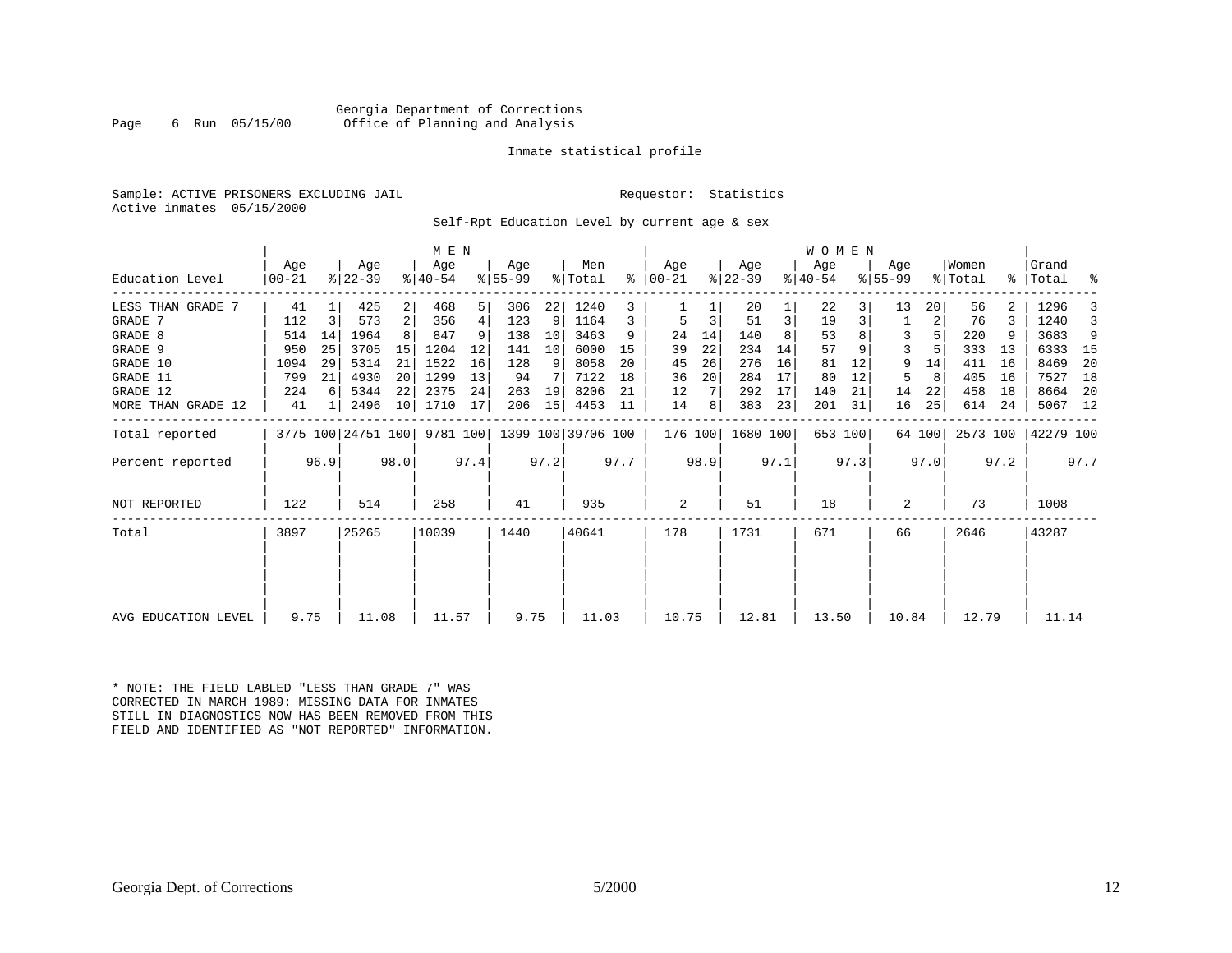#### Georgia Department of Corrections<br>7 Run 05/15/00 Office of Planning and Analysis Page 7 Run 05/15/00 Office of Planning and Analysis

#### Inmate statistical profile

Sample: ACTIVE PRISONERS EXCLUDING JAIL **Requestor:** Statistics Active inmates 05/15/2000

Functional Reading Level (WRAT Scores) by current age & sex

| WRAT Reading Score                                                                                           | Age<br>$00 - 21$                               |                          | Age<br>$ 22-39 $                                    |                                       | M E N<br>Age<br>$ 40-54 $                        |                                       | Age<br>$8 55-99$                          |                                                    | Men<br>% Total                                           | ႜ                        | Age<br>$ 00-21 $                      |                           | Age<br>$ 22-39 $                            |                          | WOMEN<br>Age<br>$ 40-54 $                 |                     | Age<br>$8 55-99$                                |                      | Women<br>% Total                            | $\frac{1}{6}$       | Grand<br>Total                                        | ႜ                                                        |
|--------------------------------------------------------------------------------------------------------------|------------------------------------------------|--------------------------|-----------------------------------------------------|---------------------------------------|--------------------------------------------------|---------------------------------------|-------------------------------------------|----------------------------------------------------|----------------------------------------------------------|--------------------------|---------------------------------------|---------------------------|---------------------------------------------|--------------------------|-------------------------------------------|---------------------|-------------------------------------------------|----------------------|---------------------------------------------|---------------------|-------------------------------------------------------|----------------------------------------------------------|
| LESS THAN GRADE 6<br>6TH THRU 8TH GRADE<br>GRADE 9<br>GRADE 10<br>GRADE 11<br>GRADE 12<br>MORE THAN GRADE 12 | 1510<br>816<br>314<br>175<br>155<br>480<br>290 | 40<br>22<br>8<br>13<br>8 | 9560<br>5392<br>1974<br>1005<br>972<br>3579<br>1854 | 39<br>22<br>8<br>15<br>8 <sup>1</sup> | 4289<br>2004<br>618<br>331<br>324<br>1470<br>358 | 46<br>21<br>4<br>16<br>4 <sub>1</sub> | 630<br>219<br>83<br>41<br>44<br>235<br>42 | 17<br>6<br>3<br>3<br>18<br>$\overline{\mathbf{3}}$ | 49 15989<br>8431<br>2989<br>1552<br>1495<br>5764<br>2544 | 41<br>22<br>8<br>4<br>15 | 41<br>36<br>18<br>11<br>2<br>12<br>54 | 24<br>21<br>10<br>6<br>31 | 451<br>326<br>132<br>61<br>65<br>128<br>511 | 27<br>19<br>8<br>4<br>31 | 212<br>111<br>40<br>25<br>28<br>36<br>198 | 33<br>17<br>6<br>30 | 20<br>11<br>8<br>2<br>$\overline{2}$<br>4<br>14 | 33<br>18<br>13<br>23 | 724<br>484<br>198<br>99<br>97<br>180<br>777 | 28<br>19<br>4<br>30 | 16713<br>8915<br>3187<br>1651<br>1592<br>5944<br>3321 | 40<br>22<br>8<br>$\overline{4}$<br>4<br>14<br>$_{\rm 8}$ |
| Total reported<br>Percent reported                                                                           |                                                | 96.0                     | 3740 100 24336 100                                  | 96.3                                  |                                                  | 93.6                                  | 9394 100 1294 100 38764 100               | 89.9                                               |                                                          | 95.4                     | 174 100                               | 97.8                      | 1674 100                                    | 96.7                     |                                           | 650 100<br>96.9     |                                                 | 61 100<br>92.4       | 2559 100                                    | 96.7                | 41323 100                                             | 95.5                                                     |
| <b>NOT REPORTED</b>                                                                                          | 157                                            |                          | 929                                                 |                                       | 645                                              |                                       | 146                                       |                                                    | 1877                                                     |                          | 4                                     |                           | 57                                          |                          | 21                                        |                     | 5                                               |                      | 87                                          |                     | 1964                                                  |                                                          |
| Total                                                                                                        | 3897                                           |                          | 25265                                               |                                       | 10039                                            |                                       | 1440                                      |                                                    | 40641                                                    |                          | 178                                   |                           | 1731                                        |                          | 671                                       |                     | 66                                              |                      | 2646                                        |                     | 43287                                                 |                                                          |
| AVG READING SCORE                                                                                            | 7.60                                           |                          | 7.64                                                |                                       | 7.01                                             |                                       | 6.78                                      |                                                    | 7.45                                                     |                          | 9.38                                  |                           | 9.02                                        |                          | 8.59                                      |                     | 8.28                                            |                      | 8.92                                        |                     | 7.54                                                  |                                                          |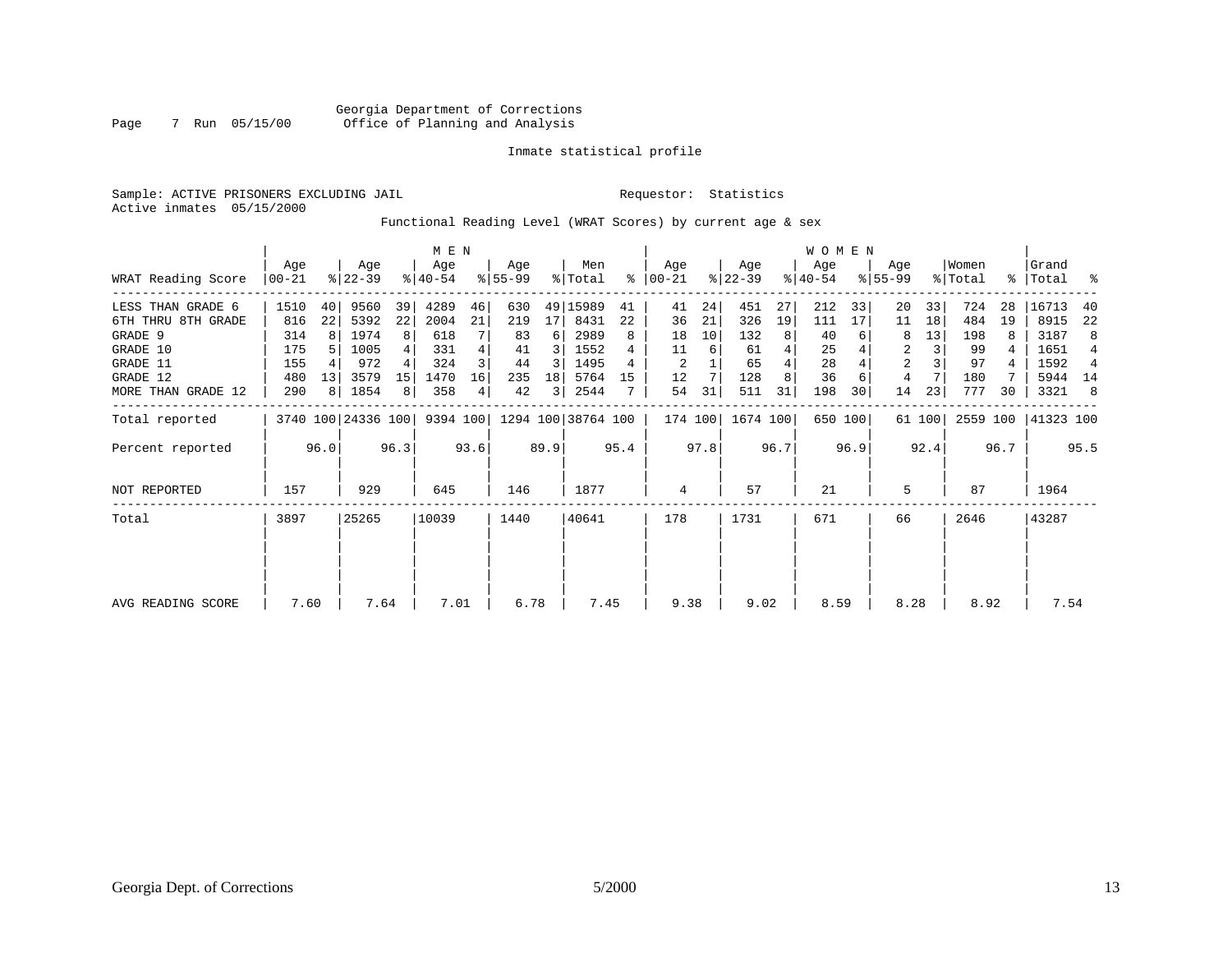#### Georgia Department of Corrections<br>8 Run 05/15/00 Office of Planning and Analysis Page 8 Run 05/15/00 Office of Planning and Analysis

#### Inmate statistical profile

Sample: ACTIVE PRISONERS EXCLUDING JAIL **Requestor:** Statistics Active inmates 05/15/2000

Functional Math Level (WRAT Scores) by current age & sex

|                    |                  | M E N        |                    |      |                  |      |                    |      |                |      |                  |                |                  |                | WOMEN            |         |                    |        |                  |                |                    |      |
|--------------------|------------------|--------------|--------------------|------|------------------|------|--------------------|------|----------------|------|------------------|----------------|------------------|----------------|------------------|---------|--------------------|--------|------------------|----------------|--------------------|------|
| WRAT Math Score    | Age<br>$ 00-21 $ |              | Age<br>$8 22-39$   |      | Age<br>$ 40-54 $ |      | Age<br>$8 55-99$   |      | Men<br>% Total | ွေ   | Aqe<br>$ 00-21 $ |                | Age<br>$ 22-39 $ |                | Age<br>$ 40-54 $ |         | Age<br>$8155 - 99$ |        | Women<br>% Total |                | Grand<br>%   Total |      |
| LESS THAN GRADE 6  | 1268             | 34           | 7673               | 32   | 3984             | 42   | 668                |      | 52 13593       | 35   | 35               | 20             | 458              | 27             | 262              | 40      | 26                 | 43     | 781              | 31             | 14374              | 35   |
| 6TH THRU 8TH GRADE | 1853             |              | 50 11865           | 49   | 3558             | 38   | 360                |      | 28 17636       | 45   | 86               | 49             | 816              | 49             | 235              | 36      | 22                 | 36     | 1159             | 45             | 18795              | 45   |
| GRADE 9            | 310              | $\mathsf{R}$ | 2094               | 9    | 667              |      | 86                 |      | 3157           | 8    | 21               | 12             | 168              | 10             | 46               |         | 6                  | 10     | 241              | 9              | 3398               | 8    |
| GRADE 10           | 159              |              | 1298               |      | 490              | 5    | 68                 |      | 2015           | 5    | 18               | 10             | 113              | 7              | 40               | 6       | 3                  |        | 174              |                | 2189               | -5   |
| GRADE 11           | 78               |              | 805                |      | 344              | 4    | 50                 | 4    | 1277           |      | 10               | 6              | 67               |                | 29               |         | 2                  |        | 108              | 4              | 1385               | 3    |
| GRADE 12           | 47               |              | 456                |      | 305              | 3    | 52                 | 4    | 860            |      |                  |                | 23               |                | 15               |         |                    |        | 40               | 2              | 900                | 2    |
| MORE THAN GRADE 12 | 25               |              | 151                |      | 56               |      | 10                 |      | 242            |      | 3                | $\overline{a}$ | 29               | $\overline{c}$ | 24               |         | $\mathbf{1}$       |        | 57               | $\overline{a}$ | 299                |      |
| Total reported     |                  |              | 3740 100 24342 100 |      | 9404 100         |      | 1294 100 38780 100 |      |                |      | 174 100          |                | 1674 100         |                |                  | 651 100 |                    | 61 100 | 2560 100         |                | 41340 100          |      |
| Percent reported   |                  | 96.0         |                    | 96.3 |                  | 93.7 |                    | 89.9 |                | 95.4 |                  | 97.8           |                  | 96.7           |                  | 97.0    |                    | 92.4   |                  | 96.7           |                    | 95.5 |
| NOT REPORTED       | 157              |              | 923                |      | 635              |      | 146                |      | 1861           |      | 4                |                | 57               |                | 20               |         | 5                  |        | 86               |                | 1947               |      |
| Total              | 3897             |              | 25265              |      | 10039            |      | 1440               |      | 40641          |      | 178              |                | 1731             |                | 671              |         | 66                 |        | 2646             |                | 43287              |      |
| AVG MATH SCORE     | 6.82             |              | 7.01               |      | 6.63             |      | 6.12               |      | 6.87           |      | 7.70             |                | 7.31             |                | 6.85             |         | 6.25               |        | 7.19             |                | 6.89               |      |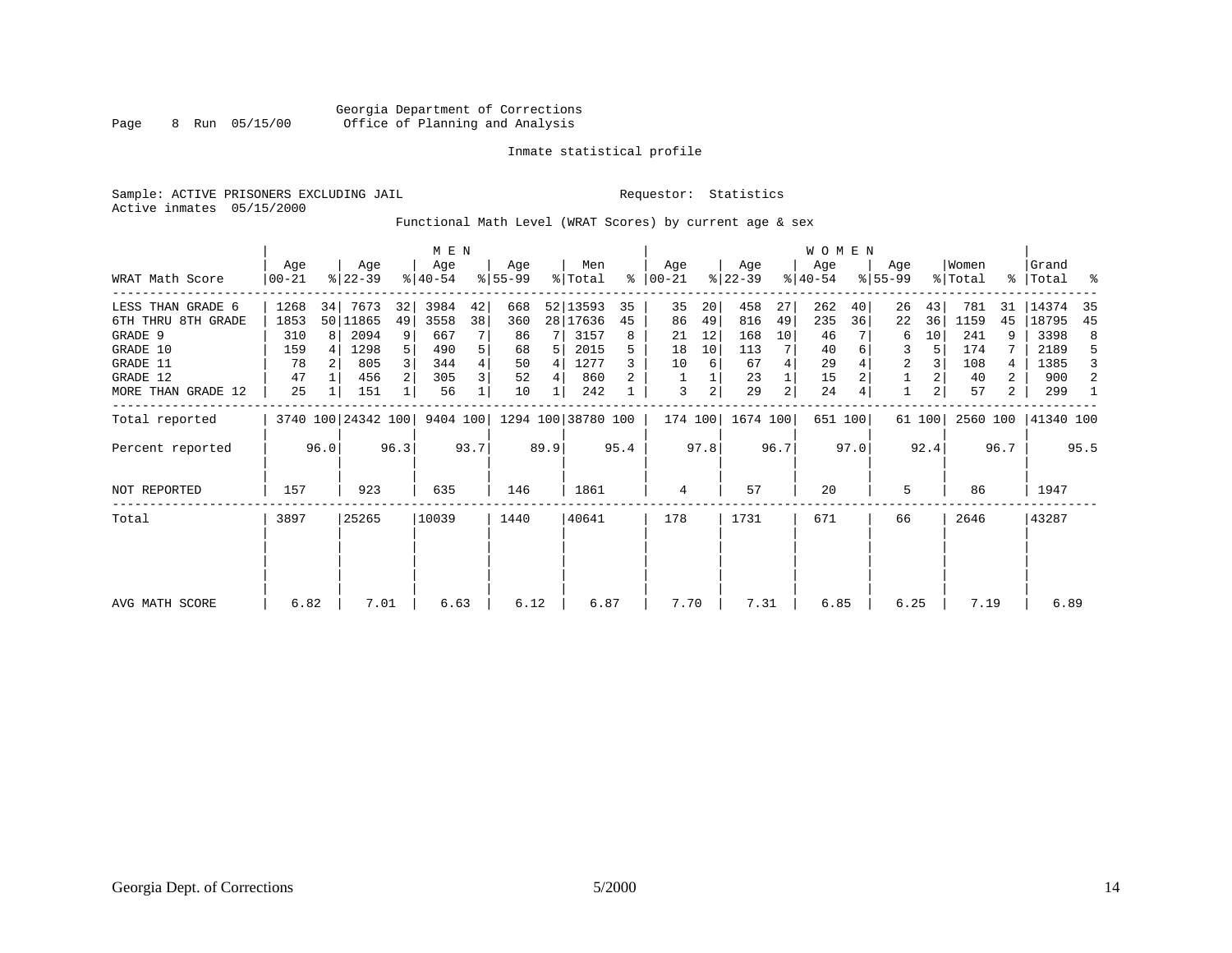#### Inmate statistical profile

Sample: ACTIVE PRISONERS EXCLUDING JAIL **Requestor:** Statistics Active inmates 05/15/2000

#### Functional Spelling Level (WRAT Scores) by current age & sex

|                     |                  |      |                    |      | M E N            |                |                 |      |                    |      |                  |      |                  |      | WOMEN            |         |                  |          |                  |           |                |      |
|---------------------|------------------|------|--------------------|------|------------------|----------------|-----------------|------|--------------------|------|------------------|------|------------------|------|------------------|---------|------------------|----------|------------------|-----------|----------------|------|
| WRAT Spelling Score | Age<br>$00 - 21$ |      | Age<br>$ 22-39 $   |      | Age<br>$ 40-54 $ |                | Age<br>$ 55-99$ |      | Men<br>% Total     | ႜ    | Age<br>$00 - 21$ |      | Age<br>$ 22-39 $ |      | Age<br>$ 40-54 $ |         | Age<br>$8 55-99$ |          | Women<br>% Total | % $\vert$ | Grand<br>Total | း    |
| LESS THAN GRADE 6   | 1579             | 42   | 10886              | 45   | 5288             | 56             | 795             |      | 61 18548           | 48   | 39               | 22   | 441              | 26   | 218              | 33      | 22               | 36       | 720              | 28        | 19268          | 47   |
| 6TH THRU 8TH GRADE  | 1219             | 33   | 6975               | 29   | 2196             | 23             | 261             |      | 20 10651           | 27   | 63               | 36   | 537              | 32   | 192              | 29      | 22               | 36       | 814              | 32        | 11465          | 28   |
| GRADE 9             | 287              | 8    | 1710               |      | 443              | 5              | 53              | 4    | 2493               | б.   | 15               | 9    | 161              | 10   | 41               |         | 4                |          | 221              | 9         | 2714           | 7    |
| GRADE 10            | 268              |      | 1680               |      | 425              | 5              | 46              | 4    | 2419               | 6    | 23               | 13   | 170              | 10   | 58               |         | 0                | $\Omega$ | 251              | 10        | 2670           | 6    |
| GRADE 11            | 127              |      | 846                |      | 230              | $\overline{a}$ | 28              | 2    | 1231               |      | 10               | 6    | 92               | 5    | 22               |         | $\overline{2}$   |          | 126              | 5         | 1357           | 3    |
| GRADE 12            | 180              |      | 1658               |      | 658              |                | 96              |      | 2592               |      | 9                | 5    | 72               |      | 21               |         |                  |          | 103              |           | 2695           | 7    |
| MORE THAN GRADE 12  | 80               | 2    | 581                |      | 156              | $\overline{2}$ | 14              |      | 831                | 2    | 15               | 9    | 201              | 12   | 99               | 15      | 10               | 16       | 325              | 13        | 1156           | 3    |
| Total reported      |                  |      | 3740 100 24336 100 |      | 9396 100         |                |                 |      | 1293 100 38765 100 |      | 174 100          |      | 1674 100         |      |                  | 651 100 |                  | 61 100   | 2560 100         |           | 41325 100      |      |
| Percent reported    |                  | 96.0 |                    | 96.3 |                  | 93.6           |                 | 89.8 |                    | 95.4 |                  | 97.8 |                  | 96.7 |                  | 97.0    |                  | 92.4     |                  | 96.7      |                | 95.5 |
| <b>NOT REPORTED</b> | 157              |      | 929                |      | 643              |                | 147             |      | 1876               |      | 4                |      | 57               |      | 20               |         | 5                |          | 86               |           | 1962           |      |
| Total               | 3897             |      | 25265              |      | 10039            |                | 1440            |      | 40641              |      | 178              |      | 1731             |      | 671              |         | 66               |          | 2646             |           | 43287          |      |
|                     |                  |      |                    |      |                  |                |                 |      |                    |      |                  |      |                  |      |                  |         |                  |          |                  |           |                |      |
| AVG SPELLING SCORE  | 6.79             |      | 6.75               |      | 5.94             |                | 5.47            |      | 6.52               |      | 8.44             |      | 8.23             |      | 7.71             |         | 7.04             |          | 8.09             |           | 6.61           |      |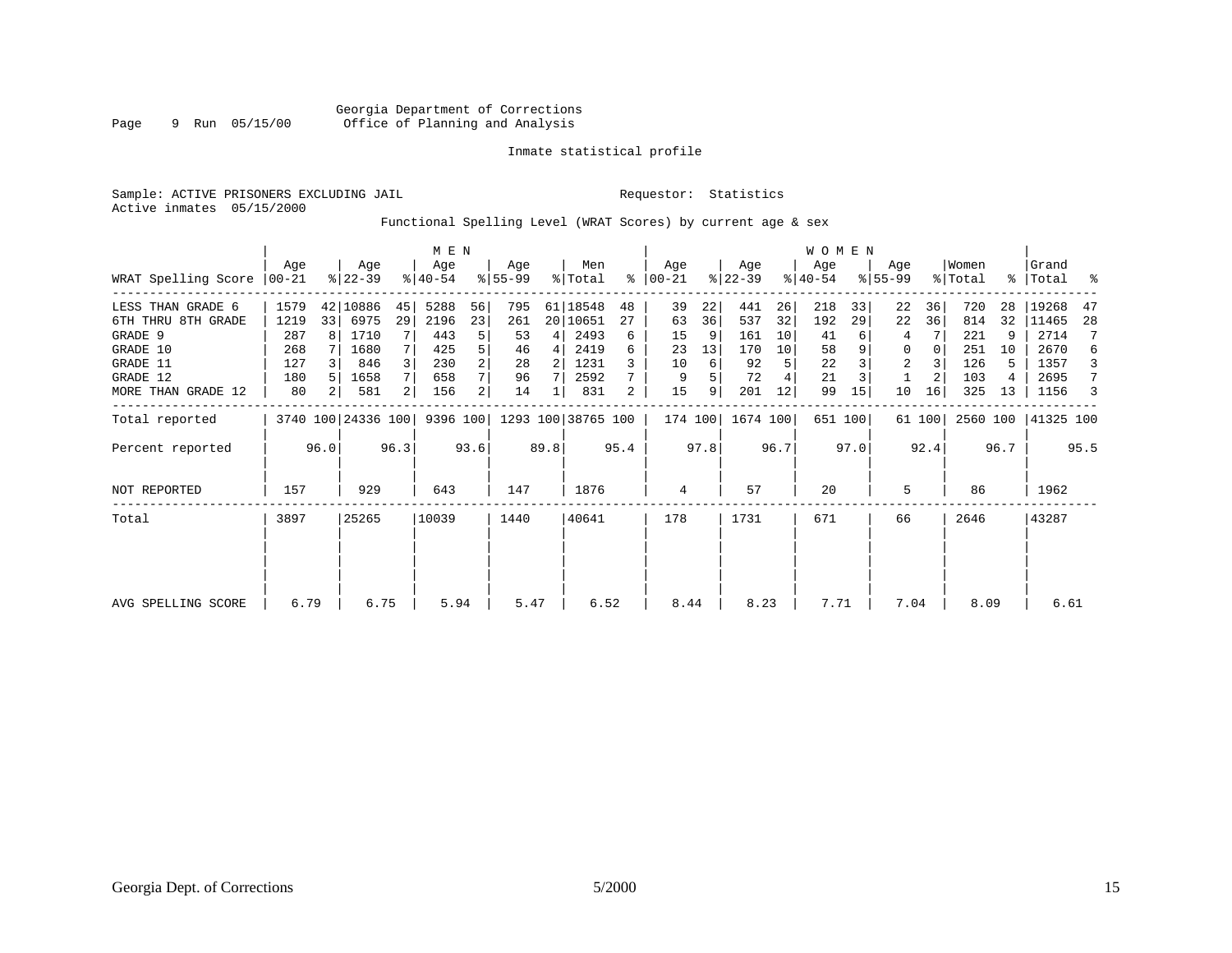#### Georgia Department of Corrections<br>Page 10 Run 05/15/00 office of Planning and Analysis Office of Planning and Analysis

#### Inmate statistical profile

Sample: ACTIVE PRISONERS EXCLUDING JAIL **Requestor:** Statistics Active inmates 05/15/2000

#### Self-Rpt Guardian Status To Age 16 by current age & sex

|                  | M E N     |                |                    |          |          |      |           |      |                    |      |                |       |           |      | <b>WOMEN</b> |      |                |          |          |      |           |      |
|------------------|-----------|----------------|--------------------|----------|----------|------|-----------|------|--------------------|------|----------------|-------|-----------|------|--------------|------|----------------|----------|----------|------|-----------|------|
|                  | Age       |                | Age                |          | Age      |      | Age       |      | Men                |      | Age            |       | Age       |      | Age          |      | Age            |          | Women    |      | Grand     |      |
| Guardian Status  | $00 - 21$ |                | $ 22-39 $          |          | $ 40-54$ |      | $8 55-99$ |      | % Total            | ⊱    | $ 00-21$       |       | $ 22-39 $ |      | $ 40-54 $    |      | $ 55-99 $      |          | % Total  |      | %   Total | ႜ    |
| ORPHANAGE        |           |                | 27                 | $\Omega$ | 21       | 0    | 8         |      | 63                 | 0    |                | 0     | 0         | 0    | 2            | O    | 0              | $\Omega$ | 2        | 0    | 65        |      |
| FATHER ONLY      | 127       |                | 654                |          | 228      | 2    | 21        |      | 1030               | 3    | 3              | 2     | 58        | 3    | 23           |      |                |          | 87       |      | 1117      | 3    |
| FTR MTR HD       | 236       |                | 1349               |          | 525      |      | 61        | 4    | 2171               | 5    |                | 2     | 54        | 3    | 26           |      | 0              |          | 83       |      | 2254      | .5   |
| MOTHER ONLY      | 1967      | 52             | 10635              | 43       | 3007     | 31   | 302       |      | 22 15911           | 40   | 81             | 46    | 714       | 42   | 208          | 31   | 20             | 31       | 1023     | 39   | 16934     | 40   |
| MTR FTR HD       | 846       | 22             | 8207               | 33       | 4589     | 47   | 826       |      | 59 14468           | 36   | 52             | 29    | 589       | 34   | 317          | 48   | 33             | 52       | 991      | 38   | 15459     | 36   |
| OTH FEMALE       | 70        |                | 532                |          | 262      | 3    | 42        | 3    | 906                | 2    | 9              |       | 52        | 3    | 16           |      | 2              |          | 79       | 3    | 985       | 2    |
| OTH MALE         | 20        |                | 76                 |          | 37       |      | 6         | 0    | 139                | 0    |                |       | 6         | 0    | 4            |      | 0              |          | 10       | 0    | 149       |      |
| STEP-PARNTS      | 61        |                | 451                |          | 142      |      | 16        |      | 670                |      |                |       | 5         |      | 4            |      | 0              |          | 10       | 0    | 680       |      |
| FOSTER HOME      | 46        |                | 233                |          | 129      |      | 15        |      | 423                |      | $\overline{2}$ |       | 41        | 2    | 9            |      | $\overline{2}$ |          | 54       | 2    | 477       |      |
| GRAND PRNTS      | 328       | 9              | 2063               | 8        | 649      | 7    | 89        | 6    | 3129               | 8    | 25             | 14    | 178       | 10   | 49           |      | 4              | 6        | 256      | 10   | 3385      |      |
| OTHER            | 72        | $\overline{2}$ | 543                | 2        | 205      | 2    | 12        |      | 832                | 2    | 2              |       | 18        |      | 9            |      | 0              |          | 29       |      | 861       |      |
| Total reported   |           |                | 3780 100 24770 100 |          | 9794 100 |      |           |      | 1398 100 39742 100 |      | 178 100        |       | 1715 100  |      | 667 100      |      |                | 64 100   | 2624 100 |      | 42366 100 |      |
| Percent reported |           | 97.0           |                    | 98.0     |          | 97.6 |           | 97.1 |                    | 97.8 |                | 100.0 |           | 99.1 |              | 99.4 |                | 97.0     |          | 99.2 |           | 97.9 |
| NOT RPTD         | 117       |                | 495                |          | 245      |      | 42        |      | 899                |      | $\Omega$       |       | 16        |      | 4            |      | 2              |          | 22       |      | 921       |      |
| Total            | 3897      |                | 25265              |          | 10039    |      | 1440      |      | 40641              |      | 178            |       | 1731      |      | 671          |      | 66             |          | 2646     |      | 43287     |      |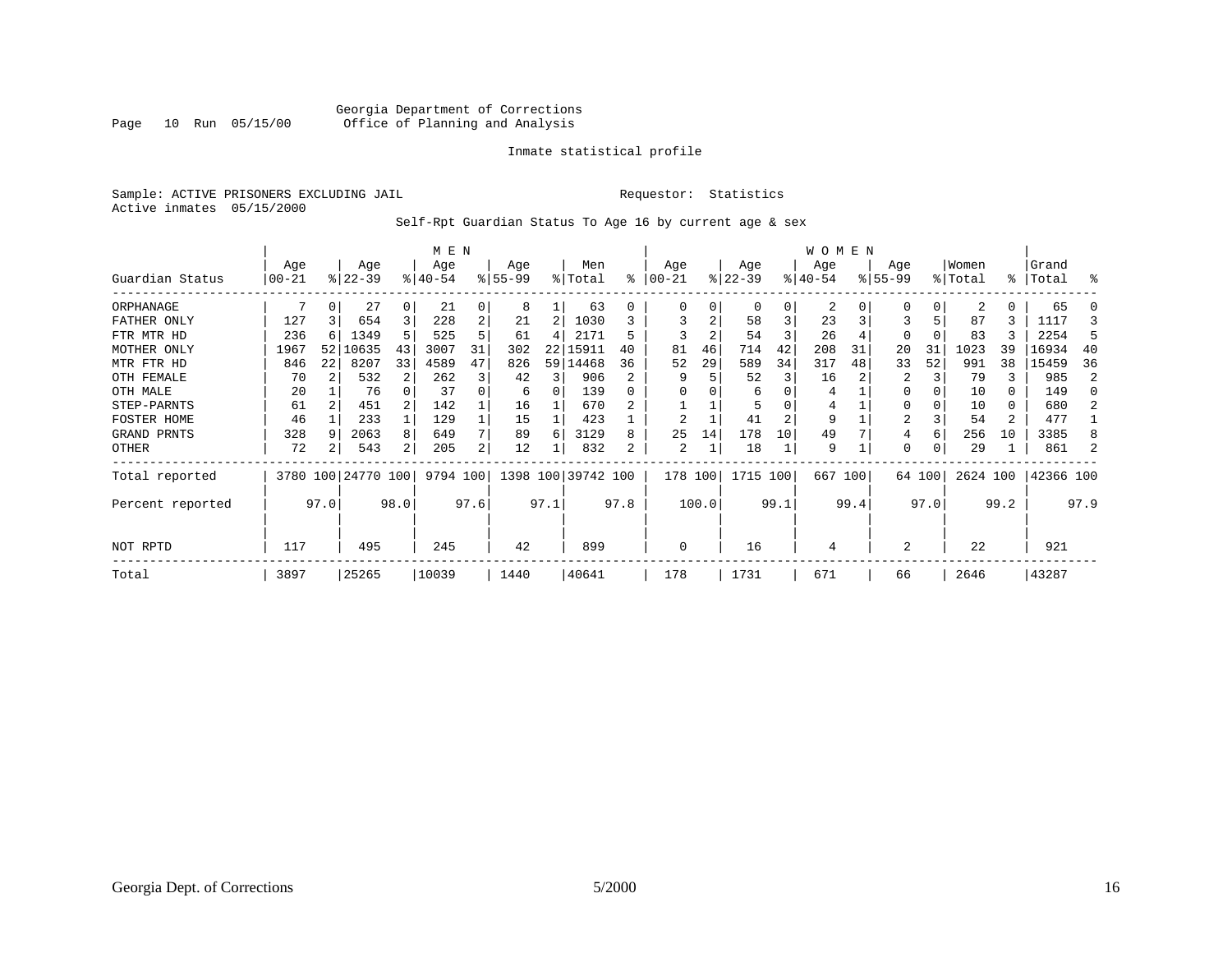#### Georgia Department of Corrections<br>Page 11 Run 05/15/00 office of Planning and Analysis Office of Planning and Analysis

#### Inmate statistical profile

|  |                           | Sample: ACTIVE PRISONERS EXCLUDING JAIL |  |
|--|---------------------------|-----------------------------------------|--|
|  | Active inmates 05/15/2000 |                                         |  |

#### Requestor: Statistics

#### Self-Rpt Employment Status Before Prison by current age & sex

|                  | Age       |      | Age                |      | M E N<br>Age |      | Age       |          | Men                |           | Age       |          | Age         |      | W O M E N<br>Age |      | Age         |          | Women    |      | Grand     |          |
|------------------|-----------|------|--------------------|------|--------------|------|-----------|----------|--------------------|-----------|-----------|----------|-------------|------|------------------|------|-------------|----------|----------|------|-----------|----------|
| Employment       | $00 - 21$ |      | $ 22 - 39 $        |      | $8 40-54$    |      | $ 55-99 $ |          | % Total            | $\approx$ | $00 - 21$ |          | $ 22-39 $   |      | $ 40-54 $        |      | $8155 - 99$ |          | % Total  |      | %   Total | ి        |
| FULL TIME        | 1188      |      | 33 12806           | 54   | 5149         | 55   | 532       | 42       | 9675               | 52        | 53        | 31       | 553         | 35   | 199              | 33   | 17          | 30       | 822      | 34   | 20497     | 51       |
| PART TIME        | 352       | 10   | 1971               | 8    | 628          |      | 78        | 6        | 3029               | 8         | 18        | 11       | 102         | 6    | 42               |      | 3           | 5        | 165      |      | 3194      | 8        |
| UNEMPL < 6M      | 426       | 12   | 3101               | 13   | 1072         | 11   | 133       | 10       | 4732               | 12        | 36        | 21       | 322         | 21   | 122              | 20   | 10          | 18       | 490      | 20   | 5222      | 13       |
| UNEMPL > 6M      | 425       | 12   | 4034               |      | 1757         | 19   | 289       | 23       | 6505               |           | 25        | 15       | 346         | 22   | 149              | 25   | 17          | 30       | 537      | 22   | 7042      | 17       |
| NEVER WORKD      | 948       | 27   | 1202               | 5    | 81           |      | 6         | $\Omega$ | 2237               | 6         | 26        | 15       | 133         | 8    | 15               |      | 4           |          | 178      |      | 2415      | 6        |
| <b>STUDENT</b>   | 213       | 6    | 112                | 0    | 12           |      | 2         | 0        | 339                |           | 11        |          | 11          |      | 4                |      | 0           | $\Omega$ | 26       |      | 365       |          |
| INCAPABLE        | 22        |      | 548                | 2    | 638          |      | 240       | 19       | 1448               |           | $\Omega$  | $\Omega$ | 103         |      | 75               | 12   | 6           |          | 184      |      | 1632      | 4        |
| OTHER            | 0         | 0    | 0                  | 0    | 0            |      | 0         | 0        | $\Omega$           |           | 0         | 0        | $\mathbf 0$ | 0    | 0                | 0    | 0           | 0        | $\Omega$ |      | $\Omega$  | $\Omega$ |
| Total reported   |           |      | 3574 100 23774 100 |      | 9337         | 100  |           |          | 1280 100 37965 100 |           | 169 100   |          | 1570 100    |      | 606 100          |      |             | 57 100   | 2402 100 |      | 40367 100 |          |
| Percent reported |           | 91.7 |                    | 94.1 |              | 93.0 |           | 88.9     |                    | 93.4      |           | 94.9     |             | 90.7 |                  | 90.3 |             | 86.4     |          | 90.8 |           | 93.3     |
| NOT RPTD         | 323       |      | 1491               |      | 702          |      | 160       |          | 2676               |           | 9         |          | 161         |      | 65               |      | 9           |          | 244      |      | 2920      |          |
| Total            | 3897      |      | 25265              |      | 10039        |      | 1440      |          | 40641              |           | 178       |          | 1731        |      | 671              |      | 66          |          | 2646     |      | 43287     |          |

\* NOTE: THE FIELD LABELD "OTHER" WAS CORRECTED IN APRIL 1989; INMATES CODED "PRE-OTIS NOT REPORTED" NOW HAVE BEEN REMOVED FROM THIS FIELD AND IDENTIFIED AS "NOT REPORTED".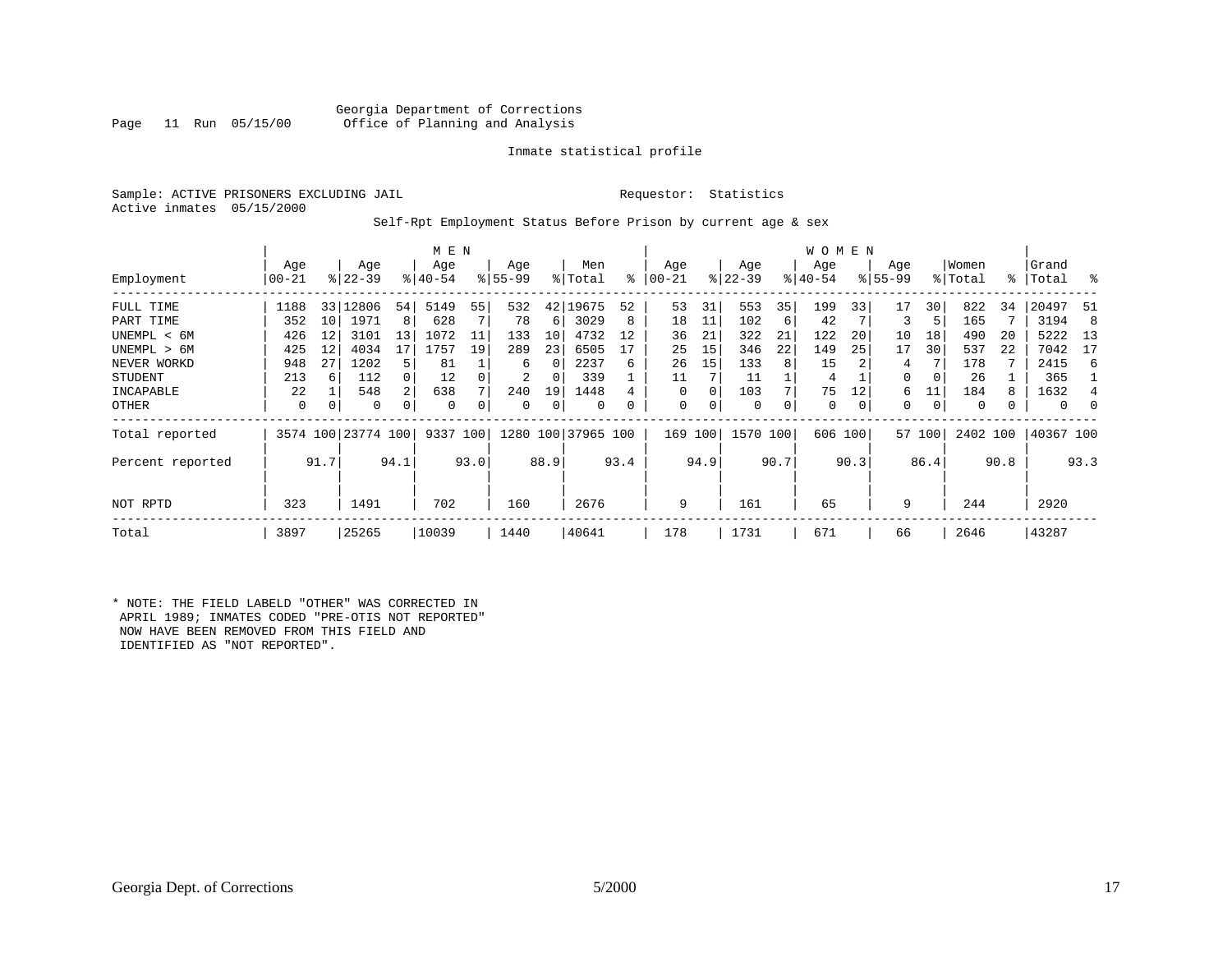#### Georgia Department of Corrections<br>Page 12 Run 05/15/00 Office of Planning and Analysis Office of Planning and Analysis

#### Inmate statistical profile

Sample: ACTIVE PRISONERS EXCLUDING JAIL **Requestor:** Statistics Active inmates 05/15/2000

#### Self-Rpt Marital Status At Admission by current age & sex

|                  |           |      |               |      | M E N     |      |          |                 |                    |           |          |       |           |      | <b>WOMEN</b> |      |             |        |          |      |           |          |
|------------------|-----------|------|---------------|------|-----------|------|----------|-----------------|--------------------|-----------|----------|-------|-----------|------|--------------|------|-------------|--------|----------|------|-----------|----------|
|                  | Age       |      | Age           |      | Age       |      | Age      |                 | Men                |           | Age      |       | Age       |      | Age          |      | Age         |        | Women    |      | Grand     |          |
| Marital Status   | $00 - 21$ |      | $ 22-39 $     |      | $8 40-54$ |      | $ 55-99$ |                 | % Total            | $\approx$ | 00-21    |       | $ 22-39 $ |      | $ 40-54$     |      | $8155 - 99$ |        | % Total  |      | %   Total | - 옹      |
| SINGLE           | 3555      |      | 94   16092    | 65   | 3416      | 35   | 197      | 14              | 23260              | 58        | 161      | 90    | 945       | 55   | 209          | 31   | 8.          | 13     | 1323     | 50   | 24583     | 58       |
| MARRIED          | 66        |      | 2883          | 12   | 1914      | 20   | 420      | 30 <sup>1</sup> | 5283               | 13        | 5        | 3     | 246       | 14   | 104          | 16   | 9.          | 14     | 364      | 14   | 5647      | 13       |
| SEPARATED        | 15        |      | 1057          | 4    | 922       | 9    | 152      | 11              | 2146               | 5         |          |       | 174       | 10   | 94           | 14   | 6           | 9      | 275      | 10   | 2421      | -6       |
| DIVORCED         | 8         |      | 1857          |      | 2171      | 22   | 387      | 28              | 4423               |           |          |       | 204       | 12   | 154          | 23   | 14          | 22     | 374      | 14   | 4797      | -11      |
| WIDOWED          |           |      | 106           |      | 221       |      | 127      | 9               | 459                |           |          |       | 38        | 2    | 61           | 9    | 24          | 38     | 124      |      | 583       |          |
| COMMON LAW       | 137       |      | 2827          |      | 1156      | 12   | 121      | 9               | 4241               |           | 8        |       | 111       | 6    | 46           |      | 3           | 5      | 168      | 6.   | 4409      | 10       |
| OTHER            |           | 0    | 6             | 0    | 2         |      | 2        | 0               | 11                 |           | $\Omega$ | 0     | 2         | 0    | 1            | 0    | 0           | 0      | 3        |      | 14        | $\Omega$ |
| Total reported   | 3787      |      | 100 24828 100 |      | 9802      | 100  |          |                 | 1406 100 39823 100 |           | 178      | 100   | 1720      | 100  | 669          | 100  |             | 64 100 | 2631 100 |      | 42454 100 |          |
| Percent reported |           | 97.2 |               | 98.3 |           | 97.6 |          | 97.6            |                    | 98.0      |          | 100.0 |           | 99.4 |              | 99.7 |             | 97.0   |          | 99.4 |           | 98.1     |
|                  |           |      |               |      |           |      |          |                 |                    |           |          |       |           |      |              |      |             |        |          |      |           |          |
| NOT RPTD         | 110       |      | 437           |      | 237       |      | 34       |                 | 818                |           | 0        |       | 11        |      | 2            |      | 2           |        | 15       |      | 833       |          |
| Total            | 3897      |      | 25265         |      | 10039     |      | 1440     |                 | 40641              |           | 178      |       | 1731      |      | 671          |      | 66          |        | 2646     |      | 43287     |          |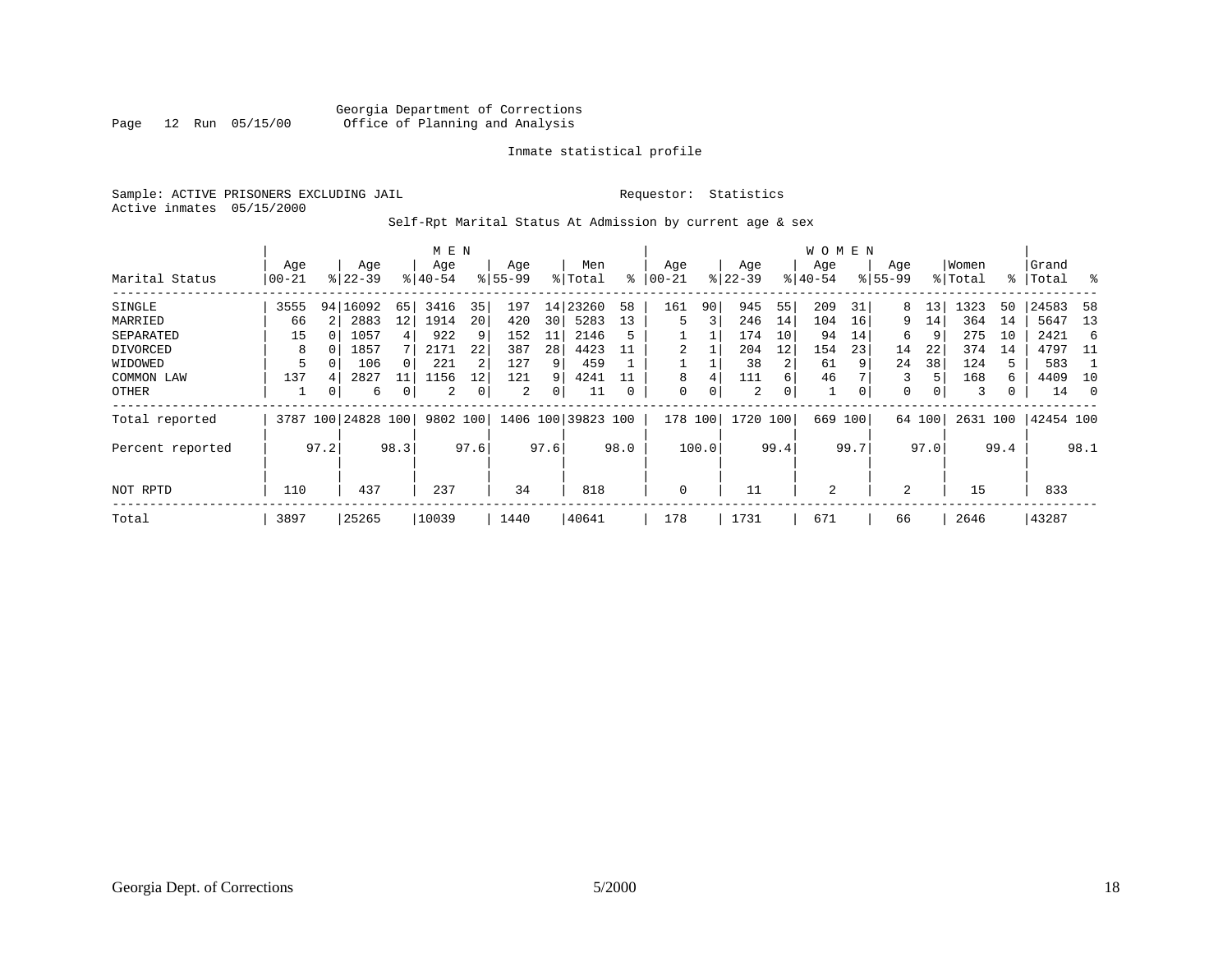Georgia Department of Corrections<br>Page 13 Run 05/15/00 office of Planning and Analysis Office of Planning and Analysis

#### Inmate statistical profile

Sample: ACTIVE PRISONERS EXCLUDING JAIL **Requestor:** Statistics Active inmates 05/15/2000

#### Self-Rpt Number Of Children At Admission by current age & sex

|                      | Age   |      | Age               |                | M E N<br>Age |      | Age       |      | Men                         |      | Age       |        | Age       |      | <b>WOMEN</b><br>Age |         | Age       |        | Women    |      | Grand     |      |
|----------------------|-------|------|-------------------|----------------|--------------|------|-----------|------|-----------------------------|------|-----------|--------|-----------|------|---------------------|---------|-----------|--------|----------|------|-----------|------|
| Number Of Children   | 00-21 |      | $ 22-39 $         |                | $ 40-54 $    |      | $8 55-99$ |      | % Total                     | ႜ    | $ 00-21 $ |        | $ 22-39 $ |      | $ 40-54 $           |         | $8 55-99$ |        | % Total  | ွေ   | 'Total    | ႜ    |
| NO CHILDREN          | 0     | 0    | 934               | 6              | 420          | 6    | 63        | 5    | 1417                        | 6    | 0         | 0      | 8         |      |                     |         | 2         | 3      | 17       |      | 1434      | 5    |
| ONE CHILD            | 717   | 76   | 6241              | 41             | 2113         | 29   | 218       | 18   | 9289                        | 37   | 44        | 57     | 341       | 24   | 104                 | 18      | 5         | 8      | 494      | 23   | 9783      | 36   |
| TWO CHILDREN         | 175   | 18   | 4182              | 27             | 2005         | 27   | 278       | 23   | 6640                        | 27   | 25        | 32     | 422       | 30   | 172                 | 30      | 17        | 29     | 636      | 30   | 7276      | 27   |
| THREE CHILDREN       | 44    |      | 2221              | 14             | 1368         | 19   | 233       | 19   | 3866                        | 16   | 6         | 8      | 332       | 23   | 160                 | 27      | 18        | 31     | 516      | 24   | 4382      | 16   |
| <b>FOUR CHILDREN</b> | 8     |      | 1011              |                | 731          | 10   | 144       | 12   | 1894                        | 8    | 2         | 3      | 165       | 12   | 82                  | 14      | 8         | 14     | 257      | 12   | 2151      | 8    |
| FIVE CHILDREN        | 4     | 0    | 406               | $\mathbf{3}$   | 380          | 5    | 98        | 8    | 888                         |      | 0         | 0      | 100       |      | 27                  |         | 3         |        | 130      | 6    | 1018      | 4    |
| MORE THAN 5 CHILDREN | 0     | 0    | 325               | $\overline{2}$ | 367          | 5    | 171       | 14   | 863                         | 3    | 0         | 0      | 51        | 4    | 30                  | 5       | 6         | 10     | 87       | 4    | 950       | 4    |
| Total reported       |       |      | 948 100 15320 100 |                |              |      |           |      | 7384 100 1205 100 24857 100 |      |           | 77 100 | 1419 100  |      |                     | 582 100 |           | 59 100 | 2137 100 |      | 26994 100 |      |
| Percent reported     |       | 24.3 |                   | 60.6           |              | 73.6 |           | 83.7 |                             | 61.2 |           | 43.3   |           | 82.0 |                     | 86.7    |           | 89.4   |          | 80.8 |           | 62.4 |
| NOT REPORTED         | 2949  |      | 9945              |                | 2655         |      | 235       |      | 15784                       |      | 101       |        | 312       |      | 89                  |         | 7         |        | 509      |      | 16293     |      |
| Total                | 3897  |      | 25265             |                | 10039        |      | 1440      |      | 40641                       |      | 178       |        | 1731      |      | 671                 |         | 66        |        | 2646     |      | 43287     |      |
|                      |       |      |                   |                |              |      |           |      |                             |      |           |        |           |      |                     |         |           |        |          |      |           |      |
|                      |       |      |                   |                |              |      |           |      |                             |      |           |        |           |      |                     |         |           |        |          |      |           |      |
| AVG NUM CHILDREN     | 1.32  |      | 1.95              |                | 2.41         |      | 3.19      |      | 2.13                        |      | 1.56      |        | 2.59      |      | 2.75                |         | 3.08      |        | 2.61     |      | 2.16      |      |

\* NOTE: THE FIELD LABLED "NO CHILDREN" WAS CORRECTED IN MARCH 1989: MISSING DATA FOR INMATES STILL IN DIAGNOSTICS NOW HAS BEEN REMOVED FROM THIS FIELD AND IDENTIFIED AS "NOT REPORTED" INFORMATION.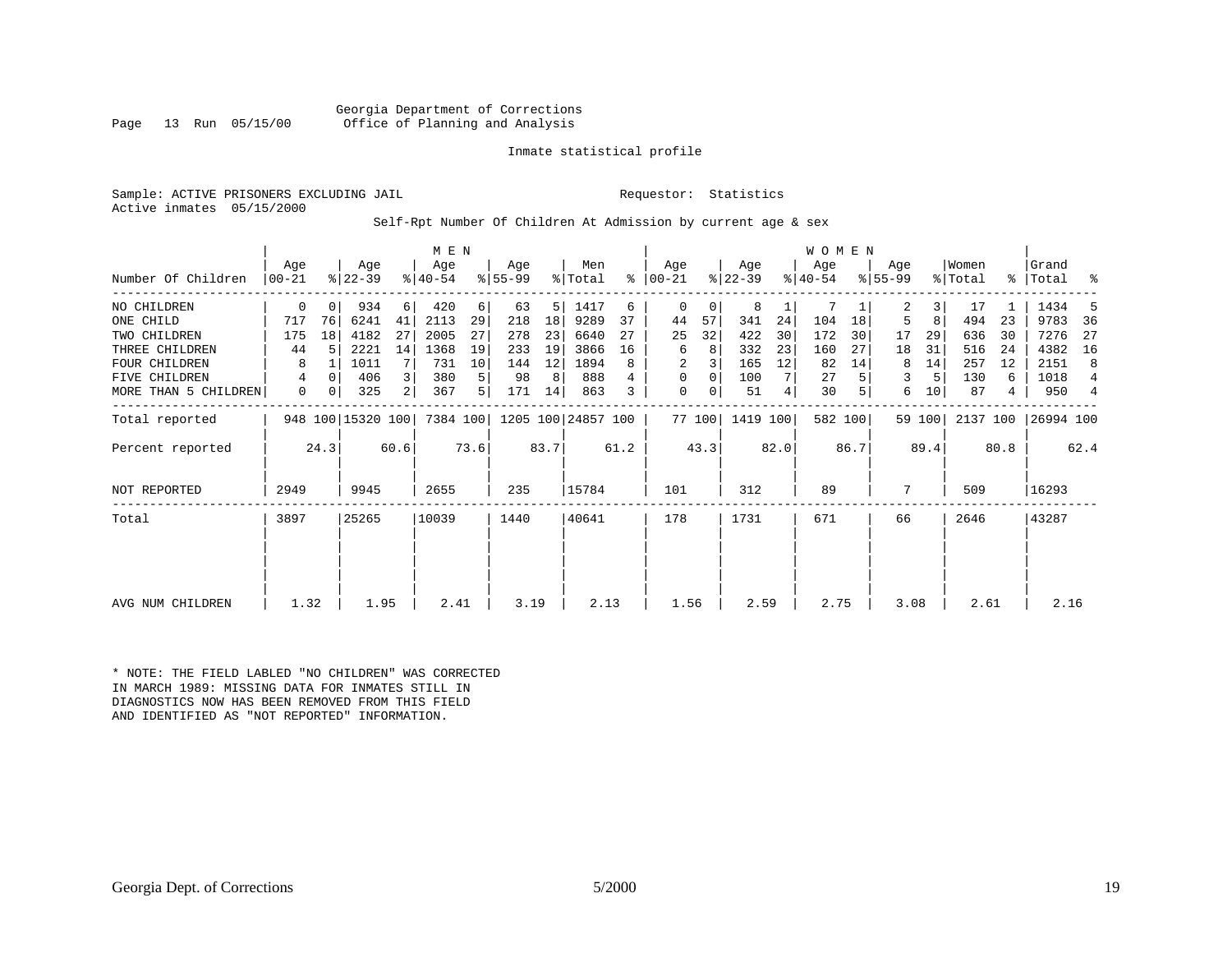#### Georgia Department of Corrections Office of Planning and Analysis

#### Inmate statistical profile

Sample: ACTIVE PRISONERS EXCLUDING JAIL **Requestor:** Statistics Active inmates 05/15/2000

#### Self-Rpt Religious Affiliation by current age & sex

|                  |           |              |                    |          | M E N          |                         |           |          |                    |      |          |                |          |      | <b>WOMEN</b> |             |                |          |          |          |           |                |
|------------------|-----------|--------------|--------------------|----------|----------------|-------------------------|-----------|----------|--------------------|------|----------|----------------|----------|------|--------------|-------------|----------------|----------|----------|----------|-----------|----------------|
|                  | Age       |              | Age                |          | Age            |                         | Age       |          | Men                |      | Age      |                | Age      |      | Age          |             | Age            |          | Women    |          | Grand     |                |
| Religion         | $00 - 21$ |              | $ 22-39$           |          | $ 40-54$       |                         | $8 55-99$ |          | % Total            | ∻    | $ 00-21$ |                | $ 22-39$ |      | $8 40-54$    |             | $8155 - 99$    |          | % Total  | ి        | Total     | ႜ              |
| ISLAM            | 76        | 2            | 925                | 4        | 298            | $\overline{\mathbf{3}}$ | 25        | 2        | 1324               | 3    | 4        | 2              | 12       |      | 3            | $\left($    | 0              | 0        | 19       |          | 1343      | 3              |
| CATHOLIC         | 115       | 3            | 865                | 4        | 333            | 3                       | 61        | 4        | 1374               | 4    | 4        | 2              | 74       | 4    | 28           | 4           | 4              | 6        | 110      | 4        | 1484      | $\overline{4}$ |
| <b>BAPTIST</b>   | 1699      |              | 45 12631           | 52       | 5777           | 60                      | 808       | 59       | 20915              | 54   | 104      | 59             | 1076     | 63   | 428          | 65          | 39             | 63       | 1647     | 63       | 22562     | 54             |
| METHODIST        | 57        | 2            | 535                | 2        | 381            | 4                       | 83        | 6        | 1056               | 3    |          | 4              | 65       | 4    | 34           | 5           | 5              | 8        | 111      | 4        | 1167      | 3              |
| EPISCOPLN        | 6         | <sup>0</sup> | 42                 | $\Omega$ | 17             | 0                       | 6         | 0        | 71                 | 0    | ∩        |                | 6        | 0    | 5            |             | 0              | $\Omega$ | 11       | $\Omega$ | 82        | $\Omega$       |
| PRESBYTRN        | 6         | $\Omega$     | 46                 | $\Omega$ | 31             | 0                       | 11        | 1        | 94                 | O    | O        |                | 2        | 0    | 2            | $\Omega$    | 2              | 3        | 6        | $\Omega$ | 100       | $\Omega$       |
| CHC OF GOD       | 28        | 1            | 296                | 1        | 135            | 1                       | 24        | 2        | 483                |      | 2        |                | 26       | 2    | 15           | 2           |                | 2        | 44       | 2        | 527       | 1              |
| HOLINESS         | 64        | 2            | 982                | 4        | 480            | 5                       | 75        | 5        | 1601               | 4    | 12       | 7              | 186      | 11   | 69           | 10          | $\overline{2}$ | 3        | 269      | 10       | 1870      | 4              |
| JEWISH           |           | $\Omega$     | 18                 | 0        | 11             | 0                       | 3         | O        | 33                 | O    | 1        |                |          | 0    | O            | $\mathbf 0$ | 0              | $\Omega$ | 2        | $\Omega$ | 35        | $\Omega$       |
| ANGLICAN         | O         | O            |                    | $\Omega$ | 2              | 0                       | U         | U        | 9                  | U    | $\Omega$ | $\Omega$       | 1        | U    | O            | $\Omega$    | 0              | $\Omega$ |          | $\Omega$ | 10        | $\Omega$       |
| GRK ORTHDX       |           | O            |                    | U        | $\overline{2}$ | 0                       | U         | 0        | 3                  | U    | ∩        |                | $\Omega$ | 0    | $\Omega$     | $\Omega$    | 0              | $\Omega$ | $\Omega$ | $\Omega$ |           | $\Omega$       |
| HINDU            |           | O            | 3                  | $\Omega$ | $\Omega$       | U                       |           | 0        | 3                  | U    |          |                | 0        | 0    |              | $\Omega$    | Ω              | $\Omega$ |          | $\Omega$ |           | U              |
| <b>BUDDHIST</b>  | 5         | $\Omega$     | 21                 | 0        | 3              | O                       | U         | O        | 29                 | U    |          |                | 0        | 0    | 0            | $\Omega$    | 0              | $\Omega$ |          | $\Omega$ | 30        | U              |
| TAOIST           |           | U            | 2                  | U        |                | O                       | U         | O        | २                  | U    | $\Omega$ | $\Omega$       | $\Omega$ | U    | O            | $\Omega$    | 0              | $\Omega$ | $\Omega$ | $\Omega$ |           |                |
| SHINTOIST        | ζ         | $\Omega$     | 9                  | $\Omega$ | $\cap$         | $\Omega$                | $\Omega$  | $\Omega$ | 12                 | U    | $\Omega$ | $\Omega$       |          | U    | $\Omega$     | $\Omega$    | O              | $\Omega$ |          | $\Omega$ | 13        | U              |
| SEVEN D AD       | 10        | 0            | 56                 | 0        | 35             | $\Omega$                | 9         | 1        | 110                | O    | $\Omega$ | $\Omega$       | 10       |      | 2            | $\Omega$    | Ω              | 0        | 12       | $\Omega$ | 122       | $\Omega$       |
| JEHOVAH WT       | 29        |              | 220                | 1        | 58             |                         | 6         | 0        | 313                |      | $\Omega$ | $\Omega$       | 15       |      | 5            |             |                | 2        | 21       |          | 334       | 1              |
| LATR DAY S       | 3         | $\Omega$     | 26                 | 0        | 9              | $\Omega$                |           | 0        | 41                 | O    | ∩        | $\Omega$       | 2        | 0    |              | $\Omega$    | 0              | $\Omega$ | 3        | $\Omega$ | 44        | $\Omega$       |
| QUAKER           | 0         | $\Omega$     | 0                  | $\Omega$ | $\Omega$       | 0                       | $\Omega$  | 0        | 0                  | O    | $\Omega$ | $\Omega$       | $\Omega$ | 0    | $\Omega$     | $\Omega$    | 0              | 0        | $\Omega$ | $\Omega$ | $\Omega$  | $\Omega$       |
| OTHER PROD       | 396       | 11           | 1905               | 8        | 464            | 5                       | 90        | 7        | 2855               | 7    | 25       | 14             | 108      | 6    | 42           | 6           | 5              | 8        | 180      |          | 3035      | 7              |
| <b>NONE</b>      | 965       | 26           | 4241               | 17       | 1021           | 11                      | 90        | 7        | 6317               | 16   | 3        | $\overline{2}$ | 26       | 2    | 4            |             | 0              | 0        | 33       |          | 6350      | 15             |
| <b>OTHER</b>     | 284       | 8            | 1543               | $6 \mid$ | 530            | 6                       | 81        | б.       | 2438               | 6    | 14       | 8              | 94       | 6    | 25           | 4           | 3              | 5        | 136      | 5        | 2574      | 6              |
| Total reported   |           |              | 3747 100 24374 100 |          | 9588 100       |                         |           |          | 1375 100 39084 100 |      | 177      | 100            | 1705 100 |      | 663 100      |             |                | 62 100   | 2607 100 |          | 41691 100 |                |
| Percent reported |           | 96.2         |                    | 96.5     |                | 95.5                    |           | 95.5     |                    | 96.2 |          | 99.4           |          | 98.5 |              | 98.8        |                | 93.9     |          | 98.5     |           | 96.3           |
| NOT RPTD         | 150       |              | 891                |          | 451            |                         | 65        |          | 1557               |      |          |                | 26       |      | 8            |             | 4              |          | 39       |          | 1596      |                |
| Total            | 3897      |              | 25265              |          | 10039          |                         | 1440      |          | 40641              |      | 178      |                | 1731     |      | 671          |             | 66             |          | 2646     |          | 43287     |                |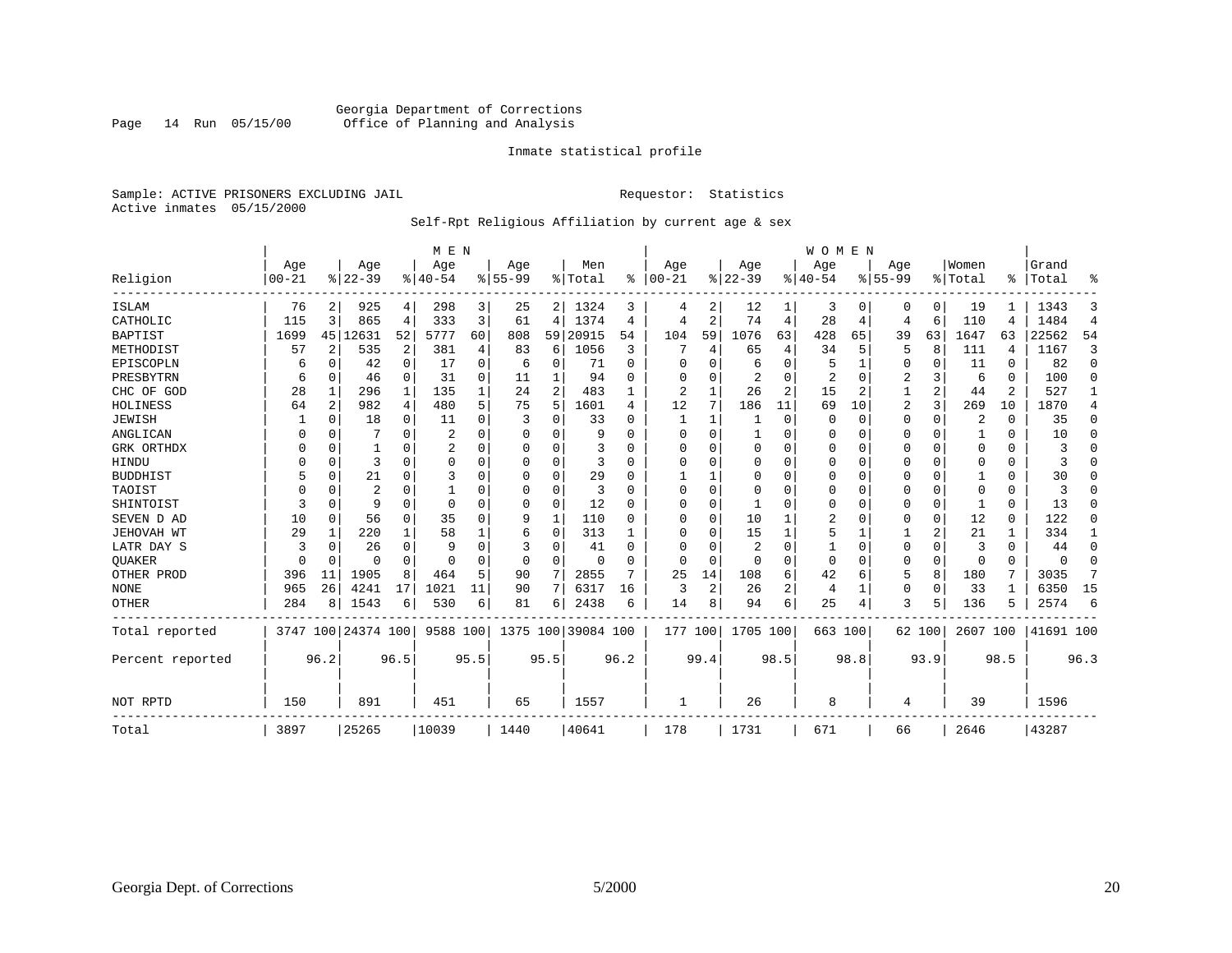#### Georgia Department of Corrections<br>Page 15 Run 05/15/00 office of Planning and Analysis Office of Planning and Analysis

#### Inmate statistical profile

|  | Sample: ACTIVE PRISONERS EXCLUDING JAI |  |
|--|----------------------------------------|--|
|  | Active inmates 05/15/2000              |  |

IL Requestor: Statistics

#### Self-Rpt Family Behavior Patterns \* by current age & sex

|                  |            |      |           |          | M E N                   |                |          |      |                    |      |           |          |           |      | W O M E N |      |          |        |          |      |           |      |
|------------------|------------|------|-----------|----------|-------------------------|----------------|----------|------|--------------------|------|-----------|----------|-----------|------|-----------|------|----------|--------|----------|------|-----------|------|
|                  | Age        |      | Age       |          | Age                     |                | Age      |      | Men                |      | Age       |          | Age       |      | Age       |      | Age      |        | Women    |      | Grand     |      |
| Family Behavior  | $ 00 - 21$ |      | $ 22-39 $ |          | $8140 - 54$             |                | $ 55-99$ |      | % Total            | ⊱    | $00 - 21$ |          | $ 22-39 $ |      | $ 40-54 $ |      | $ 55-99$ |        | % Total  |      | %   Total | ႜ    |
| CRIMINLTY        | 1131       | 24   | 7171      | 25       | 2803                    | 26             | 280      |      | 24 11385           | 25   | 63        | 16       | 626       | 16   | 242       | 18   | 15       | 18     | 946      | -17  | 12331     | 24   |
| ALCOHOLISM       | 404        | 9    | 3423      | 12       | 1732                    | 16             | 204      | 18   | 5763               | 13   | 37        | 9        | 504       | 13   | 189       | 14   | 12       | 14     | 742      | 13   | 6505      | 13   |
| DRUG ABUSE       | 349        |      | 1901      |          | 607                     | 6              | 34       | 3    | 2891               | 6    | 35        |          | 326       | 8    | 116       | 9    |          | 2      | 479      |      | 3370      |      |
| DOMINERING       | 9          | 0    | 76        | $\Omega$ | 43                      |                |          |      | 135                |      | 38        | 10       | 475       | 12   | 179       | 14   | 14       | 16     | 706      | 13   | 841       | 2    |
| MIGRANT          | 40         |      | 303       |          | 138                     |                |          |      | 488                |      |           | $\Omega$ | 14        | 0    | 4         |      | 0        | 0      | 19       | 0    | 507       |      |
| INFL BTGS        | 61         |      | 869       | 3        | 427                     |                | 81       |      | 1438               |      | 23        | 6        | 261       |      | 107       |      | 8        | 9      | 399      |      | 1837      |      |
| PERMISSIVE       | 15         |      | 51        |          | 35                      |                | 5        | 0    | 106                |      | 37        |          | 227       | 6    | 61        |      | 2        |        | 327      | 6    | 433       |      |
| FATH ABSNT       | 2074       | 45   | 1945.     | 41       | 3583                    | 34             | 380      | 33   | 17982              | 39   | 100       | 25       | 864       | 22   | 243       | 18   | 21       | 25     | 1228     | 22   | 19210     | 37   |
| MOTH ABSNT       | 486        | 10   | 2936      | 10       | 1038                    | 10             | 131      | 11   | 4591               | 10   | 32        | 8        | 245       | 6    | 82        | 6    |          | 8      | 366      | 6    | 4957      | 10   |
| <b>NONE</b>      | 91         |      | 486       | 2        | 228                     | $\overline{a}$ | 22       | 2    | 827                |      | 31        | 8        | 306       | 8    | 91        |      | 4        |        | 432      | 8    | 1259      | 2    |
| Total reported   | 4660       |      |           |          | 100 29161 100 10634 100 |                |          |      | 1151 100 45606 100 |      | 397 100   |          | 3848 100  |      | 1314 100  |      |          | 85 100 | 5644 100 |      | 51250 100 |      |
| Percent reported |            | 72.7 |           | 69.0     |                         | 63.8           |          | 51.2 |                    | 67.5 |           | 87.6     |           | 85.8 |           | 82.0 |          | 63.6   |          | 84.4 |           | 68.5 |
| OTHER            | 1065       |      | 7820      |          | 3639                    |                | 703      |      | 13227              |      | 22        |          | 246       |      | 121       |      | 24       |        | 413      |      | 13640     |      |
| Total            | 3897       |      | 25265     |          | 10039                   |                | 1440     |      | 40641              |      | 178       |          | 1731      |      | 671       |      | 66       |        | 2646     |      | 43287     |      |

\* NOTE: SINCE THERE CAN BE UP TO FIVE BEHAVIOR CODES PER INMATE, THE NUMBER OF CASES REPORTED IN THE DETAIL LINES AND THE TOTAL REPORTED LINE MAY EXCEED THE TOTAL NUMBER OF CASES. IN SHORT, THIS TABLE COUNTS THE NUMBER OF BEHAVIOR PROBLEMS, NOT INMATES.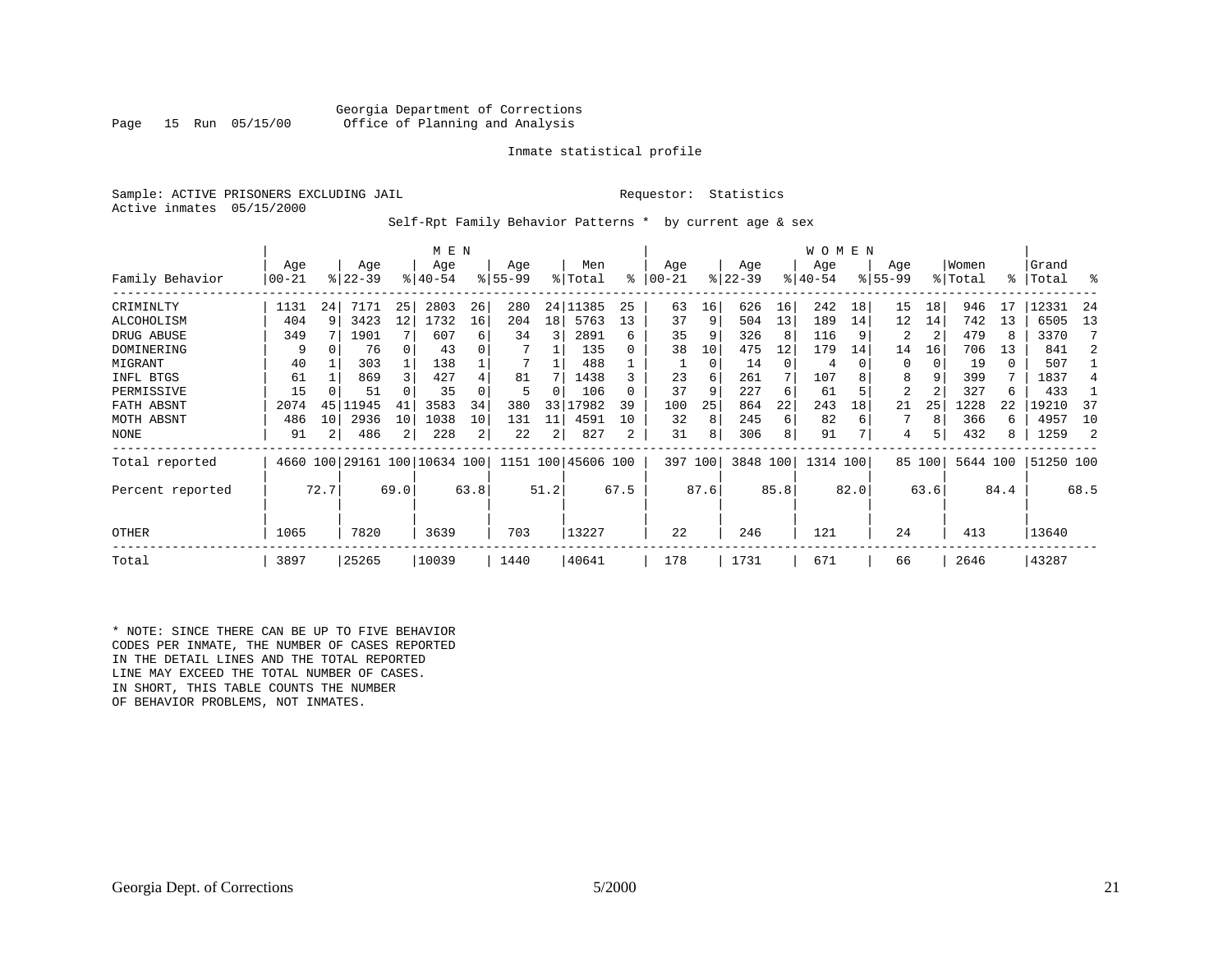#### Georgia Department of Corrections<br>Page 16 Run 05/15/00 office of Planning and Analysis Office of Planning and Analysis

#### Inmate statistical profile

|  | Sample: ACTIVE PRISONERS EXCLUDING JAI |  |
|--|----------------------------------------|--|
|  | Active inmates 05/15/2000              |  |

IL Requestor: Statistics

#### Inmate Diagnostic Behavior Problem \* by current age & sex

|                    |            |              |                              |                | M E N     |          |             |                 |                    |           |           |          |          |       | WOMEN     |      |             |             |          |              |           |      |
|--------------------|------------|--------------|------------------------------|----------------|-----------|----------|-------------|-----------------|--------------------|-----------|-----------|----------|----------|-------|-----------|------|-------------|-------------|----------|--------------|-----------|------|
|                    | Age        |              | Age                          |                | Age       |          | Age         |                 | Men                |           | Age       |          | Age      |       | Age       |      | Age         |             | Women    |              | Grand     |      |
| Diagnostic Problem | $ 00 - 21$ |              | $ 22-39 $                    |                | $8 40-54$ |          | $8155 - 99$ |                 | % Total            | $\approx$ | $00 - 21$ |          | $ 22-39$ |       | $8 40-54$ |      | $8155 - 99$ |             | % Total  | ⊱            | Total     | °    |
| <b>ALCOHOLIC</b>   | 29         | $\Omega$     | 1062                         | 2 <sup>1</sup> | 898       | 5.       | 156         | 7 I             | 2145               | 3         | 5         |          | 198      | 6     | 91        |      | 6           | 6           | 300      | 6            | 2445      | 3    |
| ALCOH ABSE         | 638        | 10           | 6042                         | 14             | 2871      | 16       | 356         | 17 <sup>1</sup> | 9907               | 14        | 19        |          | 370      | 11    | 142       | 11   | 15          | 15          | 546      | 11           | 10453     | 14   |
| DRUG EXP           | 1379       | 22           | 8256                         | 19             | 2927      | 16       | 172         |                 | 8 12734            | 18        | 30        | 11       | 245      |       | 94        | 7    | 5           | 5           | 374      | 8            | 13108     | 17   |
| DRUG ABSE          | 1172       | 18           | 8380                         | 19             | 3376      | 19       | 149         |                 | 7 13077            | 18        | 55        | 20       | 909      | 28    | 326       | 26   | 12          | 12          | 1302     | 26           | 14379     | 19   |
| NARC ADDCT         | 28         | $\Omega$     | 619                          | 1              | 395       | 2        | 22          | 1               | 1064               |           |           | $\Omega$ | 43       |       | 34        | 3    | 2           | 2           | 80       |              | 1144      | 2    |
| EPILEPTIC          | 29         | 0            | 280                          | 1              | 178       |          | 28          |                 | 515                |           |           |          | 69       | 2     | 31        |      |             | 4           | 109      | $\mathbf{2}$ | 624       |      |
| MANIPULTVE         | 668        | 11           | 3444                         | 8              | 954       |          | 110         | 5               | 5176               |           | 4         |          | 74       | 2     | 40        | 3    | 4           | 4           | 122      |              | 5298      | 7    |
| ASSAULTIVE         | 1495       | 2.4          | 9013                         | 20             | 3449      | 19       | 506         | 24 I            | 14463              | 20        | 61        | 22       | 571      | 17    | 196       | 16   | 16          | 16          | 844      | 17           | 15307     | 20   |
| ESCPE TEND         | 85         |              | 1040                         | 2              | 632       |          | 83          | 4               | 1840               | ζ         | 6         | 2        | 106      | 3     | 34        | 3    | 0           | $\mathbf 0$ | 146      |              | 1986      | 3    |
| SUICIDAL           | 130        |              | 1071                         | $\overline{2}$ | 402       | 2        | 38          | 2               | 1641               |           | 14        |          | 163      | 5     | 58        |      |             | 4           | 239      |              | 1880      | 2    |
| WITHDRAWN          | 10         | $\cap$       | 160                          | 0              | 68        | U        | 15          |                 | 253                | n         | 13        |          | 70       | 2     | 26        |      |             | 1           | 110      |              | 363       | 0    |
| PR RLTY CT         | 23         | <sup>0</sup> | 362                          | 1              | 219       |          | 21          |                 | 625                |           | 8         |          | 81       | 2     | 34        | ζ    | 2           | 2           | 125      | 3            | 750       |      |
| HOMOSEXUAL         | 12         | $\Omega$     | 138                          | $\Omega$       | 64        | $\Omega$ | 15          |                 | 229                | U         | 8         |          | 122      | 4     | 18        |      | $\Omega$    | $\Omega$    | 148      | ζ            | 377       | 0    |
| <b>NONE</b>        | 62         |              | 1148                         | 3              | 584       |          | 168         | 8               | 1962               | 3         |           |          | 34       |       | 28        |      | 12          | 12          | 77       | $\mathbf{2}$ | 2039      | 3    |
| OTHER              | 53         |              | 527                          | 1              | 296       | 2        | 72          | 3               | 948                |           | 2         |          | 28       |       | 15        |      | 5           | 5           | 50       |              | 998       |      |
| NOT RPTD           | 470        |              | 2480                         | 6              | 679       |          | 179         | 9               | 3808               |           | 44        | 16       | 210      | б.    | 87        | 7    | 11          | 11          | 352      |              | 4160      | 5    |
| Total reported     |            |              | 6356 100 44254 100 18009 100 |                |           |          |             |                 | 2097 100 70716 100 |           | 278 100   |          | 3293 100 |       | 1255 100  |      |             | 99 100      | 4925 100 |              | 75641 100 |      |
| Percent reported   |            | 98.1         |                              | 99.1           |           | 99.8     |             | 99.5            |                    | 99.2      |           | 100.0    |          | 100.0 |           | 99.9 |             | 100.0       |          | 100.0        |           | 99.2 |
|                    |            |              |                              |                |           |          |             |                 |                    |           |           |          |          |       |           |      |             |             |          |              |           |      |
| UNKNOWN            | 73         |              | 232                          |                | 17        |          | 7           |                 | 329                |           | $\Omega$  |          | 0        |       |           |      | 0           |             |          |              | 330       |      |
| Total              | 3897       |              | 25265                        |                | 10039     |          | 1440        |                 | 40641              |           | 178       |          | 1731     |       | 671       |      | 66          |             | 2646     |              | 43287     |      |

\* NOTE: SINCE THERE CAN BE UP TO FIVE BEHAVIOR CODES PER INMATE, THE NUMBER OF CASES REPORTED IN THE DETAIL LINES AND THE TOTAL REPORTED LINE MAY EXCEED THE TOTAL NUMBER OF CASES.IN SHORT, THIS TABLE COUNTS THE NUMBER OF BEHAVIOR PROBLEMS, NOT INMATES.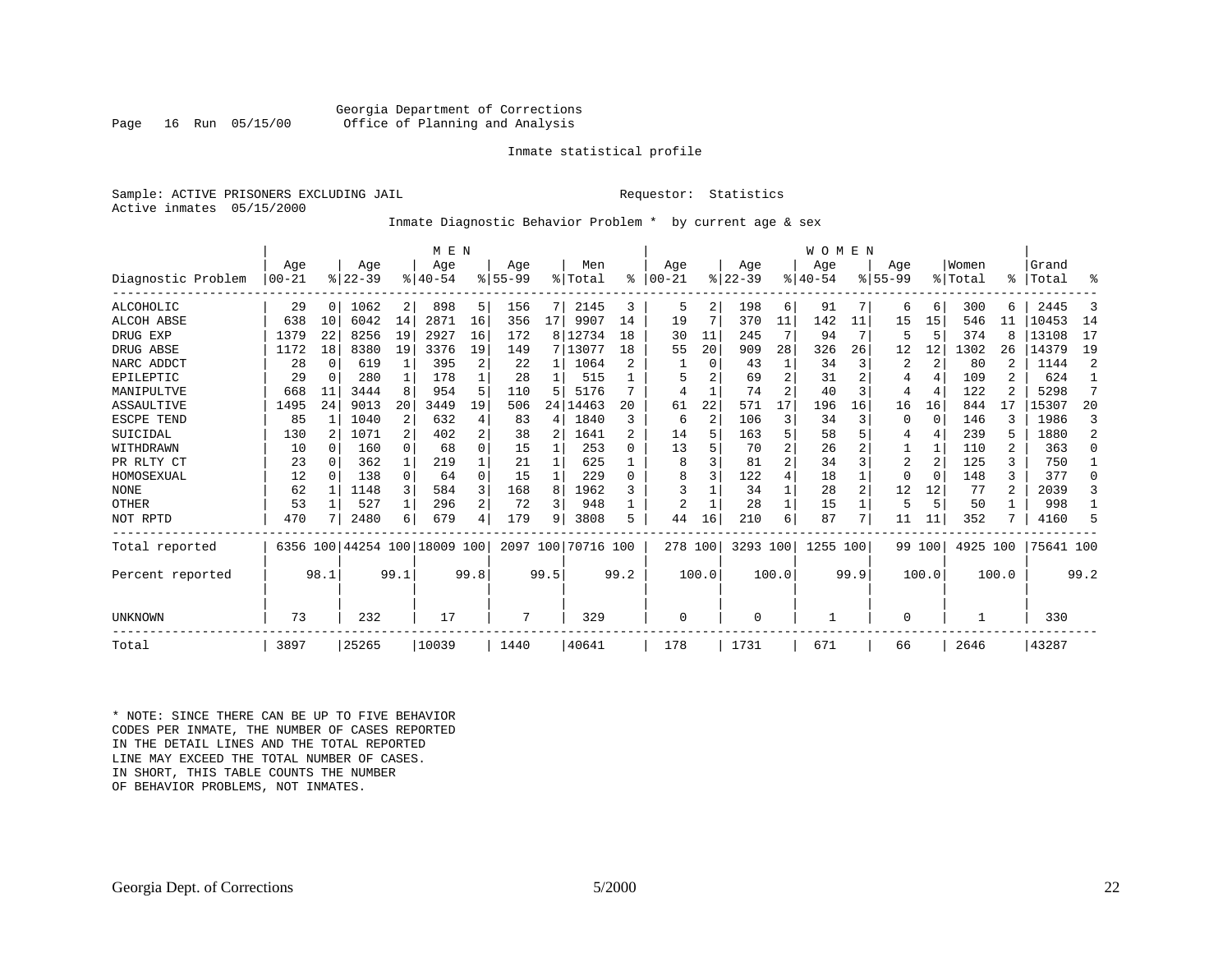#### Georgia Department of Corrections Office of Planning and Analysis

#### Inmate statistical profile

Sample: ACTIVE PRISONERS EXCLUDING JAIL **Requestor:** Statistics Active inmates 05/15/2000

Physical Profile (General Condition) by current age & sex

|                      |       |                 |                    |          | M E N     |      |             |      |                    |      |            |         |           |      | W O M E N |         |                |        |         |      |           |      |
|----------------------|-------|-----------------|--------------------|----------|-----------|------|-------------|------|--------------------|------|------------|---------|-----------|------|-----------|---------|----------------|--------|---------|------|-----------|------|
|                      | Aqe   |                 | Age                |          | Age       |      | Age         |      | Men                |      | Aqe        |         | Aqe       |      | Aqe       |         | Age            |        | Women   |      | l Grand   |      |
| Physical Profile     | 00-21 |                 | $8 22-39$          |          | $8 40-54$ |      | $8155 - 99$ |      | % Total            | ႜ    | $ 00 - 21$ |         | $8 22-39$ |      | $ 40-54 $ |         | $8155 - 99$    |        | % Total |      | %   Total | - 옹  |
| NO LIMITATION        | 3426  | 90 <sub>1</sub> | 18499              | 75       | 4892      | 50   | 238         | 17   | 27055              | 68   | 149        | 86      | 1168      | 69   | 304       | 46      | 11             | 17     | 1632    | 63   | 28687     | 68   |
| DEFECT NO MAJOR LIMT | 164   | 4               | 3007               | 12       | 2011      | 20   | 334         | 24   | 5516               | 14   | 4          | 2       | 112       | 7    | 78        | 12      | 11             |        | 205     | 8    | 5721      | - 13 |
| DEFECT MAJOR LIMIT   | 225   | 6 <sup>1</sup>  | 3218               | 13       | 2826      | 29   | 737         | 52   | 7006               | 18   | 20         | 12      | 397       | 24   | 271       | 41      | 39             | 62     | 727     | 28   | 7733      | 18   |
| VERY MAJOR DEFECT    |       |                 | 64                 | $\Omega$ | 99        |      | 97          | 7    | 261                |      | 0          | 0       | 4         | 0    |           |         | $\overline{2}$ | 3      | 13      |      | 274       |      |
| Total reported       |       |                 | 3816 100 24788 100 |          | 9828 100  |      |             |      | 1406 100 39838 100 |      |            | 173 100 | 1681 100  |      |           | 660 100 |                | 63 100 | 2577    | 100  | 42415 100 |      |
| Percent reported     |       | 97.9            |                    | 98.1     |           | 97.9 |             | 97.6 |                    | 98.0 |            | 97.2    |           | 97.1 |           | 98.4    |                | 95.5   |         | 97.4 |           | 98.0 |
| NOT REPORTED         | 81    |                 | 477                |          | 211       |      | 34          |      | 803                |      | 5          |         | 50        |      |           |         |                |        | 69      |      | 872       |      |
| Total                | 3897  |                 | 25265              |          | 10039     |      | 1440        |      | 40641              |      | 178        |         | 1731      |      | 671       |         | 66             |        | 2646    |      | 43287     |      |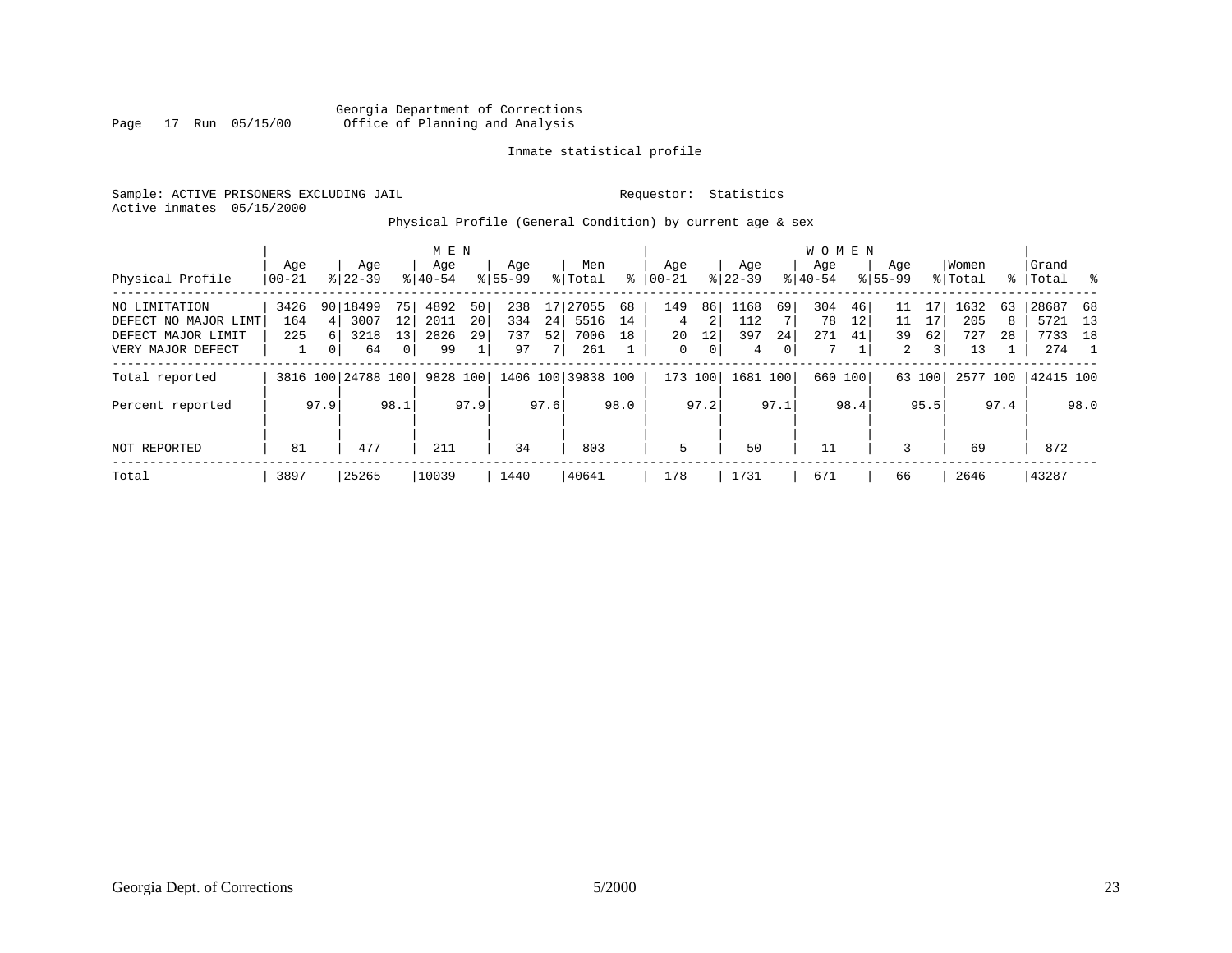#### Georgia Department of Corrections<br>Page 18 Run 05/15/00 office of Planning and Analysis Office of Planning and Analysis

#### Inmate statistical profile

|  | Sample: ACTIVE PRISONERS EXCLUDING JAII |  |
|--|-----------------------------------------|--|
|  | Active inmates 05/15/2000               |  |

L<br>
Requestor: Statistics

Security Status by current age & sex

|                  |                |       |                  |             | M E N                        |       |                    |       |                    |           |                    |          |                  |          | <b>WOMEN</b>     |       |                    |        |                  |       |                    |          |
|------------------|----------------|-------|------------------|-------------|------------------------------|-------|--------------------|-------|--------------------|-----------|--------------------|----------|------------------|----------|------------------|-------|--------------------|--------|------------------|-------|--------------------|----------|
| Security         | Age<br>  00-21 |       | Age<br>$8 22-39$ |             | Age<br>$ 40-54 $             |       | Age<br>$8155 - 99$ |       | Men<br>% Total     | $\approx$ | Age<br>$ 00 - 21 $ |          | Age<br>$ 22-39 $ |          | Age<br>$8 40-54$ |       | Age<br>$8155 - 99$ |        | Women<br>% Total |       | Grand<br>%   Total | - 옹      |
| DIAG INCOM       |                | 0     | 9                | 0           | 6                            |       | 2                  | 0     | 18                 |           | 0                  |          | $\mathbf 0$      |          | $\mathbf 0$      | 0     | 0                  | 0      | $\Omega$         |       | 18                 | $\Omega$ |
| WRK RELEAS       | $\mathbf 0$    | 0     |                  | $\mathbf 0$ | $\Omega$                     |       |                    | 0     | 2                  | $\Omega$  | $\Omega$           | $\Omega$ | $\mathbf 0$      | $\Omega$ | $\mathbf 0$      | 0     | 0                  | 0      | $\Omega$         |       | 2                  | 0        |
| TRUSTY           | 24             |       | 1176             | 5           | 614                          |       | 64                 | 4     | 1878               |           |                    |          | 55               |          | 37               | 6     | 4                  | 6      | 98               |       | 1976               | 5        |
| MINIMUM          | 1026           | 26    | 8368             | 33          | 3481                         | 35    | 420                | 29    | 13295              | 33        | 82                 | 46       | 957              | 55       | 390              | 58    | 39                 | 59     | 1468             | 55    | 14763              | 34       |
| MEDIUM           | 1642           | 42    | 9910             | 39          | 4145                         | 41    | 746                | 52    | 16443              | 40        | 64                 | 36       | 530              | 31       | 193              | 29    | 17                 | 26     | 804              | 30    | 17247              | 40       |
| CLOSE            | 870            | 22    | 3977             | 16          | 1121                         | 11    | 143                | 10    | 6111               | 15        | 24                 | 13       | 123              |          | 32               | 5     | 4                  | 6      | 183              |       | 6294               | 15       |
| MAXIMUM          | 35             |       | 650              | 3           | 213                          | 2     | 20                 |       | 918                |           |                    |          | $\overline{4}$   |          | 2                |       | 0                  | 0      | 8                |       | 926                | 2        |
| DIAGNOSTIC       | 299            | 8     | 1174             | 5           | 459                          | 5     | 44                 | 3     | 1976               | 5         | 4                  | $\sim$   | 62               | 4        | 17               | 3     | 2                  | 3      | 85               |       | 2061               | 5        |
| Total reported   |                |       |                  |             | 3897 100 25265 100 10039 100 |       |                    |       | 1440 100 40641 100 |           | 178 100            |          | 1731 100         |          | 671 100          |       |                    | 66 100 | 2646 100         |       | 43287 100          |          |
| Percent reported |                | 100.0 |                  | 100.0       |                              | 100.0 |                    | 100.0 |                    | 100.0     |                    | 100.0    |                  | 100.0    |                  | 100.0 |                    | 100.0  |                  | 100.0 |                    | 100.0    |
| NOT RPTD         | 0              |       | 0                |             | 0                            |       | 0                  |       |                    |           | $\Omega$           |          | $\mathbf 0$      |          | $\mathbf 0$      |       | 0                  |        | 0                |       | 0                  |          |
| Total            | 3897           |       | 25265            |             | 10039                        |       | 1440               |       | 40641              |           | 178                |          | 1731             |          | 671              |       | 66                 |        | 2646             |       | 43287              |          |

\* NOTE: BEGINNING IN JULY 1987, THE FACILITIES DIVISION NO LONGER CODED INMATES AS BEING WORK RELEASE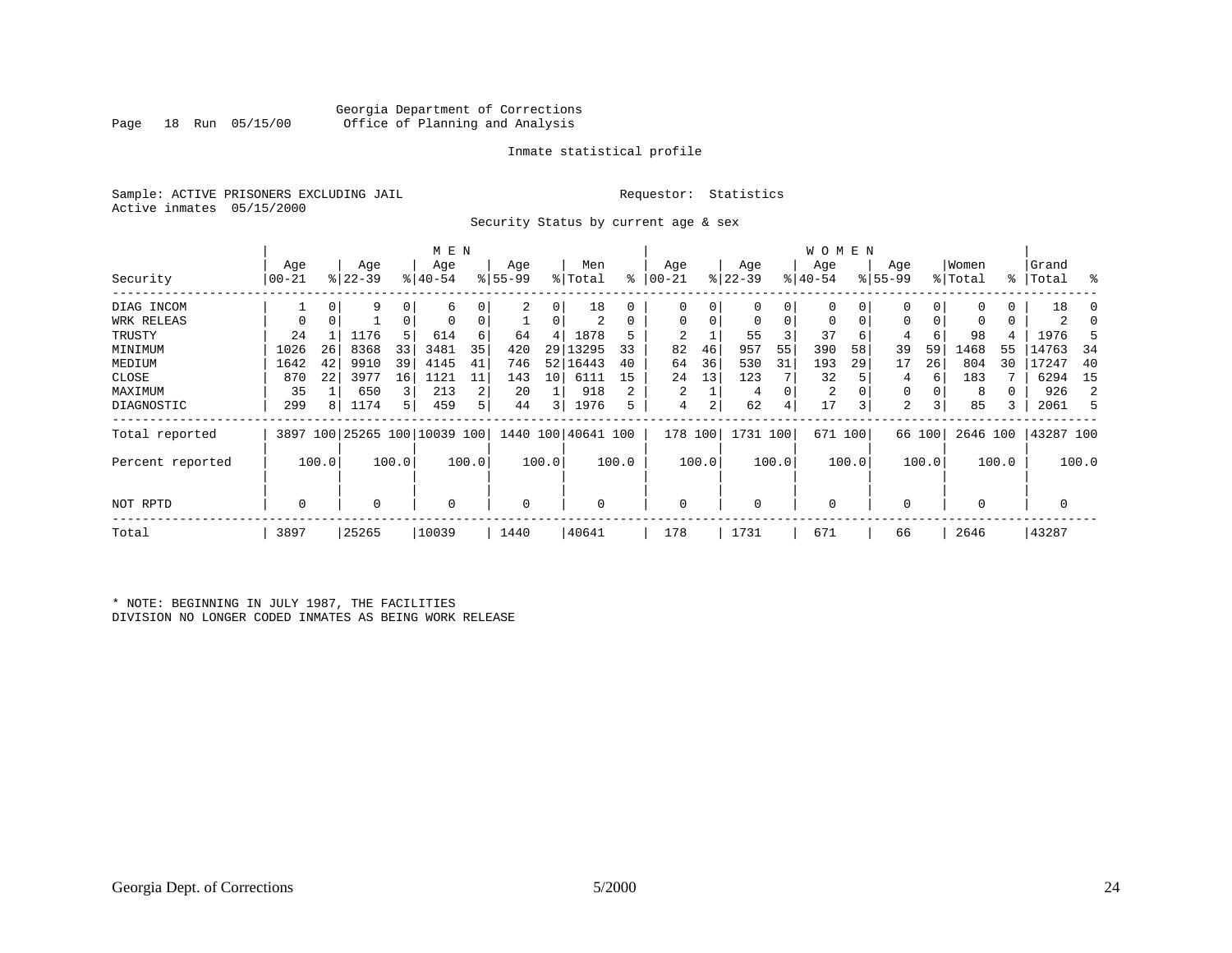#### Georgia Department of Corrections Office of Planning and Analysis

#### Inmate statistical profile

Sample: ACTIVE PRISONERS EXCLUDING JAIL **Requestor:** Statistics Active inmates 05/15/2000

Number Of Sentences by current age & sex

|                     |           |                |                    |                 | M E N       |      |             |      |                    |      |               |         |             |      | W O M E N |         |             |                |          |      |           |      |
|---------------------|-----------|----------------|--------------------|-----------------|-------------|------|-------------|------|--------------------|------|---------------|---------|-------------|------|-----------|---------|-------------|----------------|----------|------|-----------|------|
|                     | Age       |                | Age                |                 | Age         |      | Age         |      | Men                |      | Age           |         | Age         |      | Age       |         | Age         |                | Women    |      | Grand     |      |
| Number Of Sentences | $ 00-21 $ |                | $ 22-39 $          |                 | $8140 - 54$ |      | $8155 - 99$ |      | % Total            |      | $8   00 - 21$ |         | $ 22 - 39 $ |      | $8 40-54$ |         | $8155 - 99$ |                | % Total  |      | %   Total | ႜ    |
| ONE                 | 1579      | 42             | 7552               | 30              | 3215        | 33   | 587         | 41   | 12933              | 32   | 89            | 52      | 686         | 41   | 265       | 40      | 33          | 51             | 1073     | 42   | 14006     | 33   |
| TWO                 | 975       | 26             | 5961               | 24              | 2430        | 25   | 374         | 26   | 9740               | 24   | 50            | 29      | 410         | 25   | 169       | 26      | 15          | 23             | 644      | 25   | 10384     | -24  |
| THREE               | 526       | 14             | 3948               | 16              | 1543        | 16   | 167         | 12   | 6184               | 15   | 9             |         | 229         | 14   | 99        | 15      | 10          | 15             | 347      | 14   | 6531      | 15   |
| <b>FOUR</b>         | 326       | -9             | 2550               | 10 <sup>1</sup> | 904         | 9    | 113         | 8    | 3893               | 10   | 11            | 6       | 148         | 9    | 44        |         | 3           | 5 <sup>1</sup> | 206      | 8    | 4099      | 10   |
| <b>FIVE</b>         | 176       | 5 <sup>1</sup> | 1649               |                 | 595         | 6    | 58          |      | 2478               | 6    | 10            | 6       | 76          | 5    | 19        |         | 1           | 2              | 106      | 4    | 2584      | -6   |
| MORE THAN FIVE      | 208       | 5 <sup>1</sup> | 3304               | 13              | 1200        | 12   | 130         | 9    | 4842               | 12   | 2             |         | 123         |      | 60        | 9       | 3           | 51             | 188      |      | 5030 12   |      |
| Total reported      |           |                | 3790 100 24964 100 |                 | 9887 100    |      |             |      | 1429 100 40070 100 |      |               | 171 100 | 1672 100    |      |           | 656 100 |             | 65 100         | 2564 100 |      | 42634 100 |      |
| Percent reported    |           | 97.3           |                    | 98.8            |             | 98.5 |             | 99.2 |                    | 98.6 |               | 96.1    |             | 96.6 |           | 97.8    |             | 98.5           |          | 96.9 |           | 98.5 |
| NOT REPORTED        | 107       |                | 301                |                 | 152         |      | 11          |      | 571                |      | 7             |         | 59          |      | 15        |         |             |                | 82       |      | 653       |      |
| Total               | 3897      |                | 25265              |                 | 10039       |      | 1440        |      | 40641              |      | 178           |         | 1731        |      | 671       |         | 66          |                | 2646     |      | 43287     |      |
|                     |           |                |                    |                 |             |      |             |      |                    |      |               |         |             |      |           |         |             |                |          |      |           |      |
|                     |           |                |                    |                 |             |      |             |      |                    |      |               |         |             |      |           |         |             |                |          |      |           |      |
|                     |           |                |                    |                 |             |      |             |      |                    |      |               |         |             |      |           |         |             |                |          |      |           |      |
| AVG NUM SENTENCES   | 2.33      |                | 3.08               |                 | 2.96        |      | 2.55        |      | 2.96               |      | 1.91          |         | 2.51        |      | 2.59      |         | 2.20        |                | 2.48     |      | 2.93      |      |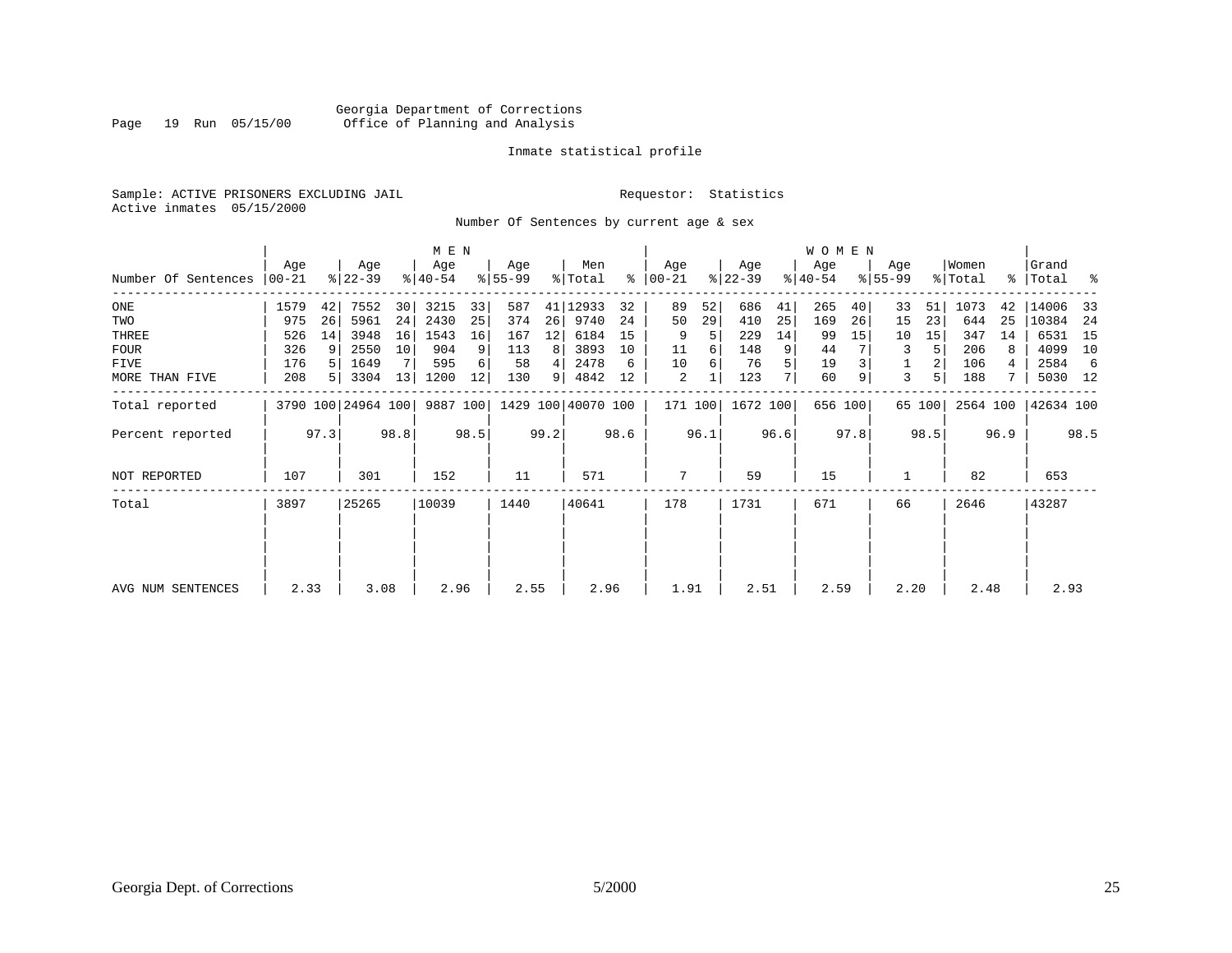#### Georgia Department of Corrections<br>Page 20 Run 05/15/00 office of Planning and Analysis Office of Planning and Analysis

#### Inmate statistical profile

Sample: ACTIVE PRISONERS EXCLUDING JAIL **Requestor:** Statistics Active inmates 05/15/2000

Number Of Disciplinaries by current age & sex

|                     |                |       |                  |       | M E N                        |       |                 |       |                    |       |                   |       |                  |                | WOMEN            |         |                  |        |                  |           |                |                |
|---------------------|----------------|-------|------------------|-------|------------------------------|-------|-----------------|-------|--------------------|-------|-------------------|-------|------------------|----------------|------------------|---------|------------------|--------|------------------|-----------|----------------|----------------|
| Disciplinaries      | Age<br>  00-21 |       | Age<br>$ 22-39 $ |       | Age<br>$ 40-54 $             |       | Age<br>$ 55-99$ |       | Men<br>% Total     | ⊱     | Age<br>$ 00 - 21$ |       | Age<br>$ 22-39 $ |                | Age<br>$ 40-54 $ |         | Age<br>$ 55-99 $ |        | Women<br>% Total | % $\vert$ | Grand<br>Total | ಿ              |
| ZERO                | 1390           | 36    | 8708             | 34    | 4459                         | 44    | 754             |       | 52 15311           | 38    | 78                | 44    | 852              | 49             | 385              | 57      | 41               | 62     | 1356             | 51        | 16667          | 39             |
| ONE                 | 525            | 13    | 3726             | 15    | 1604                         | 16    | 259             | 18    | 6114               | 15    | 28                | 16    | 284              | 16             | 108              | 16      | 10               | 15     | 430              | 16        | 6544           | 15             |
| TWO                 | 315            | 8     | 2339             | 9     | 825                          | 8     | 110             | 8     | 3589               | 9     | 20                | 11    | 149              | 9              | 44               |         | 3                | 5      | 216              |           | 3805           | 9              |
| THREE               | 243            |       | 1535             | б.    | 545                          | 5     | 75              |       | 2398               | 6     |                   | 4     | 90               |                | 30               |         | 3                |        | 130              |           | 2528           | 6              |
| <b>FOUR</b>         | 196            |       | 1180             |       | 402                          | 4     | 40              | 3     | 1818               |       | 10                | 6     | 66               |                | 19               |         | 4                |        | 99               |           | 1917           | $\overline{4}$ |
| FIVE                | 144            |       | 920              |       | 288                          | 3     | 29              |       | 1381               |       | 5                 | 3     | 39               | $\overline{a}$ | 16               |         |                  |        | 61               |           | 1442           | 3              |
| MORE THAN FIVE      | 1084           | 28    | 6853             | 27    | 1915                         | 19    | 173             |       | 12 10025           | 25    | 30                | 17    | 251              | 15             | 69               | 10      | 4                | 6      | 354              | 13        | 10379          | - 24           |
| Total reported      |                |       |                  |       | 3897 100 25261 100 10038 100 |       |                 |       | 1440 100 40636 100 |       | 178 100           |       | 1731 100         |                |                  | 671 100 |                  | 66 100 | 2646 100         |           | 43282 100      |                |
| Percent reported    |                | 100.0 |                  | 100.0 |                              | 100.0 |                 | 100.0 |                    | 100.0 |                   | 100.0 |                  | 100.0          |                  | 100.0   |                  | 100.0  |                  | 100.0     |                | 100.0          |
| <b>NOT REPORTED</b> | 0              |       | 4                |       |                              |       | $\mathbf 0$     |       | 5                  |       | $\mathbf 0$       |       | $\mathbf 0$      |                | $\mathbf 0$      |         | 0                |        | $\mathbf 0$      |           | 5              |                |
| Total               | 3897           |       | 25265            |       | 10039                        |       | 1440            |       | 40641              |       | 178               |       | 1731             |                | 671              |         | 66               |        | 2646             |           | 43287          |                |
|                     |                |       |                  |       |                              |       |                 |       |                    |       |                   |       |                  |                |                  |         |                  |        |                  |           |                |                |
| AVG NUM DISCIP      | 5.79           |       | 5.84             |       | 4.21                         |       | 2.59            |       | 5.32               |       | 3.38              |       | 3.14             |                | 1.97             |         | 1.41             |        | 2.82             |           | 5.17           |                |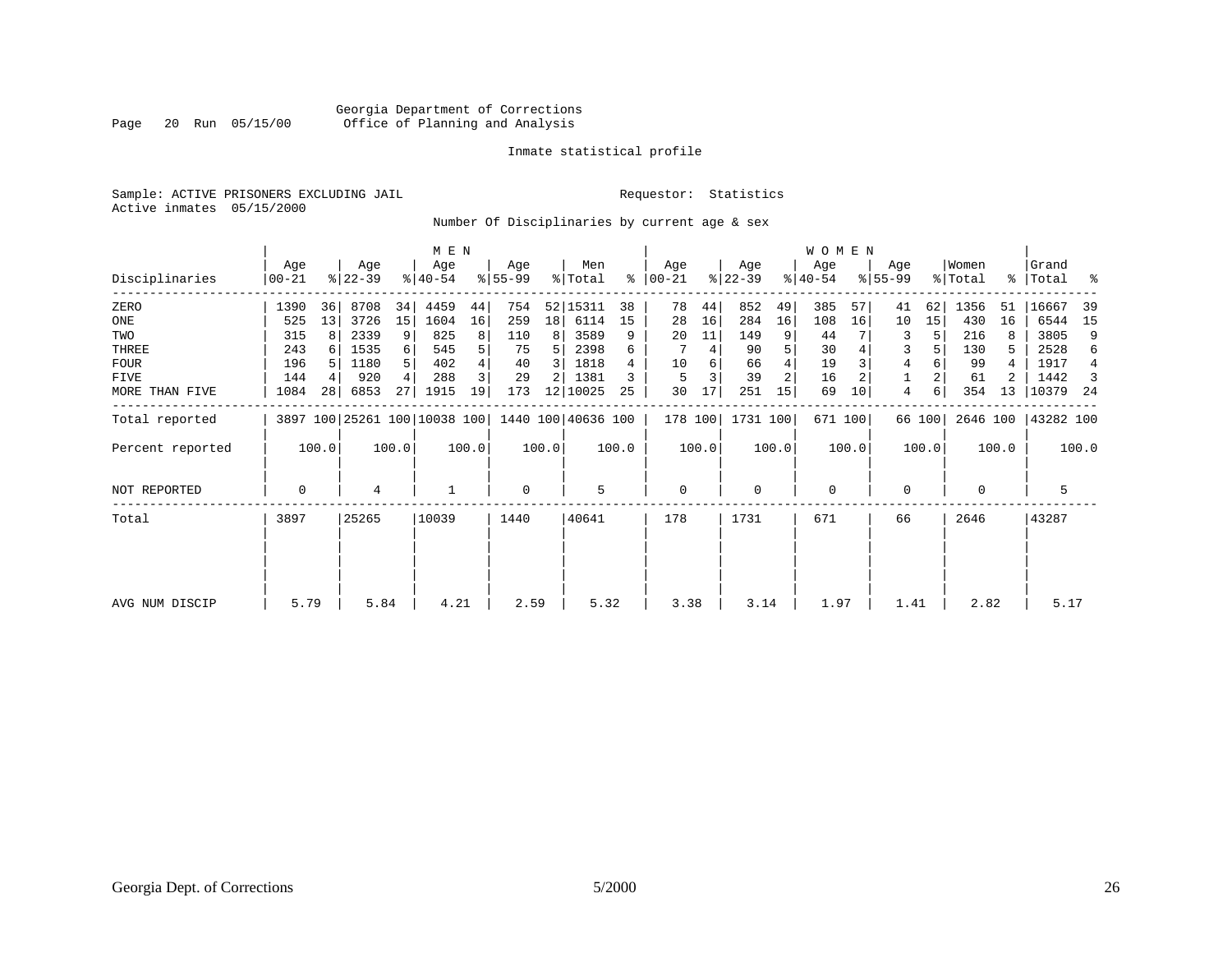#### Georgia Department of Corrections<br>Page 21 Run 05/15/00 Office of Planning and Analysis Page 21 Run 05/15/00 Office of Planning and Analysis

#### Inmate statistical profile

Sample: ACTIVE PRISONERS EXCLUDING JAIL **Requestor:** Statistics Active inmates 05/15/2000

Number Of Escapes by current age & sex

|                     |                |          |                  |       | M E N                        |       |                 |          |                    |          |                   |             |                  |             | WOMEN            |             |                  |        |                  |               |                  |          |
|---------------------|----------------|----------|------------------|-------|------------------------------|-------|-----------------|----------|--------------------|----------|-------------------|-------------|------------------|-------------|------------------|-------------|------------------|--------|------------------|---------------|------------------|----------|
| Escapes             | Age<br>  00-21 |          | Age<br>$ 22-39 $ |       | Age<br>$ 40-54 $             |       | Age<br>$ 55-99$ |          | Men<br>% Total     | ៖        | Age<br>$ 00 - 21$ |             | Age<br>$ 22-39 $ |             | Age<br>$ 40-54 $ |             | Age<br>$8 55-99$ |        | Women<br>% Total | $\frac{1}{6}$ | Grand<br>Total % |          |
| ZERO                |                |          | 3884 100 25053   | 99    | 9899                         | 99    | 1415            |          | 98 40251           | 99       | 178               | 100         | 1722             | 99          |                  | 668 100     | 66               | 100    | 2634 100         |               | 42885            | 99       |
| ONE                 | 13             | $\Omega$ | 207              | 1     | 119                          |       | 20              | 1        | 359                |          | $\mathbf 0$       | 0           | 9                | 1           | 3                | 0           | 0                | 0      | 12               | $\mathbf 0$   | 371              | 1        |
| TWO                 |                |          | 5                | 0     | 16                           | 0     |                 | 0        | 24                 | $\Omega$ | $\Omega$          |             | 0                | 0           | 0                |             | 0                |        | $\Omega$         | 0             | 24               | $\Omega$ |
| THREE               | 0              |          |                  |       |                              |       |                 |          | 6                  | 0        | $\Omega$          |             | $\mathbf 0$      | 0           | 0                |             | 0                |        | $\Omega$         | 0             | 6                | $\Omega$ |
| FOUR                | $\Omega$       |          |                  |       |                              | 0     | $\Omega$        | $\Omega$ |                    | $\Omega$ | $\Omega$          | $\Omega$    | $\Omega$         | 0           | 0                |             | $\Omega$         |        | $\Omega$         | 0             |                  | 0        |
| FIVE                | 0              |          | 0                |       | 0                            | 0     | $\Omega$        | 0        | 0                  | $\Omega$ |                   | 0           | $\mathbf 0$      | 0           | $\mathbf 0$      | 0           | $\mathbf 0$      |        | $\Omega$         | 0             |                  | O        |
| MORE THAN FIVE      | $\mathbf 0$    | 0        | 0                | 0     | 0                            | 0     | $\mathbf 0$     | 0        |                    | $\Omega$ | $\Omega$          | $\mathbf 0$ | $\mathbf 0$      | $\mathbf 0$ | $\mathbf 0$      | $\mathbf 0$ | $\mathbf 0$      | 0      | $\mathbf 0$      | 0             |                  |          |
| Total reported      |                |          |                  |       | 3897 100 25265 100 10039 100 |       |                 |          | 1440 100 40641 100 |          |                   | 178 100     | 1731 100         |             |                  | 671 100     |                  | 66 100 | 2646 100         |               | 43287 100        |          |
| Percent reported    |                | 100.0    |                  | 100.0 |                              | 100.0 |                 | 100.0    |                    | 100.0    |                   | 100.0       |                  | 100.0       |                  | 100.0       |                  | 100.0  |                  | 100.0         |                  | 100.0    |
| <b>NOT REPORTED</b> | 0              |          | 0                |       | 0                            |       | 0               |          | $\mathbf 0$        |          | 0                 |             | $\mathbf 0$      |             | $\mathbf 0$      |             | 0                |        | $\mathbf 0$      |               | 0                |          |
| Total               | 3897           |          | 25265            |       | 10039                        |       | 1440            |          | 40641              |          | 178               |             | 1731             |             | 671              |             | 66               |        | 2646             |               | 43287            |          |
|                     |                |          |                  |       |                              |       |                 |          |                    |          |                   |             |                  |             |                  |             |                  |        |                  |               |                  |          |
|                     |                |          |                  |       |                              |       |                 |          |                    |          |                   |             |                  |             |                  |             |                  |        |                  |               |                  |          |
| AVG NUM ESCAPES     | .00            |          | .01              |       | .02                          |       | .02             |          |                    | .01      | .00               |             | .01              |             |                  | .00         | .00              |        | .00              |               | .01              |          |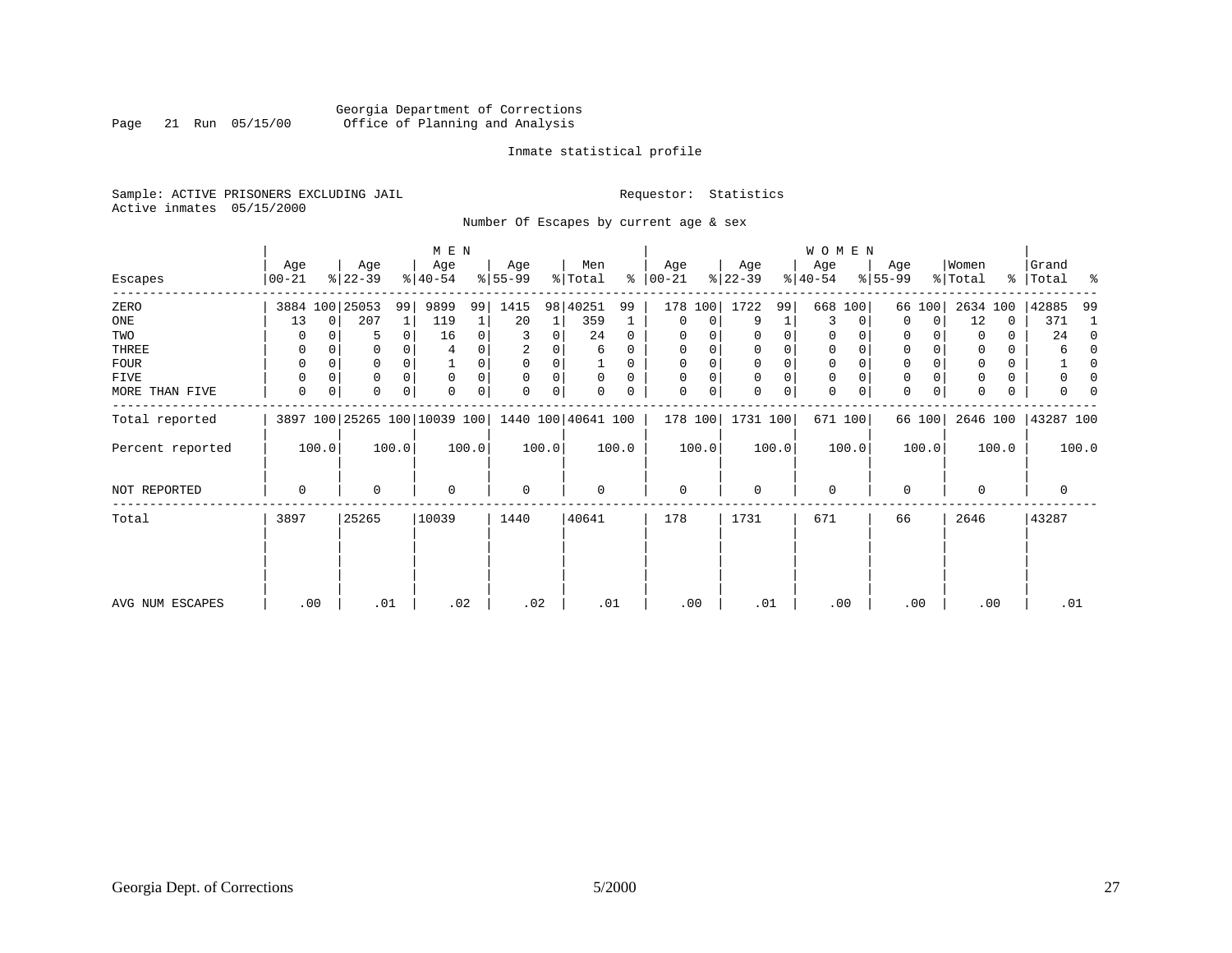Georgia Department of Corrections Page 22 Run 05/15/00 Office of Planning and Analysis

#### Inmate statistical profile

Sample: ACTIVE PRISONERS EXCLUDING JAIL **Requestor:** Statistics Active inmates 05/15/2000

#### Number Of Prior Georgia Incarcerations \* by current age & sex

|                            |          |              |                  |       | M E N            |       |                 |                |                                                 |                |                      |       |                  |                | <b>WOMEN</b>     |       |                    |        |                  |       |                    |       |
|----------------------------|----------|--------------|------------------|-------|------------------|-------|-----------------|----------------|-------------------------------------------------|----------------|----------------------|-------|------------------|----------------|------------------|-------|--------------------|--------|------------------|-------|--------------------|-------|
| Prior Incarcerations 00-21 | Aqe      |              | Age<br>$ 22-39 $ |       | Age<br>$ 40-54 $ |       | Age<br>$ 55-99$ |                | Men<br>% Total                                  |                | Aqe<br>$8   00 - 21$ |       | Age<br>$ 22-39 $ |                | Age<br>$ 40-54 $ |       | Age<br>$8155 - 99$ |        | Women<br>% Total |       | Grand<br>%   Total | ್ಠಿ   |
| ZERO                       | 3551     |              | 91 13249         | 52    | 3938             | 39    | 847             |                | 59 21585                                        | 53             | 171                  | 96    | 1106             | 64             | 369              | 55    | 44                 | 67     | 1690             | 64    | 23275              | 54    |
| ONE                        | 312      | $\mathsf{R}$ | 5298             | 21    | 1939             | 19    | 261             | 18             | 7810                                            | 19             |                      | 4     | 311              | 18             | 116              | 17    | 12                 | 18     | 446              | 17    | 8256               | 19    |
| TWO                        | 32       |              | 3098             | 12    | 1429             | 14    | 134             | 9              | 4693                                            | 12             | 0                    | 0     | 147              | 8              | 74               | 11    | 5                  | 8      | 226              |       | 4919               | 11    |
| THREE                      | 2        | -0           | 1777             |       | 978              | 10    | 79              |                | 2836                                            |                | 0                    | 0     | 92               | 5              | 45               |       | $\overline{2}$     |        | 139              |       | 2975               | 7     |
| FOUR                       | $\Omega$ |              | 994              |       | 710              | 7     | 58              | 4              | 1762                                            |                | $\Omega$             |       | 35               | $\overline{2}$ | 24               |       | 3                  |        | 62               |       | 1824               | 4     |
| FIVE                       | 0        | $\Omega$     | 518              |       | 456              | 5     | 30              | 2              | 1004                                            | $\overline{a}$ | 0                    | 0     | 25               |                | 12               |       | $\mathbf{0}$       |        | 37               |       | 1041               | 2     |
| MORE THAN FIVE             | 0        | 0            | 331              |       | 589              | 6     | 31              | 2 <sub>1</sub> | 951                                             | 2              | $\mathbf 0$          | 0     | 15               |                | 31               | 5     | $\mathbf 0$        | 0      | 46               | 2     | 997                | 2     |
| Total reported             |          |              |                  |       |                  |       |                 |                | 3897 100 25265 100 10039 100 1440 100 40641 100 |                | 178 100              |       | 1731 100         |                | 671 100          |       |                    | 66 100 | 2646 100         |       | 43287 100          |       |
| Percent reported           |          | 100.0        |                  | 100.0 |                  | 100.0 |                 | 100.0          |                                                 | 100.0          |                      | 100.0 |                  | 100.0          |                  | 100.0 |                    | 100.0  |                  | 100.0 |                    | 100.0 |
| <b>NOT REPORTED</b>        | 0        |              | $\Omega$         |       | $\Omega$         |       | 0               |                | 0                                               |                | $\mathbf 0$          |       | $\Omega$         |                | 0                |       | $\Omega$           |        | $\Omega$         |       | $\mathbf 0$        |       |
| Total                      | 3897     |              | 25265            |       | 10039            |       | 1440            |                | 40641                                           |                | 178                  |       | 1731             |                | 671              |       | 66                 |        | 2646             |       | 43287              |       |
|                            |          |              |                  |       |                  |       |                 |                |                                                 |                |                      |       |                  |                |                  |       |                    |        |                  |       |                    |       |
|                            |          |              |                  |       |                  |       |                 |                |                                                 |                |                      |       |                  |                |                  |       |                    |        |                  |       |                    |       |
| AVG # INCARCERATIONS       |          | .10          | 1.01             |       | 1.69             |       | .95             |                | 1.09                                            |                | .04                  |       | .72              |                | 1.15             |       | .61                |        | .78              |       | 1.07               |       |

\* This data counts a parole revocation on an existing sentenCE AS A prior incarceration. Also, this data counts, for any cohort of inmates, the total number of Georgia incarcerations the inmate has had during his entire criminal career. For example, if an inmate was admitted to prison first in FY72, and then re-admitted in FY79 and FY85, he had two prior incarcerations before the FY85 admission. This inmate's records show two prior incarcerations in all three of his records since he has had two prior incarcerations in his criminal career. If the cohort of FY72 admissions is selected for analysis, two prior incarcerations will be listed for this inmate even though in FY72, he had no prior incarcerations.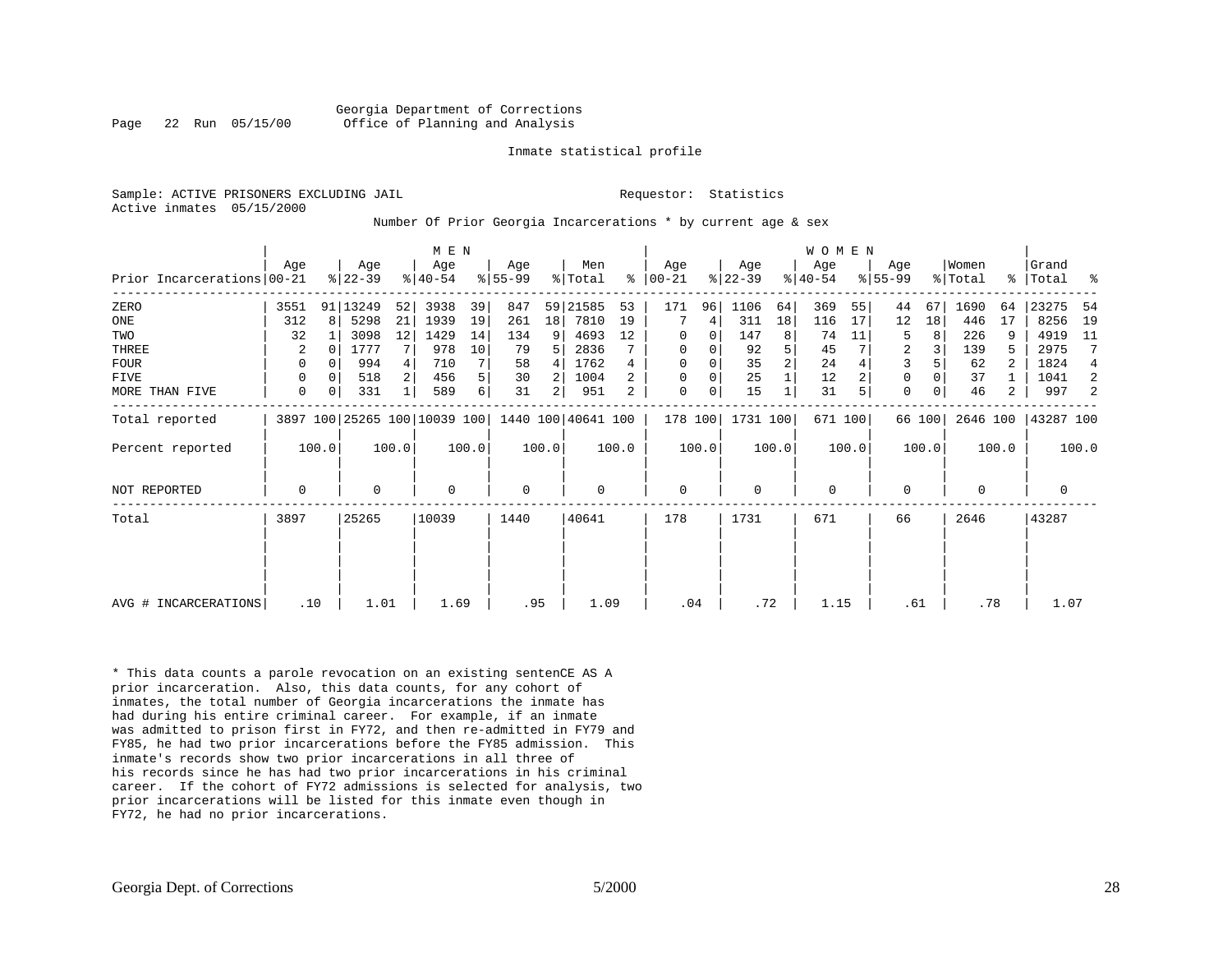#### Georgia Department of Corrections<br>Page 23 Run 05/15/00 office of Planning and Analysis Office of Planning and Analysis

#### Inmate statistical profile

Sample: ACTIVE PRISONERS EXCLUDING JAIL **Requestor:** Statistics Active inmates 05/15/2000

Number Of Transfers by current age & sex

|                   |                 |                 |                  |       | M E N                        |       |                    |                |                |       |                 |       |                  |       | W O M E N        |         |                  |                |                  |       |                |       |
|-------------------|-----------------|-----------------|------------------|-------|------------------------------|-------|--------------------|----------------|----------------|-------|-----------------|-------|------------------|-------|------------------|---------|------------------|----------------|------------------|-------|----------------|-------|
| Transfers         | Age<br>$ 00-21$ |                 | Age<br>$ 22-39 $ |       | Age<br>$ 40-54 $             |       | Age<br>$ 55-99$    |                | Men<br>% Total | ႜ     | Age<br>$ 00-21$ |       | Age<br>$ 22-39 $ |       | Age<br>$ 40-54 $ |         | Age<br>$8 55-99$ |                | Women<br>% Total | %     | Grand<br>Total | း     |
| ZERO              | 871             | 22              | 2290             | 9     | 900                          | 9     | 110                | 8 <sup>1</sup> | 4171           | 10    | 40              | 22    | 358              | 21    | 112              | 17      | 11               | 17             | 521              | 20    | 4692           | - 11  |
| ONE               | 1947            |                 | 50 10571         | 42    | 3982                         | 40    | 577                |                | 40 17077       | 42    | 122             | 69    | 924              | 53    | 353              | 53      | 22               | 33             | 1421             | 54    | 18498          | 43    |
| TWO               | 716             | 18 <sup>1</sup> | 5489             | 22    | 1903                         | 19    | 271                | 19             | 8379           | 21    | 11              | 6     | 250              | 14    | 118              | 18      | 11               | 17             | 390              | 15    | 8769           | 20    |
| THREE             | 215             |                 | 2860             | 11    | 1086                         | 11    | 157                | 11             | 4318           | 11    | 4               | 2     | 127              |       | 46               |         | 8                | 12             | 185              |       | 4503           | 10    |
| <b>FOUR</b>       | 97              |                 | 1582             | 6     | 658                          |       | 99                 | 7              | 2436           | 6     |                 |       | 38               | 2     | 20               |         | 6                | 9 <sup>1</sup> | 65               | 2     | 2501           | 6     |
| FIVE              | 28              |                 | 964              |       | 462                          | 5     | 63                 | 4              | 1517           |       | 0               | 0     | 18               |       | 9                |         | 3                |                | 30               |       | 1547           | 4     |
| MORE THAN FIVE    | 23              |                 | 1509             | 6     | 1048                         | 10    | 163                | 11             | 2743           |       | $\Omega$        | 0     | 16               |       | 13               | 2       | 5                | 8              | 34               |       | 2777           | 6     |
| Total reported    |                 |                 |                  |       | 3897 100 25265 100 10039 100 |       | 1440 100 40641 100 |                |                |       | 178 100         |       | 1731 100         |       |                  | 671 100 |                  | 66 100         | 2646 100         |       | 43287 100      |       |
| Percent reported  |                 | 100.0           |                  | 100.0 |                              | 100.0 |                    | 100.0          |                | 100.0 |                 | 100.0 |                  | 100.0 |                  | 100.0   |                  | 100.0          |                  | 100.0 |                | 100.0 |
| NOT REPORTED      | 0               |                 | 0                |       | $\mathbf 0$                  |       | $\mathbf 0$        |                | 0              |       | $\mathbf 0$     |       | $\mathbf 0$      |       | $\mathbf 0$      |         | $\mathbf 0$      |                | $\mathbf 0$      |       | $\mathbf 0$    |       |
| Total             | 3897            |                 | 25265            |       | 10039                        |       | 1440               |                | 40641          |       | 178             |       | 1731             |       | 671              |         | 66               |                | 2646             |       | 43287          |       |
| AVG NUM TRANSFERS | 1.21            |                 | 2.10             |       | 2.49                         |       | 2.60               |                | 2.13           |       | .90             |       | 1.25             |       | 1.41             |         | 2.24             |                | 1.29             |       | 2.08           |       |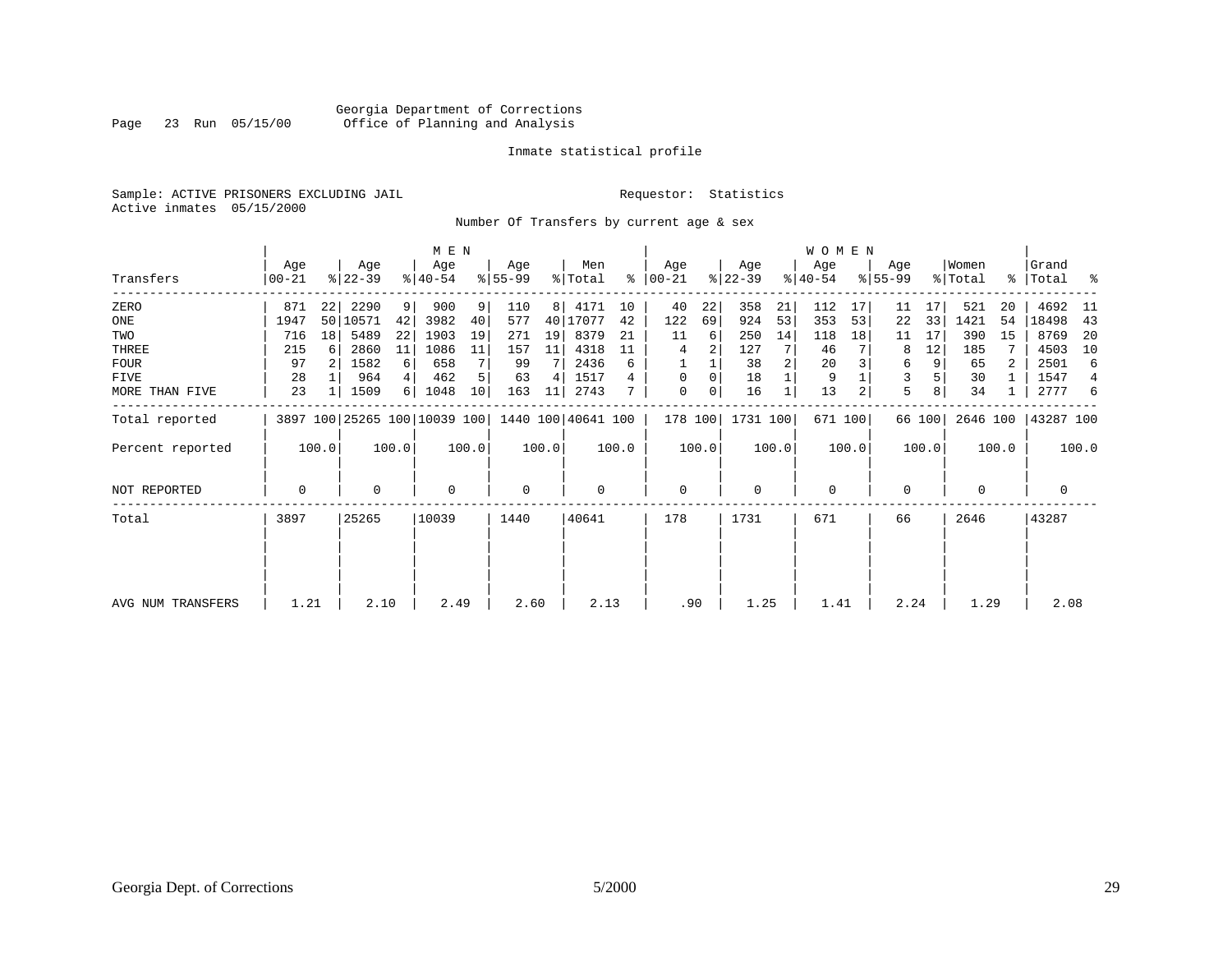#### Georgia Department of Corrections<br>Page 24 Run 05/15/00 office of Planning and Analysis Office of Planning and Analysis

#### Inmate statistical profile

Sample: ACTIVE PRISONERS EXCLUDING JAIL **Requestor:** Statistics Active inmates 05/15/2000

County Of Conviction by current age & sex

|                            |     | M E N        |          |              |          |              |                |                |         |          |               |             |              |                | W O M E N |             |                |          |         |                |           |                |
|----------------------------|-----|--------------|----------|--------------|----------|--------------|----------------|----------------|---------|----------|---------------|-------------|--------------|----------------|-----------|-------------|----------------|----------|---------|----------------|-----------|----------------|
|                            | Age |              | Age      |              | Age      |              | Age            |                | Men     |          | Age           |             | Aqe          |                | Age       |             | Aqe            |          | Women   |                | Grand     |                |
| County Of Conviction 00-21 |     |              | $ 22-39$ |              | $ 40-54$ |              | $8155 - 99$    |                | % Total |          | $8   00 - 21$ |             | $ 22-39$     |                | $ 40-54$  |             | $8155 - 99$    |          | % Total |                | %   Total |                |
| APPLING COUNTY             | 2   | $\mathbf{0}$ | 49       | 0            | 30       | 0            | 2              | 0              | 83      | 0        | ı             | 1           | 2            | 0              | 0         | 0           | 0              | 0        | 3       | 0              | 86        | $\Omega$       |
| ATKINSON COUNTY            | 0   | $\mathbf 0$  | 22       | 0            | 11       | 0            | 3              | 0              | 36      | $\Omega$ | $\Omega$      | $\mathbf 0$ | $\mathbf{1}$ | 0              | 2         | 0           | $\Omega$       | $\Omega$ | 3       | $\Omega$       | 39        | $\Omega$       |
| <b>BACON COUNTY</b>        |     | $\Omega$     | 36       | 0            | 11       | 0            | O              | 0              | 49      | 0        | O             | 0           | 4            | 0              | 0         | 0           | O              | $\Omega$ | 4       | 0              | 53        | $\Omega$       |
| <b>BAKER COUNTY</b>        |     | $\Omega$     | 19       | 0            | 3        | 0            | O              | 0              | 23      | U        |               | 0           | 3            | $\Omega$       | O         | 0           | O              | O        | 3       | O              | 26        | ∩              |
| BALDWIN COUNTY             | 40  | 1            | 222      | 1            | 62       | 1            | 10             | 1              | 334     | 1        |               | 1           | 18           | 1              |           | $\Omega$    | O              | U        | 21      | 1              | 355       | -1             |
| <b>BANKS COUNTY</b>        | 4   | $\Omega$     | 29       | 0            | 22       | 0            | 4              | 0              | 59      | U        |               | 1           | -1           | 0              | 2         | 0           | 0              | 0        | 4       | 0              | 63        | $\Omega$       |
| <b>BARROW COUNTY</b>       | 16  | 0            | 84       | 0            | 56       | 1            | 10             | 1              | 166     | 0        | O             | 0           | 5            | 0              | 4         | 1           | 0              | 0        | 9       | 0              | 175       | $\Omega$       |
| <b>BARTOW COUNTY</b>       | 39  | 1            | 227      | $\mathbf{1}$ | 107      | $\mathbf{1}$ | 26             | 2              | 399     | 1        |               | 1           | 20           | 1              | 4         | 1           | 0              | $\Omega$ | 25      | 1              | 424       | $\mathbf{1}$   |
| BEN HILL COUNTY            | 19  | 1            | 119      | $\Omega$     | 41       | $\Omega$     | 11             | 1              | 190     | 0        | $\cap$        | 0           | 9            | $\mathbf{1}$   | 4         | 1           | 0              | $\Omega$ | 13      | 1              | 203       | $\Omega$       |
| BERRIEN COUNTY             | 4   | 0            | 38       | 0            | 12       | $\Omega$     | 3              | 0              | 57      | 0        |               | 0           | 3            | $\Omega$       | $\Omega$  | 0           | 0              | 0        | 3       | $\Omega$       | 60        | $\Omega$       |
| <b>BIBB COUNTY</b>         | 108 | 3            | 622      | 2            | 272      | 3            | 30             | $\overline{c}$ | 1032    | 3        | 6             | 4           | 27           | $\overline{2}$ | 22        | 3           | 2              | 3        | 57      | $\mathfrak{D}$ | 1089      |                |
| BLECKLEY COUNTY            | 14  | $\Omega$     | 64       | $\Omega$     | 20       | 0            | 3              | 0              | 101     | U        | 1             | 1           | 5            | $\Omega$       | 2         | $\Omega$    | $\Omega$       | 0        | 8       | 0              | 109       | $\Omega$       |
| BRANTLEY COUNTY            |     | 0            | 21       | 0            | 12       | 0            | 3              | 0              | 39      | U        | O             | 0           | 3            | 0              | 2         | 0           | 0              | 0        | 5       | $\Omega$       | 44        |                |
| BROOKS COUNTY              |     | $\Omega$     | 73       | 0            | 20       | 0            |                | 0              | 98      | 0        | C             | 0           | -1           | 0              | 2         | 0           | 0              | O        | 3       | $\Omega$       | 101       | $\Omega$       |
| BRYAN COUNTY               |     | 0            | 61       | 0            | 25       | 0            | 3              | 0              | 94      | 0        | C             | 0           | 2            | 0              | 0         | 0           | 1              |          | 3       | 0              | 97        | $\Omega$       |
| BULLOCH COUNTY             | 53  | 1            | 216      | 1            | 70       | 1            | 8              | 1              | 347     | 1        |               | 0           | 17           | 1              | 5         |             | 2              | 3        | 24      |                | 371       | $\mathbf{1}$   |
| <b>BURKE COUNTY</b>        | 12  | $\Omega$     | 112      | $\Omega$     | 39       | 0            | 6              | $\Omega$       | 169     | 0        | C             | $\Omega$    | 3            | 0              | 3         | $\Omega$    | $\Omega$       | O        | 6       | $\Omega$       | 175       | $\Omega$       |
| BUTTS COUNTY               | 12  | $\Omega$     | 92       | $\Omega$     | 28       | 0            | 5              | 0              | 137     | 0        | 0             | $\Omega$    | 6            | $\Omega$       | 2         | $\Omega$    | $\Omega$       | 0        | 8       | $\Omega$       | 145       | ∩              |
| CALHOUN COUNTY             |     | 0            | 20       | $\Omega$     | 17       | O            | 3              | 0              | 43      | U        |               | 0           | 2            | 0              |           | $\mathbf 0$ | O              | $\Omega$ |         | $\Omega$       | 46        |                |
| CAMDEN COUNTY              |     | $\Omega$     | 72       | 0            | 25       | 0            | $\overline{2}$ | 0              | 102     | U        |               | 1           | 2            | O              | 3         | 0           | 1              | 2        |         | 0              | 109       | $\Omega$       |
| CANDLER COUNTY             |     | 0            | 71       | 0            | 17       | 0            | $\Omega$       | 0              | 90      | 0        | C             | 0           | 3            | $\Omega$       |           | 0           | 0              | O        | 4       | 0              | 94        | $\Omega$       |
| CARROLL COUNTY             | 46  | 1            | 247      |              | 96       | 1            | 26             | 2              | 415     | 1        |               | 3           | 29           | 2              | 10        | 2           | 0              | 0        | 44      | 2              | 459       |                |
| CATOOSA COUNTY             | 18  | $\Omega$     | 82       | $\Omega$     | 54       | 1            | 14             | 1              | 168     | 0        | C             | 0           | 13           | 1              | 1         | 0           | 1              | 2        | 15      | 1              | 183       | $\cap$         |
| CHARLTON COUNTY            | 2   | 0            | 36       | 0            | 14       | 0            | 2              | 0              | 54      | 0        | O             | 0           | 3            | 0              | 1         | 0           | 0              | 0        | 4       | 0              | 58        |                |
| CHATHAM COUNTY             | 235 | 6            | 1321     | 5            | 445      | 5            | 44             | 3              | 2045    | 5        | 11            | б.          | 89           | 5              | 38        | 6           | $\overline{2}$ | 3        | 140     | 5              | 2185      |                |
| CHATTAHOOCHEE COUNTY       | 4   | $\Omega$     | 10       | 0            | 5        | $\Omega$     | $\Omega$       | $\Omega$       | 19      | 0        | $\Omega$      | $\Omega$    | $\Omega$     | $\Omega$       | $\Omega$  | $\Omega$    | 0              | $\Omega$ | 0       | $\Omega$       | 19        | $\Omega$       |
| CHATTOOGA COUNTY           | 14  | 0            | 99       | 0            | 42       | 0            |                | $\Omega$       | 162     | 0        |               | 1           | 6            | $\Omega$       | 1         | 0           | 1              | 2        | 9       | 0              | 171       | $\Omega$       |
| CHEROKEE COUNTY            | 28  | 1            | 186      | 1            | 113      | 1            | 22             | 2              | 349     | 1        |               | 2           | 24           | 1              |           | 1           | 0              | O        | 34      |                | 383       | -1             |
| CLARKE COUNTY              | 33  | 1            | 328      | 1            | 115      | 1            | 17             | 1              | 493     | 1        | $\cap$        | $\Omega$    | 24           | 1              | 12        | 2           | 2              | 3        | 38      | 1              | 531       | -1             |
| CLAY COUNTY                | 1   | 0            | 18       | 0            | 6        | 0            | 0              | 0              | 25      | 0        | $\cap$        | $\Omega$    | $\Omega$     | 0              | 0         | 0           | $\Omega$       | 0        | 0       | $\Omega$       | 25        | ∩              |
| CLAYTON COUNTY             | 185 | 5            | 998      | 4            | 308      | 3            | 43             | 3              | 1534    | 4        | 10            | 6           | 94           | 6              | 34        | 5           | 4              | 6        | 142     | 6              | 1676      | $\overline{4}$ |
| CLINCH COUNTY              | 4   | $\mathbf 0$  | 27       | 0            | 11       | 0            | $\Omega$       | 0              | 42      | 0        | $\Omega$      | 0           | 2            | 0              | 1         | $\mathbf 0$ | 0              | 0        | 3       | $\Omega$       | 45        | $\cap$         |
| COBB COUNTY                | 184 | 5            | 1098     | 4            | 457      | 5            | 63             | 4              | 1802    | 4        | 11            | 6           | 96           | 6              | 45        | 7           | 4              | 6        | 156     | 6              | 1958      | 5              |
| COFFEE COUNTY              | 20  | 1            | 130      | 1            | 42       | 0            |                | $\Omega$       | 199     | 0        |               | 1           | 9            | 1              | 3         | 0           | 0              | 0        | 13      |                | 212       | $\Omega$       |
| COLQUITT COUNTY            | 24  | 1            | 201      | 1            | 84       | 1            | 17             | 1              | 326     | 1        | 0             | 0           | 17           | 1              | 5         | 1           | 1              | 2        | 23      | 1              | 349       | -1             |
| COLUMBIA COUNTY            | 33  | 1            | 124      | 0            | 38       | 0            | 5              | 0              | 200     | 0        | 2             | 1           | 10           | 1              | 4         | 1           | $\Omega$       | 0        | 16      | 1              | 216       |                |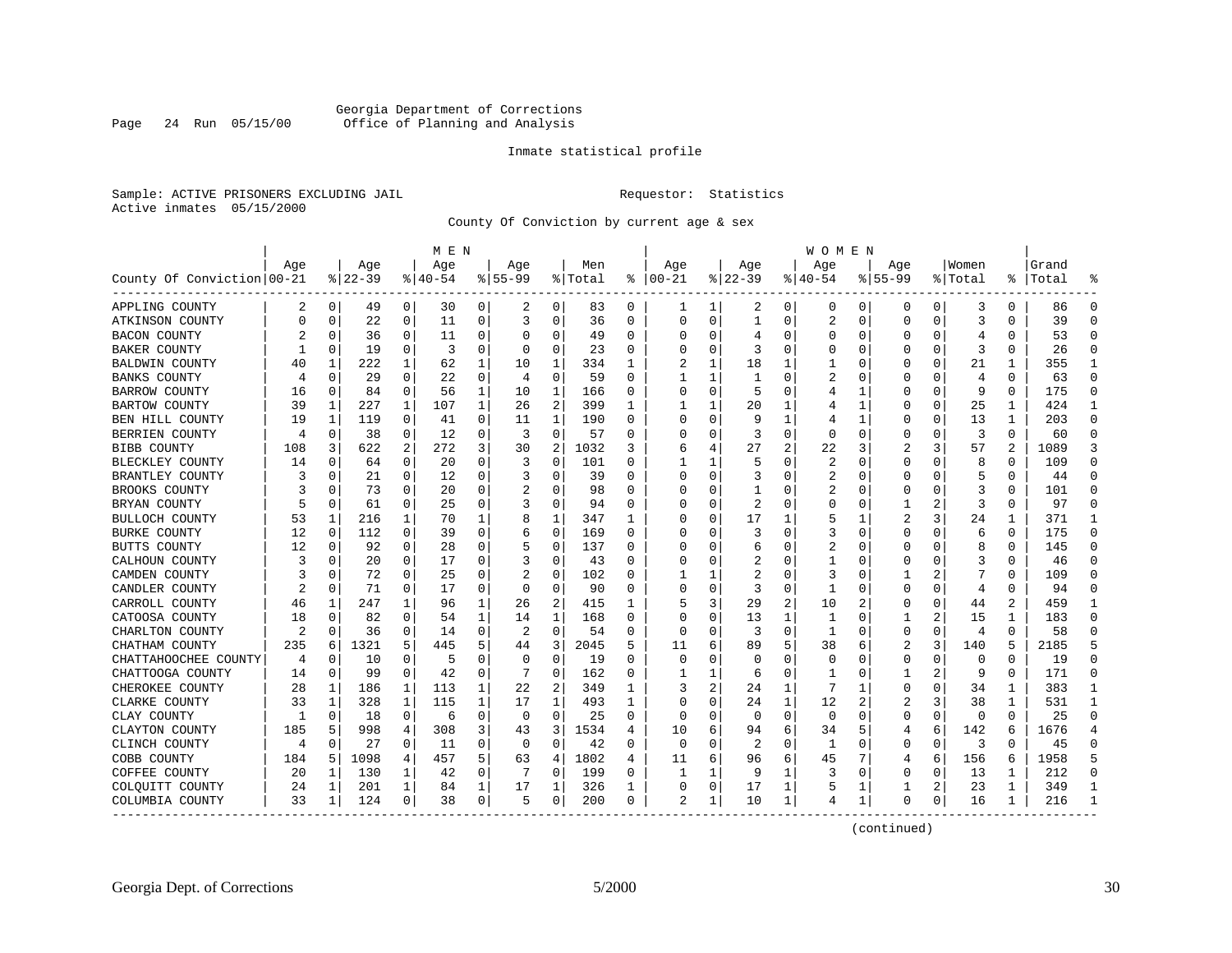#### Georgia Department of Corrections<br>Page 25 Run 05/15/00 office of Planning and Analysis Page 25 Run 05/15/00 Office of Planning and Analysis

#### Inmate statistical profile

|  |                           | Sample: ACTIVE PRISONERS EXCLUDING JAI |  |
|--|---------------------------|----------------------------------------|--|
|  | Active inmates 05/15/2000 |                                        |  |

IL Requestor: Statistics

#### County Of Conviction by current age & sex (CONTINUED)

|                            | M E N |          |           |          |           |             |           |                |         |          |          |          |           |          | W O M E N    |          |             |                |          |          |           |                |
|----------------------------|-------|----------|-----------|----------|-----------|-------------|-----------|----------------|---------|----------|----------|----------|-----------|----------|--------------|----------|-------------|----------------|----------|----------|-----------|----------------|
|                            | Age   |          | Age       |          | Age       |             | Age       |                | Men     |          | Age      |          | Age       |          | Age          |          | Age         |                | Women    |          | Grand     |                |
| County Of Conviction 00-21 |       |          | $8 22-39$ |          | $8 40-54$ |             | $8 55-99$ |                | % Total | ະ        | $ 00-21$ |          | $ 22-39 $ |          | $ 40-54$     |          | $8155 - 99$ |                | % Total  |          | %   Total | ႜ              |
| COOK COUNTY                | 11    | 0        | 84        | 0        | 38        | 0           | 3         | 0              | 136     | 0        | 0        | 0        | 9         | 1        | 2            | 0        | 0           | 0              | 11       | $\Omega$ | 147       | $\Omega$       |
| COWETA COUNTY              | 47    | 1        | 277       | 1        | 97        | 1           | 10        | 1              | 431     | 1        | 3        | 2        | 25        | 1        |              | 0        | 0           | 0              | 29       |          | 460       | $\mathbf{1}$   |
| CRAWFORD COUNTY            | 1     | 0        | 12        | 0        |           | 0           | 0         | 0              | 14      | 0        |          |          | $\Omega$  | 0        |              | $\Omega$ | 0           | 0              |          | $\Omega$ | 16        | $\Omega$       |
| CRISP COUNTY               | 25    | 1        | 150       | 1        | 67        | 1           |           | 1              | 250     | 1        |          | 1        | 10        | 1        |              | O        | 2           | 3              | 15       | 1        | 265       | 1              |
| DADE COUNTY                | 5     | $\Omega$ | 42        | 0        | 23        | 0           |           | 0              | 77      | $\Omega$ |          | O        | -1        | U        |              | $\Omega$ | 0           | O              | 1        | $\Omega$ | 78        | $\Omega$       |
| DAWSON COUNTY              |       | $\Omega$ | 25        | 0        | 18        | $\Omega$    | 4         | 0              | 51      | O        |          | $\Omega$ | 1         | N        |              | $\Omega$ | 0           | $\Omega$       | 1        | $\Omega$ | 52        | $\Omega$       |
| DECATUR COUNTY             | 32    | -1       | 190       | 1        | 73        | 1           | 10        | 1              | 305     | 1        | $\Omega$ | 0        | 13        | 1        | 4            | 1        | 0           | 0              | 17       | 1        | 322       | $\mathbf{1}$   |
| DEKALB COUNTY              | 318   | 8        | 1727      | 7        | 606       | 6           | 77        | 5              | 2728    | 7        | 14       |          | 59        | 4        | 26           | 4        |             | 8              | 104      | 4        | 2832      | 7              |
| DODGE COUNTY               | 18    | 0        | 108       | 0        | 47        | 0           | 4         | 0              | 177     | 0        | 3        | 2        | 17        | 1        | 2            | 0        | 0           | 0              | 22       | 1        | 199       | 0              |
| DOOLY COUNTY               | 10    | 0        | 72        | 0        | 26        | 0           | O         | 0              | 108     | 0        |          |          | 4         | 0        |              | 0        | 0           | 0              | 4        | $\Omega$ | 112       | $\mathbf 0$    |
| DOUGHERTY COUNTY           | 71    | 2        | 562       | 2        | 200       | 2           | 23        | 2              | 856     |          | 3        | 2        | 29        | 2        | 13           | 2        | Ω           | O              | 45       | 2        | 901       | $\overline{a}$ |
| DOUGLAS COUNTY             | 63    | 2        | 345       | 1        | 136       | 1           | 23        | $\overline{c}$ | 567     | 1        | 3        | 2        | 24        | 1        | 12           | 2        | 0           | $\Omega$       | 39       | 2        | 606       | 1              |
| EARLY COUNTY               | 8     | 0        | 54        | 0        | 16        | 0           | 5         | $\mathbf 0$    | 83      | 0        |          | O        | 3         | 0        |              | $\Omega$ | 0           | 0              | 4        | 0        | 87        | $\Omega$       |
| ECHOLS COUNTY.             |       | $\Omega$ | 5         | 0        | 2         | 0           |           | 0              | 9       | $\Omega$ |          | O        | 0         | N        |              | $\Omega$ | 0           | $\Omega$       | $\Omega$ | $\Omega$ | 9         | $\Omega$       |
| EFFINGHAM COUNTY           | 20    | 1        | 83        | $\Omega$ | 29        | 0           | 3         | 0              | 135     | $\Omega$ |          |          | 7         | N        |              | $\Omega$ |             | 2              | 11       | $\Omega$ | 146       | $\Omega$       |
| ELBERT COUNTY              | 14    | 0        | 103       | $\Omega$ | 45        | 0           |           | $\Omega$       | 169     | $\Omega$ |          |          | 8         | U        |              | $\Omega$ | O           | $\Omega$       | 12       | $\Omega$ | 181       | $\Omega$       |
| EMANUEL COUNTY             | 10    | $\Omega$ | 110       | 0        | 36        | 0           | 6         | $\Omega$       | 162     | $\Omega$ |          | O        | 6         | 0        |              | $\Omega$ | 0           | 0              | 6        | $\Omega$ | 168       | $\Omega$       |
| <b>EVANS COUNTY</b>        | 6     | 0        | 49        | 0        | 14        | 0           | 4         | 0              | 73      | 0        |          |          |           | N        |              | 1        |             | 0              | 4        | $\Omega$ | 77        | $\Omega$       |
| FANNIN COUNTY              | 2     | $\Omega$ | 55        | 0        | 35        | 0           | 9         | 1              | 101     | $\Omega$ |          | O        | 6         | U        |              | $\Omega$ |             | 2              |          | $\Omega$ | 108       | $\Omega$       |
| FAYETTE COUNTY             | 17    | $\Omega$ | 118       | 0        | 40        | 0           | 8         | 1              | 183     | 0        | 2        |          | 5         | U        | 2            | $\Omega$ | 0           | $\Omega$       | 9        | $\Omega$ | 192       | $\Omega$       |
| FLOYD COUNTY               | 37    | 1        | 398       | 2        | 162       | 2           | 19        | 1              | 616     | 2        |          | 2        | 48        | 3        | 16           | 2        |             | 2              | 69       | 3        | 685       | $\overline{a}$ |
| FORSYTH COUNTY             | 6     | $\Omega$ | 86        | 0        | 46        | $\Omega$    | 10        | 1              | 148     | 0        |          | O        | 8         | 0        |              | 1        | 0           | 0              | 12       | $\Omega$ | 160       | $\Omega$       |
| FRANKLIN COUNTY            | 18    | 0        | 72        | 0        | 23        | $\mathbf 0$ | 4         | $\mathbf 0$    | 117     | $\Omega$ |          | O        | 4         | 0        | 3            | $\Omega$ |             | $\overline{a}$ | 8        | $\Omega$ | 125       | $\Omega$       |
| FULTON COUNTY              | 248   |          | 2133      | 9        | 980       | 10          | 132       | 9              | 3493    | q        |          |          | 63        | 4        | 38           | 6        | 8           | 12             | 117      | 5        | 3610      | 8              |
| GILMER COUNTY              | 10    | 0        | 62        | O        | 36        | 0           | 10        | 1              | 118     | O        |          |          | 0         | N        | 3            | O        | Ω           | 0              | 3        |          | 121       | $\Omega$       |
| <b>GLASCOCK COUNTY</b>     |       | $\Omega$ | 3         | 0        | 2         | 0           | $\Omega$  | 0              |         | $\Omega$ |          | O        | $\Omega$  | 0        | <sup>0</sup> | $\Omega$ | 0           | $\Omega$       | $\Omega$ | $\Omega$ | 7         | $\Omega$       |
| GLYNN COUNTY               | 39    | 1        | 311       | 1        | 114       | 1           | 18        | 1              | 482     | -1       |          | 1        | 18        | 1        | 10           | 2        |             | 2              | 30       | 1        | 512       | -1             |
| GORDON COUNTY              | 15    | 0        | 164       | 1        | 59        | 1           | 16        | 1              | 254     | 1        | 0        | $\Omega$ | 17        | 1        | 3            | $\Omega$ | 0           | 0              | 20       | 1        | 274       | 1              |
| GRADY COUNTY               | 31    | 1        | 118       | 0        | 53        | 1           | 6         | $\mathbf 0$    | 208     | 1        | 2        |          | 17        | 1        |              | 1        | 0           | 0              | 24       |          | 232       | 1              |
| GREENE COUNTY              | 20    | 1        | 39        | 0        | 11        | 0           |           | 0              | 72      | $\Omega$ |          | $\Omega$ | 1         | $\Omega$ | <sup>0</sup> | $\Omega$ | Ω           | $\Omega$       | 1        | $\Omega$ | 73        | $\Omega$       |
| GWINNETT COUNTY            | 86    | 2        | 641       | 3        | 249       | 3           | 45        | 3              | 1021    | 3        |          | 3        | 42        | 3        | 27           | 4        |             | 6              | 78       | 3        | 1099      | 3              |
| HABERSHAM COUNTY           |       | 0        | 55        | 0        | 18        | 0           | 2         | 0              | 82      | 0        | 2        | 1        | 1         | 0        | 1            | 0        | 0           | 0              | 4        | $\Omega$ | 86        | 0              |
| HALL COUNTY                | 42    | 1        | 311       | 1        | 177       | 2           | 26        | 2              | 556     | 1        |          | 2        | 29        | 2        |              | 1        | 2           | 3              | 42       | 2        | 598       | 1              |
| HANCOCK COUNTY             | 5     | 0        | 24        | 0        | 5         | 0           |           | 0              | 35      | 0        |          | 0        | 0         | 0        |              | $\Omega$ |             | 2              |          | $\Omega$ | 37        | $\Omega$       |
| HARALSON COUNTY            | 15    | 0        | 56        | 0        | 25        | 0           | 4         | 0              | 100     | $\Omega$ | $\Omega$ | 0        | 8         | 0        | $\Omega$     | 0        | $\Omega$    | 0              | 8        | $\Omega$ | 108       | $\cap$         |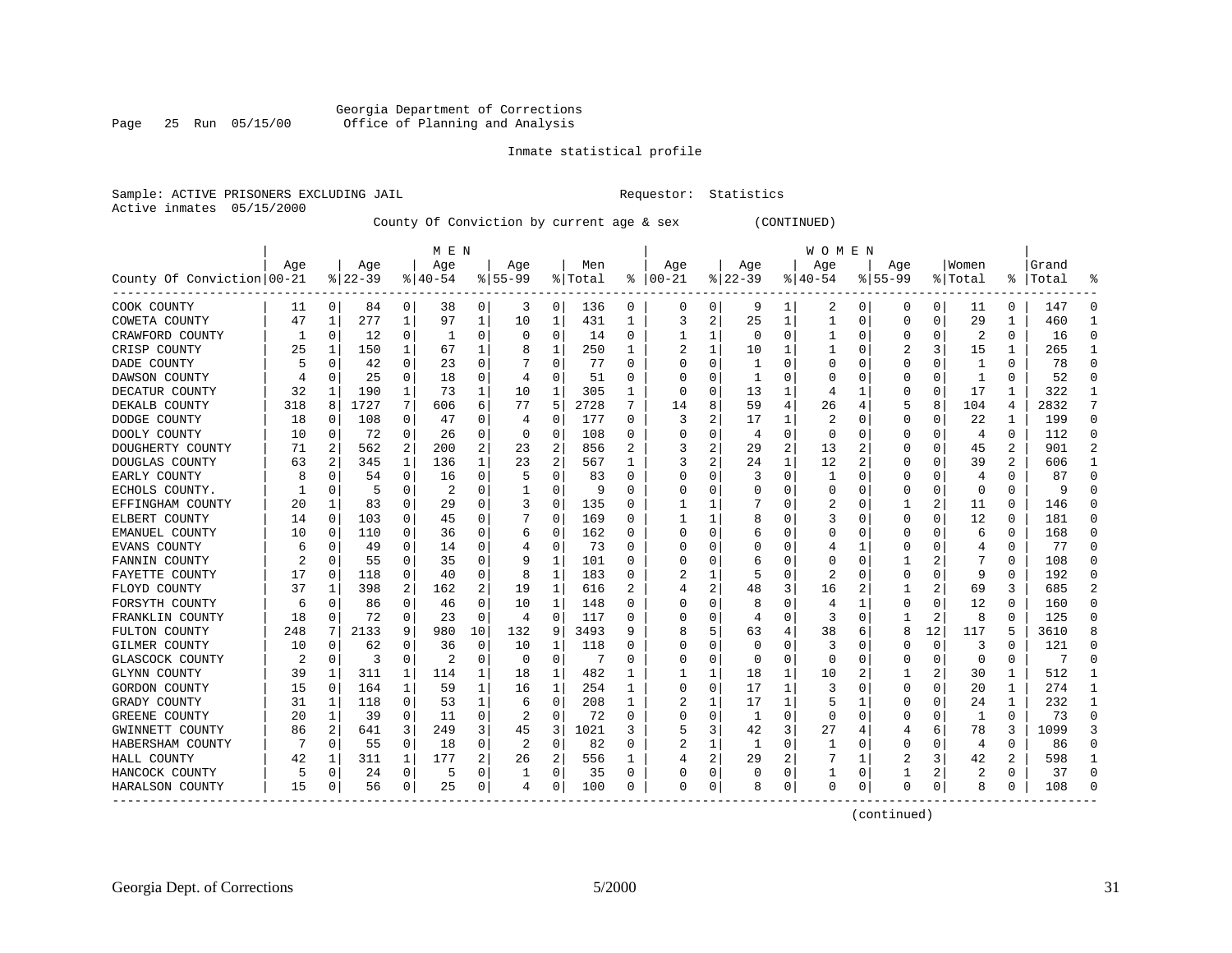#### Georgia Department of Corrections<br>Page 26 Run 05/15/00 office of Planning and Analysis Page 26 Run 05/15/00 Office of Planning and Analysis

#### Inmate statistical profile

|  |                           | Sample: ACTIVE PRISONERS EXCLUDING JAI |  |
|--|---------------------------|----------------------------------------|--|
|  | Active inmates 05/15/2000 |                                        |  |

IL Requestor: Statistics

#### County Of Conviction by current age & sex (CONTINUED)

|                            |     | M E N        |           |          |           |          |           |             |         |          |          |          |          |   | WOMEN    |              |           |          |                |          |           |          |
|----------------------------|-----|--------------|-----------|----------|-----------|----------|-----------|-------------|---------|----------|----------|----------|----------|---|----------|--------------|-----------|----------|----------------|----------|-----------|----------|
|                            | Age |              | Age       |          | Age       |          | Aqe       |             | Men     |          | Age      |          | Age      |   | Aqe      |              | Aqe       |          | Women          |          | Grand     |          |
| County Of Conviction 00-21 |     |              | $8 22-39$ |          | $8 40-54$ |          | $8 55-99$ |             | % Total | ႜ        | $ 00-21$ |          | $ 22-39$ |   | $ 40-54$ |              | $8 55-99$ |          | % Total        |          | %   Total | ៖        |
| HARRIS COUNTY              | 16  | 0            | 55        | 0        | 30        | 0        | 3         | 0           | 104     | 0        |          | 1        | 2        | 0 | 0        | 0            | 0         | 0        | 3              | 0        | 107       | $\Omega$ |
| HART COUNTY                |     | $\mathbf 0$  | 67        | 0        | 13        | $\Omega$ | 3         | 0           | 87      | $\Omega$ |          | 1        | 4        | 0 | 2        | $\mathbf 0$  | 0         | 0        |                | $\Omega$ | 94        | $\Omega$ |
| HEARD COUNTY               |     | $\Omega$     | 30        | $\Omega$ | 17        | $\Omega$ | 12        | 1           | 63      | 0        |          | 1        | 2        | 0 |          | $\Omega$     |           | 0        | 3              | 0        | 66        | $\Omega$ |
| HENRY COUNTY               | 22  | 1            | 166       | 1        | 68        | 1        | 12        | 1           | 268     | 1        |          | 1        | 14       | 1 |          | 1            |           | 0        | 19             | 1        | 287       | 1        |
| HOUSTON COUNTY             | 41  | 1            | 263       | 1        | 107       | 1        | 12        | $\mathbf 1$ | 423     | 1        |          | 0        | 14       | 1 |          |              |           | 2        | 20             | 1        | 443       |          |
| IRWIN COUNTY               | 5   | 0            | 51        | 0        | 14        | 0        | 6         | 0           | 76      | $\Omega$ |          | 0        | -1       | U |          | $\Omega$     | 0         | 0        | 1              | $\Omega$ | 77        | $\Omega$ |
| <b>JACKSON COUNTY</b>      | 17  | 0            | 102       | 0        | 62        | 1        |           | 0           | 188     | $\Omega$ |          | 1        | 11       | 1 |          | $\Omega$     | U         | 0        | 16             | 1        | 204       | $\Omega$ |
| <b>JASPER COUNTY</b>       |     | 0            | 47        | 0        | 12        | 0        |           | 0           | 63      | 0        | U        | 0        | 0        | U |          | $\Omega$     | U         | U        | 2              | 0        | 65        | $\Omega$ |
| JEFF DAVIS COUNTY          |     | 0            | 34        | 0        | 23        | $\Omega$ |           | 0           | 61      | 0        |          | O        | 2        | U |          | O            |           | U        | 3              | O        | 64        | $\Omega$ |
| JEFFERSON COUNTY           | 16  | -0           | 91        | 0        | 31        | 0        | 6         | 0           | 144     | 0        |          |          | 11       |   |          | 0            |           | 0        | 12             | 0        | 156       | $\Omega$ |
| <b>JENKINS COUNTY</b>      |     | $\mathsf{C}$ | 55        | 0        | 12        | 0        |           | 0           | 77      | $\Omega$ |          |          | 4        | U |          | n            |           | U        |                | U        | 81        | ∩        |
| JOHNSON COUNTY             |     | 0            | 37        | 0        | 9         | 0        |           | 0           | 52      | 0        |          | U        |          | U |          | $\Omega$     | Ω         | 0        | 4              | 0        | 56        | ∩        |
| <b>JONES COUNTY</b>        | 11  | 0            | 29        | 0        | 18        | 0        |           | 0           | 61      | O        |          | U        | 4        | U |          | $\Omega$     |           | 0        | 4              | 0        | 65        | $\Omega$ |
| LAMAR COUNTY               |     | $\Omega$     | 69        | $\Omega$ | 33        | $\Omega$ | h         | $\mathbf 0$ | 115     | O        |          | O        |          | U |          | $\Omega$     |           | 0        |                | $\Omega$ | 119       | $\Omega$ |
| LANIER COUNTY              |     | $\Omega$     | 30        | 0        | 8         | 0        |           | 0           | 43      | 0        |          | 0        |          | 0 |          | $\Omega$     | U         | $\Omega$ | 5              | $\Omega$ | 48        | $\Omega$ |
| LAURENS COUNTY             | 27  | 1            | 155       | 1        | 59        | 1        |           | 0           | 244     | 1        |          |          | 9        |   |          | $\Omega$     |           | 2        | 14             | 1        | 258       | 1        |
| LEE COUNTY                 | 6   | 0            | 35        | 0        | 10        | 0        | 0         | 0           | 51      | $\Omega$ |          |          |          | 0 |          | 0            | Ω         | 0        | 3              | 0        | 54        | $\Omega$ |
| LIBERTY COUNTY             | 29  | 1            | 135       | 1        | 42        | 0        | 10        | 1           | 216     |          |          | 0        | 13       | 1 |          | -1           |           | 0        | 17             | 1        | 233       | 1        |
| LINCOLN COUNTY             | 1   | 0            | 19        | $\Omega$ | 13        | 0        | 1         | 0           | 34      | $\Omega$ |          | O        | -1       | U |          | $\Omega$     |           | U        | -1             | 0        | 35        | $\Omega$ |
| LONG COUNTY                | 5   | $\Omega$     | 39        | 0        | 20        | 0        | 4         | 0           | 68      | 0        |          | $\Omega$ | 4        | U | O        | $\Omega$     | Ω         | 0        | $\overline{4}$ | 0        | 72        | $\Omega$ |
| LOWNDES COUNTY             | 39  | 1            | 353       | 1        | 129       | 1        | 13        | 1           | 534     | 1        | 2        | 1        | 25       | 1 | 13       | 2            |           | 2        | 41             | 2        | 575       |          |
| LUMPKIN COUNTY             |     | 0            | 41        | 0        | 20        | 0        | 8         | $\mathbf 1$ | 74      | 0        |          | $\Omega$ |          | 0 | 2        | $\Omega$     | 0         | O        | 3              | $\Omega$ | 77        | $\Omega$ |
| MACON COUNTY               | 14  | C.           | 50        | $\Omega$ | 18        | $\Omega$ | O         | $\Omega$    | 82      | $\Omega$ |          | U        | 1        | U |          | O            | 0         | 0        | 2              | $\Omega$ | 84        | $\Omega$ |
| MADISON COUNTY             |     | $\Omega$     | 46        | $\Omega$ | 31        | $\Omega$ | 10        | 1           | 94      | $\Omega$ |          | 0        | 6        | 0 |          | $\Omega$     |           | 2        | 8              | 0        | 102       | $\Omega$ |
| MARION COUNTY              | 3   | 0            | 27        | 0        | 11        | 0        | -1        | 0           | 42      | 0        |          |          | 0        | O | 3        | O            |           | U        | 3              | 0        | 45        | $\Omega$ |
| MCDUFFIE COUNTY            | 12  | 0            | 131       | 1        | 38        | 0        | 10        | 1           | 191     | O        |          |          | 4        | O |          | <sup>0</sup> |           | U        |                | O        | 198       | $\Omega$ |
| MCINTOSH COUNTY            | 6   | 0            | 57        | $\Omega$ | 23        | 0        | 3         | 0           | 89      | $\Omega$ |          |          | 2        | U |          | O            | Ω         | 0        | 3              | 0        | 92        | $\Omega$ |
| MERIWETHER COUNTY          | 30  | 1            | 103       | 0        | 51        | 1        |           | 0           | 191     | 0        | O        | 0        | 8        | U |          | -1           |           | 3        | 14             | 1        | 205       | ∩        |
| MILLER COUNTY              | 5   | $\mathbf 0$  | 18        | 0        | -7        | $\Omega$ |           | 0           | 31      | 0        | 2        | 1        | 2        | U |          | O            | U         | 0        | 4              | $\Omega$ | 35        | $\Omega$ |
| MITCHELL COUNTY            | 19  | 1            | 144       | 1        | 59        | 1        |           | 0           | 227     | 1        |          | 2        | 12       | 1 |          | $\Omega$     | 0         | 0        | 18             | 1        | 245       | 1        |
| MONROE COUNTY              | 20  | 1            | 59        | 0        | 36        | 0        |           | 0           | 117     | $\Omega$ |          | O        | 2        | 0 |          | 0            | Ω         | 0        | 3              | 0        | 120       | $\Omega$ |
| MONTGOMERY COUNTY          |     | 0            | 22        | 0        | 9         | $\Omega$ | O         | 0           | 33      | 0        |          | 0        | 0        | 0 |          | 0            | U         | 0        | 2              | 0        | 35        | $\Omega$ |
| MORGAN COUNTY              | 11  | 0            | 60        | 0        | 23        | 0        |           | 0           | 97      | 0        |          | O        | 5        | O |          | $\Omega$     |           | 0        | 5              | 0        | 102       | 0        |
| MURRAY COUNTY              | 13  | 0            | 77        | 0        | 29        | 0        |           | 0           | 126     | 0        |          | 0        | 6        | 0 | 2        | 0            |           | 0        |                | O        | 134       | $\Omega$ |
| MUSCOGEE COUNTY            | 151 | 4            | 842       | 3        | 348       | 4        | 40        | 3           | 1381    | 3        | 7        | 4        | 69       | 4 | 30       | 5            | 2         | 3        | 108            | 4        | 1489      |          |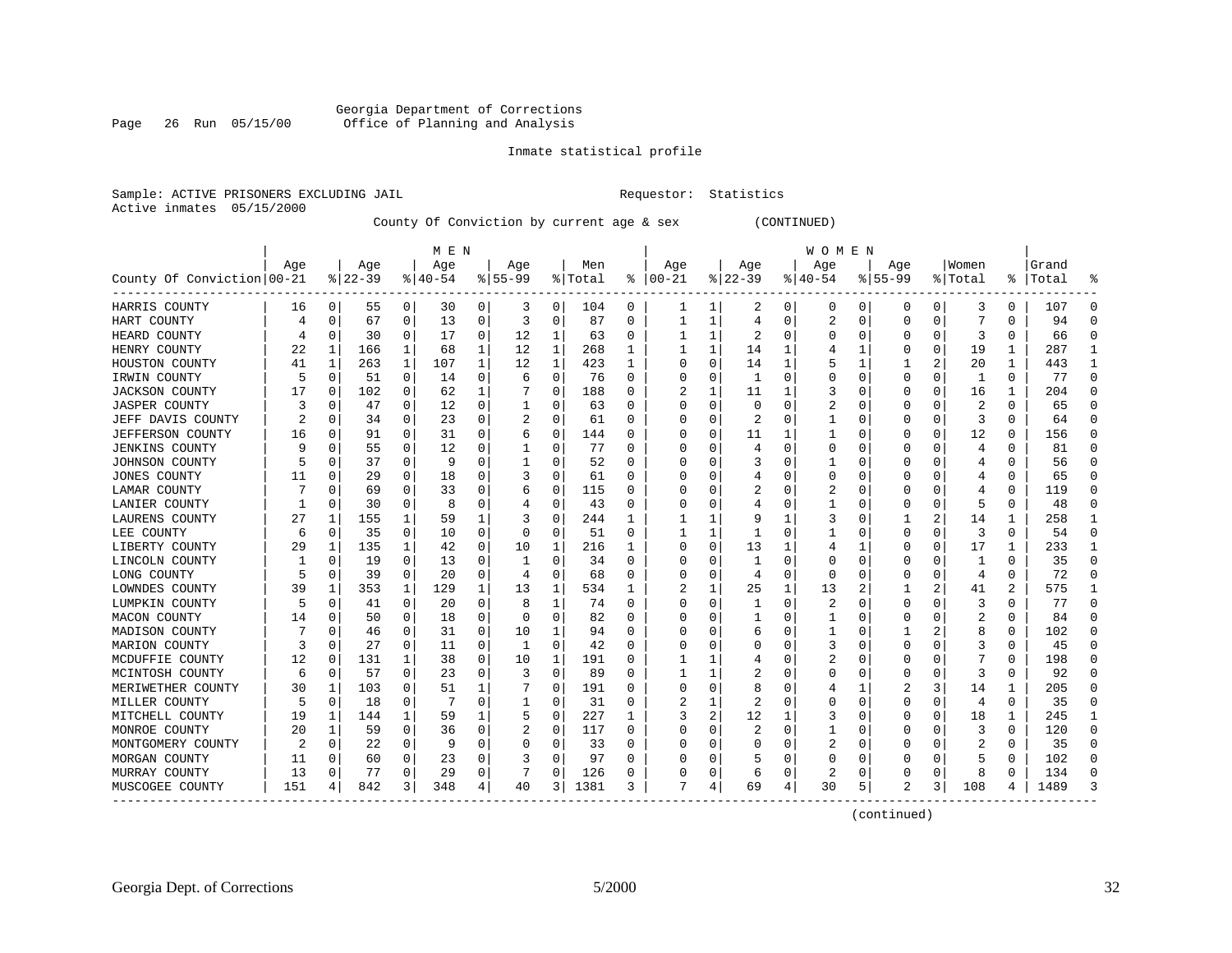#### Georgia Department of Corrections Page 27 Run 05/15/00 Office of Planning and Analysis

#### Inmate statistical profile

|  | Sample: ACTIVE PRISONERS EXCLUDING JAI |  |
|--|----------------------------------------|--|
|  | Active inmates 05/15/2000              |  |

IL Requestor: Statistics

County Of Conviction by current age & sex (CONTINUED)

|                            |     | M E N       |           |              |           |          |          |             |         |          |              |              |                |                | <b>WOMEN</b> |             |             |          |                |          |           |              |
|----------------------------|-----|-------------|-----------|--------------|-----------|----------|----------|-------------|---------|----------|--------------|--------------|----------------|----------------|--------------|-------------|-------------|----------|----------------|----------|-----------|--------------|
|                            | Age |             | Age       |              | Age       |          | Age      |             | Men     |          | Age          |              | Age            |                | Aqe          |             | Age         |          | Women          |          | Grand     |              |
| County Of Conviction 00-21 |     |             | $8 22-39$ |              | $8 40-54$ |          | $ 55-99$ |             | % Total | ႜ        | $ 00-21$     |              | $ 22-39$       |                | $ 40-54$     |             | $8155 - 99$ |          | % Total        |          | %   Total |              |
| NEWTON COUNTY              | 24  | 1           | 223       | 1            | 71        | 1        | 15       | 1           | 333     | 1        |              | 1            | 12             | 1              | 6            | 1           | 2           | 3        | 21             | 1        | 354       |              |
| OCONEE COUNTY              | 9   | 0           | 30        | 0            | 10        | 0        | 1        | 0           | 50      | 0        | $\Omega$     | $\Omega$     | $\mathbf{1}$   | 0              | U            | 0           | $\Omega$    | $\Omega$ | $\mathbf{1}$   | $\Omega$ | 51        | $\Omega$     |
| OGLETHORPE COUNTY          |     | $\mathbf 0$ | 29        | $\Omega$     | 8         | $\Omega$ | 1        | $\Omega$    | 43      | $\Omega$ |              | U            | $\Omega$       | 0              |              | $\Omega$    | 0           | $\Omega$ | $\Omega$       | $\Omega$ | 43        | $\cap$       |
| PAULDING COUNTY            |     | $\Omega$    | 68        | $\Omega$     | 50        | 1        | 10       | 1           | 132     | 0        |              | 0            | 5              | 0              | 3            | $\Omega$    | 0           | O        | 8              | 0        | 140       |              |
| PEACH COUNTY               |     | 0           | 56        | 0            | 36        | 0        | 0        | $\mathbf 0$ | 96      | 0        |              | U            |                | 0              | 2            | 0           | 0           | 0        | 3              | O        | 99        |              |
| PICKENS COUNTY             |     | $\mathbf 0$ | 50        | 0            | 26        | 0        |          | 1           | 90      | O        |              | O            | 5              | 0              |              | 1           | 0           | $\Omega$ | 10             | 0        | 100       |              |
| PIERCE COUNTY              |     | 0           | 31        | $\Omega$     | 18        | 0        |          | 0           | 56      | $\Omega$ |              | 0            |                | 0              | C            | 0           | 0           | O        | 0              | $\Omega$ | 56        | ∩            |
| PIKE COUNTY                |     | 0           | 19        | $\Omega$     | 11        | 0        |          | 0           | 36      | 0        |              | 0            | Ω              | U              |              | 0           | 0           | O        | -1             | $\Omega$ | 37        | ∩            |
| POLK COUNTY                | 15  | 0           | 106       | $\Omega$     | 38        | 0        | 8        | 1           | 167     | O        |              |              |                | U              | C            | 0           | U           | O        | -1             | $\Omega$ | 168       | $\Omega$     |
| PULASKI COUNTY             | 13  | $\Omega$    | 53        | 0            | 17        | 0        | 4        | 0           | 87      | 0        |              |              | 9              | 1              |              | $\Omega$    | 0           | 0        | 10             | 0        | 97        |              |
| PUTNAM COUNTY              | 10  | 0           | 76        | $\Omega$     | 37        | 0        | 5        | 0           | 128     | O        |              | U            | 4              | 0              |              | 0           |             |          | 6              | $\Omega$ | 134       | $\cap$       |
| QUITMAN COUNTY             |     | $\Omega$    | 11        | 0            | 1         | 0        | 0        | 0           | 14      | 0        |              | <sup>0</sup> | 0              | 0              |              | 0           |             |          | 2              | 0        | 16        | n            |
| RABUN COUNTY               |     | 0           | 22        | 0            | 11        | 0        |          | 0           | 39      | 0        |              | $\Omega$     |                | 0              | 3            | 0           | 0           | $\Omega$ | 3              | O        | 42        |              |
| RANDOLPH COUNTY            | 5   | $\Omega$    | 45        | $\mathbf 0$  | 16        | $\Omega$ | 3        | $\mathbf 0$ | 69      | O        |              | $\Omega$     | 3              | O              | 2            | 0           | U           | $\Omega$ | 5              | $\Omega$ | 74        | $\Omega$     |
| RICHMOND COUNTY            | 142 | 4           | 1038      | 4            | 402       | 4        | 38       | 3           | 1620    | 4        |              | 4            | 91             | 5              | 42           | 6           | 1           | 2        | 140            | 5        | 1760      |              |
| ROCKDALE COUNTY            | 23  | 1           | 167       | $\mathbf{1}$ | 91        | 1        | 16       | 1           | 297     | 1        |              | 0            | 5              | O              | 7            | 1           | 0           | $\Omega$ | 12             | $\Omega$ | 309       | -1           |
| SCHLEY COUNTY              |     | 0           | 18        | $\Omega$     | 5         | 0        | $\Omega$ | $\Omega$    | 24      | 0        |              | 0            |                | 0              |              | 0           | 0           | 0        | -1             | $\Omega$ | 25        | ∩            |
| SCREVEN COUNTY             | 18  | $\Omega$    | 79        | U            | 31        | 0        |          | 0           | 131     | 0        |              | 2            | 8              | 0              |              | 0           | 0           | 0        | 11             | O        | 142       |              |
| SEMINOLE COUNTY            |     | 0           | 55        | $\Omega$     | 23        | 0        | 2        | 0           | 87      | 0        |              | U            | 2              | 0              | 2            | 0           | 0           | O        | 4              | $\Omega$ | 91        |              |
| SPALDING COUNTY            | 51  | 1           | 369       | 1            | 125       | 1        | 23       | 2           | 568     | ı        | 6            | 4            | 25             | 1              | 10           | 2           | 2           | 3        | 43             | 2        | 611       |              |
| STEPHENS COUNTY            |     | 0           | 61        | 0            | 24        | 0        |          | 0           | 95      | O        |              | $\Omega$     | 4              | 0              |              | $\mathbf 0$ | $\Omega$    | 0        | 4              | O        | 99        | $\Omega$     |
| STEWART COUNTY             |     | 0           | 16        | 0            | 4         | $\Omega$ |          | $\mathbf 0$ | 26      | O        |              | $\Omega$     |                | 0              | 2            | 0           | 0           | $\Omega$ | $\overline{c}$ | $\Omega$ | 28        |              |
| SUMTER COUNTY              | 20  | 1           | 130       | $\mathbf{1}$ | 49        | $\Omega$ |          | 0           | 204     | 1        |              | 1            |                | 0              |              | 1           | $\Omega$    | $\Omega$ | 13             | 1        | 217       | $\mathbf{1}$ |
| TALBOT COUNTY              | 10  | 0           | 21        | $\Omega$     | 5         | 0        | O        | 0           | 36      | $\Omega$ | <sup>0</sup> | 0            |                | 0              |              | 0           | 0           | 0        | 2              | $\Omega$ | 38        | ∩            |
| TALIAFERRO COUNTY          |     | 0           | 4         | 0            |           | 0        | O        | 0           | 12      | 0        |              |              | 0              | 0              |              | 0           | 0           | 0        |                | 0        | 13        | $\Omega$     |
| TATTNALL COUNTY            | 11  | 0           | 81        | 0            | 38        | 0        | 6        | 0           | 136     | O        |              |              | 2              | 0              | 3            | $\Omega$    | 0           | O        |                | 0        | 141       | ∩            |
| TAYLOR COUNTY              | 11  | 0           | 44        | $\Omega$     | 16        | 0        |          | 0           | 73      | O        |              |              |                | U              |              | 0           | O           | O        | 3              | $\Omega$ | 76        | $\cap$       |
| TELFAIR COUNTY             |     | $\Omega$    | 89        | $\Omega$     | 32        | 0        |          | 0           | 132     | 0        |              | 1            | 8              | U              |              | 0           | O           | $\Omega$ | 12             | 0        | 144       |              |
| TERRELL COUNTY             | 6   | 0           | 62        | 0            | 18        | 0        |          | 0           | 88      | O        |              | $\Omega$     | $\overline{2}$ | O              |              | 0           | U           | $\Omega$ | 2              | $\Omega$ | 90        |              |
| THOMAS COUNTY              | 22  | 1           | 202       | $\mathbf{1}$ | 63        | 1        | 9        | 1           | 296     |          |              | 1            | 10             | 1              |              | 1           | 0           | 0        | 16             | 1        | 312       | -1           |
| TIFT COUNTY                | 25  | 1           | 183       | $\mathbf{1}$ | 85        | 1        | 13       | $\mathbf 1$ | 306     | 1        |              | 1            | 9              | 1              | 3            | 0           | 1           | 2        | 15             | 1        | 321       | 1            |
| TOOMBS COUNTY              | 32  | 1           | 169       | 1            | 54        | 1        |          | 0           | 262     | 1        |              | 1            | 15             | 1              | 2            | 0           | 0           | 0        | 19             | 1        | 281       | -1           |
| TOWNS COUNTY               | 2   | 0           | 14        | 0            | 8         | 0        |          | 0           | 25      | 0        |              | 0            | 0              | 0              | 0            | 0           | 0           | 0        | 0              | 0        | 25        | ∩            |
| TREUTLEN COUNTY            |     | 0           | 27        | 0            | 14        | 0        | 0        | 0           | 46      | 0        |              | 0            | -1             | 0              |              | 0           | 0           | 0        | 2              | 0        | 48        |              |
| TROUP COUNTY               | 78  | 2           | 397       | 2            | 126       | 1        | 19       | 1           | 620     | 2        | 3            | 2            | 30             | $\overline{a}$ | 12           | 2           | O           | 0        | 45             | 2        | 665       |              |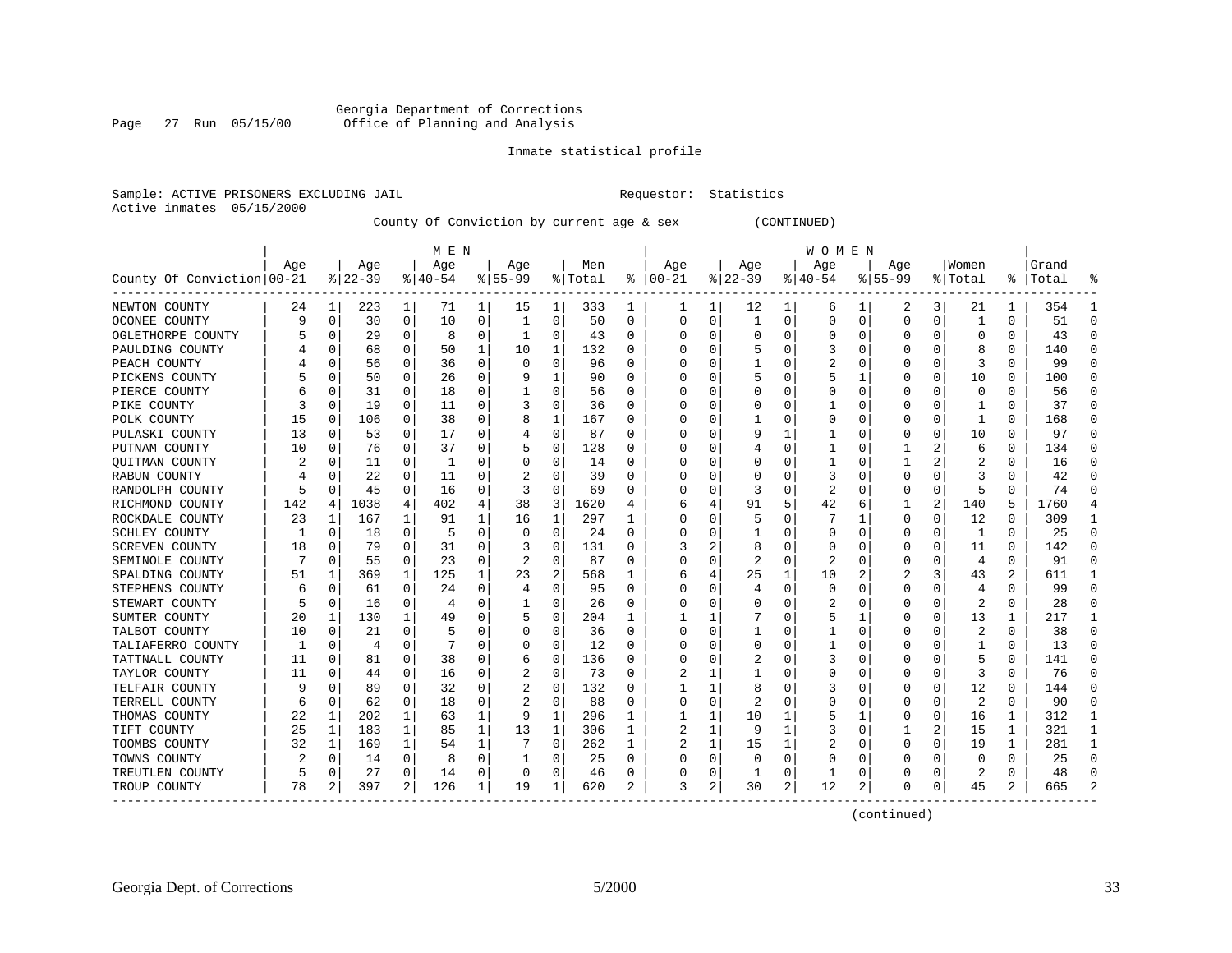#### Georgia Department of Corrections Page 28 Run 05/15/00 Office of Planning and Analysis

#### Inmate statistical profile

|  | SAMPIE: ACIIVE PRISONERS EACLODING |  |
|--|------------------------------------|--|
|  | Active inmates 05/15/2000          |  |

Sample: ACTIVE PRISONERS EXCLUDING JAIL **Requestor:** Statistics

County Of Conviction by current age & sex (CONTINUED)

|                            |          |          |                    |              | M E N     |                |             |              |                    |              |          |          |           |          | WOMEN    |          |             |          |          |              |           |          |
|----------------------------|----------|----------|--------------------|--------------|-----------|----------------|-------------|--------------|--------------------|--------------|----------|----------|-----------|----------|----------|----------|-------------|----------|----------|--------------|-----------|----------|
|                            | Age      |          | Age                |              | Age       |                | Aqe         |              | Men                |              | Age      |          | Age       |          | Age      |          | Age         |          | Women    |              | Grand     |          |
| County Of Conviction 00-21 |          |          | $ 22-39 $          |              | $8 40-54$ |                | $8155 - 99$ |              | % Total            | ∻            | $ 00-21$ |          | $ 22-39 $ |          | $ 40-54$ |          | $8155 - 99$ |          | % Total  |              | %   Total | ႜ        |
| TURNER COUNTY              | 5        | 0        | 50                 | 0            | 23        | 0              | 2           | 0            | 80                 | 0            | $\Omega$ | $\Omega$ | 3         | 0        | $\Omega$ | 0        | 0           | $\Omega$ | 3        | <sup>0</sup> | 83        | $\Omega$ |
| TWIGGS COUNTY              | 3        | $\Omega$ | 18                 | 0            | 12        | 0              |             | 0            | 35                 | $\Omega$     |          |          | $\Omega$  | 0        |          | $\Omega$ | 0           | $\Omega$ |          |              | 35        | $\Omega$ |
| UNION COUNTY               |          | $\Omega$ | 24                 | $\Omega$     | 9         | $\Omega$       |             | U            | 39                 | $\Omega$     | O        | O        |           | N        | $\Omega$ | $\Omega$ | O           | $\Omega$ |          | $\Omega$     | 40        | $\Omega$ |
| <b>UPSON COUNTY</b>        | 17       | $\Omega$ | 116                | $\Omega$     | 45        | 0              | 10          | 1            | 188                | <sup>0</sup> |          |          |           | N        |          | $\Omega$ | O           | $\Omega$ | 8        | $\Omega$     | 196       | $\Omega$ |
| WALKER COUNTY              | 20       | 1        | 167                | $\mathbf{1}$ | 66        |                | 11          | 1            | 264                |              |          | $\Omega$ | 13        |          |          |          | Ω           | $\Omega$ | 18       |              | 282       | -1       |
| WALTON COUNTY              | 13       | $\Omega$ | 174                | $\mathbf{1}$ | 63        | 1              | 10          | $\mathbf{1}$ | 260                |              |          |          | 13        |          |          | $\Omega$ | 0           | $\Omega$ | 16       |              | 276       | 1        |
| WARE COUNTY                | 33       |          | 258                | 1            | 110       |                | 12          | 1            | 413                |              |          |          | 21        |          |          | $\Omega$ | ი           | $\Omega$ | 25       |              | 438       | 1        |
| WARREN COUNTY              | 3        | 0        | 26                 | 0            | 18        | 0              | 2           | $\Omega$     | 49                 | $\Omega$     |          |          | 0         |          |          |          | 0           | O        |          | $\Omega$     | 50        | $\Omega$ |
| WASHINGTON COUNTY          | 17       | $\Omega$ | 78                 | $\Omega$     | 27        | $\Omega$       |             | 0            | 124                | <sup>n</sup> |          |          |           |          |          | ∩        | 0           | $\Omega$ | 8        | $\Omega$     | 132       | $\Omega$ |
| WAYNE COUNTY               | 10       | 0        | 81                 | $\Omega$     | 2.4       | 0              |             | $\Omega$     | 118                | <sup>0</sup> |          |          | 3         |          |          |          |             | U        |          | $\Omega$     | 121       | $\Omega$ |
| WEBSTER COUNTY             |          | 0        | 8                  | 0            |           | 0              | O           | 0            | 9                  | $\Omega$     |          | $\Omega$ |           | N        |          | $\Omega$ |             | O        |          |              | 10        | $\Omega$ |
| WHEELER COUNTY             | 2        | $\Omega$ | 22                 | $\Omega$     | 12        | $\Omega$       |             | O            | 39                 | $\Omega$     |          |          | $\Omega$  | U        |          | $\Omega$ |             |          |          | $\Omega$     | 40        | $\Omega$ |
| WHITE COUNTY               | 6        | $\Omega$ | 37                 | $\Omega$     | 15        | 0              |             | O            | 59                 | $\Omega$     |          |          | 3         |          |          | $\Omega$ |             | O        |          | O            | 63        | $\Omega$ |
| WHITFIELD COUNTY           | 35       | 1        | 326                | 1            | 153       | $\overline{a}$ | 26          | 2            | 540                |              |          |          | 35        | 2        |          |          |             | $\Omega$ | 44       | 2            | 584       | 1        |
| WILCOX COUNTY              | 2        | 0        | 24                 | $\Omega$     | 11        | 0              |             | O            | 42                 | $\Omega$     |          |          |           | O        | 0        | O        | 0           | $\Omega$ | 4        | 0            | 46        | $\Omega$ |
| WILKES COUNTY              | 9        | $\Omega$ | 39                 | $\Omega$     | 18        | 0              |             | 0            | 68                 | $\Omega$     |          |          | 6         | N        |          | $\Omega$ | ი           | O        | 6        |              | 74        | $\Omega$ |
| WILKINSON COUNTY           |          | 0        | 30                 | 0            | 9         | 0              | 1           | 0            | 42                 | $\Omega$     |          |          | 2         | $\Omega$ | $\Omega$ | $\Omega$ | 0           | $\Omega$ | 2        | $\Omega$     | 44        | $\Omega$ |
| WORTH COUNTY               |          | $\Omega$ | 82                 | $\Omega$     | 29        | 0              |             | $\Omega$     | 123                | $\Omega$     |          |          |           | 0        |          | $\Omega$ | Ω           | $\Omega$ |          | $\Omega$     | 127       | $\Omega$ |
| CONVERSION                 | $\Omega$ | 0        | $\Omega$           | 0            | $\Omega$  | 0              | $\Omega$    | 0            | $\Omega$           |              | $\Omega$ |          | U         | 0        | $\Omega$ | $\Omega$ | N           | 0        | $\Omega$ |              | $\Omega$  | ∩        |
| Total reported             |          |          | 3790 100 24962 100 |              | 9887 100  |                |             |              | 1429 100 40068 100 |              | 171 100  |          | 1669 100  |          | 656 100  |          | 65 100      |          | 2561 100 |              | 42629 100 |          |
| Percent reported           |          | 97.3     |                    | 98.8         |           | 98.5           |             | 99.2         |                    | 98.6         |          | 96.1     |           | 96.4     |          | 97.8     |             | 98.5     |          | 96.8         |           | 98.5     |
| UNKNOWN                    | 107      |          | 303                |              | 152       |                | 11          |              | 573                |              | 7        |          | 62        |          | 15       |          |             |          | 85       |              | 658       |          |
| Total                      | 3897     |          | 25265              |              | 10039     |                | 1440        |              | 40641              |              | 178      |          | 1731      |          | 671      |          | 66          |          | 2646     |              | 43287     |          |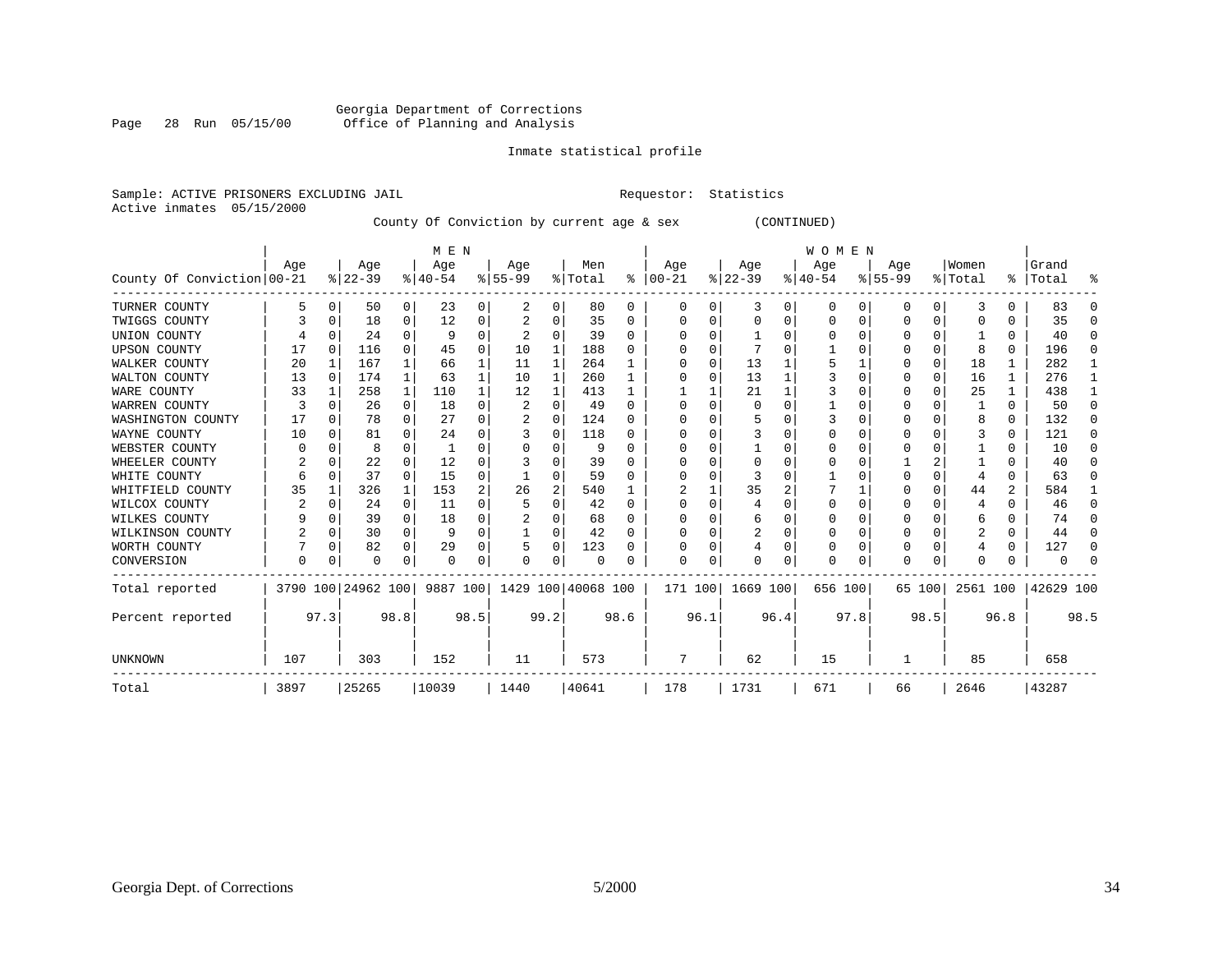#### Georgia Department of Corrections Page 29 Run 05/15/00 Office of Planning and Analysis

#### Inmate statistical profile

|  | Sample: ACTIVE PRISONERS EXCLUDING JAIL |  |
|--|-----------------------------------------|--|
|  | Active inmates 05/15/2000               |  |

Requestor: Statistics

#### Circuit Of Conviction by current age & sex

|                      |          |    |           |                | M E N    |                |           |                |         |                |                |                |          |                | W O M E N |                |                |                |         |                |           |                |
|----------------------|----------|----|-----------|----------------|----------|----------------|-----------|----------------|---------|----------------|----------------|----------------|----------|----------------|-----------|----------------|----------------|----------------|---------|----------------|-----------|----------------|
|                      | Age      |    | Aqe       |                | Aqe      |                | Aqe       |                | Men     |                | Aqe            |                | Aqe      |                | Age       |                | Age            |                | Women   |                | Grand     |                |
| Circ Of Conviction   | $ 00-21$ |    | $ 22-39 $ |                | $ 40-54$ |                | $8 55-99$ |                | % Total | ႜ              | $ 00-21$       |                | $ 22-39$ |                | $ 40-54$  |                | $8155 - 99$    |                | % Total |                | %   Total | ႜ              |
| ALAPAHA CIRCUIT      | 20       | 1  | 201       | 1              | 80       | 1              | 13        | 1              | 314     | 1              | $\Omega$       | $\Omega$       | 19       | 1              | 6         |                | 0              | $\Omega$       | 25      |                | 339       | 1              |
| ALCOVY CIRCUIT       | 37       | 1  | 397       | 2              | 134      | 1              | 25        | $\overline{2}$ | 593     | 1              |                |                | 25       | 2              | 9         | 1              | $\overline{a}$ | 3              | 37      | 1              | 630       | $\mathbf{1}$   |
| ATLANTA CIRCUIT      | 248      | 7  | 2133      | 9              | 980      | 10             | 132       | 9              | 3493    | 9              | 8              | 5              | 63       | 4              | 38        | 6              | 8              | 12             | 117     | 5              | 3610      | 9              |
| ATLANTIC CIRCUIT     | 62       | 2  | 422       | $\overline{a}$ | 162      | $\overline{2}$ | 30        | 2              | 676     | 2              |                |                | 23       | $\mathbf{1}$   | 11        | $\overline{2}$ |                | 2              | 36      |                | 712       | $\overline{a}$ |
| AUGUSTA CIRCUIT      | 187      | 5  | 1274      | 5              | 479      | 5              | 49        | 3              | 1989    | 5              |                | 5              | 104      | 6              | 49        | 8              |                | $\overline{c}$ | 162     | 6              | 2151      | 5              |
| BLUE RIDGE CIRCUIT   | 30       | 1  | 213       | $\mathbf{1}$   | 134      | 1              | 30        | 2              | 407     | $\mathbf{1}$   | २              | $\overline{a}$ | 27       | 2              | 11        | 2              | O              | $\Omega$       | 41      | $\overline{a}$ | 448       | $\mathbf{1}$   |
| BRUNSWICK CIRCUIT    | 56       | 1  | 547       | 2              | 216      | 2              | 27        | 2              | 846     | 2              | 3              | 2              | 27       | $\overline{a}$ | 14        | 2              | 2              | 3              | 46      | 2              | 892       | 2              |
| CHATTAHOOCHEE CIRCUI | 195      | .5 | 999       | 4              | 415      | 4              | 46        | 3              | 1655    | 4              | 10             | 6              | 73       | 4              | 34        | 5              | 2              | 3              | 119     | 5              | 1774      | 4              |
| CHEROKEE CIRCUIT     | 54       | 1  | 391       | 2              | 166      | 2              | 42        | 3              | 653     |                |                |                | 37       | 2              |           | 1              | 0              | $\Omega$       | 45      | 2              | 698       | $\overline{a}$ |
| CLAYTON CIRCUIT      | 185      | 5  | 998       | 4              | 308      | 3              | 43        | 3              | 1534    | 4              | 10             | 6              | 94       | 6              | 34        | 5              | 4              | 6              | 142     |                | 1676      | 4              |
| COBB CIRCUIT         | 184      | 5  | 1098      | 4              | 457      | 5              | 63        | 4              | 1802    | 5              | 11             | 6              | 96       | 6              | 45        | 7              | 4              | 6              | 156     | 6              | 1958      | 5              |
| CONASAUGA CIRCUIT    | 48       | 1  | 403       | 2              | 182      | $\overline{a}$ | 33        | 2              | 666     | 2              | 2              |                | 41       | 2              | 9         | 1              | 0              | $\Omega$       | 52      | 2              | 718       | $\overline{2}$ |
| CORDELE CIRCUIT      | 56       | 1  | 365       | 1              | 145      | 1              | 24        | 2              | 590     | $\mathbf{1}$   |                |                | 27       | 2              |           | 1              | 2              | 3              | 36      | 1              | 626       | $\mathbf{1}$   |
| COWETA CIRCUIT       | 205      | 5  | 1054      | 4              | 387      | 4              | 74        | 5              | 1720    | 4              | 12             | 7              | 94       | 6              | 27        | 4              | 2              | 3              | 135     | 5              | 1855      | 4              |
| DOUGHERTY CIRCUIT    | 71       | 2  | 562       | 2              | 200      | $\overline{a}$ | 23        | $\overline{2}$ | 856     | 2              | 3              | 2              | 29       | 2              | 13        | 2              | 0              | $\Omega$       | 45      | 2              | 901       | $\overline{2}$ |
| DUBLIN CIRCUIT       | 40       | 1  | 237       | 1              | 94       | 1              | 6         | $\Omega$       | 377     | 1              |                |                | 13       | $\mathbf{1}$   | 5         | 1              |                | 2              | 20      |                | 397       | $\mathbf{1}$   |
| EASTERN CIRCUIT      | 235      | 6  | 1321      | 5              | 445      | 5              | 44        | 3              | 2045    |                | 11             | 6              | 89       | 5              | 38        | 6              | 2              | 3              | 140     |                | 2185      | 5              |
| FLINT CIRCUIT        | 38       | 1  | 293       | 1              | 129      | 1              | 23        | $\overline{2}$ | 483     | 1              | 1              |                | 18       | 1              | 5         | 1              | O              | $\Omega$       | 24      |                | 507       | $\mathbf{1}$   |
| GRIFFIN CIRCUIT      | 88       | 2  | 622       | 3              | 221      | 2              | 44        | 3              | 975     | $\overline{2}$ | 8              | 5              | 37       | $\overline{a}$ | 14        | 2              | 2              | 3              | 61      | $\mathfrak{D}$ | 1036      | $\overline{a}$ |
| GWINNETT CIRCUIT     | 86       | 2  | 641       | 3              | 249      | 3              | 45        | 3              | 1021    | ς              | 5              | 3              | 42       | 3              | 27        | 4              | 4              | 6              | 78      | 3              | 1099      | 3              |
| HOUSTON CIRCUIT      | 41       | 1  | 263       | $\mathbf{1}$   | 107      | 1              | 12        | $\mathbf{1}$   | 423     | 1              | $\Omega$       | $\Omega$       | 14       | 1              |           | 1              |                | 2              | 20      | $\mathbf{1}$   | 443       | $\mathbf{1}$   |
| LOOKOUT MOUNTAIN CIR | 57       | 2  | 390       | 2              | 185      | 2              | 39        | 3              | 671     | 2              |                |                | 33       | 2              |           | 1              | 2              | 3              | 43      | 2              | 714       | 2              |
| MACON CIRCUIT        | 113      | 3  | 690       | 3              | 309      | 3              | 30        | $\overline{2}$ | 1142    | 3              |                |                | 28       | $\overline{a}$ | 25        | 4              | 2              | 3              | 62      | 2              | 1204      | 3              |
| MIDDLE CIRCUIT       | 77       | 2  | 519       | 2              | 165      | 2              | 21        | 1              | 782     | 2              |                |                | 40       | 2              |           | 1              | 0              | 0              | 49      | 2              | 831       | $\overline{2}$ |
| MOUNTAIN CIRCUIT     | 17       | 0  | 138       | 1              | 53       | 1              | 8         | 1              | 216     | 1              |                |                | -5       | O              |           | 1              | U              | $\Omega$       | 11      | $\Omega$       | 227       | $\mathbf{1}$   |
| NORTHEASTERN CIRCUIT | 46       | 1  | 336       | 1              | 195      | 2              | 30        | $\overline{2}$ | 607     | $\mathfrak{D}$ |                | 2              | 30       | 2              |           | 1              | 2              | 3              | 43      | $\mathfrak{D}$ | 650       | 2              |
| NORTHERN CIRCUIT     | 48       | 1  | 317       | 1              | 120      | 1              | 25        | $\overline{a}$ | 510     | 1              | 2              |                | 22       | $\mathbf{1}$   | 9         | 1              | 2              | 3              | 35      | 1              | 545       | $\mathbf{1}$   |
| OCMULGEE CIRCUIT     | 102      | 3  | 527       | 2              | 177      | 2              | 26        | $\overline{2}$ | 832     | 2              | 2              |                | 34       | 2              | 5         | 1              | 2              | 3              | 43      | 2              | 875       | $\overline{a}$ |
| OCONEE CIRCUIT       | 58       | 2  | 358       | $\mathbf{1}$   | 137      | 1              | 16        | $\mathbf{1}$   | 569     | $\mathbf{1}$   |                | 3              | 39       | 2              | 10        | 2              |                | 2              | 55      | $\overline{c}$ | 624       | $\mathbf{1}$   |
| OGEECHEE CIRCUIT     | 100      | 3  | 433       | 2              | 142      | $\mathbf 1$    | 15        | $\mathbf{1}$   | 690     | 2              |                | 2              | 36       | $\overline{a}$ |           | 1              | 3              | 5              | 50      | 2              | 740       | $\overline{2}$ |
| PATAULA CIRCUIT      | 34       | 1  | 263       | 1              | 87       | $\mathbf 1$    | 13        | 1              | 397     | 1              | $\overline{2}$ |                | 12       | 1              | 6         | 1              |                | 2              | 21      | 1              | 418       | 1              |
| PIEDMONT CIRCUIT     | 37       | 1  | 215       | 1              | 140      | 1              | 21        | 1              | 413     | 1              | 3              | 2              | 17       | 1              | 9         | 1              | O              | $\Omega$       | 29      | 1              | 442       | 1              |
| ROME CIRCUIT         | 37       | 1  | 398       | 2              | 162      | $\overline{a}$ | 19        | 1              | 616     | 2              |                | $\overline{2}$ | 48       | 3              | 16        | 2              |                | 2              | 69      | 3              | 685       | $\overline{2}$ |
| SOUTH GEORGIA CIRCUI | 86       | 2  | 491       | 2              | 205      | 2              | 24        | 2              | 806     |                |                | 3              | 47       | 3              | 13        | 2              | O              | O              | 65      | 3              | 871       | $\overline{a}$ |
| SOUTHERN CIRCUIT     | 89       | 2  | 834       | 3              | 298      | 3              | 42        | 3              | 1263    | 3              | 3              | 2              | 53       | 3              | 25        | 4              | 2              | 3              | 83      | 3              | 1346      | ζ              |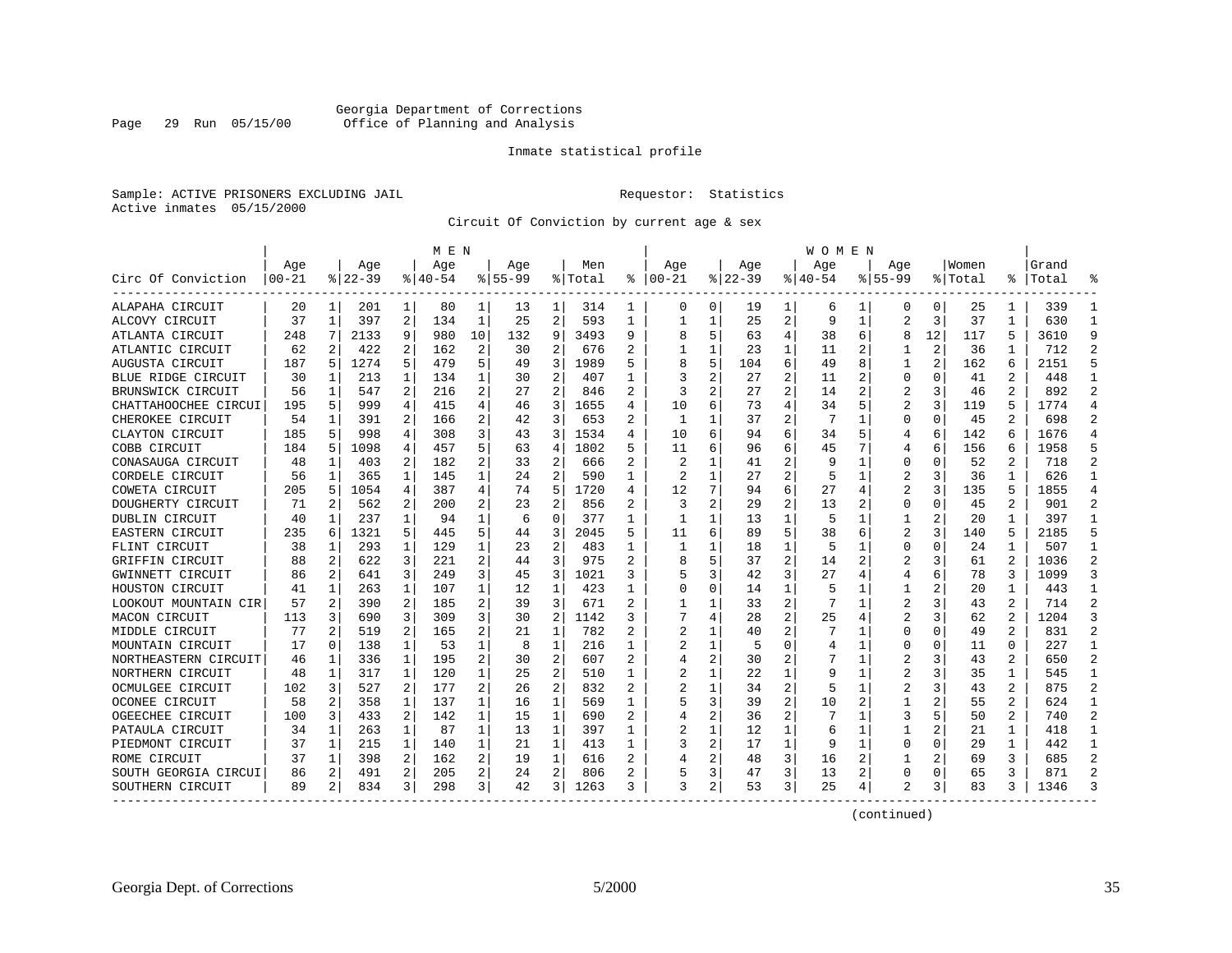#### Georgia Department of Corrections<br>Page 30 Run 05/15/00 Office of Planning and Analysis Page 30 Run 05/15/00 Office of Planning and Analysis

#### Inmate statistical profile

|  | Sample: ACTIVE PRISONERS EXCLUDING JAII |  |
|--|-----------------------------------------|--|
|  | Active inmates 05/15/2000               |  |

#### IL Requestor: Statistics

Circuit Of Conviction by current age & sex (Continued)

|                      |          |      |                    |      | MEN       |                |           |      |                    |           |          |      |           |                | <b>WOMEN</b> |      |             |        |          |                |           |      |
|----------------------|----------|------|--------------------|------|-----------|----------------|-----------|------|--------------------|-----------|----------|------|-----------|----------------|--------------|------|-------------|--------|----------|----------------|-----------|------|
|                      | Age      |      | Aqe                |      | Age       |                | Age       |      | Men                |           | Age      |      | Aqe       |                | Age          |      | Aqe         |        | Women    |                | Grand     |      |
| Circ Of Conviction   | $ 00-21$ |      | $ 22-39 $          |      | $8 40-54$ |                | $ 55-99 $ |      | % Total            | $\approx$ | $ 00-21$ |      | $ 22-39 $ |                | $ 40-54 $    |      | $8155 - 99$ |        | % Total  |                | %   Total | - 옹  |
| SOUTHWESTERN CIRCUIT | 46       |      | 257                |      | 87        |                | 6         | U    | 396                |           | 2        |      | 11        |                | 9            |      |             |        | 22       |                | 418       |      |
| STONE MOUNTAIN CIRCU | 318      |      | 1727               |      | 606       | 6              | 77        | 5    | 2728               |           | 14       |      | 59        | 4              | 26           |      |             | 8      | 104      | 4              | 2832      |      |
| TALLAPOOSA CIRCUIT   | 34       |      | 230                |      | 113       |                | 22        |      | 399                |           |          |      | 14        |                |              |      |             |        | 17       |                | 416       |      |
| TIFTON CIRCUIT       | 42       |      | 366                |      | 151       |                | 26        |      | 585                |           |          |      | 17        |                |              |      |             |        | 23       |                | 608       |      |
| TOOMBS CIRCUIT       | 28       |      | 222                |      | 96        |                | 15        |      | 361                |           |          |      | 11        |                |              |      |             |        | 16       |                | 377       |      |
| WAYCROSS CIRCUIT     | 66       |      | 512                |      | 207       | $\overline{2}$ | 25        |      | 810                |           |          |      | 40        |                | 9            |      |             |        | 51       | $\overline{2}$ | 861       |      |
| WESTERN CIRCUIT      | 42       |      | 358                |      | 125       |                | 18        |      | 543                |           |          |      | 25        | $\overline{a}$ | 12           |      |             |        | 39       |                | 582       |      |
| ROCKDALE CIRCUIT     | 23       |      | 167                |      | 91        |                | 16        |      | 297                |           |          |      | 5         |                |              |      |             |        | 12       | 0              | 309       |      |
| DOUGLAS CIRCUIT      | 63       |      | 345                |      | 136       |                | 23        |      | 567                |           |          |      | 24        |                | 12           |      |             |        | 39       | 2              | 606       |      |
| APPALACHIAN CIRCUIT  | 17       |      | 167                |      | 97        |                | 28        |      | 309                |           |          |      | 11        |                |              |      |             |        | 20       |                | 329       |      |
| ENOTAH CIRCUIT       | 17       |      | 116                |      | 52        |                | 12        |      | 197                |           |          |      | 5         |                |              |      |             |        | 8        |                | 205       |      |
| BELL-FORSYTH CIRCUIT | 4        |      | 59                 |      | 25        | 0              | 2         | 0    | 90                 |           | U        |      | 5         |                | $\Omega$     |      | $\Omega$    |        | 5        |                | 95        |      |
| Total reported       |          |      | 3767 100 24869 100 |      | 9851 100  |                |           |      | 1427 100 39914 100 |           | 171 100  |      | 1663 100  |                | 652 100      |      |             | 65 100 | 2551 100 |                | 42465 100 |      |
| Percent reported     |          | 96.7 |                    | 98.4 |           | 98.1           |           | 99.1 |                    | 98.2      |          | 96.1 |           | 96.1           |              | 97.2 |             | 98.5   |          | 96.4           |           | 98.1 |
| <b>NOT REPORTED</b>  | 130      |      | 396                |      | 188       |                | 13        |      | 727                |           |          |      | 68        |                | 19           |      |             |        | 95       |                | 822       |      |
| Total                | 3897     |      | 25265              |      | 10039     |                | 1440      |      | 40641              |           | 178      |      | 1731      |                | 671          |      | 66          |        | 2646     |                | 43287     |      |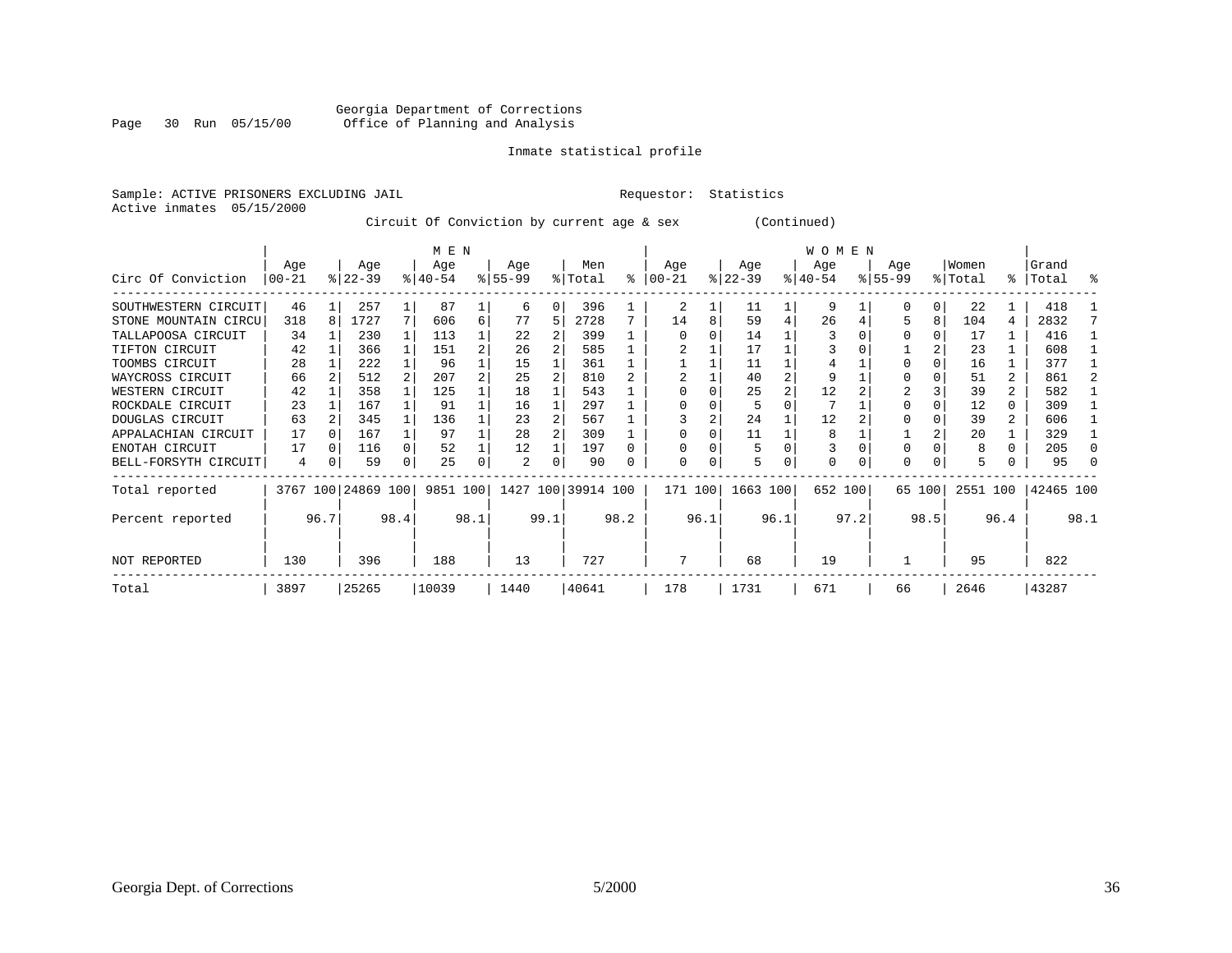#### Georgia Department of Corrections Office of Planning and Analysis

#### Inmate statistical profile

Sample: ACTIVE PRISONERS EXCLUDING JAIL **Requestor:** Statistics Active inmates 05/15/2000

Home County by current age & sex

|                      |           |             |           |              | M E N     |                |              |                |         |              |              |          |             |          | W O M E N |          |             |          |                |          |       |              |
|----------------------|-----------|-------------|-----------|--------------|-----------|----------------|--------------|----------------|---------|--------------|--------------|----------|-------------|----------|-----------|----------|-------------|----------|----------------|----------|-------|--------------|
|                      | Age       |             | Age       |              | Age       |                | Aqe          |                | Men     |              | Age          |          | Aqe         |          | Age       |          | Aqe         |          | Women          |          | Grand |              |
| Home County          | $00 - 21$ |             | $8 22-39$ |              | $8 40-54$ |                | $8155 - 99$  |                | % Total | နွ           | $ 00-21$     |          | $ 22-39 $   |          | $ 40-54$  |          | $8155 - 99$ |          | % Total        | ႜ        | Total |              |
| APPLING COUNTY       | 3         | 0           | 59        | 0            | 28        | 0              | 3            | 0              | 93      | 0            | 0            | 0        | 4           | 0        | 0         | 0        | 0           | 0        | 4              | 0        | 97    | $\Omega$     |
| ATKINSON COUNTY      |           | 0           | 25        | $\mathbf 0$  | 11        | $\mathbf 0$    | 5            | $\mathbf 0$    | 42      | $\Omega$     | $\Omega$     | $\Omega$ | $\mathbf 0$ | $\Omega$ | $\Omega$  | 0        | $\Omega$    | 0        | $\Omega$       | $\Omega$ | 42    | $\Omega$     |
| <b>BACON COUNTY</b>  |           | 0           | 31        | $\Omega$     | 14        | 0              | -1           | 0              | 48      | 0            |              | 0        | 2           | U        |           | 0        | U           | 0        | 3              | O        | 51    | $\Omega$     |
| BAKER COUNTY         | 2         | 0           | 14        | 0            | .5        | 0              | -1           | 0              | 22      | 0            |              |          | -1          | U        |           | n        |             | U        |                | U        | 23    | $\Omega$     |
| BALDWIN COUNTY       | 33        | 1           | 190       | 1            | 52        | 1              | 10           | 1              | 285     | 1            |              |          | 14          | 1        | 2         | n        |             | 2        | 19             | 1        | 304   | 1            |
| BANKS COUNTY         | 0         | $\Omega$    | 28        | 0            | 16        | 0              | 3            | 0              | 47      | $\Omega$     |              |          | 1           | U        | 2         | $\Omega$ | 0           | 0        | $\overline{4}$ | 0        | 51    | $\Omega$     |
| <b>BARROW COUNTY</b> | 16        | 0           | 104       | 0            | 48        | 1              | 8            | 1              | 176     | 0            |              | 0        | 8           | 0        |           | 0        | 0           | 0        | 11             | 0        | 187   | $\Omega$     |
| BARTOW COUNTY        | 37        | 1           | 225       | $\mathbf{1}$ | 99        | $\mathbf{1}$   | 25           | 2              | 386     | $\mathbf{1}$ |              |          | 21          |          |           | 1        | 0           | $\Omega$ | 31             | 1        | 417   | $\mathbf{1}$ |
| BEN HILL COUNTY      | 18        | 0           | 99        | $\Omega$     | 30        | 0              | 10           | $\mathbf{1}$   | 157     | $\Omega$     | <sup>0</sup> | $\Omega$ | 7           | 0        |           | 1        | 0           | 0        | 12             | $\Omega$ | 169   | $\Omega$     |
| BERRIEN COUNTY       | 2         | 0           | 37        | 0            | 10        | 0              | 4            | 0              | 53      | 0            |              | 0        | .5          | 0        |           | 0        | 0           | 0        | 6              | 0        | 59    | $\Omega$     |
| BIBB COUNTY          | 113       | 3           | 636       | 3            | 288       | 3              | 29           | $\overline{2}$ | 1066    | ੨            |              | 4        | 35          | 2        | 23        | 4        |             | 2        | 66             | 3        | 1132  | ζ            |
| BLECKLEY COUNTY      | 13        | 0           | 64        | $\Omega$     | 19        | $\Omega$       | 3            | 0              | 99      | $\Omega$     |              |          | 6           | U        | 2         | $\Omega$ | 0           | 0        | 9              | O        | 108   | $\Omega$     |
| BRANTLEY COUNTY      |           | $\mathbf 0$ | 20        | 0            | 8         | 0              | 2            | 0              | 35      | $\Omega$     |              | $\Omega$ | 3           | U        |           | 0        | 0           | 0        | 4              |          | 39    | $\Omega$     |
| BROOKS COUNTY        |           | 0           | 65        | $\Omega$     | 20        | 0              |              | 0              | 89      | $\Omega$     |              | O        |             | U        |           | $\Omega$ | U           | U        | 3              | 0        | 92    | $\Omega$     |
| BRYAN COUNTY         |           | 0           | 52        | 0            | 28        | 0              | 3            | 0              | 92      | 0            |              | O        | 2           | U        | 2         | n        | U           | U        | $\overline{4}$ | O        | 96    | $\Omega$     |
| BULLOCH COUNTY       | 44        | 1           | 187       | $\mathbf 1$  | 64        | 1              |              | 1              | 302     | 1            |              |          | 16          |          |           | 1        |             | 2        | 22             |          | 324   | $\mathbf{1}$ |
| <b>BURKE COUNTY</b>  | 13        | $\Omega$    | 108       | $\Omega$     | 33        | $\Omega$       | 7            | $\mathbf{1}$   | 161     | $\Omega$     |              |          | 5           | U        | 2         | n        | U           | U        | 7              | $\Omega$ | 168   | $\Omega$     |
| BUTTS COUNTY         | 11        | $\Omega$    | 75        | $\Omega$     | 25        | 0              | 4            | $\mathbf 0$    | 115     | $\Omega$     |              | O        |             | U        |           | n        | 0           | U        | 8              | 0        | 123   | $\Omega$     |
| CALHOUN COUNTY       | 3         | $\mathbf 0$ | 23        | 0            | 11        | 0              | $\mathbf{1}$ | 0              | 38      | $\Omega$     |              | O        | 2           | O        |           | n        |             | U        | 3              | O        | 41    | $\Omega$     |
| CAMDEN COUNTY        |           | 0           | 59        | $\Omega$     | 22        | $\mathbf 0$    |              | 0              | 88      | $\Omega$     |              |          | 3           | O        | 2         | n        | U           | U        | 6              | 0        | 94    | $\Omega$     |
| CANDLER COUNTY       | 4         | 0           | 61        | 0            | 16        | 0              | $\Omega$     | 0              | 81      | 0            |              | O        | 2           | O        |           | n        |             | U        | 3              | O        | 84    | $\Omega$     |
| CARROLL COUNTY       | 35        | 1           | 232       | 1            | 101       | 1              | 30           | 2              | 398     | 1            |              |          | 29          | 2        |           | 1        |             | 0        | 44             | 2        | 442   | 1            |
| CATOOSA COUNTY       | 11        | $\Omega$    | 55        | 0            | 33        | 0              | 12           | 1              | 111     | $\Omega$     |              |          |             | U        |           | $\cap$   | U           | U        |                | 0        | 118   | $\Omega$     |
| CHARLTON COUNTY      | 1         | 0           | 30        | 0            | 13        | 0              | 1            | 0              | 45      | 0            | 0            | $\Omega$ | 2           | 0        | 2         | n        | 0           | $\Omega$ | 4              | 0        | 49    | $\Omega$     |
| CHATHAM COUNTY       | 230       | 6           | 1263      | 5            | 426       | 5              | 48           | 4              | 1967    | 5            | 10           | 6        | 88          | 5        | 31        | 5        | 4           | 6        | 133            | 5        | 2100  | 5            |
| CHATTAHOOCHEE COUNTY | 1         | 0           | 6         | $\Omega$     | .5        | $\Omega$       | $\Omega$     | $\mathbf 0$    | 12      | $\Omega$     | <sup>0</sup> | O        | $\Omega$    | 0        | $\Omega$  | n        | 0           | 0        | $\Omega$       | $\Omega$ | 12    | $\Omega$     |
| CHATTOOGA COUNTY     | 17        | 0           | 102       | $\Omega$     | 43        | 0              | 6            | 0              | 168     | 0            |              |          | 9           |          | 2         | 0        |             | 2        | 13             | 1        | 181   | $\Omega$     |
| CHEROKEE COUNTY      | 22        | 1           | 166       | 1            | 82        | 1              | 16           | 1              | 286     | 1            |              |          | 19          | 1        |           | 1        | U           | 0        | 26             | 1        | 312   | $\mathbf{1}$ |
| CLARKE COUNTY        | 45        | 1           | 338       | 1            | 115       | 1              | 14           | 1              | 512     | 1            |              | 1        | 26          | 2        | 11        | 2        | 3           | 5        | 41             | 2        | 553   | 1            |
| CLAY COUNTY          | 2         | 0           | 14        | 0            | 6         | 0              | $\Omega$     | 0              | 22      | $\Omega$     |              | O        | 1           | $\Omega$ | $\Omega$  | $\Omega$ | 0           | U        | 1              | 0        | 23    | $\Omega$     |
| CLAYTON COUNTY       | 145       | 4           | 685       | 3            | 230       | $\overline{a}$ | 36           | 3              | 1096    | 3            |              | 5        | 56          | 3        | 17        | 3        | 3           | 5.       | 85             | 3        | 1181  | 3            |
| CLINCH COUNTY        | 5         | 0           | 26        | 0            | 11        | $\mathbf 0$    | $\mathbf{1}$ | 0              | 43      | 0            | <sup>0</sup> | O        | 2           | 0        | 1         | $\Omega$ | 0           | 0        | 3              | $\Omega$ | 46    | $\Omega$     |
| COBB COUNTY          | 153       | 4           | 804       | 3            | 367       | 4              | 44           | 3              | 1368    | 4            | 12           |          | 90          | 6        | 32        | 5        | 2           | 3        | 136            | 5        | 1504  | 4            |
| COFFEE COUNTY        | 14        | 0           | 130       | $\mathbf 1$  | 37        | 0              | 5            | 0              | 186     | 0            |              |          | 16          | 1        |           | 1        |             | 2        | 24             | 1        | 210   | $\mathbf{1}$ |
| COLQUITT COUNTY      | 29        | 1           | 184       | 1            | 70        | 1              | 13           | 1              | 296     | 1            |              | 0        | 19          | 1        |           | 1        | U           | 0        | 24             | 1        | 320   | 1            |
| COLUMBIA COUNTY      | 23        | 1           | 90        | 0            | 28        | 0              | 3            | 0              | 144     | 0            | 2            | 1        | 9           | 1        | 5         | 1        | U           | 0        | 16             | 1        | 160   | $\Omega$     |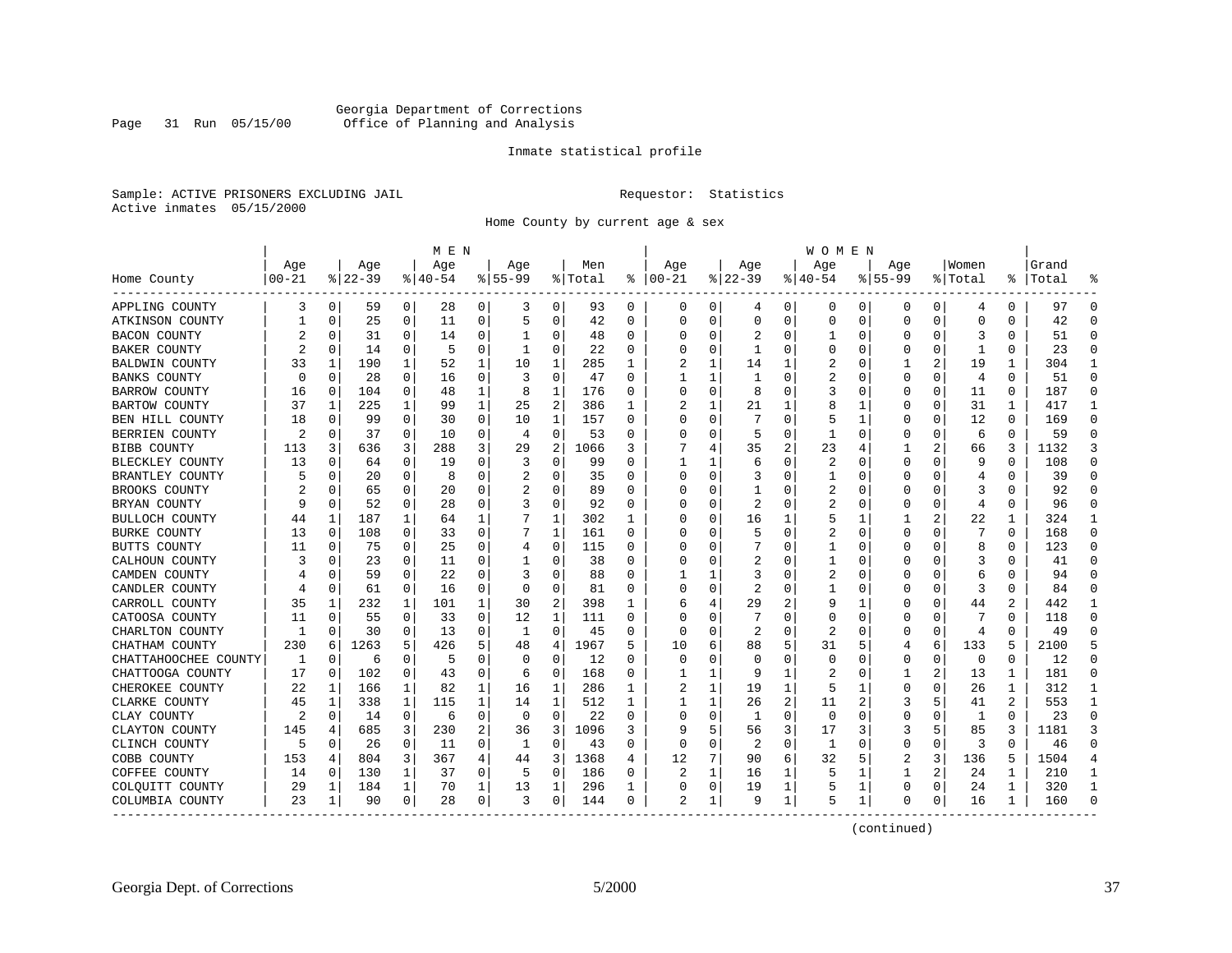#### Georgia Department of Corrections Page 32 Run 05/15/00 Office of Planning and Analysis

#### Inmate statistical profile

|  |                           | Sample: ACTIVE PRISONERS EXCLUDING JAIL |  |
|--|---------------------------|-----------------------------------------|--|
|  | Active inmates 05/15/2000 |                                         |  |

L Bample: Active Prequestor: Statistics

Home County by current age & sex (CONTINUED)

|                  |           |             |           |              | M E N          |          |           |             |         |          |              |          |          |   | W O M E N |             |             |          |         |          |           |               |
|------------------|-----------|-------------|-----------|--------------|----------------|----------|-----------|-------------|---------|----------|--------------|----------|----------|---|-----------|-------------|-------------|----------|---------|----------|-----------|---------------|
|                  | Age       |             | Age       |              | Age            |          | Aqe       |             | Men     |          | Age          |          | Age      |   | Aqe       |             | Aqe         |          | Women   |          | Grand     |               |
| Home County      | $00 - 21$ |             | $8 22-39$ |              | $8 40-54$      |          | $8 55-99$ |             | % Total | ႜ        | $ 00-21$     |          | $ 22-39$ |   | $ 40-54$  |             | $8155 - 99$ |          | % Total |          | %   Total |               |
| COOK COUNTY      | 12        | 0           | 80        | 0            | 36             | 0        | 3         | 0           | 131     | 0        | 0            | 0        | 9        | 1 | 2         | 0           | 0           | 0        | 11      | $\Omega$ | 142       | $\Omega$      |
| COWETA COUNTY    | 47        | 1           | 238       | 1            | 81             | 1        |           | 1           | 373     | 1        | 3            | 2        | 26       | 2 | 2         | 0           | O           | 0        | 31      | 1        | 404       | -1            |
| CRAWFORD COUNTY  | 0         | 0           | 13        | 0            | 2              | 0        | 0         | 0           | 15      | 0        |              | U        | $\Omega$ | 0 | 0         | 0           | 0           | 0        | 0       | $\Omega$ | 15        | ∩             |
| CRISP COUNTY     | 24        | 1           | 124       | $\mathbf 1$  | 46             | 0        |           | 1           | 201     | 1        | 3            | 2        |          | 1 |           | 0           |             | 2        | 14      | 1        | 215       |               |
| DADE COUNTY      |           | $\mathbf 0$ | 28        | 0            | 13             | 0        |           | 1           | 49      | O        |              | O        |          | 0 |           | $\mathbf 0$ | 0           | O        | -1      | O        | 50        |               |
| DAWSON COUNTY    |           | $\Omega$    | 35        | $\Omega$     | 19             | $\Omega$ | O         | $\Omega$    | 57      | O        |              | 0        | 4        | U |           | $\Omega$    | U           | $\Omega$ | 4       | $\Omega$ | 61        | ∩             |
| DECATUR COUNTY   | 33        | 1           | 167       | $\mathbf{1}$ | 54             | 1        | 8         | 1           | 262     | 1        | $\Omega$     | 0        | 11       | 1 | 4         | 1           | U           | $\Omega$ | 15      | 1        | 277       | -1            |
| DEKALB COUNTY    | 275       | 8           | 1504      | 6            | 497            | 5        | 70        | 5           | 2346    | 6        | 11           | 7        | 61       | 4 | 30        | 5           | 5           | 8        | 107     | 4        | 2453      | 6             |
| DODGE COUNTY     | 10        | 0           | 99        | 0            | 41             | 0        | 4         | 0           | 154     | O        | 2            |          | 16       | 1 | 2         | 0           | 0           | 0        | 20      | 1        | 174       | $\Omega$      |
| DOOLY COUNTY     | 15        | 0           | 61        | 0            | 18             | 0        | $\Omega$  | 0           | 94      | O        |              | U        | 4        | O | C         | $\Omega$    | U           | O        | 4       | $\Omega$ | 98        | $\Omega$      |
| DOUGHERTY COUNTY | 76        | 2           | 574       | 2            | 205            | 2        | 17        | 1           | 872     | 2        |              | 2        | 34       | 2 | 16        | 3           |             | 2        | 54      | 2        | 926       | $\mathcal{D}$ |
| DOUGLAS COUNTY   | 52        | 1           | 204       | $\mathbf 1$  | 92             | 1        | 16        | 1           | 364     | 1        | 3            | 2        | 16       | 1 |           | -1          | $\Omega$    | $\Omega$ | 26      | 1        | 390       |               |
| EARLY COUNTY     | 10        | 0           | 51        | 0            | 17             | 0        |           | 0           | 83      | 0        |              | 0        | 3        | 0 |           | 0           | 0           | 0        | 4       | 0        | 87        |               |
| ECHOLS COUNTY.   | 1         | $\Omega$    | 1         | 0            | $\overline{2}$ | $\Omega$ |           | 0           | 5       | O        |              | O        |          | U | C         | 0           | U           | O        | O       | $\Omega$ | 5         | $\cap$        |
| EFFINGHAM COUNTY | 21        | 1           | 79        | $\Omega$     | 28             | 0        |           | 0           | 130     | 0        |              |          |          | 0 | 2         | 0           | 1           | 2        | 8       | $\Omega$ | 138       | ∩             |
| ELBERT COUNTY    | 13        | $\mathbf 0$ | 94        | $\Omega$     | 39             | 0        |           | 0           | 151     | 0        |              | 0        | 6        | U |           | 1           | U           | $\Omega$ | 10      | $\Omega$ | 161       | ∩             |
| EMANUEL COUNTY   | 8         | 0           | 102       | $\Omega$     | 28             | 0        |           | 0           | 143     | 0        |              |          | 5        | 0 |           | 0           | 0           | 0        | 6       | 0        | 149       | $\Omega$      |
| EVANS COUNTY     |           | $\Omega$    | 45        | 0            | 10             | 0        |           | 0           | 62      | 0        |              |          |          | 0 |           | 1           | 0           | 0        |         | 0        | 66        |               |
| FANNIN COUNTY    |           | $\Omega$    | 45        | U            | 28             | $\Omega$ |           | 1           | 82      | O        |              | U        | 5        | 0 |           | $\Omega$    |             |          | 6       | 0        | 88        |               |
| FAYETTE COUNTY   |           | $\Omega$    | 61        | $\Omega$     | 18             | $\Omega$ | 6         | $\Omega$    | 89      | 0        |              | 0        | 6        | 0 |           | $\Omega$    | 0           | O        | 7       | O        | 96        |               |
| FLOYD COUNTY     | 37        | 1           | 382       | 2            | 145            | 2        | 16        | 1           | 580     | 2        | 3            | 2        | 47       | 3 | 14        | 2           |             | 2        | 65      | 3        | 645       | 2             |
| FORSYTH COUNTY   | 9         | 0           | 70        | 0            | 26             | $\Omega$ | 6         | 0           | 111     | 0        |              | 0        | 6        | 0 |           | 1           | 0           | 0        | 11      | 0        | 122       | $\Omega$      |
| FRANKLIN COUNTY  | 13        | $\Omega$    | 55        | 0            | 23             | $\Omega$ | 4         | $\Omega$    | 95      | $\Omega$ | <sup>0</sup> | 0        | 3        | 0 |           | $\Omega$    | 1           | 2        | 5       | $\Omega$ | 100       | $\Omega$      |
| FULTON COUNTY    | 381       | 10          | 2998      | 13           | 1287           | 14       | 155       | 12          | 4821    | 13       | 15           | 9        | 104      | 6 | 65        | 10          | 8           | 13       | 192     | 8        | 5013      | 13            |
| GILMER COUNTY    | 10        | 0           | 49        | 0            | 35             | 0        | 9         | 1           | 103     | 0        | O            | O        | 2        | 0 |           | 0           | 0           | 0        | 3       | 0        | 106       | $\Omega$      |
| GLASCOCK COUNTY  | 0         | 0           | 6         | 0            | 0              | 0        | O         | 0           | 6       | 0        |              |          | O        | 0 |           | 0           | 0           | 0        | 0       | 0        | 6         | $\Omega$      |
| GLYNN COUNTY     | 33        | 1           | 284       | 1            | 90             | 1        | 17        | 1           | 424     |          |              |          | 19       | 1 |           | 1           |             | 2        | 29      | 1        | 453       | -1            |
| GORDON COUNTY    | 15        | $\Omega$    | 146       | $\mathbf{1}$ | 57             | 1        | 16        | 1           | 234     | 1        |              | 0        | 16       | 1 | 3         | $\Omega$    | 0           | O        | 19      | 1        | 253       | -1            |
| GRADY COUNTY     | 23        | 1           | 111       | 0            | 41             | 0        | 6         | 0           | 181     | 0        |              |          | 9        | 1 | 5         | -1          | 0           | 0        | 15      | 1        | 196       | ∩             |
| GREENE COUNTY    | 18        | 0           | 42        | $\mathbf 0$  | 9              | 0        | 2         | 0           | 71      | 0        |              | $\Omega$ | 2        | 0 | 2         | 0           | 0           | 0        | 4       | 0        | 75        | ∩             |
| GWINNETT COUNTY  | 73        | 2           | 503       | 2            | 201            | 2        | 34        | 3           | 811     |          |              | 1        | 41       | 3 | 18        | 3           | 3           | 5        | 64      | 3        | 875       |               |
| HABERSHAM COUNTY |           | 0           | 55        | 0            | 23             | 0        | 1         | $\mathbf 0$ | 86      | O        |              | 1        | 1        | 0 | 1         | 0           | 0           | 0        | 3       | $\Omega$ | 89        | ∩             |
| HALL COUNTY      | 41        | 1           | 273       | 1            | 168            | 2        | 31        | 2           | 513     | 1        |              | 2        | 28       | 2 | 7         | 1           | 2           | 3        | 40      | 2        | 553       | -1            |
| HANCOCK COUNTY   |           | 0           | 27        | 0            | 10             | 0        |           | 0           | 45      | 0        | 0            | 0        | 0        | 0 |           | 0           |             | 2        | 2       | 0        | 47        | ∩             |
| HARALSON COUNTY  | 9         | 0           | 56        | 0            | 22             | 0        | 5         | 0           | 92      | 0        | 1            | 1        | 8        | 0 | $\Omega$  | 0           | 0           | 0        | -9      | 0        | 101       |               |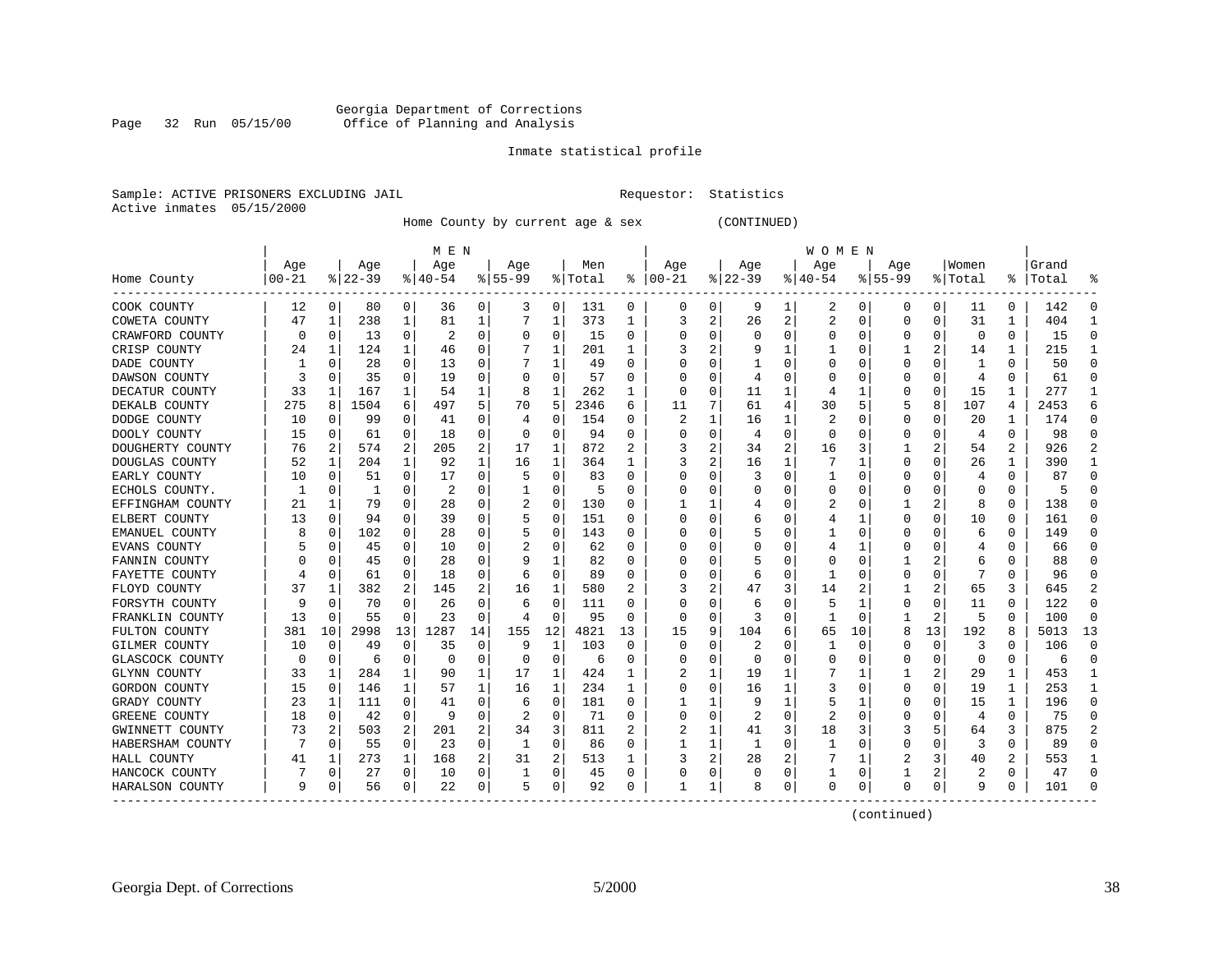#### Georgia Department of Corrections Page 33 Run 05/15/00 Office of Planning and Analysis

#### Inmate statistical profile

|  | Sample: ACTIVE PRISONERS EXCLUDING JAIL |  |
|--|-----------------------------------------|--|
|  | Active inmates 05/15/2000               |  |

L Bample: Active Prequestor: Statistics

Home County by current age & sex (CONTINUED)

|                       |          |             |          |          | M E N    |          |           |             |         |          |          |   |           |          | W O M E N |   |              |          |         |          |           |              |
|-----------------------|----------|-------------|----------|----------|----------|----------|-----------|-------------|---------|----------|----------|---|-----------|----------|-----------|---|--------------|----------|---------|----------|-----------|--------------|
|                       | Age      |             | Age      |          | Age      |          | Age       |             | Men     |          | Age      |   | Age       |          | Age       |   | Aqe          |          | Women   |          | Grand     |              |
| Home County           | $ 00-21$ |             | $ 22-39$ |          | $ 40-54$ |          | $8 55-99$ |             | % Total | ⊱        | $ 00-21$ |   | $8 22-39$ |          | $ 40-54$  |   | $8155 - 99$  |          | % Total |          | %   Total |              |
| HARRIS COUNTY         | 10       | 0           | 45       | 0        | 20       | 0        | 4         | 0           | 79      | 0        | 0        | 0 | 4         | 0        | 0         | 0 | 0            | 0        | 4       | 0        | 83        | O            |
| HART COUNTY           | ੨        | 0           | 52       | 0        | 14       | 0        | 2         | 0           | 71      | O        |          |   | 3         | $\Omega$ | 2         | C | <sup>0</sup> | $\Omega$ | 6       | O        | 77        | ſ            |
| HEARD COUNTY          | 2        | 0           | 32       | 0        | 11       | 0        | 10        | 1           | 55      | O        | C        | 0 |           | O        | 0         | C | O            | $\Omega$ | 2       | 0        | 57        | C            |
| HENRY COUNTY          | 25       | 1           | 153      | 1        | 61       | 1        | 10        | 1           | 249     | ı.       |          | 2 | 6         | O        |           |   |              | $\Omega$ | 17      | 1        | 266       |              |
| HOUSTON COUNTY        | 46       | 1           | 250      | 1        | 107      | 1        | 14        | 1           | 417     | 1        |          | 0 | 20        |          |           |   |              | 2        | 28      | 1        | 445       |              |
| IRWIN COUNTY          | 10       | $\mathbf 0$ | 46       | 0        | 18       | $\Omega$ | 3         | 0           | 77      | $\Omega$ | C        | O |           | $\Omega$ | U         | C | <sup>0</sup> | $\Omega$ | 2       | $\Omega$ | 79        | $\Omega$     |
| <b>JACKSON COUNTY</b> | 20       | 1           | 91       | $\Omega$ | 67       | 1        | 11        | 1           | 189     | 1        |          | 1 | 10        | 1        | 2         | C | <sup>0</sup> | $\Omega$ | 13      | 1        | 202       | -1           |
| JASPER COUNTY         |          | 0           | 42       | 0        | 13       | 0        | 2         | 0           | 64      | O        | $\Omega$ | 0 | O         | $\Omega$ |           | C | O            | O        | -1      | 0        | 65        | $\Omega$     |
| JEFF DAVIS COUNTY     |          | 0           | 37       | 0        | 25       | 0        | 2         | 0           | 67      | O        |          |   | 2         | $\Omega$ | 2         | C |              | O        | 5       | 0        | 72        | $\Omega$     |
| JEFFERSON COUNTY      | 19       | 1           | 87       | 0        | 32       | 0        |           | $\Omega$    | 141     | O        | C        | 0 | 11        |          | 3         | 0 |              | 0        | 14      | 1        | 155       | <sup>0</sup> |
| JENKINS COUNTY        | 13       | $\Omega$    | 56       | 0        | 15       | 0        |           | $\Omega$    | 85      | O        | C        | 0 |           | $\Omega$ | 0         | C | <sup>0</sup> |          |         | 0        | 92        | ∩            |
| JOHNSON COUNTY        |          | $\Omega$    | 27       | 0        | 8        | 0        |           | $\Omega$    | 38      | O        | C        | U |           | O        |           | C |              | U        | 3       | 0        | 41        | n            |
| JONES COUNTY          |          | 0           | 18       | 0        | 8        | 0        | 2         | 0           | 35      | O        |          | 0 |           | 0        | 0         | C |              | O        | 3       | 0        | 38        | n            |
| LAMAR COUNTY          |          | 0           | 66       | 0        | 32       | 0        |           | 1           | 109     | O        |          | 0 |           | O        | 3         | C |              | O        |         | 0        | 113       | C            |
| LANIER COUNTY         |          | 0           | 35       | 0        | 7        | 0        | 3         | 0           | 47      | O        |          | 0 |           | O        |           | C | <sup>0</sup> | O        | 5       | 0        | 52        | ∩            |
| LAURENS COUNTY        | 26       | 1           | 159      | 1        | 54       | 1        |           | 0           | 244     | 1        |          | 1 | 9         |          | 3         | C | 2            | 3        | 15      | 1        | 259       | ำ            |
| LEE COUNTY            |          | 0           | 26       | 0        | 14       | 0        |           | 0           | 49      | O        | 0        | 0 | $\Omega$  | O        | 0         | C | O            | $\Omega$ | 0       | 0        | 49        | $\Omega$     |
| LIBERTY COUNTY        | 28       | 1           | 131      | 1        | 34       | 0        |           | 1           | 200     | 1        | C        | 0 | 11        |          | 5         |   |              | O        | 16      | 1        | 216       |              |
| LINCOLN COUNTY        |          | 0           | 18       | 0        | 10       | 0        |           | $\Omega$    | 31      | O        | C        | U |           | $\Omega$ | 0         | C |              |          |         | 0        | 32        | C            |
| LONG COUNTY           |          | 0           | 21       | 0        | 12       | 0        |           | 0           | 36      | 0        | 0        | 0 | 3         | $\Omega$ | 0         | C | O            | U        | 3       | 0        | 39        |              |
| LOWNDES COUNTY        | 35       | 1           | 310      | 1        | 111      | 1        | 14        | 1           | 470     | 1        | 2        | 1 | 22        | 1        | 11        |   |              | 2        | 36      | 1        | 506       |              |
| LUMPKIN COUNTY        | 2        | 0           | 40       | 0        | 22       | 0        | 6         | $\mathbf 0$ | 70      | 0        | C        | 0 | 3         | $\Omega$ | 1         | C | 0            | O        | 4       | 0        | 74        | <sup>0</sup> |
| MACON COUNTY          |          | 0           | 53       | 0        | 18       | O        |           | 0           | 79      | $\Omega$ |          | O |           | $\Omega$ | 2         | C | <sup>0</sup> | O        | 4       | O        | 83        | $\Omega$     |
| MADISON COUNTY        |          | 0           | 59       | $\Omega$ | 27       | 0        | 9         | 1           | 101     | 0        | C        | U | h         | O        |           | C |              | 2        | 8       | $\Omega$ | 109       | $\Omega$     |
| MARION COUNTY         | q        | $\Omega$    | 23       | $\Omega$ | 10       | 0        |           | 0           | 43      | O        | O        | U | O         | O        |           | C | <sup>0</sup> | O        |         | 0        | 44        | $\Omega$     |
| MCDUFFIE COUNTY       | 11       | 0           | 98       | 0        | 29       | 0        |           | $\Omega$    | 143     | 0        |          |   | b         | 0        | 0         | C |              |          |         | 0        | 150       | 0            |
| MCINTOSH COUNTY       |          | $\Omega$    | 49       | 0        | 15       | 0        | 3         | $\Omega$    | 74      | O        | C        | 0 |           | $\Omega$ | 0         | ſ |              | O        |         | 0        | 76        | ∩            |
| MERIWETHER COUNTY     | 29       | 1           | 99       | 0        | 47       | 1        | 8         | 1           | 183     | O        |          | U | 6         | $\Omega$ | 3         | C |              | 3        | 11      | $\Omega$ | 194       | n            |
| MILLER COUNTY         |          | $\Omega$    | 21       | 0        | q        | 0        | 0         | $\Omega$    | 32      | 0        |          | 1 |           | $\Omega$ | 0         | C | <sup>0</sup> | $\Omega$ | 3       | 0        | 35        | n            |
| MITCHELL COUNTY       | 19       | 1           | 122      | 1        | 51       | 1        | b         | 0           | 198     | 1        | 3        | 2 | 10        |          | 3         | C |              | $\Omega$ | 16      | 1        | 214       |              |
| MONROE COUNTY         |          | 0           | 58       | 0        | 30       | 0        |           | 0           | 98      | O        |          | 0 |           | $\Omega$ |           | C |              | O        | 2       | 0        | 100       | <sup>0</sup> |
| MONTGOMERY COUNTY     |          | 0           | 24       | 0        | 5        | 0        | O         | 0           | 32      | 0        | C        | 0 |           | O        | 0         | C | O            | 0        | 3       | 0        | 35        | $\Omega$     |
| MORGAN COUNTY         | 10       | 0           | 39       | 0        | 19       | 0        |           | $\Omega$    | 72      | 0        |          | 0 |           | 0        | 0         | C | <sup>0</sup> | $\Omega$ | 4       | 0        | 76        | $\Omega$     |
| MURRAY COUNTY         | 8        | 0           | 85       | 0        | 35       | 0        | 10        | 1           | 138     | 0        |          | 1 | 9         | 1        | 3         | 0 | 0            | 0        | 13      | 1        | 151       | O            |
| MUSCOGEE COUNTY       | 150      | 4           | 749      | 3        | 308      | 3        | 30        | 2           | 1237    | 3        | 5        | 3 | 62        | 4        | 30        | 5 |              | 2        | 98      | 4        | 1335      |              |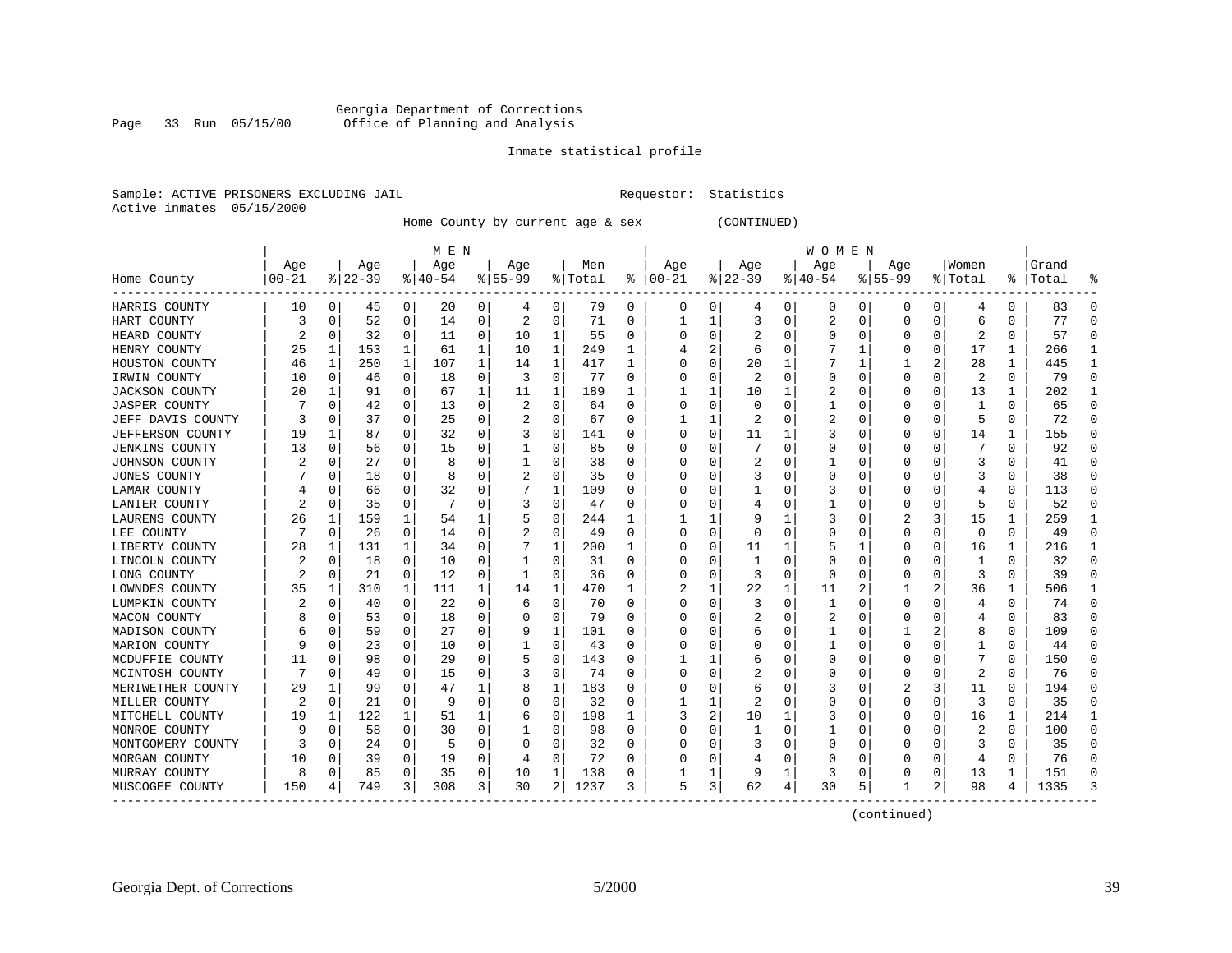#### Georgia Department of Corrections Page 34 Run 05/15/00 Office of Planning and Analysis

#### Inmate statistical profile

|  | Sample: ACTIVE PRISONERS EXCLUDING JAIL |  |
|--|-----------------------------------------|--|
|  | Active inmates 05/15/2000               |  |

L Bample: Active Prequestor: Statistics

Home County by current age & sex (CONTINUED)

|                   |           |                |          |              | M E N    |             |           |             |         |   |          |          |             |          | W O M E N |          |             |          |         |                |           |              |
|-------------------|-----------|----------------|----------|--------------|----------|-------------|-----------|-------------|---------|---|----------|----------|-------------|----------|-----------|----------|-------------|----------|---------|----------------|-----------|--------------|
|                   | Age       |                | Age      |              | Age      |             | Age       |             | Men     |   | Age      |          | Age         |          | Age       |          | Age         |          | Women   |                | Grand     |              |
| Home County       | $00 - 21$ |                | $ 22-39$ |              | $ 40-54$ |             | $8 55-99$ |             | % Total | ႜ | $ 00-21$ |          | $ 22-39$    |          | $ 40-54$  |          | $8155 - 99$ |          | % Total |                | %   Total |              |
| NEWTON COUNTY     | 20        | 1              | 215      | 1            | 71       | 1           | 13        | 1           | 319     | 1 | 0        | 0        | 12          | 1        | 3         | 0        | 3           | 5        | 18      | 1              | 337       |              |
| OCONEE COUNTY     |           | $\mathbf 0$    | 19       | 0            | 12       | $\mathbf 0$ | 1         | $\mathbf 0$ | 36      | 0 | 1        | 1        | $\mathbf 0$ | 0        | 1         | 0        | $\Omega$    | 0        | 2       | 0              | 38        | O            |
| OGLETHORPE COUNTY | ∠         | 0              | 29       | $\Omega$     | 5        | $\Omega$    | 0         | 0           | 36      | 0 | 0        | $\Omega$ | 0           | 0        | 0         | 0        | $\Omega$    | $\Omega$ | 0       | 0              | 36        | <sup>0</sup> |
| PAULDING COUNTY   |           | $\mathbf 0$    | 86       | 0            | 48       | 1           | 10        | 1           | 149     | 0 |          | 0        | 8           | 0        | 5         | 1        |             | 2        | 14      | 1              | 163       | ſ            |
| PEACH COUNTY      |           | $\Omega$       | 58       | 0            | 29       | 0           | O         | 0           | 94      | U |          | 0        |             | 0        |           | 0        | $\Omega$    | 0        | 2       | 0              | 96        | ∩            |
| PICKENS COUNTY    |           | $\Omega$       | 46       | 0            | 29       | 0           |           | 0           | 86      | 0 |          | 1        |             | 0        | 5         |          | O           | 0        | 11      | 0              | 97        | ∩            |
| PIERCE COUNTY     |           | 0              | 28       | 0            | 12       | 0           |           | 0           | 46      | 0 | O        | 0        | O           | 0        | 0         | 0        | O           | 0        | 0       | 0              | 46        | O            |
| PIKE COUNTY       |           | 0              | 11       | 0            | 13       | 0           |           | 0           | 30      | 0 |          | 0        |             | 0        | 0         | 0        |             |          | C       | 0              | 30        | ∩            |
| POLK COUNTY       | 17        | 0              | 110      | U            | 49       | 1           | 8         | 1           | 184     | U | 0        | 0        | 4           | 0        | 0         | n        | O           |          | 4       | 0              | 188       | n            |
| PULASKI COUNTY    | q         | $\Omega$       | 45       | $\Omega$     | 17       | 0           |           | 0           | 72      | U |          | 1        |             | 0        |           | n        | O           | 0        |         | 0              | 79        |              |
| PUTNAM COUNTY     | 12        | $\Omega$       | 60       | 0            | 34       | 0           | 4         | 0           | 110     | 0 | 0        | 0        |             | 0        | 2         | 0        |             | 2        | 6       | 0              | 116       | O            |
| QUITMAN COUNTY    |           | 0              | 6        | 0            | 1        | $\Omega$    |           | 0           |         | U | 0        | 0        |             | 0        |           | 0        |             | 2        | 2       | 0              | 9         |              |
| RABUN COUNTY      |           | $\Omega$       | 21       | 0            | 10       | $\Omega$    |           | 0           | 35      | U | 0        | O        | O           | O        | 2         | 0        | $\Omega$    | O        |         | 0              | 37        | ∩            |
| RANDOLPH COUNTY   | 6         | $\Omega$       | 40       | $\Omega$     | 11       | 0           | 3         | 0           | 60      | 0 | O        | 0        | $\Omega$    | O        | 2         | n        | O           | 0        | 2       | 0              | 62        | n            |
| RICHMOND COUNTY   | 136       | 4              | 1011     | 4            | 386      | 4           | 32        | 2           | 1565    | 4 | 6        | 4        | 82          | 5        | 44        |          |             | 2        | 133     | 5              | 1698      |              |
| ROCKDALE COUNTY   | 18        | 0              | 131      | 1            | 65       | 1           | 12        | 1           | 226     |   | 1        | 1        | 9           |          |           |          | 0           | 0        | 17      | 1              | 243       |              |
| SCHLEY COUNTY     | -1        | 0              | 13       | 0            | 6        | 0           | O         | $\Omega$    | 20      | U |          | O        |             | O        | 0         | $\left($ | $\Omega$    | $\Omega$ | 1       | 0              | 21        | ∩            |
| SCREVEN COUNTY    | 15        | $\Omega$       | 64       | 0            | 24       | $\Omega$    | 3         | $\Omega$    | 106     | U |          | 2        | 8           | O        |           | $\Omega$ | O           | $\Omega$ | 12      | 0              | 118       |              |
| SEMINOLE COUNTY   |           | $\Omega$       | 50       | $\Omega$     | 18       | 0           | 1         | 0           | 78      | U |          | 1        |             | U        | 2         | n        | O           | $\Omega$ | 5       | 0              | 83        | n            |
| SPALDING COUNTY   | 57        | $\overline{c}$ | 343      | $\mathbf{1}$ | 114      | 1           | 19        | 1           | 533     | 1 | 6        | 4        | 24          |          | 8         |          | 2           | 3        | 40      | $\overline{2}$ | 573       |              |
| STEPHENS COUNTY   |           | $\mathbf 0$    | 68       | 0            | 26       | 0           | 5         | 0           | 106     | O | O        | $\Omega$ |             | $\Omega$ |           | 0        | $\Omega$    | 0        | 8       | 0              | 114       | $\Omega$     |
| STEWART COUNTY    |           | 0              | 14       | 0            | 8        | $\Omega$    |           | 0           | 25      | U | C        | 0        |             | O        | 0         | 0        | O           | $\Omega$ | 1       | $\Omega$       | 26        | $\Omega$     |
| SUMTER COUNTY     | 18        | 0              | 131      | $\mathbf{1}$ | 49       | 1           | 6         | 0           | 204     | 1 | O        | 0        |             | U        | 4         | ำ        | O           | $\Omega$ | 11      | 0              | 215       | ำ            |
| TALBOT COUNTY     | 10        | 0              | 27       | 0            | 5        | 0           | 0         | 0           | 42      | U |          |          |             | 0        |           | 0        | O           | 0        | 4       | 0              | 46        | $\Omega$     |
| TALIAFERRO COUNTY |           | 0              | 8        | U            | 2        | 0           |           | $\Omega$    | 11      | U |          | O        | O           | 0        |           | O        |             |          |         | 0              | 12        |              |
| TATTNALL COUNTY   | 14        | $\Omega$       | 85       | 0            | 26       | $\Omega$    |           | $\Omega$    | 128     | U |          | O        |             | 0        | 5         |          |             | 0        | 6       | $\Omega$       | 134       |              |
| TAYLOR COUNTY     | 11        | $\Omega$       | 46       | $\Omega$     | 16       | $\mathbf 0$ |           | 0           | 76      | U |          | 1        |             | 0        | Ω         | n        | O           | $\Omega$ | 4       | 0              | 80        | n            |
| TELFAIR COUNTY    | 8         | $\Omega$       | 86       | $\Omega$     | 28       | 0           |           | 0           | 124     | U |          | 1        | 8           | U        | 2         | n        | $\left($    | 0        | 11      | 0              | 135       | n            |
| TERRELL COUNTY    | 10        | 0              | 56       | 0            | 16       | $\Omega$    |           | 0           | 83      | U | 0        | $\Omega$ | 2           | O        | Ω         | 0        |             | 0        | 2       | 0              | 85        | Ω            |
| THOMAS COUNTY     | 23        | 1              | 180      | 1            | 61       | 1           | 6         | 0           | 270     | 1 | O        | $\Omega$ | 13          |          | 3         | 0        | $\Omega$    | 0        | 16      | 1              | 286       |              |
| TIFT COUNTY       | 18        | 0              | 169      | 1            | 75       | 1           | 12        | 1           | 274     | 1 |          | 1        | 8           | O        |           | $\Omega$ |             | 2        | 11      | 0              | 285       | -1           |
| TOOMBS COUNTY     | 29        | 1              | 139      | $\mathbf 1$  | 53       | 1           |           | 1           | 228     | 1 |          | 1        | 12          |          | 3         | 0        | $\Omega$    | $\Omega$ | 17      | 1              | 245       | -1           |
| TOWNS COUNTY      | 3         | 0              | 6        | 0            | 4        | 0           |           | 0           | 15      | 0 | O        | 0        | $\Omega$    | O        | 0         | 0        | O           | $\Omega$ | n       | 0              | 15        | $\Omega$     |
| TREUTLEN COUNTY   |           | 0              | 29       | 0            | 10       | 0           | O         | 0           | 43      | 0 |          | 0        | $\Omega$    | 0        |           | 0        |             | 0        | -1      | 0              | 44        |              |
| TROUP COUNTY      | 66        | 2              | 344      | $\mathbf{1}$ | 103      | 1           | 15        | 1           | 528     | 1 | 3        | 2        | 28          | 2        | 11        | 2        | $\Omega$    | 0        | 42      | 2              | 570       |              |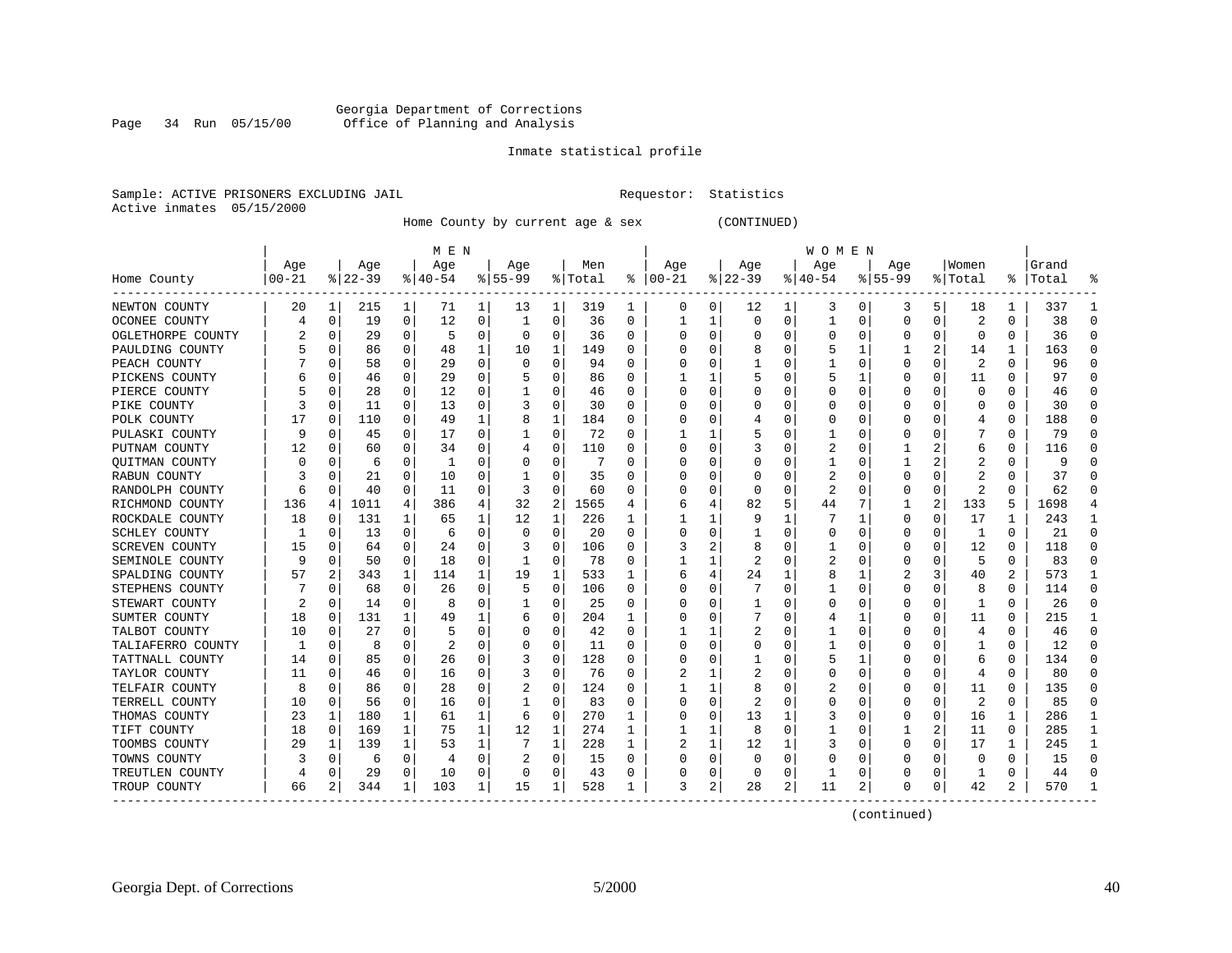#### Georgia Department of Corrections Page 35 Run 05/15/00 Office of Planning and Analysis

#### Inmate statistical profile

|  | Sample: ACTIVE PRISONERS EXCLUDING JAI |  |
|--|----------------------------------------|--|
|  | Active inmates 05/15/2000              |  |

IL Requestor: Statistics

Home County by current age & sex (CONTINUED)

|                     | M E N      |              |          |                |          |          |                                                |      |         |      |          |          |                | <b>WOMEN</b> |           |          |           |             |          |          |           |          |
|---------------------|------------|--------------|----------|----------------|----------|----------|------------------------------------------------|------|---------|------|----------|----------|----------------|--------------|-----------|----------|-----------|-------------|----------|----------|-----------|----------|
|                     | Age        |              | Age      |                | Age      |          | Age                                            |      | Men     |      | Age      |          | Age            |              | Age       |          | Age       |             | Women    |          | Grand     |          |
| Home County         | $ 00 - 21$ |              | $ 22-39$ |                | $ 40-54$ |          | $8 55-99$                                      |      | % Total | ႜ    | $ 00-21$ |          | $ 22-39 $      |              | $8 40-54$ |          | $ 55-99 $ |             | % Total  | ⊱        | Total     | °≈       |
| TURNER COUNTY       | 5          | O            | 44       | $\overline{0}$ | 19       | $\Omega$ | 2                                              | 0    | 70      | 0    | $\Omega$ | $\Omega$ | $\overline{4}$ | 0            | 0         | 0        | 0         | 0           | 4        | $\Omega$ | 74        | $\Omega$ |
| TWIGGS COUNTY       |            |              | 20       | 0              | 9        |          |                                                | 0    | 33      |      |          |          | 0              |              | 0         | $\Omega$ |           | $\mathbf 0$ | 0        | O        | 33        | $\Omega$ |
| UNION COUNTY        |            |              | 26       | 0              |          |          |                                                | 0    | 38      | U    | O        |          | $\Omega$       |              |           | O        | O         | 0           |          | 0        | 39        | $\Omega$ |
| <b>UPSON COUNTY</b> | 16         | <sup>0</sup> | 111      | 0              | 47       |          |                                                | 0    | 180     | U    | U        |          |                |              |           | O        |           | 2           | 9        | $\Omega$ | 189       | $\Omega$ |
| WALKER COUNTY       | 18         | $\Omega$     | 131      | 1              | 50       |          | 6                                              | 0    | 205     |      |          | O        | 14             |              |           |          |           | 2           | 20       | 1        | 225       |          |
| WALTON COUNTY       | 17         | $\Omega$     | 165      | $\mathbf{1}$   | 56       |          | 12                                             | 1    | 250     |      |          |          | 12             |              |           | $\Omega$ | O         | $\Omega$    | 14       | 1        | 264       |          |
| WARE COUNTY         | 28         |              | 236      | 1              | 106      |          | 10                                             |      | 380     |      |          |          | 11             |              |           | 1        |           | $\Omega$    | 16       | 1        | 396       |          |
| WARREN COUNTY       | 6          |              | 19       | $\Omega$       | 18       |          | 5                                              | 0    | 48      | O    |          |          |                |              |           | $\Omega$ |           | $\Omega$    | 2        | 0        | 50        | $\Omega$ |
| WASHINGTON COUNTY   | 19         |              | 80       | 0              | 29       |          |                                                | U    | 129     | n    |          |          | 3              |              |           | O        | O         | $\Omega$    |          | $\Omega$ | 136       | O.       |
| WAYNE COUNTY        | 10         |              | 80       | 0              | 31       |          |                                                | 0    | 124     |      |          |          | 2              |              |           | O        |           | $\Omega$    |          | $\Omega$ | 127       | 0        |
| WEBSTER COUNTY      |            | $\Omega$     | 5        | 0              | 2        |          |                                                | 0    |         |      | O        |          | $\Omega$       | U            | 0         | O        |           | $\Omega$    | O        | $\Omega$ |           | 0        |
| WHEELER COUNTY      |            | $\Omega$     | 13       | 0              | q        |          |                                                |      | 28      | n    |          |          | $\Omega$       |              | O         | O        |           | $\Omega$    | O        | 0        | 2.8       | n        |
| WHITE COUNTY        |            | $\Omega$     | 30       | 0              | 18       |          | 3                                              | U    | 58      |      |          |          |                |              | O         | O        |           | $\Omega$    |          | 0        | 61        | 0        |
| WHITFIELD COUNTY    | 34         |              | 282      | 1              | 135      |          | 21                                             | 2    | 472     |      |          |          | 27             | 2            |           |          |           | $\mathbf 0$ | 34       | 1        | 506       |          |
| WILCOX COUNTY       |            | U            | 25       | $\Omega$       | 13       | U        | 6                                              | U    | 45      | U    | O        | 0        | -6             |              | O         | O        | 0         | $\Omega$    | 6        | 0        | 51        | 0        |
| WILKES COUNTY       |            |              | 34       | 0              | 17       |          |                                                |      | 63      |      |          |          | 3              |              | O         | O        |           | $\Omega$    |          | 0        | 66        | 0        |
| WILKINSON COUNTY    |            | 0            | 36       | $\overline{0}$ | 12       | 0        |                                                | 0    | 53      | O    |          |          | 3              | U            | 0         | O        |           | 0           | 3        | 0        | 56        | $\Omega$ |
| WORTH COUNTY        |            | $\Omega$     | 78       | 0              | 26       | 0        | 5                                              | 0    | 114     | n    |          |          |                | U            | O         | O        | Ω         | $\Omega$    |          | 0        | 119       | $\Omega$ |
| OUT OF STATE        | O          | 0            | 17       | 0              | 65       |          | 21                                             | 2    | 103     |      | O        | 0        | $\Omega$       | U            | O         | 0        | U         | 0           | O        | 0        | 103       | $\Omega$ |
| Total reported      |            |              |          |                |          |          | 3646 100 23376 100 9228 100 1317 100 37567 100 |      |         |      | 168 100  |          | 1619 100       |              | 630 100   |          | 63 100    |             | 2480 100 |          | 40047 100 |          |
| Percent reported    |            | 93.6         |          | 92.5           |          | 91.9     |                                                | 91.5 |         | 92.4 |          | 94.4     |                | 93.5         |           | 93.9     |           | 95.5        |          | 93.7     |           | 92.5     |
| <b>UNKNOWN</b>      | 251        |              | 1889     |                | 811      |          | 123                                            |      | 3074    |      | 10       |          | 112            |              | 41        |          | 3         |             | 166      |          | 3240      |          |
| Total               | 3897       |              | 25265    |                | 10039    |          | 1440                                           |      | 40641   |      | 178      |          | 1731           |              | 671       |          | 66        |             | 2646     |          | 43287     |          |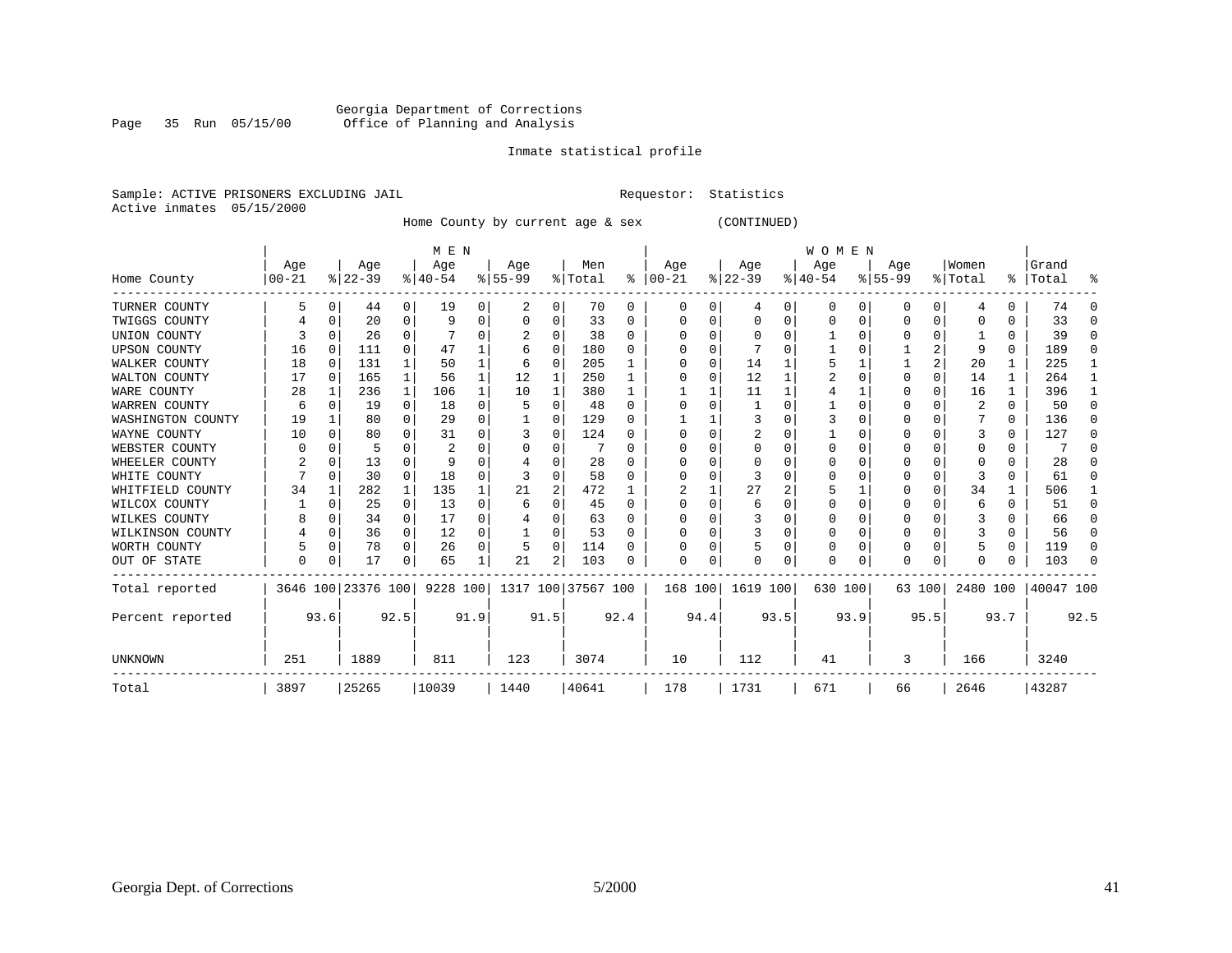Georgia Department of Corrections Office of Planning and Analysis

Inmate statistical profile

Sample: ACTIVE PRISONERS EXCLUDING JAIL **Requestor:** Statistics

Active inmates 05/15/2000

Prison Sentence In Years by current age & sex

|                                    |                   |          |                    |             | M E N            |                |                  |                |                             |              |                      |                |                  |              | W O M E N          |              |                    |              |                  |              |                 |                |
|------------------------------------|-------------------|----------|--------------------|-------------|------------------|----------------|------------------|----------------|-----------------------------|--------------|----------------------|----------------|------------------|--------------|--------------------|--------------|--------------------|--------------|------------------|--------------|-----------------|----------------|
| Sentence In Years                  | Age<br>$ 00 - 21$ |          | Age<br>$8 22-39$   |             | Age<br>$8 40-54$ |                | Age<br>$8 55-99$ |                | Men<br>% Total              |              | Age<br>$8   00 - 21$ |                | Age<br>$8 22-39$ |              | Age<br>$8140 - 54$ |              | Age<br>$8155 - 99$ |              | Women<br>% Total | ႜႜ           | Grand<br> Total | ್ಠಿ            |
| $0 - 1$                            | 30                |          | 141                |             | 42               | 0              | 2                | 0 <sup>1</sup> | 215                         |              | 1                    | 1              | 15               | 1            | 9                  |              | 1                  | 2            | 26               | 1            | 241             | 1              |
| $1.1 - 2$                          | 135               | 4        | 521                | 2           | 135              | 1              | 13               | 1              | 804                         | 2            | 5                    | 3              | 58               | 3            | 29                 | 4            | 0                  | $\mathbf 0$  | 92               | 4            | 896             | 2              |
| $2.1 - 3$                          | 322               | 8        | 1149               | 5           | 397              | 4              | 32               | 2              | 1900                        | 5            | 25                   | 15             | 124              | 7            | 43                 | 7            | 1                  | 2            | 193              | 8            | 2093            | 5              |
| $3.1 - 4$                          | 359               | 9        | 1295               | 5           | 498              | 5              | 50               | 3              | 2202                        | 5            | 18                   | 11             | 177              | 11           | 57                 | 9            | 3                  | 5            | 255              | 10           | 2457            | 6              |
| $4.1 - 5$                          | 213               | 6        | 910                | 4           | 302              | 3 <sup>1</sup> | 32               | 2              | 1457                        | 4            | 16                   | 9              | 109              | 7            | 40                 | 6            | 3                  | 5            | 168              | 7            | 1625            | 4              |
| $5.1 - 6$                          | 598               | 16       | 2810               | 11          | 976              | 10             | 116              | 8              | 4500                        | 11           | 31                   | 18             | 311              | 19           | 104                | 16           | 6                  | 9            | 452              | 18           | 4952            | 12             |
| $6.1 - 7$                          | 186               | 5        | 814                | 3           | 273              | 3              | 19               | 1              | 1292                        | 3            | 10                   | 6              | 78               | 5            | 28                 | 4            | $\mathbf 0$        | $\mathbf 0$  | 116              | 5            | 1408            | 3              |
| $7.1 - 8$                          | 132               | 3        | 912                | 4           | 298              | 3              | 44               | 3              | 1386                        | 3            | 6                    | 4              | 65               | 4            | 27                 | 4            | $\mathbf 0$        | $\mathbf{0}$ | 98               | 4            | 1484            | 3              |
| $8.1 - 9$                          | 128               | 3        | 980                | 4           | 298              | 3              | 39               | 3              | 1445                        | 4            | 10                   | 6              | 60               | 4            | 25                 | 4            | 2                  | 3            | 97               | 4            | 1542            | $\overline{4}$ |
| $9.1 - 10$                         | 19                | 1        | 326                | 1           | 99               | $\mathbf{1}$   | 9                | 1              | 453                         | $\mathbf{1}$ | $\Omega$             | $\Omega$       | 23               | $\mathbf{1}$ | 9                  | $\mathbf{1}$ | $\mathbf{1}$       | 2            | 33               | $\mathbf{1}$ | 486             | 1              |
| $10.1 - 12$                        | 875               | 23       | 4024               | 16          | 1199             | 12             | 193              | 14             | 6291                        | 16           | 26                   | 15             | 234              | 14           | 73                 | 11           | 5                  | 8            | 338              | 13           | 6629            | 16             |
| $12.1 - 15$                        | 156               | 4        | 1686               | 7           | 518              | 5              | 73               | 5              | 2433                        | 6            | 4                    | $\overline{a}$ | 80               | 5            | 36                 | 5            | $\overline{4}$     | 6            | 124              | 5            | 2557            | 6              |
| $15.1 - 20$                        | 217               | 6        | 2704               | 11          | 1007             | 10             | 136              | 10             | 4064                        | 10           | 2                    | $\mathbf{1}$   | 98               | 6            | 52                 | 8            | 6                  | 9            | 158              | 6            | 4222            | 10             |
| 20.1-OVER                          | 211               | 6        | 3476               | 14          | 1742             | 18             | 264              | 18             | 5693                        | 14           | 7                    | 4              | 106              | 6            | 52                 | 8            | 7                  | 11           | 172              | 7            | 5865            | 14             |
| LIFE                               | 203               | 5        | 3034               | 12          | 1995             | 20             | 388              | 27             | 5620                        | 14           | 10                   | 6              | 128              | 8            | 72                 | 11           | 26                 | 40           | 236              | 9            | 5856            | 14             |
| <b>DEATH</b>                       | 3                 | $\Omega$ | 67                 | $\mathbf 0$ | 47               | 0              | 10               | 1              | 127                         | 0            | $\Omega$             | $\Omega$       | $\mathbf{1}$     | $\Omega$     | $\Omega$           | $\Omega$     | $\mathbf 0$        | $\Omega$     | 1                | $\Omega$     | 128             | $\mathbf 0$    |
| LIFE W/O PAROLE                    | 3                 | 0        | 112                | 0           | 61               | 1              | 9                | $\mathbf{1}$   | 185                         | 0            | 0                    | 0              | $\overline{2}$   | $\Omega$     | 0                  | 0            | $\mathbf{0}$       | $\mathbf 0$  | 2                | $\Omega$     | 187             | $\Omega$       |
| YOUTHFUL OFFENDERS                 | $\mathbf 0$       | 0        | 2                  | 0           | 0                | 0              | 0                | 0 <sup>1</sup> | 2                           | 0            | $\Omega$             | 0              | $\mathbf 0$      | $\mathbf{0}$ | 0                  | 0            | $\mathbf{0}$       | 0            | 0                | 0            | 2               | 0              |
| Total reported                     |                   |          | 3790 100 24963 100 |             |                  |                |                  |                | 9887 100 1429 100 40069 100 |              |                      |                | 171 100 1669 100 |              | 656 100            |              |                    | 65 100       | 2561 100         |              | 42630 100       |                |
| Percent reported                   |                   | 97.3     |                    | 98.8        |                  | 98.5           |                  | 99.2           |                             | 98.6         |                      | 96.1           |                  | 96.4         |                    | 97.8         |                    | 98.5         |                  | 96.8         |                 | 98.5           |
| NOT REPORTED                       | 107               |          | 302                |             | 152              |                | 11               |                | 572                         |              | 7                    |                | 62               |              | 15                 |              | 1                  |              | 85               |              | 657             |                |
| Total                              | 3897              |          | 25265              |             | 10039            |                | 1440             |                | 40641                       |              | 178                  |                | 1731             |              | 671                |              | 66                 |              | 2646             |              | 43287           |                |
|                                    |                   |          |                    |             |                  |                |                  |                |                             |              |                      |                |                  |              |                    |              |                    |              |                  |              |                 |                |
| AVG EXCLUDING<br>LIFE, DEATH, YO   | 7.94              |          | 11.30              |             | 12.66            |                | 14.27            |                | 11.35                       |              | 6.34                 |                | 7.83             |              | 8.48               |              | 10.93              |              | 7.94             |              | 11.13           |                |
| AVG INCLUDING<br>LIFE=21, YO=3 YRS | 8.64              |          | 12.44              |             | 14.29            |                | 16.04            |                | 12.67                       |              | 7.20                 |                | 8.83             |              | 9.85               |              | 14.96              |              | 9.14             |              | 12.45           |                |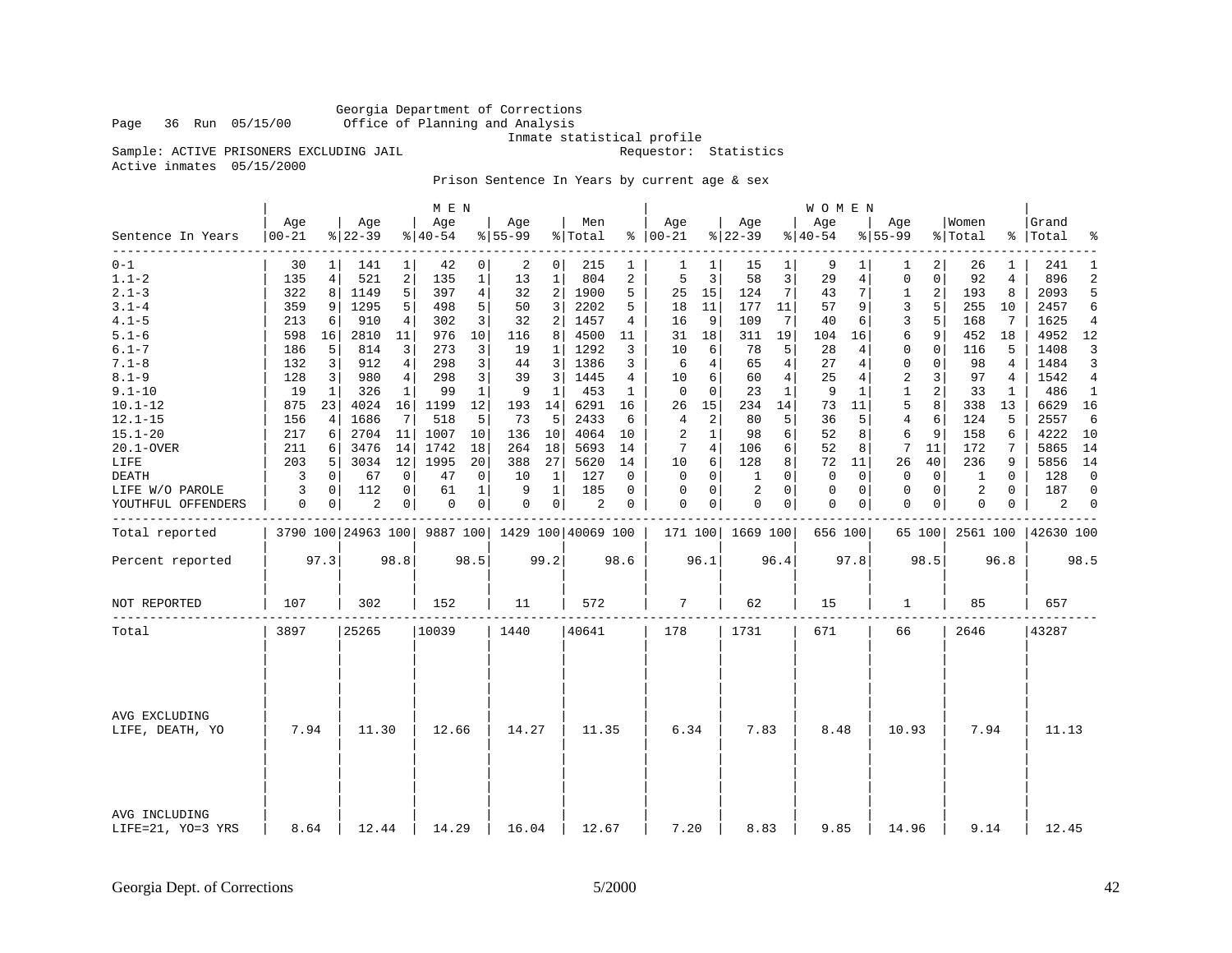#### Georgia Department of Corrections<br>Page 37 Run 05/15/00 office of Planning and Analysis Office of Planning and Analysis

#### Inmate statistical profile

Sample: ACTIVE PRISONERS EXCLUDING JAIL **Requestor:** Statistics Active inmates 05/15/2000

Probation To Follow Prison by current age & sex

| Prob After Prison                   | Age<br>$ 00-21 $ | Age<br>$8 22-39$             |          | M E N<br>Age<br>$8140 - 54$ |          | Age<br>$8155 - 99$ |       | Men<br>% Total       | ွေ       | Aqe<br>$00 - 21$ |          | Aqe<br>$ 22 - 39 $ |          | W O M E N<br>Aqe<br>$8 40-54$ |          | Age<br>$8155 - 99$ |          | Women<br>% Total |          | Grand<br>%   Total % |       |
|-------------------------------------|------------------|------------------------------|----------|-----------------------------|----------|--------------------|-------|----------------------|----------|------------------|----------|--------------------|----------|-------------------------------|----------|--------------------|----------|------------------|----------|----------------------|-------|
| PROBATION TO FOLLOW<br>NO PROBATION | 1601<br>2296     | 6982<br>41  <br>59 18283     | 28<br>72 | 2565<br>7474                | 26<br>74 | 397<br>1043        |       | 28 11545<br>72 29096 | 28<br>72 | 79<br>99         | 44<br>56 | 517<br>1214        | 30<br>70 | 210<br>461                    | 31<br>69 | 20<br>46           | 30<br>70 | 826<br>1820      | 31<br>69 | 12371<br> 30916 71   | 29    |
| Total reported                      |                  | 3897 100 25265 100 10039 100 |          |                             |          |                    |       | 1440 100 40641 100   |          | 178 100          |          | 1731 100           |          | 671 100                       |          |                    | 66 100   |                  |          | 2646 100 43287 100   |       |
| Percent reported                    |                  | 100.0                        | 100.0    |                             | 100.0    |                    | 100.0 |                      | 100.0    |                  | 100.0    |                    | 100.0    |                               | 100.0    |                    | 100.0    |                  | 100.0    |                      | 100.0 |
| NOT REPORTED                        | $\mathbf 0$      | 0                            |          | $\mathbf 0$                 |          | $\mathbf 0$        |       | 0                    |          | $\mathbf 0$      |          | $\mathbf 0$        |          | $\mathbf 0$                   |          | $\Omega$           |          | 0                |          | $\mathbf 0$          |       |
| Total                               | 3897             | 25265                        |          | 10039                       |          | 1440               |       | 40641                |          | 178              |          | 1731               |          | 671                           |          | 66                 |          | 2646             |          | 43287                |       |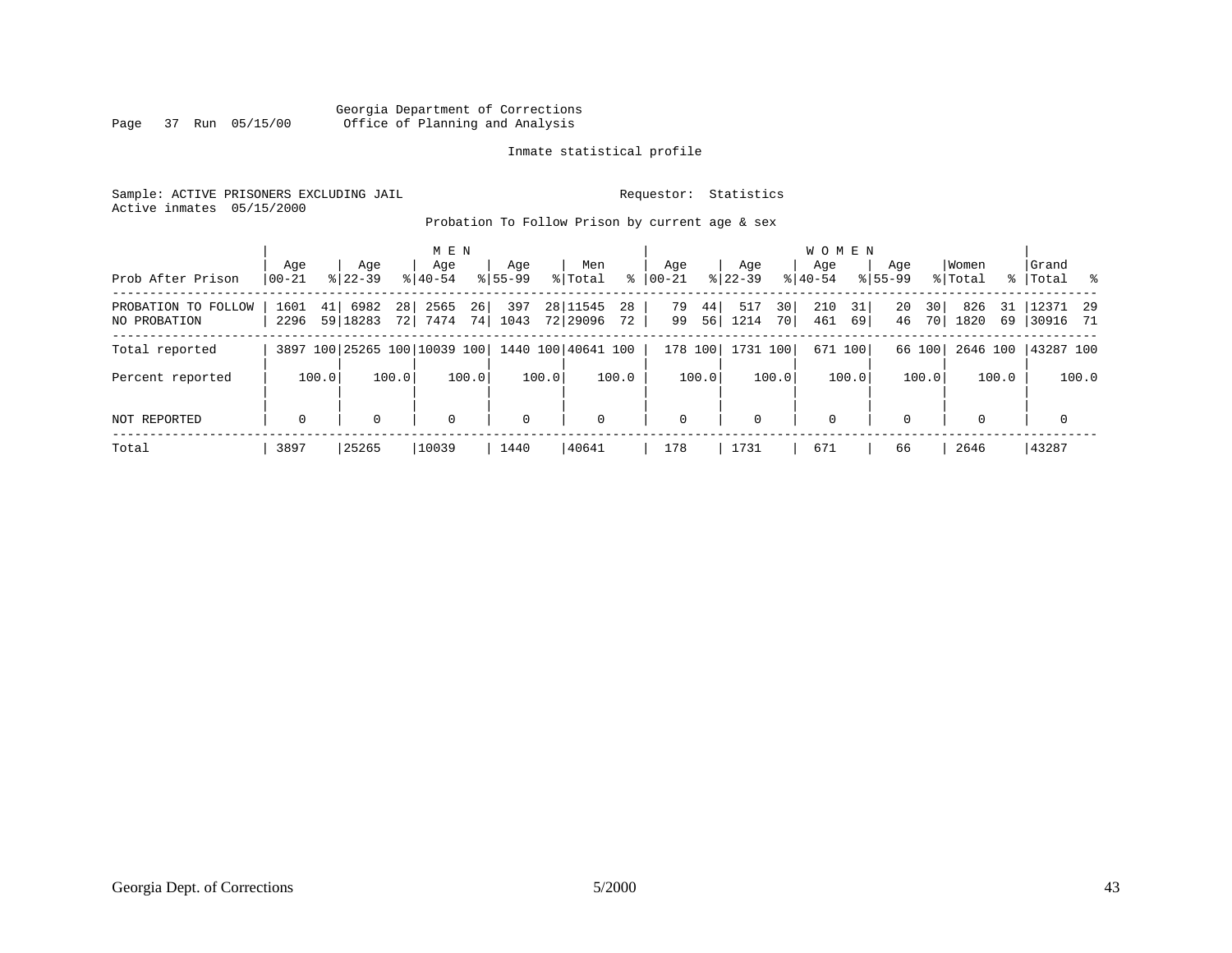#### Georgia Department of Corrections<br>Page 38 Run 05/15/00 office of Planning and Analysis Office of Planning and Analysis

#### Inmate statistical profile

Sample: ACTIVE PRISONERS EXCLUDING JAIL **Requestor:** Statistics Active inmates 05/15/2000

Admission Type by current age & sex

|                      |           |              |                    |             |                | M E N    |           |                |                    |          |          |          |           |      | <b>WOMEN</b> |          |             |          |                |                |           |                |
|----------------------|-----------|--------------|--------------------|-------------|----------------|----------|-----------|----------------|--------------------|----------|----------|----------|-----------|------|--------------|----------|-------------|----------|----------------|----------------|-----------|----------------|
|                      | Age       |              | Age                |             | Age            |          | Age       |                | Men                |          | Age      |          | Age       |      | Age          |          | Age         |          | Women          |                | Grand     |                |
| Admission Type       | $00 - 21$ |              | $8 22-39$          |             | $8 40-54$      |          | $8 55-99$ |                | % Total            | ៖        | $ 00-21$ |          | $ 22-39 $ |      | $8 40-54$    |          | $8155 - 99$ |          | % Total        |                | %   Total | ႜ              |
| COMMITTED FROM COURT | 3127      |              | 82 15875           | 64          | 6483           | 66       | 1073      |                | 75 26558           | 66       | 141      | 82       | 1044      | 62   | 425          | 65       | 55          | 85       | 1665           | 65             | 28223     | 66             |
| RETURN APPEAL/BOND   | $\Omega$  | $\Omega$     | 4                  | 0           | २              | $\Omega$ | O         | $\Omega$       |                    | $\Omega$ | 1        | 1        | $\Omega$  | 0    | O            | $\Omega$ | U           | 0        |                | $\Omega$       |           | $\Omega$       |
| PAROLE REV/NEW SENT  | 150       | 4            | 4384               | 18          | 1730           | 17       | 157       | 11             | 6421               | 16       |          |          | 201       | 12   | 100          | 15       | 4           | 6        | 306            | 12             | 6727      | 16             |
| PAR REV/NO NEW SENT  | 37        |              | 773                | 3           | 341            | 3        | 34        | $\overline{2}$ | 1185               | ζ        |          |          | 73        | 4    | 22           | 3        |             | 3        | 99             | $\overline{4}$ | 1284      | 3              |
| PROB VIOL/TOTAL REV  | O         | 0            | 0                  | $\Omega$    |                | 0        | $\Omega$  | 0              |                    | O        | $\Omega$ | 0        | $\Omega$  | 0    | $\Omega$     | $\Omega$ | 0           | $\Omega$ | 0              | $\Omega$       |           | $\Omega$       |
| PROB VIOL/PARTIAL    | 193       | 5            | 1033               | 4           | 327            | 3        | 41        | 3              | 1594               | 4        | q        | 5        | 121       | 7    | 43           | 7        | 2           | 3        | 175            | 7              | 1769      | $\overline{4}$ |
| ADMIT FM OTHER CUST  | 0         | O            | 14                 | $\Omega$    |                |          |           | 0              | 25                 | U        | ∩        |          |           | U    | $\Omega$     | $\Omega$ | 0           | $\Omega$ | -1             | <sup>0</sup>   | 26        | ∩              |
| SHOCK INCARCERATION  | $\Omega$  | 0            | U                  | $\Omega$    | $\Omega$       | O        | O         | 0              | $\Omega$           | O        | $\Omega$ | $\Omega$ | $\Omega$  | 0    | $\Omega$     | $\Omega$ | 0           | $\Omega$ | 0              | $\Omega$       | U         | ∩              |
| PROB REV/REMAINDER   | 263       | 7            | 2428               | 10          | 769            | 8        | 86        | 6              | 3546               | 9        | 17       | 10       | 229       | 14   | 63           | 10       | 2           | 3        | 311            | 12             | 3857      | 9              |
| NEW SENT/PAR REV PND | O         | $\Omega$     | 55                 | $\mathbf 0$ | 20             | U        | 2         | 0              | 77                 | U        | $\Omega$ | $\Omega$ |           | U    | 3            | $\Omega$ | 0           | 0        | $\overline{4}$ | $\Omega$       | 81        |                |
| LIFE W/O PAROLE      | 3         | 0            | 76                 | $\Omega$    | 35             | U        |           | 0              | 121                | U        |          | $\cap$   | $\Omega$  | U    |              | U        | 0           | 0        | $\Omega$       | $\Omega$       | 121       | U              |
| PAROLE REV BOOT CAMP |           | $\Omega$     | 14                 | $\Omega$    | $\overline{2}$ | $\cap$   | 0         | $\Omega$       | 16                 | U        | O        | $\Omega$ | 0         | O    |              | O        | U           | 0        | 0              | 0              | 16        | ∩              |
| PAR REV/RSN UNKNOWN  |           | $\Omega$     | 27                 | $\Omega$    | 56             |          | 20        | $\mathbf{1}$   | 103                | U        | ∩        | $\Omega$ | O         | U    |              | U        |             | 0        | $\Omega$       | 0              | 103       | ∩              |
| PROBATION/PAROLE REV |           | $\Omega$     | U                  | U           | $\Omega$       | U        | U         | U              | $\cap$             | U        |          |          | n         | U    |              | U        |             | 0        | $\Omega$       | 0              |           |                |
| PB PAROLE RESCINDED  |           | $\Omega$     |                    | U           |                |          | O         | U              | 6                  |          | ∩        | U        | n         | U    | n            | 0        | U           | 0        | $\Omega$       | 0              |           |                |
| PROB REVOCATION/SC   |           | O            |                    | $\Omega$    | $\mathcal{D}$  |          | U         | U              |                    |          |          |          |           | U    |              | $\Omega$ |             | 0        | $\overline{2}$ | 0              |           |                |
| PAR REV/REVOC CENTER |           | 0            | 239                | 1           | 104            |          | 4         | 0              | 351                |          |          |          |           | U    |              | O        |             | 0        | $\Omega$       | 0              | 351       |                |
| INFORMATION ONLY     |           | 0            | U                  | $\Omega$    | $\Omega$       | O        | U         | U              | n                  | O        | $\Omega$ | O        | O         | U    |              | $\Omega$ | U           | 0        | 0              | 0              |           | ∩              |
| INCOMPLETE SENT PKG  |           | <sup>0</sup> | U                  | $\Omega$    | ∩              | O        | U         | 0              | n                  | n        | O        | O        |           | U    |              | $\Omega$ | U           | 0        | C              | 0              |           | $\cap$         |
| HANCOCK REVOC CENTER |           | 0            | 6                  | $\Omega$    | ∩              | O        | U         | 0              | 6                  | U        |          | O        |           | U    |              | $\Omega$ | U           | 0        | $\cap$         | 0              |           | $\cap$         |
| WHITWORTH DETENTION  |           | 0            | 37                 | $\Omega$    | 12             | O        |           | 0              | 52                 | 0        |          | O        |           | U    | O            | $\Omega$ | U           | 0        | $\cap$         | 0              | 52        | ∩              |
| DCYS AT RISK         | 11        | 0            |                    | $\Omega$    | $\Omega$       | $\Omega$ |           | $\Omega$       | 12                 | O        |          | $\Omega$ | 0         | 0    |              | $\Omega$ | 0           | 0        | 0              | 0              | 12        | ∩              |
| <b>OTHER</b>         | 0         | 0            | O                  | $\Omega$    | $\Omega$       | 0        |           | O              | $\Omega$           | U        | $\Omega$ |          | O         | U    | U            | O        | O           | O        | $\Omega$       | N              |           |                |
| Total reported       |           |              | 3792 100 24971 100 |             | 9893 100       |          |           |                | 1429 100 40085 100 |          | 171 100  |          | 1672 100  |      | 656 100      |          |             | 65 100   | 2564 100       |                | 42649 100 |                |
| Percent reported     |           | 97.3         |                    | 98.8        |                | 98.5     |           | 99.2           |                    | 98.6     |          | 96.1     |           | 96.6 |              | 97.8     |             | 98.5     |                | 96.9           |           | 98.5           |
| UNKNOWN              | 105       |              | 294                |             | 146            |          | 11        |                | 556                |          | 7        |          | 59        |      | 15           |          | 1           |          | 82             |                | 638       |                |
| Total                | 3897      |              | 25265              |             | 10039          |          | 1440      |                | 40641              |          | 178      |          | 1731      |      | 671          |          | 66          |          | 2646           |                | 43287     |                |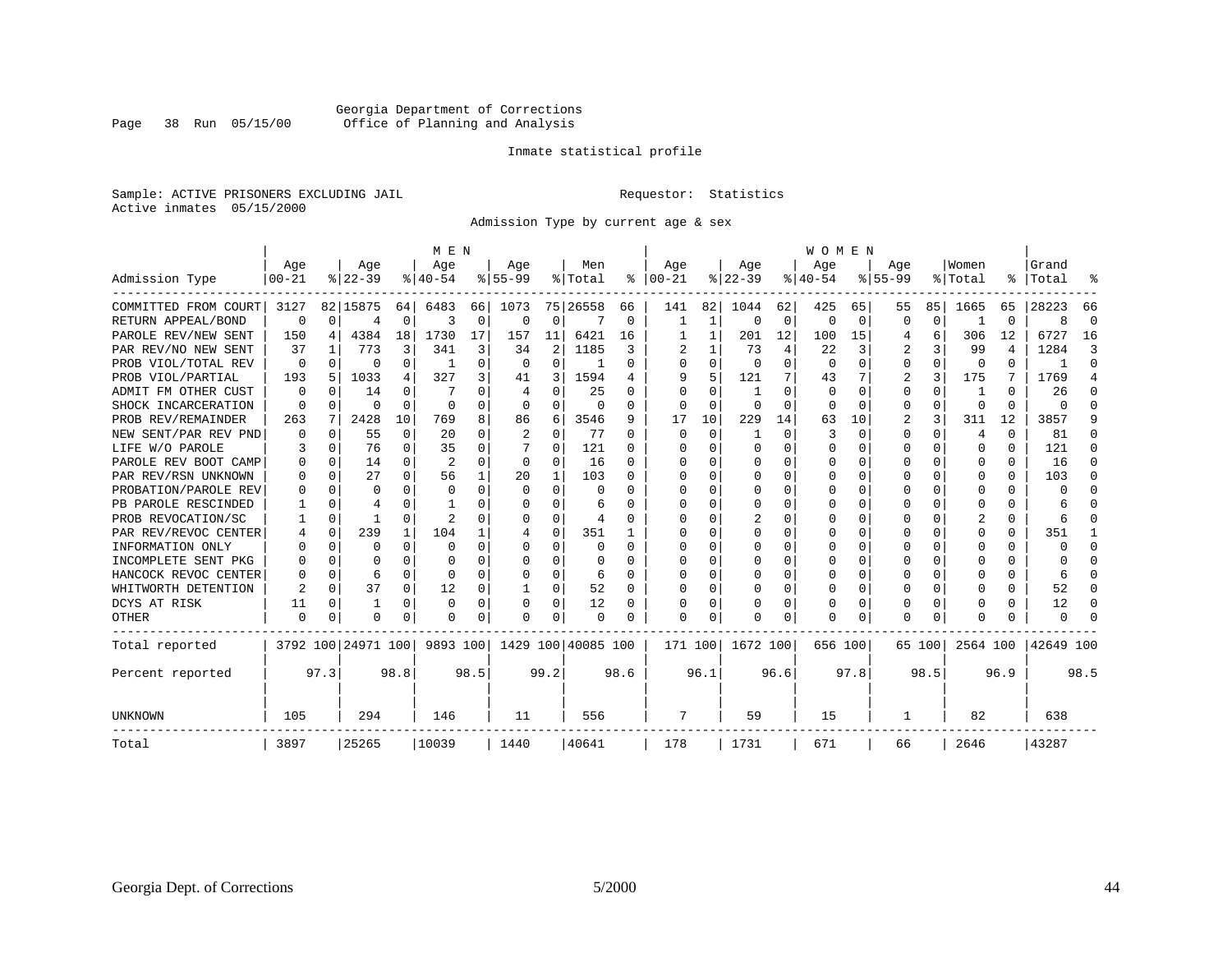#### Georgia Department of Corrections Page 39 Run 05/15/00 Office of Planning and Analysis

### Inmate statistical profile

| Sample: ACTIVE PRISONERS EXCLUDING JAIL<br>Active inmates | 05/15/2000 |                                                 |             |                            |                                   |          | Requestor:   |                | Statistics   |                |             |              |             |          |          |          |           |          |
|-----------------------------------------------------------|------------|-------------------------------------------------|-------------|----------------------------|-----------------------------------|----------|--------------|----------------|--------------|----------------|-------------|--------------|-------------|----------|----------|----------|-----------|----------|
|                                                           |            |                                                 |             |                            | Release Type by current age & sex |          |              |                |              |                |             |              |             |          |          |          |           |          |
|                                                           |            |                                                 | M E N       |                            |                                   |          |              |                |              |                |             | <b>WOMEN</b> |             |          |          |          |           |          |
|                                                           | Age        | Age                                             | Age         | Age                        | Men                               |          | Aqe          |                | Aqe          |                | Aqe         |              | Age         |          | Women    |          | Grand     |          |
| Release Type                                              | 00-21      | $8122 - 39$                                     | $8140 - 54$ | $8155 - 99$                | % Total                           | ៖        | 00-21        |                | $ 22 - 39 $  |                | $ 40-54 $   |              | $8155 - 99$ |          | % Total  | % ၂      | Total     | - 왕      |
| PAROLE                                                    | 105        | 294                                             | 146         | 11                         | 556                               |          |              | 4              | 59           | 3              | 15          | 2            |             | 2        | 82       |          | 638       |          |
| SENTENCE<br>EXPIRED                                       | 0          | $\Omega$<br>$\Omega$                            | $\Omega$    | $\Omega$<br>0 <sup>1</sup> | $\Omega$                          | $\Omega$ | $\mathbf{0}$ | 0 <sup>1</sup> | $\mathbf{0}$ | $\overline{0}$ | $\mathbf 0$ | $\mathbf{0}$ | 0           | $\Omega$ | $\Omega$ | $\Omega$ |           | $\Omega$ |
| Active                                                    |            | 3897 100 25265 100 10038 100 1440 100 40640 100 |             |                            |                                   |          |              | 178 100        | 1731 100     |                |             | 671 100      |             | 66 100   | 2646 100 |          | 43286 100 |          |
| Total                                                     | 3897       | 25265                                           | 10039       | 1440                       | 40641                             |          | 178          |                | 1731         |                | 671         |              | 66          |          | 2646     |          | 43287     |          |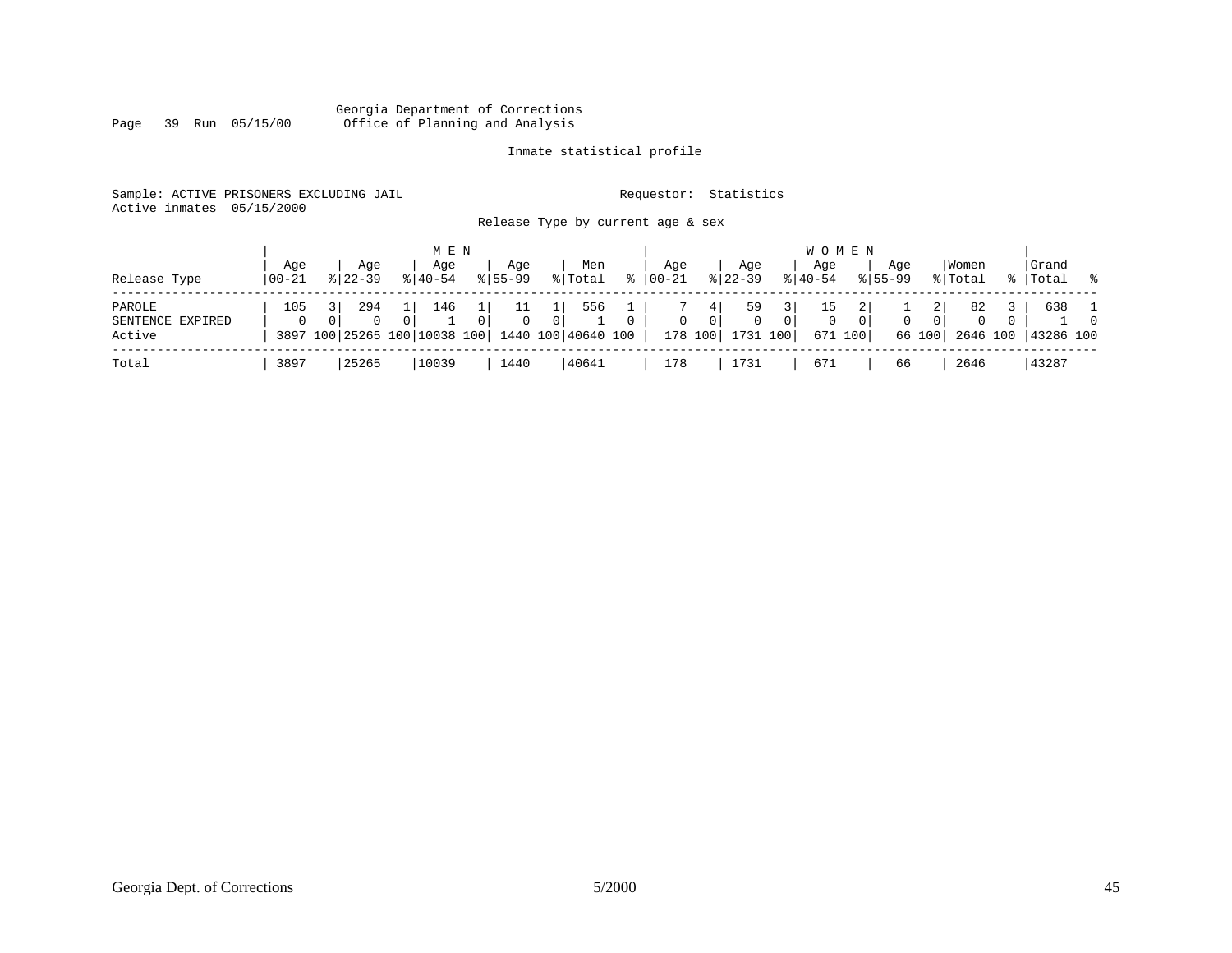#### Georgia Department of Corrections<br>Page 40 Run 05/15/00 office of Planning and Analysis Office of Planning and Analysis

#### Inmate statistical profile

Sample: ACTIVE PRISONERS EXCLUDING JAIL **Requestor:** Statistics Active inmates 05/15/2000

Inst By Group by current age & sex

|                      |             |          |                              |                | M E N     |       |           |       |                    |       |             |       |             |          | <b>WOMEN</b> |         |             |        |          |       |           |       |
|----------------------|-------------|----------|------------------------------|----------------|-----------|-------|-----------|-------|--------------------|-------|-------------|-------|-------------|----------|--------------|---------|-------------|--------|----------|-------|-----------|-------|
|                      | Age         |          | Age                          |                | Age       |       | Age       |       | Men                |       | Age         |       | Age         |          | Age          |         | Age         |        | Women    |       | Grand     |       |
| Inst By Group        | $ 00-21$    |          | $ 22-39 $                    |                | $ 40-54 $ |       | $8 55-99$ |       | % Total            | ႜ     | $ 00 - 21$  |       | $ 22-39 $   |          | $ 40-54 $    |         | $8155 - 99$ |        | % Total  |       | %   Total | ႜ     |
| County jails         | 0           |          | 0                            | $\Omega$       | 0         | 0     |           |       | 0                  | 0     | 0           | 0     | $\Omega$    |          | $\Omega$     |         | 0           |        |          |       |           |       |
| Transitional centers | 13          | $\Omega$ | 461                          | 2              | 229       | 2     | 14        |       | 717                |       | 4           | 2     | 119         | 7        | 47           |         | 5           | 8      | 175      |       | 892       |       |
| County camps         | 465         | 12       | 2768                         | 11             | 611       | б.    | 23        |       | 3867               | 10    | $\Omega$    |       | $\Omega$    |          | 0            |         | 0           |        | $\Omega$ |       | 3867      | 9     |
| Inmate boot camps    | 235         |          | 615                          |                | $\Omega$  |       | $\Omega$  | 0     | 850                |       | $\Omega$    |       | 0           | 0        | 0            |         | 0           |        | $\Omega$ |       | 850       | 2     |
| State prisons        | 2893        |          | 74   19379                   | 77             | 8355      | 83    | 1324      |       | 92 31951           | 79    | 174         | 98    | 1612        | 93       | 624          | 93      | 61          | 92     | 2471     | 93    | 34422     | 80    |
| Private prisons      | 289         |          | 2035                         | 8              | 842       | 8     | 79        | 5     | 3245               | 8     | 0           | 0     | $\mathbf 0$ | 0        | 0            |         | 0           |        | $\Omega$ |       | 3245      |       |
| Other                | 2           | 0        | 7                            | $\overline{0}$ |           | 0     | $\Omega$  | 0     | 10                 | 0     | $\mathbf 0$ | 0     | $\mathbf 0$ | $\Omega$ | $\mathbf{0}$ |         | 0           |        | $\Omega$ |       | 10        |       |
| Total reported       |             |          | 3897 100 25265 100 10038 100 |                |           |       |           |       | 1440 100 40640 100 |       | 178         | 100   | 1731 100    |          |              | 671 100 |             | 66 100 | 2646 100 |       | 43286 100 |       |
| Percent reported     |             | 100.0    |                              | 100.0          |           | 100.0 |           | 100.0 |                    | 100.0 |             | 100.0 |             | 100.0    |              | 100.0   |             | 100.0  |          | 100.0 |           | 100.0 |
| Not reported         | $\mathbf 0$ |          | $\Omega$                     |                |           |       | $\Omega$  |       |                    |       | $\Omega$    |       | $\Omega$    |          | 0            |         | $\Omega$    |        | $\Omega$ |       |           |       |
| Total                | 3897        |          | 25265                        |                | 10039     |       | 1440      |       | 40641              |       | 178         |       | 1731        |          | 671          |         | 66          |        | 2646     |       | 43287     |       |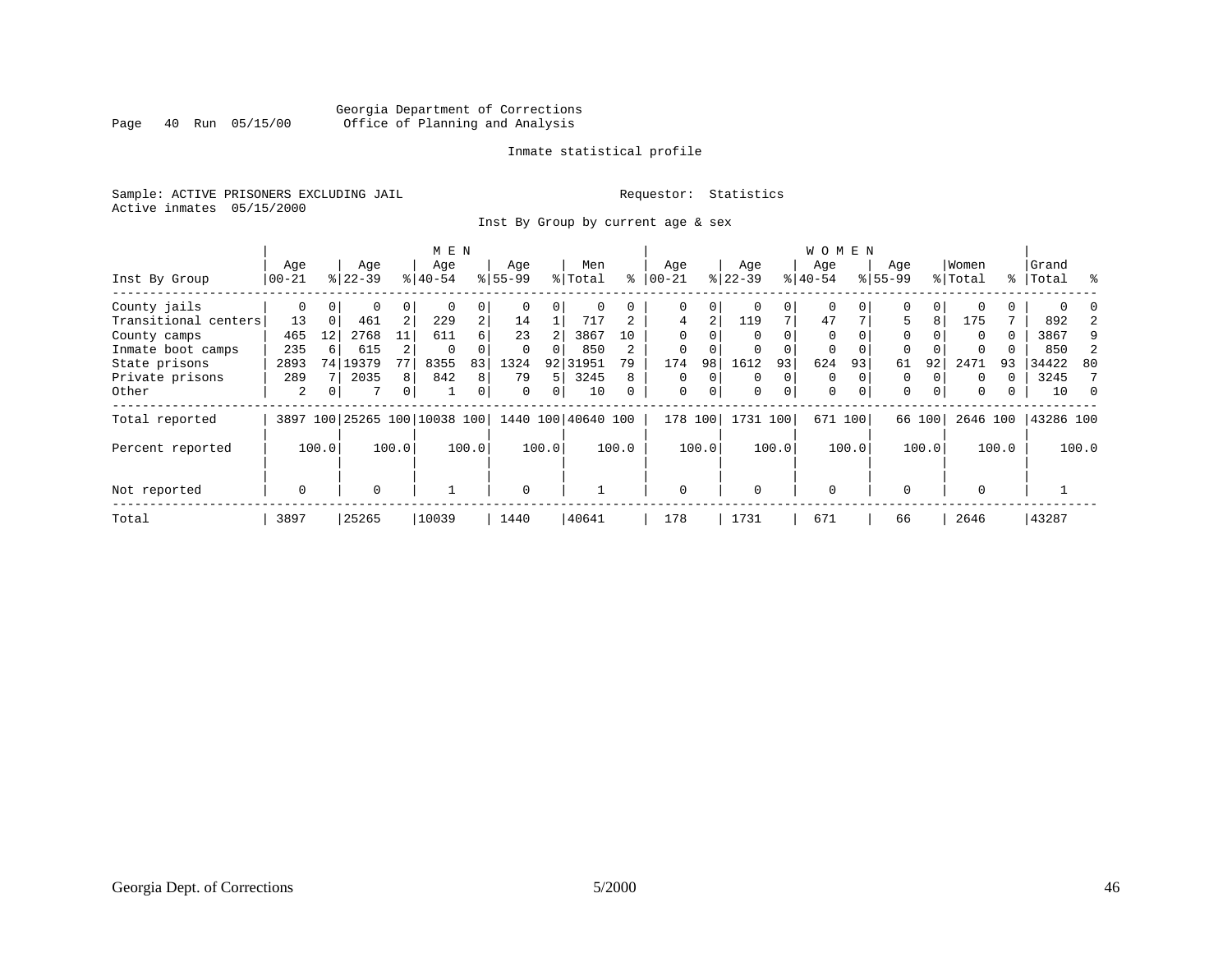#### Georgia Department of Corrections<br>Page 41 Run 05/15/00 office of Planning and Analysis Office of Planning and Analysis

#### Inmate statistical profile

Sample: ACTIVE PRISONERS EXCLUDING JAIL **Requestor:** Statistics Active inmates 05/15/2000

Institution by current age & sex

| Age<br>Age<br>Men<br>Aqe<br>Aqe<br>Women<br>Grand<br>Age<br>Aqe<br>Age<br>Aqe<br>$ 22-39$<br>$8155 - 99$<br>Institution<br>$00 - 21$<br>$8 22-39$<br>$8 40-54$<br>$8155 - 99$<br>% Total<br>နွ<br>$ 00-21$<br>$ 40-54$<br>% Total<br>%   Total<br>Albany Trans Ctr<br>0<br>96<br>0<br>41<br>0<br>0<br>143<br>$\mathbf{0}$<br>0<br>0<br>143<br>4<br>2<br>0<br>$\Omega$<br>0<br>0<br>0<br>0<br>0<br>0<br>156<br>$\mathbf{1}$<br>81<br>$\mathbf{1}$<br>$\mathbf 0$<br>247<br>$\Omega$<br>247<br>Atlanta Trans Ctr(M)<br>$\mathbf 0$<br>6<br>$\mathbf{1}$<br>$\Omega$<br>$\Omega$<br>$\mathbf 0$<br>$\mathbf 0$<br>$\Omega$<br>$\mathbf 0$<br>$\Omega$<br>$\mathbf 0$<br>$\Omega$<br>4<br>$\mathbf 0$<br>91<br>$\Omega$<br>33<br>$\mathbf 0$<br>$\mathbf 0$<br>127<br>$\mathbf 0$<br>$\mathbf 0$<br>$\Omega$<br>127<br>Macon Trans Ctr<br>$\Omega$<br>$\Omega$<br>$\Omega$<br>$\Omega$<br>$\mathbf 0$<br>$\Omega$<br>$\mathbf 0$<br>$\Omega$<br>3<br>$\Omega$<br>5<br>$\mathbf 0$<br>$\Omega$<br>$\Omega$<br>$\mathbf 0$<br>$\Omega$<br>$\overline{2}$<br>79<br>6<br>116<br>Metro Trans Ctr (W)<br>$\mathbf{1}$<br>$\Omega$<br>$\Omega$<br>$\mathbf{1}$<br>30<br>4<br>4<br>115<br>4<br>U<br>-1<br>$\Omega$<br>117<br>$\Omega$<br>199<br>$\Omega$<br>$\Omega$<br>$\Omega$<br>199<br>Savannah Trans Ctr<br>0<br>74<br>1<br>ζ<br>$\Omega$<br>$\Omega$<br>$\Omega$<br>$\Omega$<br>$\Omega$<br>$\Omega$<br>$\Omega$<br>$\Omega$<br>5<br>$\overline{c}$<br>$\overline{a}$<br>$\Omega$<br>$\Omega$<br>$\Omega$<br>$\overline{2}$<br>$\mathbf{1}$<br>40<br>17<br>3<br>$\mathbf{1}$<br>2<br>60<br>Savannah Womens TC<br>$\Omega$<br>$\Omega$<br>$\Omega$<br>$\Omega$<br>$\mathbf 0$<br>60<br>U<br>0<br>$\mathbf 0$<br>7<br>$\mathbf 0$<br>0<br>$\Omega$<br>$\mathbf 0$<br>$\mathbf 0$<br>$\mathbf 0$<br>$\mathbf 0$<br>$\Omega$<br>Central State Hosp<br>2<br>1<br>0<br>$\Omega$<br>10<br>$\Omega$<br>$\Omega$<br>$\mathbf 0$<br>$\mathbf 0$<br>10<br>0<br>Bulloch County<br>92<br>$\Omega$<br>22<br>$\Omega$<br>131<br>0<br>$\Omega$<br>$\Omega$<br>$\Omega$<br>$\Omega$<br>131<br>17<br>$\Omega$<br>$\Omega$<br>$\Omega$<br>$\Omega$<br>$\cap$<br>$\Omega$<br>$\Omega$<br>$\Omega$<br>$\Omega$<br>Carroll County<br>30<br>143<br>$\mathbf{1}$<br>32<br>$\Omega$<br>208<br>$\Omega$<br>208<br>1<br>$\Omega$<br>3<br>$\mathbf{1}$<br>$\cap$<br>$\Omega$<br>$\Omega$<br>0<br>$\Omega$<br>$\Omega$<br>$\Omega$<br>$\Omega$<br>$\Omega$<br>$\Omega$<br>76<br>$\Omega$<br>0<br>92<br>0<br>$\Omega$<br>92<br>Clarke County<br>6<br>$\mathbf 0$<br>10<br>$\Omega$<br>$\Omega$<br>$\Omega$<br>$\Omega$<br>0<br>$\Omega$<br>$\Omega$<br>$\Omega$<br>C<br>129<br>$\mathbf{1}$<br>30<br>$\Omega$<br>$\Omega$<br>$\Omega$<br>$\Omega$<br>186<br>Colquitt County<br>27<br>1<br>$\Omega$<br>$\Omega$<br>186<br>$\Omega$<br>0<br>$\Omega$<br>$\Omega$<br>$\Omega$<br>$\Omega$<br>$\Omega$<br>∩<br>$\mathbf 0$<br>$\Omega$<br>132<br>$\mathbf{1}$<br>39<br>$\Omega$<br>187<br>$\Omega$<br>$\Omega$<br>$\mathbf 0$<br>187<br>13<br>$\Omega$<br>3<br>$\Omega$<br>$\Omega$<br>$\Omega$<br>$\Omega$<br>$\Omega$<br>Coweta County<br><sup>0</sup><br>$\Omega$<br>72<br>$\Omega$<br>18<br>$\mathbf 0$<br>$\mathbf 1$<br>$\mathbf 0$<br>104<br>$\Omega$<br>0<br>$\mathbf 0$<br>$\mathbf 0$<br>$\Omega$<br>104<br>Decatur County<br>13<br>$\mathbf 0$<br>$\Omega$<br>$\cap$<br>0<br>$\Omega$<br>0<br>$\Omega$<br>8<br>$\overline{c}$<br>$\mathbf 0$<br>58<br>58<br>Effingham County<br>8<br>$\mathbf 0$<br>40<br>0<br>$\Omega$<br>$\Omega$<br>O<br>$\Omega$<br>0<br>$\Omega$<br>$\Omega$<br>$\Omega$<br>$\Omega$<br>$\Omega$<br>U<br>$\mathbf 0$<br>Floyd County<br>19<br>159<br>$\mathbf 1$<br>41<br>0<br>$\Omega$<br>219<br>$\Omega$<br>0<br>$\Omega$<br>$\Omega$<br>219<br>0<br>1<br>∩<br>$\Omega$<br>$\Omega$<br>0<br>0<br>0<br>Gwinnett County<br>83<br>0<br>16<br>0<br>0<br>O<br>$\Omega$<br>$\Omega$<br>115<br>15<br>0<br>1<br>115<br>$\Omega$<br>$\Omega$<br>$\Omega$<br>$\Omega$<br>0<br>$\Omega$<br>$\mathbf 0$<br>226<br>177<br>$\mathbf{1}$<br>28<br>$\Omega$<br>$\mathbf{1}$<br>$\Omega$<br>226<br>$\Omega$<br>$\Omega$<br>0<br>$\Omega$<br>$\Omega$<br>$\Omega$<br>$\Omega$<br>Hall County<br>20<br>$\mathbf{1}$<br>$\mathbf{1}$<br>$\Omega$<br>$\Omega$<br>∩<br>$\Omega$<br>9<br>$\Omega$<br>49<br>0<br>$\Omega$<br>33<br>$\Omega$<br>$\Omega$<br>$\Omega$<br>$\Omega$<br>$\Omega$<br>$\Omega$<br>$\Omega$<br>$\Omega$<br>49<br>Harris County<br>$\Omega$<br>$\Omega$<br>$\Omega$<br>7<br>∩<br>126<br>$\mathbf 0$<br>30<br>$\mathbf 1$<br>$\mathbf 0$<br>171<br>$\Omega$<br>0<br>$\mathbf 0$<br>$\Omega$<br>$\Omega$<br>$\mathbf 0$<br>$\Omega$<br>171<br>Jackson County<br>0<br>0<br>$\Omega$<br>O<br>14<br>185<br>$\mathbf{1}$<br>23<br>$\mathbf{1}$<br>$\Omega$<br>185<br>$\Omega$<br>Jefferson County<br>20<br>$\mathbf 1$<br>141<br>$\Omega$<br>$\Omega$<br>$\Omega$<br>$\Omega$<br>$\Omega$<br>0<br>$\Omega$<br>$\Omega$<br>$\Omega$<br>$\Omega$<br>$\Omega$<br>12<br>$\Omega$<br>13<br>$\mathbf 0$<br>0<br>68<br>Mitchell County<br>0<br>43<br>0<br>$\Omega$<br>68<br>0<br>0<br>$\Omega$<br>$\Omega$<br>$\Omega$<br>$\Omega$<br>0<br><sup>0</sup><br>$\Omega$<br>$\Omega$<br>$\mathbf{1}$<br>$\mathbf 0$<br>0<br>461<br>Muscogee County<br>54<br>340<br>1<br>461<br>$\Omega$<br>$\Omega$<br>$\Omega$<br>$\mathbf 0$<br>$\Omega$<br>1<br>64<br>3<br>1<br>$\Omega$<br>O<br>0<br>$\mathbf 0$<br>$\Omega$<br>185<br>Richmond County<br>131<br>$\mathbf{1}$<br>33<br>$\Omega$<br>1<br>185<br>0<br>$\Omega$<br>$\Omega$<br>$\Omega$<br>$\Omega$<br>$\Omega$<br>20<br>1<br>$\Omega$<br>$\cap$<br>$\Omega$<br>0<br>$\mathbf 0$<br>$\mathbf 0$<br>$\mathbf 0$<br>$\Omega$<br>$\mathbf 0$<br>124<br>16<br>88<br>20<br>0<br>124<br>0<br>$\Omega$<br>$\Omega$<br>$\mathbf 0$<br>$\Omega$<br>Screven County<br>0<br>$\Omega$<br>$\Omega$<br>$\Omega$<br>$\Omega$<br>$\mathbf 0$<br>22<br>$\mathbf 0$<br>$\mathbf 0$<br>Spalding County<br>$\mathbf 0$<br>109<br>$\mathbf 0$<br>$\Omega$<br>150<br>$\Omega$<br>$\Omega$<br>$\Omega$<br>$\Omega$<br>0<br>$\mathbf 0$<br>$\Omega$<br>0<br>$\Omega$<br>150<br>19<br>29<br>$\Omega$<br>$\overline{2}$<br>$\Omega$<br>$\Omega$<br>41<br>$\Omega$<br>$\Omega$<br>41<br>Stewart County<br>9<br>$\Omega$<br>$\mathbf{1}$<br>$\Omega$<br>$\Omega$<br>$\Omega$<br>$\Omega$<br>0<br>$\Omega$<br>$\Omega$<br>$\Omega$<br>$\Omega$<br>$\mathbf{1}$<br>52<br>$\Omega$<br>345<br>0<br>345<br>Sumter County<br>56<br>1<br>236<br>1<br>1<br>$\cap$<br>0<br>$\Omega$<br>$\Omega$<br>0<br>$\Omega$<br>$\Omega$<br>$\Omega$<br>$\Omega$<br>1<br>Terrell County<br>1<br>$\mathbf 0$<br>72<br>5<br>55<br>$\Omega$<br>11<br>0<br>72<br>$\Omega$<br>$\Omega$<br>O<br>$\mathbf 0$<br>$\Omega$<br>$\Omega$<br>$\Omega$<br>$\Omega$<br>0<br>$\Omega$<br>$\Omega$<br>$\overline{a}$<br>$\Omega$<br>0<br>Thomas County<br>100<br>$\Omega$<br>24<br>$\Omega$<br>141<br>$\cap$<br>$\Omega$<br>$\Omega$<br>$\Omega$<br>$\Omega$<br>$\Omega$<br>141<br>15<br>0<br>0<br>∩<br>$\Omega$<br>$\Omega$<br>$\mathbf 0$<br>$\mathbf 0$<br>125<br>$\Omega$<br>0<br>125<br>Troup County<br>19<br>81<br>24<br>0<br>1<br>$\Omega$<br>0<br>$\Omega$<br>$\Omega$<br>$\mathbf 0$<br>$\Omega$<br>0<br>0<br>$\Omega$<br>$\mathbf{1}$<br>40<br>$\mathbf 0$<br>$\Omega$<br>$\mathbf 0$<br>224<br>$\mathbf 0$<br>224<br>Clayton County<br>31<br>$\mathbf 1$<br>153<br>1<br>0<br>0<br>0<br>0<br>$\Omega$<br>$\Omega$<br>$\Omega$<br>856<br>3<br>275<br>3<br>20<br>1274<br>1274<br>Ware Prison<br>123<br>3<br>1<br>0<br>0<br>$\Omega$<br>$\mathbf 0$<br>3<br>$\cap$<br>$\Omega$<br>$\Omega$<br>0<br>$\Omega$<br>$\Omega$<br>Lowndes Prison<br>220<br>$\mathbf{1}$<br>$\mathbf 1$<br>$\mathbf 0$<br>325<br>$\Omega$<br>$\Omega$<br>325<br>37<br>$\mathbf 1$<br>62<br>6<br>0<br>0<br>$\Omega$<br>$\Omega$<br>1<br>∩<br>$\Omega$<br>$\Omega$<br>$\Omega$<br>2<br>Dodge Prison<br>588<br>306<br>3<br>24<br>2<br>952<br>2<br>$\Omega$<br>$\Omega$<br>952<br>34<br>$\mathbf 1$<br>$\cap$<br>$\Omega$<br>$\Omega$<br>$\Omega$<br>0<br>$\Omega$<br>$\Omega$<br>$\Omega$<br>Phillips Prison<br>2<br>3<br>3<br>997<br>87<br>2<br>611<br>260<br>39<br>997<br>2<br>0<br>0<br>0<br>$\Omega$<br>$\mathbf 0$<br>$\Omega$<br>$\Omega$<br>$\Omega$<br>$\Omega$<br><sup>0</sup> |               |    |     | M E N |             |  |     |  |   |  | W O M E N |  |  |  |                |
|----------------------------------------------------------------------------------------------------------------------------------------------------------------------------------------------------------------------------------------------------------------------------------------------------------------------------------------------------------------------------------------------------------------------------------------------------------------------------------------------------------------------------------------------------------------------------------------------------------------------------------------------------------------------------------------------------------------------------------------------------------------------------------------------------------------------------------------------------------------------------------------------------------------------------------------------------------------------------------------------------------------------------------------------------------------------------------------------------------------------------------------------------------------------------------------------------------------------------------------------------------------------------------------------------------------------------------------------------------------------------------------------------------------------------------------------------------------------------------------------------------------------------------------------------------------------------------------------------------------------------------------------------------------------------------------------------------------------------------------------------------------------------------------------------------------------------------------------------------------------------------------------------------------------------------------------------------------------------------------------------------------------------------------------------------------------------------------------------------------------------------------------------------------------------------------------------------------------------------------------------------------------------------------------------------------------------------------------------------------------------------------------------------------------------------------------------------------------------------------------------------------------------------------------------------------------------------------------------------------------------------------------------------------------------------------------------------------------------------------------------------------------------------------------------------------------------------------------------------------------------------------------------------------------------------------------------------------------------------------------------------------------------------------------------------------------------------------------------------------------------------------------------------------------------------------------------------------------------------------------------------------------------------------------------------------------------------------------------------------------------------------------------------------------------------------------------------------------------------------------------------------------------------------------------------------------------------------------------------------------------------------------------------------------------------------------------------------------------------------------------------------------------------------------------------------------------------------------------------------------------------------------------------------------------------------------------------------------------------------------------------------------------------------------------------------------------------------------------------------------------------------------------------------------------------------------------------------------------------------------------------------------------------------------------------------------------------------------------------------------------------------------------------------------------------------------------------------------------------------------------------------------------------------------------------------------------------------------------------------------------------------------------------------------------------------------------------------------------------------------------------------------------------------------------------------------------------------------------------------------------------------------------------------------------------------------------------------------------------------------------------------------------------------------------------------------------------------------------------------------------------------------------------------------------------------------------------------------------------------------------------------------------------------------------------------------------------------------------------------------------------------------------------------------------------------------------------------------------------------------------------------------------------------------------------------------------------------------------------------------------------------------------------------------------------------------------------------------------------------------------------------------------------------------------------------------------------------------------------------------------------------------------------------------------------------------------------------------------------------------------------------------------------------------------------------------------------------------------------------------------------------------------------------------------------------------------------------------------------------------------------------------------------------------------------------------------------------------------------------------------------------------------------------------------------------------------------------------------------------------------------------------------------------------------------------------------------------------------------------------------------------------------------------------------------------------------------------------------------------------------------------------------------------------------------------------------------------------------------------------------------------------------------------------------------------------------------------------------------------------------------------------------------------------------------------------------------------------------------------------------------------------------------------------------------------------------------------------------------------------------------------------------------------------------------------------------------------------------------------------------------------------------------------------------------------------------------------------------------------------------------------------------------------------------------------------------------------------------------------------------------------------------------------------------------------------------------------------------------------------------------------------------------------------------------------------------------------------------------------------------------------------------------------------------------------------------------------------------------------------------------------------------------------------------------------------------------------------------------------------------------------------------------------------------------------------------------------------------|---------------|----|-----|-------|-------------|--|-----|--|---|--|-----------|--|--|--|----------------|
|                                                                                                                                                                                                                                                                                                                                                                                                                                                                                                                                                                                                                                                                                                                                                                                                                                                                                                                                                                                                                                                                                                                                                                                                                                                                                                                                                                                                                                                                                                                                                                                                                                                                                                                                                                                                                                                                                                                                                                                                                                                                                                                                                                                                                                                                                                                                                                                                                                                                                                                                                                                                                                                                                                                                                                                                                                                                                                                                                                                                                                                                                                                                                                                                                                                                                                                                                                                                                                                                                                                                                                                                                                                                                                                                                                                                                                                                                                                                                                                                                                                                                                                                                                                                                                                                                                                                                                                                                                                                                                                                                                                                                                                                                                                                                                                                                                                                                                                                                                                                                                                                                                                                                                                                                                                                                                                                                                                                                                                                                                                                                                                                                                                                                                                                                                                                                                                                                                                                                                                                                                                                                                                                                                                                                                                                                                                                                                                                                                                                                                                                                                                                                                                                                                                                                                                                                                                                                                                                                                                                                                                                                                                                                                                                                                                                                                                                                                                                                                                                                                                                                                                                                                                                                                                                                                                                                                                                                                                                                                                                                                                                                                                                                                                                                            |               |    |     |       |             |  |     |  |   |  |           |  |  |  |                |
|                                                                                                                                                                                                                                                                                                                                                                                                                                                                                                                                                                                                                                                                                                                                                                                                                                                                                                                                                                                                                                                                                                                                                                                                                                                                                                                                                                                                                                                                                                                                                                                                                                                                                                                                                                                                                                                                                                                                                                                                                                                                                                                                                                                                                                                                                                                                                                                                                                                                                                                                                                                                                                                                                                                                                                                                                                                                                                                                                                                                                                                                                                                                                                                                                                                                                                                                                                                                                                                                                                                                                                                                                                                                                                                                                                                                                                                                                                                                                                                                                                                                                                                                                                                                                                                                                                                                                                                                                                                                                                                                                                                                                                                                                                                                                                                                                                                                                                                                                                                                                                                                                                                                                                                                                                                                                                                                                                                                                                                                                                                                                                                                                                                                                                                                                                                                                                                                                                                                                                                                                                                                                                                                                                                                                                                                                                                                                                                                                                                                                                                                                                                                                                                                                                                                                                                                                                                                                                                                                                                                                                                                                                                                                                                                                                                                                                                                                                                                                                                                                                                                                                                                                                                                                                                                                                                                                                                                                                                                                                                                                                                                                                                                                                                                                            |               |    |     |       |             |  |     |  |   |  |           |  |  |  |                |
|                                                                                                                                                                                                                                                                                                                                                                                                                                                                                                                                                                                                                                                                                                                                                                                                                                                                                                                                                                                                                                                                                                                                                                                                                                                                                                                                                                                                                                                                                                                                                                                                                                                                                                                                                                                                                                                                                                                                                                                                                                                                                                                                                                                                                                                                                                                                                                                                                                                                                                                                                                                                                                                                                                                                                                                                                                                                                                                                                                                                                                                                                                                                                                                                                                                                                                                                                                                                                                                                                                                                                                                                                                                                                                                                                                                                                                                                                                                                                                                                                                                                                                                                                                                                                                                                                                                                                                                                                                                                                                                                                                                                                                                                                                                                                                                                                                                                                                                                                                                                                                                                                                                                                                                                                                                                                                                                                                                                                                                                                                                                                                                                                                                                                                                                                                                                                                                                                                                                                                                                                                                                                                                                                                                                                                                                                                                                                                                                                                                                                                                                                                                                                                                                                                                                                                                                                                                                                                                                                                                                                                                                                                                                                                                                                                                                                                                                                                                                                                                                                                                                                                                                                                                                                                                                                                                                                                                                                                                                                                                                                                                                                                                                                                                                                            |               |    |     |       |             |  |     |  |   |  |           |  |  |  | $\Omega$       |
|                                                                                                                                                                                                                                                                                                                                                                                                                                                                                                                                                                                                                                                                                                                                                                                                                                                                                                                                                                                                                                                                                                                                                                                                                                                                                                                                                                                                                                                                                                                                                                                                                                                                                                                                                                                                                                                                                                                                                                                                                                                                                                                                                                                                                                                                                                                                                                                                                                                                                                                                                                                                                                                                                                                                                                                                                                                                                                                                                                                                                                                                                                                                                                                                                                                                                                                                                                                                                                                                                                                                                                                                                                                                                                                                                                                                                                                                                                                                                                                                                                                                                                                                                                                                                                                                                                                                                                                                                                                                                                                                                                                                                                                                                                                                                                                                                                                                                                                                                                                                                                                                                                                                                                                                                                                                                                                                                                                                                                                                                                                                                                                                                                                                                                                                                                                                                                                                                                                                                                                                                                                                                                                                                                                                                                                                                                                                                                                                                                                                                                                                                                                                                                                                                                                                                                                                                                                                                                                                                                                                                                                                                                                                                                                                                                                                                                                                                                                                                                                                                                                                                                                                                                                                                                                                                                                                                                                                                                                                                                                                                                                                                                                                                                                                                            |               |    |     |       |             |  |     |  |   |  |           |  |  |  | $\mathbf{1}$   |
|                                                                                                                                                                                                                                                                                                                                                                                                                                                                                                                                                                                                                                                                                                                                                                                                                                                                                                                                                                                                                                                                                                                                                                                                                                                                                                                                                                                                                                                                                                                                                                                                                                                                                                                                                                                                                                                                                                                                                                                                                                                                                                                                                                                                                                                                                                                                                                                                                                                                                                                                                                                                                                                                                                                                                                                                                                                                                                                                                                                                                                                                                                                                                                                                                                                                                                                                                                                                                                                                                                                                                                                                                                                                                                                                                                                                                                                                                                                                                                                                                                                                                                                                                                                                                                                                                                                                                                                                                                                                                                                                                                                                                                                                                                                                                                                                                                                                                                                                                                                                                                                                                                                                                                                                                                                                                                                                                                                                                                                                                                                                                                                                                                                                                                                                                                                                                                                                                                                                                                                                                                                                                                                                                                                                                                                                                                                                                                                                                                                                                                                                                                                                                                                                                                                                                                                                                                                                                                                                                                                                                                                                                                                                                                                                                                                                                                                                                                                                                                                                                                                                                                                                                                                                                                                                                                                                                                                                                                                                                                                                                                                                                                                                                                                                                            |               |    |     |       |             |  |     |  |   |  |           |  |  |  | $\Omega$       |
|                                                                                                                                                                                                                                                                                                                                                                                                                                                                                                                                                                                                                                                                                                                                                                                                                                                                                                                                                                                                                                                                                                                                                                                                                                                                                                                                                                                                                                                                                                                                                                                                                                                                                                                                                                                                                                                                                                                                                                                                                                                                                                                                                                                                                                                                                                                                                                                                                                                                                                                                                                                                                                                                                                                                                                                                                                                                                                                                                                                                                                                                                                                                                                                                                                                                                                                                                                                                                                                                                                                                                                                                                                                                                                                                                                                                                                                                                                                                                                                                                                                                                                                                                                                                                                                                                                                                                                                                                                                                                                                                                                                                                                                                                                                                                                                                                                                                                                                                                                                                                                                                                                                                                                                                                                                                                                                                                                                                                                                                                                                                                                                                                                                                                                                                                                                                                                                                                                                                                                                                                                                                                                                                                                                                                                                                                                                                                                                                                                                                                                                                                                                                                                                                                                                                                                                                                                                                                                                                                                                                                                                                                                                                                                                                                                                                                                                                                                                                                                                                                                                                                                                                                                                                                                                                                                                                                                                                                                                                                                                                                                                                                                                                                                                                                            |               |    |     |       |             |  |     |  |   |  |           |  |  |  | $\Omega$       |
|                                                                                                                                                                                                                                                                                                                                                                                                                                                                                                                                                                                                                                                                                                                                                                                                                                                                                                                                                                                                                                                                                                                                                                                                                                                                                                                                                                                                                                                                                                                                                                                                                                                                                                                                                                                                                                                                                                                                                                                                                                                                                                                                                                                                                                                                                                                                                                                                                                                                                                                                                                                                                                                                                                                                                                                                                                                                                                                                                                                                                                                                                                                                                                                                                                                                                                                                                                                                                                                                                                                                                                                                                                                                                                                                                                                                                                                                                                                                                                                                                                                                                                                                                                                                                                                                                                                                                                                                                                                                                                                                                                                                                                                                                                                                                                                                                                                                                                                                                                                                                                                                                                                                                                                                                                                                                                                                                                                                                                                                                                                                                                                                                                                                                                                                                                                                                                                                                                                                                                                                                                                                                                                                                                                                                                                                                                                                                                                                                                                                                                                                                                                                                                                                                                                                                                                                                                                                                                                                                                                                                                                                                                                                                                                                                                                                                                                                                                                                                                                                                                                                                                                                                                                                                                                                                                                                                                                                                                                                                                                                                                                                                                                                                                                                                            |               |    |     |       |             |  |     |  |   |  |           |  |  |  | $\Omega$       |
|                                                                                                                                                                                                                                                                                                                                                                                                                                                                                                                                                                                                                                                                                                                                                                                                                                                                                                                                                                                                                                                                                                                                                                                                                                                                                                                                                                                                                                                                                                                                                                                                                                                                                                                                                                                                                                                                                                                                                                                                                                                                                                                                                                                                                                                                                                                                                                                                                                                                                                                                                                                                                                                                                                                                                                                                                                                                                                                                                                                                                                                                                                                                                                                                                                                                                                                                                                                                                                                                                                                                                                                                                                                                                                                                                                                                                                                                                                                                                                                                                                                                                                                                                                                                                                                                                                                                                                                                                                                                                                                                                                                                                                                                                                                                                                                                                                                                                                                                                                                                                                                                                                                                                                                                                                                                                                                                                                                                                                                                                                                                                                                                                                                                                                                                                                                                                                                                                                                                                                                                                                                                                                                                                                                                                                                                                                                                                                                                                                                                                                                                                                                                                                                                                                                                                                                                                                                                                                                                                                                                                                                                                                                                                                                                                                                                                                                                                                                                                                                                                                                                                                                                                                                                                                                                                                                                                                                                                                                                                                                                                                                                                                                                                                                                                            |               |    |     |       |             |  |     |  |   |  |           |  |  |  | $\Omega$       |
|                                                                                                                                                                                                                                                                                                                                                                                                                                                                                                                                                                                                                                                                                                                                                                                                                                                                                                                                                                                                                                                                                                                                                                                                                                                                                                                                                                                                                                                                                                                                                                                                                                                                                                                                                                                                                                                                                                                                                                                                                                                                                                                                                                                                                                                                                                                                                                                                                                                                                                                                                                                                                                                                                                                                                                                                                                                                                                                                                                                                                                                                                                                                                                                                                                                                                                                                                                                                                                                                                                                                                                                                                                                                                                                                                                                                                                                                                                                                                                                                                                                                                                                                                                                                                                                                                                                                                                                                                                                                                                                                                                                                                                                                                                                                                                                                                                                                                                                                                                                                                                                                                                                                                                                                                                                                                                                                                                                                                                                                                                                                                                                                                                                                                                                                                                                                                                                                                                                                                                                                                                                                                                                                                                                                                                                                                                                                                                                                                                                                                                                                                                                                                                                                                                                                                                                                                                                                                                                                                                                                                                                                                                                                                                                                                                                                                                                                                                                                                                                                                                                                                                                                                                                                                                                                                                                                                                                                                                                                                                                                                                                                                                                                                                                                                            |               |    |     |       |             |  |     |  |   |  |           |  |  |  | $\Omega$       |
|                                                                                                                                                                                                                                                                                                                                                                                                                                                                                                                                                                                                                                                                                                                                                                                                                                                                                                                                                                                                                                                                                                                                                                                                                                                                                                                                                                                                                                                                                                                                                                                                                                                                                                                                                                                                                                                                                                                                                                                                                                                                                                                                                                                                                                                                                                                                                                                                                                                                                                                                                                                                                                                                                                                                                                                                                                                                                                                                                                                                                                                                                                                                                                                                                                                                                                                                                                                                                                                                                                                                                                                                                                                                                                                                                                                                                                                                                                                                                                                                                                                                                                                                                                                                                                                                                                                                                                                                                                                                                                                                                                                                                                                                                                                                                                                                                                                                                                                                                                                                                                                                                                                                                                                                                                                                                                                                                                                                                                                                                                                                                                                                                                                                                                                                                                                                                                                                                                                                                                                                                                                                                                                                                                                                                                                                                                                                                                                                                                                                                                                                                                                                                                                                                                                                                                                                                                                                                                                                                                                                                                                                                                                                                                                                                                                                                                                                                                                                                                                                                                                                                                                                                                                                                                                                                                                                                                                                                                                                                                                                                                                                                                                                                                                                                            |               |    |     |       |             |  |     |  |   |  |           |  |  |  | $\Omega$       |
|                                                                                                                                                                                                                                                                                                                                                                                                                                                                                                                                                                                                                                                                                                                                                                                                                                                                                                                                                                                                                                                                                                                                                                                                                                                                                                                                                                                                                                                                                                                                                                                                                                                                                                                                                                                                                                                                                                                                                                                                                                                                                                                                                                                                                                                                                                                                                                                                                                                                                                                                                                                                                                                                                                                                                                                                                                                                                                                                                                                                                                                                                                                                                                                                                                                                                                                                                                                                                                                                                                                                                                                                                                                                                                                                                                                                                                                                                                                                                                                                                                                                                                                                                                                                                                                                                                                                                                                                                                                                                                                                                                                                                                                                                                                                                                                                                                                                                                                                                                                                                                                                                                                                                                                                                                                                                                                                                                                                                                                                                                                                                                                                                                                                                                                                                                                                                                                                                                                                                                                                                                                                                                                                                                                                                                                                                                                                                                                                                                                                                                                                                                                                                                                                                                                                                                                                                                                                                                                                                                                                                                                                                                                                                                                                                                                                                                                                                                                                                                                                                                                                                                                                                                                                                                                                                                                                                                                                                                                                                                                                                                                                                                                                                                                                                            |               |    |     |       |             |  |     |  |   |  |           |  |  |  | $\Omega$       |
|                                                                                                                                                                                                                                                                                                                                                                                                                                                                                                                                                                                                                                                                                                                                                                                                                                                                                                                                                                                                                                                                                                                                                                                                                                                                                                                                                                                                                                                                                                                                                                                                                                                                                                                                                                                                                                                                                                                                                                                                                                                                                                                                                                                                                                                                                                                                                                                                                                                                                                                                                                                                                                                                                                                                                                                                                                                                                                                                                                                                                                                                                                                                                                                                                                                                                                                                                                                                                                                                                                                                                                                                                                                                                                                                                                                                                                                                                                                                                                                                                                                                                                                                                                                                                                                                                                                                                                                                                                                                                                                                                                                                                                                                                                                                                                                                                                                                                                                                                                                                                                                                                                                                                                                                                                                                                                                                                                                                                                                                                                                                                                                                                                                                                                                                                                                                                                                                                                                                                                                                                                                                                                                                                                                                                                                                                                                                                                                                                                                                                                                                                                                                                                                                                                                                                                                                                                                                                                                                                                                                                                                                                                                                                                                                                                                                                                                                                                                                                                                                                                                                                                                                                                                                                                                                                                                                                                                                                                                                                                                                                                                                                                                                                                                                                            |               |    |     |       |             |  |     |  |   |  |           |  |  |  | $\Omega$       |
|                                                                                                                                                                                                                                                                                                                                                                                                                                                                                                                                                                                                                                                                                                                                                                                                                                                                                                                                                                                                                                                                                                                                                                                                                                                                                                                                                                                                                                                                                                                                                                                                                                                                                                                                                                                                                                                                                                                                                                                                                                                                                                                                                                                                                                                                                                                                                                                                                                                                                                                                                                                                                                                                                                                                                                                                                                                                                                                                                                                                                                                                                                                                                                                                                                                                                                                                                                                                                                                                                                                                                                                                                                                                                                                                                                                                                                                                                                                                                                                                                                                                                                                                                                                                                                                                                                                                                                                                                                                                                                                                                                                                                                                                                                                                                                                                                                                                                                                                                                                                                                                                                                                                                                                                                                                                                                                                                                                                                                                                                                                                                                                                                                                                                                                                                                                                                                                                                                                                                                                                                                                                                                                                                                                                                                                                                                                                                                                                                                                                                                                                                                                                                                                                                                                                                                                                                                                                                                                                                                                                                                                                                                                                                                                                                                                                                                                                                                                                                                                                                                                                                                                                                                                                                                                                                                                                                                                                                                                                                                                                                                                                                                                                                                                                                            |               |    |     |       |             |  |     |  |   |  |           |  |  |  | $\Omega$       |
|                                                                                                                                                                                                                                                                                                                                                                                                                                                                                                                                                                                                                                                                                                                                                                                                                                                                                                                                                                                                                                                                                                                                                                                                                                                                                                                                                                                                                                                                                                                                                                                                                                                                                                                                                                                                                                                                                                                                                                                                                                                                                                                                                                                                                                                                                                                                                                                                                                                                                                                                                                                                                                                                                                                                                                                                                                                                                                                                                                                                                                                                                                                                                                                                                                                                                                                                                                                                                                                                                                                                                                                                                                                                                                                                                                                                                                                                                                                                                                                                                                                                                                                                                                                                                                                                                                                                                                                                                                                                                                                                                                                                                                                                                                                                                                                                                                                                                                                                                                                                                                                                                                                                                                                                                                                                                                                                                                                                                                                                                                                                                                                                                                                                                                                                                                                                                                                                                                                                                                                                                                                                                                                                                                                                                                                                                                                                                                                                                                                                                                                                                                                                                                                                                                                                                                                                                                                                                                                                                                                                                                                                                                                                                                                                                                                                                                                                                                                                                                                                                                                                                                                                                                                                                                                                                                                                                                                                                                                                                                                                                                                                                                                                                                                                                            |               |    |     |       |             |  |     |  |   |  |           |  |  |  | $\Omega$       |
|                                                                                                                                                                                                                                                                                                                                                                                                                                                                                                                                                                                                                                                                                                                                                                                                                                                                                                                                                                                                                                                                                                                                                                                                                                                                                                                                                                                                                                                                                                                                                                                                                                                                                                                                                                                                                                                                                                                                                                                                                                                                                                                                                                                                                                                                                                                                                                                                                                                                                                                                                                                                                                                                                                                                                                                                                                                                                                                                                                                                                                                                                                                                                                                                                                                                                                                                                                                                                                                                                                                                                                                                                                                                                                                                                                                                                                                                                                                                                                                                                                                                                                                                                                                                                                                                                                                                                                                                                                                                                                                                                                                                                                                                                                                                                                                                                                                                                                                                                                                                                                                                                                                                                                                                                                                                                                                                                                                                                                                                                                                                                                                                                                                                                                                                                                                                                                                                                                                                                                                                                                                                                                                                                                                                                                                                                                                                                                                                                                                                                                                                                                                                                                                                                                                                                                                                                                                                                                                                                                                                                                                                                                                                                                                                                                                                                                                                                                                                                                                                                                                                                                                                                                                                                                                                                                                                                                                                                                                                                                                                                                                                                                                                                                                                                            |               |    |     |       |             |  |     |  |   |  |           |  |  |  | $\Omega$       |
|                                                                                                                                                                                                                                                                                                                                                                                                                                                                                                                                                                                                                                                                                                                                                                                                                                                                                                                                                                                                                                                                                                                                                                                                                                                                                                                                                                                                                                                                                                                                                                                                                                                                                                                                                                                                                                                                                                                                                                                                                                                                                                                                                                                                                                                                                                                                                                                                                                                                                                                                                                                                                                                                                                                                                                                                                                                                                                                                                                                                                                                                                                                                                                                                                                                                                                                                                                                                                                                                                                                                                                                                                                                                                                                                                                                                                                                                                                                                                                                                                                                                                                                                                                                                                                                                                                                                                                                                                                                                                                                                                                                                                                                                                                                                                                                                                                                                                                                                                                                                                                                                                                                                                                                                                                                                                                                                                                                                                                                                                                                                                                                                                                                                                                                                                                                                                                                                                                                                                                                                                                                                                                                                                                                                                                                                                                                                                                                                                                                                                                                                                                                                                                                                                                                                                                                                                                                                                                                                                                                                                                                                                                                                                                                                                                                                                                                                                                                                                                                                                                                                                                                                                                                                                                                                                                                                                                                                                                                                                                                                                                                                                                                                                                                                                            |               |    |     |       |             |  |     |  |   |  |           |  |  |  | $\Omega$       |
|                                                                                                                                                                                                                                                                                                                                                                                                                                                                                                                                                                                                                                                                                                                                                                                                                                                                                                                                                                                                                                                                                                                                                                                                                                                                                                                                                                                                                                                                                                                                                                                                                                                                                                                                                                                                                                                                                                                                                                                                                                                                                                                                                                                                                                                                                                                                                                                                                                                                                                                                                                                                                                                                                                                                                                                                                                                                                                                                                                                                                                                                                                                                                                                                                                                                                                                                                                                                                                                                                                                                                                                                                                                                                                                                                                                                                                                                                                                                                                                                                                                                                                                                                                                                                                                                                                                                                                                                                                                                                                                                                                                                                                                                                                                                                                                                                                                                                                                                                                                                                                                                                                                                                                                                                                                                                                                                                                                                                                                                                                                                                                                                                                                                                                                                                                                                                                                                                                                                                                                                                                                                                                                                                                                                                                                                                                                                                                                                                                                                                                                                                                                                                                                                                                                                                                                                                                                                                                                                                                                                                                                                                                                                                                                                                                                                                                                                                                                                                                                                                                                                                                                                                                                                                                                                                                                                                                                                                                                                                                                                                                                                                                                                                                                                                            |               |    |     |       |             |  |     |  |   |  |           |  |  |  | $\mathbf{1}$   |
|                                                                                                                                                                                                                                                                                                                                                                                                                                                                                                                                                                                                                                                                                                                                                                                                                                                                                                                                                                                                                                                                                                                                                                                                                                                                                                                                                                                                                                                                                                                                                                                                                                                                                                                                                                                                                                                                                                                                                                                                                                                                                                                                                                                                                                                                                                                                                                                                                                                                                                                                                                                                                                                                                                                                                                                                                                                                                                                                                                                                                                                                                                                                                                                                                                                                                                                                                                                                                                                                                                                                                                                                                                                                                                                                                                                                                                                                                                                                                                                                                                                                                                                                                                                                                                                                                                                                                                                                                                                                                                                                                                                                                                                                                                                                                                                                                                                                                                                                                                                                                                                                                                                                                                                                                                                                                                                                                                                                                                                                                                                                                                                                                                                                                                                                                                                                                                                                                                                                                                                                                                                                                                                                                                                                                                                                                                                                                                                                                                                                                                                                                                                                                                                                                                                                                                                                                                                                                                                                                                                                                                                                                                                                                                                                                                                                                                                                                                                                                                                                                                                                                                                                                                                                                                                                                                                                                                                                                                                                                                                                                                                                                                                                                                                                                            |               |    |     |       |             |  |     |  |   |  |           |  |  |  | $\Omega$       |
|                                                                                                                                                                                                                                                                                                                                                                                                                                                                                                                                                                                                                                                                                                                                                                                                                                                                                                                                                                                                                                                                                                                                                                                                                                                                                                                                                                                                                                                                                                                                                                                                                                                                                                                                                                                                                                                                                                                                                                                                                                                                                                                                                                                                                                                                                                                                                                                                                                                                                                                                                                                                                                                                                                                                                                                                                                                                                                                                                                                                                                                                                                                                                                                                                                                                                                                                                                                                                                                                                                                                                                                                                                                                                                                                                                                                                                                                                                                                                                                                                                                                                                                                                                                                                                                                                                                                                                                                                                                                                                                                                                                                                                                                                                                                                                                                                                                                                                                                                                                                                                                                                                                                                                                                                                                                                                                                                                                                                                                                                                                                                                                                                                                                                                                                                                                                                                                                                                                                                                                                                                                                                                                                                                                                                                                                                                                                                                                                                                                                                                                                                                                                                                                                                                                                                                                                                                                                                                                                                                                                                                                                                                                                                                                                                                                                                                                                                                                                                                                                                                                                                                                                                                                                                                                                                                                                                                                                                                                                                                                                                                                                                                                                                                                                                            |               |    |     |       |             |  |     |  |   |  |           |  |  |  | $\mathbf{1}$   |
|                                                                                                                                                                                                                                                                                                                                                                                                                                                                                                                                                                                                                                                                                                                                                                                                                                                                                                                                                                                                                                                                                                                                                                                                                                                                                                                                                                                                                                                                                                                                                                                                                                                                                                                                                                                                                                                                                                                                                                                                                                                                                                                                                                                                                                                                                                                                                                                                                                                                                                                                                                                                                                                                                                                                                                                                                                                                                                                                                                                                                                                                                                                                                                                                                                                                                                                                                                                                                                                                                                                                                                                                                                                                                                                                                                                                                                                                                                                                                                                                                                                                                                                                                                                                                                                                                                                                                                                                                                                                                                                                                                                                                                                                                                                                                                                                                                                                                                                                                                                                                                                                                                                                                                                                                                                                                                                                                                                                                                                                                                                                                                                                                                                                                                                                                                                                                                                                                                                                                                                                                                                                                                                                                                                                                                                                                                                                                                                                                                                                                                                                                                                                                                                                                                                                                                                                                                                                                                                                                                                                                                                                                                                                                                                                                                                                                                                                                                                                                                                                                                                                                                                                                                                                                                                                                                                                                                                                                                                                                                                                                                                                                                                                                                                                                            |               |    |     |       |             |  |     |  |   |  |           |  |  |  | $\Omega$       |
|                                                                                                                                                                                                                                                                                                                                                                                                                                                                                                                                                                                                                                                                                                                                                                                                                                                                                                                                                                                                                                                                                                                                                                                                                                                                                                                                                                                                                                                                                                                                                                                                                                                                                                                                                                                                                                                                                                                                                                                                                                                                                                                                                                                                                                                                                                                                                                                                                                                                                                                                                                                                                                                                                                                                                                                                                                                                                                                                                                                                                                                                                                                                                                                                                                                                                                                                                                                                                                                                                                                                                                                                                                                                                                                                                                                                                                                                                                                                                                                                                                                                                                                                                                                                                                                                                                                                                                                                                                                                                                                                                                                                                                                                                                                                                                                                                                                                                                                                                                                                                                                                                                                                                                                                                                                                                                                                                                                                                                                                                                                                                                                                                                                                                                                                                                                                                                                                                                                                                                                                                                                                                                                                                                                                                                                                                                                                                                                                                                                                                                                                                                                                                                                                                                                                                                                                                                                                                                                                                                                                                                                                                                                                                                                                                                                                                                                                                                                                                                                                                                                                                                                                                                                                                                                                                                                                                                                                                                                                                                                                                                                                                                                                                                                                                            |               |    |     |       |             |  |     |  |   |  |           |  |  |  | $\Omega$       |
|                                                                                                                                                                                                                                                                                                                                                                                                                                                                                                                                                                                                                                                                                                                                                                                                                                                                                                                                                                                                                                                                                                                                                                                                                                                                                                                                                                                                                                                                                                                                                                                                                                                                                                                                                                                                                                                                                                                                                                                                                                                                                                                                                                                                                                                                                                                                                                                                                                                                                                                                                                                                                                                                                                                                                                                                                                                                                                                                                                                                                                                                                                                                                                                                                                                                                                                                                                                                                                                                                                                                                                                                                                                                                                                                                                                                                                                                                                                                                                                                                                                                                                                                                                                                                                                                                                                                                                                                                                                                                                                                                                                                                                                                                                                                                                                                                                                                                                                                                                                                                                                                                                                                                                                                                                                                                                                                                                                                                                                                                                                                                                                                                                                                                                                                                                                                                                                                                                                                                                                                                                                                                                                                                                                                                                                                                                                                                                                                                                                                                                                                                                                                                                                                                                                                                                                                                                                                                                                                                                                                                                                                                                                                                                                                                                                                                                                                                                                                                                                                                                                                                                                                                                                                                                                                                                                                                                                                                                                                                                                                                                                                                                                                                                                                                            |               |    |     |       |             |  |     |  |   |  |           |  |  |  | $\Omega$       |
|                                                                                                                                                                                                                                                                                                                                                                                                                                                                                                                                                                                                                                                                                                                                                                                                                                                                                                                                                                                                                                                                                                                                                                                                                                                                                                                                                                                                                                                                                                                                                                                                                                                                                                                                                                                                                                                                                                                                                                                                                                                                                                                                                                                                                                                                                                                                                                                                                                                                                                                                                                                                                                                                                                                                                                                                                                                                                                                                                                                                                                                                                                                                                                                                                                                                                                                                                                                                                                                                                                                                                                                                                                                                                                                                                                                                                                                                                                                                                                                                                                                                                                                                                                                                                                                                                                                                                                                                                                                                                                                                                                                                                                                                                                                                                                                                                                                                                                                                                                                                                                                                                                                                                                                                                                                                                                                                                                                                                                                                                                                                                                                                                                                                                                                                                                                                                                                                                                                                                                                                                                                                                                                                                                                                                                                                                                                                                                                                                                                                                                                                                                                                                                                                                                                                                                                                                                                                                                                                                                                                                                                                                                                                                                                                                                                                                                                                                                                                                                                                                                                                                                                                                                                                                                                                                                                                                                                                                                                                                                                                                                                                                                                                                                                                                            |               |    |     |       |             |  |     |  |   |  |           |  |  |  | $\Omega$       |
|                                                                                                                                                                                                                                                                                                                                                                                                                                                                                                                                                                                                                                                                                                                                                                                                                                                                                                                                                                                                                                                                                                                                                                                                                                                                                                                                                                                                                                                                                                                                                                                                                                                                                                                                                                                                                                                                                                                                                                                                                                                                                                                                                                                                                                                                                                                                                                                                                                                                                                                                                                                                                                                                                                                                                                                                                                                                                                                                                                                                                                                                                                                                                                                                                                                                                                                                                                                                                                                                                                                                                                                                                                                                                                                                                                                                                                                                                                                                                                                                                                                                                                                                                                                                                                                                                                                                                                                                                                                                                                                                                                                                                                                                                                                                                                                                                                                                                                                                                                                                                                                                                                                                                                                                                                                                                                                                                                                                                                                                                                                                                                                                                                                                                                                                                                                                                                                                                                                                                                                                                                                                                                                                                                                                                                                                                                                                                                                                                                                                                                                                                                                                                                                                                                                                                                                                                                                                                                                                                                                                                                                                                                                                                                                                                                                                                                                                                                                                                                                                                                                                                                                                                                                                                                                                                                                                                                                                                                                                                                                                                                                                                                                                                                                                                            |               |    |     |       |             |  |     |  |   |  |           |  |  |  | -1             |
|                                                                                                                                                                                                                                                                                                                                                                                                                                                                                                                                                                                                                                                                                                                                                                                                                                                                                                                                                                                                                                                                                                                                                                                                                                                                                                                                                                                                                                                                                                                                                                                                                                                                                                                                                                                                                                                                                                                                                                                                                                                                                                                                                                                                                                                                                                                                                                                                                                                                                                                                                                                                                                                                                                                                                                                                                                                                                                                                                                                                                                                                                                                                                                                                                                                                                                                                                                                                                                                                                                                                                                                                                                                                                                                                                                                                                                                                                                                                                                                                                                                                                                                                                                                                                                                                                                                                                                                                                                                                                                                                                                                                                                                                                                                                                                                                                                                                                                                                                                                                                                                                                                                                                                                                                                                                                                                                                                                                                                                                                                                                                                                                                                                                                                                                                                                                                                                                                                                                                                                                                                                                                                                                                                                                                                                                                                                                                                                                                                                                                                                                                                                                                                                                                                                                                                                                                                                                                                                                                                                                                                                                                                                                                                                                                                                                                                                                                                                                                                                                                                                                                                                                                                                                                                                                                                                                                                                                                                                                                                                                                                                                                                                                                                                                                            |               |    |     |       |             |  |     |  |   |  |           |  |  |  | $\Omega$       |
|                                                                                                                                                                                                                                                                                                                                                                                                                                                                                                                                                                                                                                                                                                                                                                                                                                                                                                                                                                                                                                                                                                                                                                                                                                                                                                                                                                                                                                                                                                                                                                                                                                                                                                                                                                                                                                                                                                                                                                                                                                                                                                                                                                                                                                                                                                                                                                                                                                                                                                                                                                                                                                                                                                                                                                                                                                                                                                                                                                                                                                                                                                                                                                                                                                                                                                                                                                                                                                                                                                                                                                                                                                                                                                                                                                                                                                                                                                                                                                                                                                                                                                                                                                                                                                                                                                                                                                                                                                                                                                                                                                                                                                                                                                                                                                                                                                                                                                                                                                                                                                                                                                                                                                                                                                                                                                                                                                                                                                                                                                                                                                                                                                                                                                                                                                                                                                                                                                                                                                                                                                                                                                                                                                                                                                                                                                                                                                                                                                                                                                                                                                                                                                                                                                                                                                                                                                                                                                                                                                                                                                                                                                                                                                                                                                                                                                                                                                                                                                                                                                                                                                                                                                                                                                                                                                                                                                                                                                                                                                                                                                                                                                                                                                                                                            |               |    |     |       |             |  |     |  |   |  |           |  |  |  | $\Omega$       |
|                                                                                                                                                                                                                                                                                                                                                                                                                                                                                                                                                                                                                                                                                                                                                                                                                                                                                                                                                                                                                                                                                                                                                                                                                                                                                                                                                                                                                                                                                                                                                                                                                                                                                                                                                                                                                                                                                                                                                                                                                                                                                                                                                                                                                                                                                                                                                                                                                                                                                                                                                                                                                                                                                                                                                                                                                                                                                                                                                                                                                                                                                                                                                                                                                                                                                                                                                                                                                                                                                                                                                                                                                                                                                                                                                                                                                                                                                                                                                                                                                                                                                                                                                                                                                                                                                                                                                                                                                                                                                                                                                                                                                                                                                                                                                                                                                                                                                                                                                                                                                                                                                                                                                                                                                                                                                                                                                                                                                                                                                                                                                                                                                                                                                                                                                                                                                                                                                                                                                                                                                                                                                                                                                                                                                                                                                                                                                                                                                                                                                                                                                                                                                                                                                                                                                                                                                                                                                                                                                                                                                                                                                                                                                                                                                                                                                                                                                                                                                                                                                                                                                                                                                                                                                                                                                                                                                                                                                                                                                                                                                                                                                                                                                                                                                            |               |    |     |       |             |  |     |  |   |  |           |  |  |  | $\Omega$       |
|                                                                                                                                                                                                                                                                                                                                                                                                                                                                                                                                                                                                                                                                                                                                                                                                                                                                                                                                                                                                                                                                                                                                                                                                                                                                                                                                                                                                                                                                                                                                                                                                                                                                                                                                                                                                                                                                                                                                                                                                                                                                                                                                                                                                                                                                                                                                                                                                                                                                                                                                                                                                                                                                                                                                                                                                                                                                                                                                                                                                                                                                                                                                                                                                                                                                                                                                                                                                                                                                                                                                                                                                                                                                                                                                                                                                                                                                                                                                                                                                                                                                                                                                                                                                                                                                                                                                                                                                                                                                                                                                                                                                                                                                                                                                                                                                                                                                                                                                                                                                                                                                                                                                                                                                                                                                                                                                                                                                                                                                                                                                                                                                                                                                                                                                                                                                                                                                                                                                                                                                                                                                                                                                                                                                                                                                                                                                                                                                                                                                                                                                                                                                                                                                                                                                                                                                                                                                                                                                                                                                                                                                                                                                                                                                                                                                                                                                                                                                                                                                                                                                                                                                                                                                                                                                                                                                                                                                                                                                                                                                                                                                                                                                                                                                                            |               |    |     |       |             |  |     |  |   |  |           |  |  |  | $\Omega$       |
|                                                                                                                                                                                                                                                                                                                                                                                                                                                                                                                                                                                                                                                                                                                                                                                                                                                                                                                                                                                                                                                                                                                                                                                                                                                                                                                                                                                                                                                                                                                                                                                                                                                                                                                                                                                                                                                                                                                                                                                                                                                                                                                                                                                                                                                                                                                                                                                                                                                                                                                                                                                                                                                                                                                                                                                                                                                                                                                                                                                                                                                                                                                                                                                                                                                                                                                                                                                                                                                                                                                                                                                                                                                                                                                                                                                                                                                                                                                                                                                                                                                                                                                                                                                                                                                                                                                                                                                                                                                                                                                                                                                                                                                                                                                                                                                                                                                                                                                                                                                                                                                                                                                                                                                                                                                                                                                                                                                                                                                                                                                                                                                                                                                                                                                                                                                                                                                                                                                                                                                                                                                                                                                                                                                                                                                                                                                                                                                                                                                                                                                                                                                                                                                                                                                                                                                                                                                                                                                                                                                                                                                                                                                                                                                                                                                                                                                                                                                                                                                                                                                                                                                                                                                                                                                                                                                                                                                                                                                                                                                                                                                                                                                                                                                                                            |               |    |     |       |             |  |     |  |   |  |           |  |  |  | $\mathbf{1}$   |
|                                                                                                                                                                                                                                                                                                                                                                                                                                                                                                                                                                                                                                                                                                                                                                                                                                                                                                                                                                                                                                                                                                                                                                                                                                                                                                                                                                                                                                                                                                                                                                                                                                                                                                                                                                                                                                                                                                                                                                                                                                                                                                                                                                                                                                                                                                                                                                                                                                                                                                                                                                                                                                                                                                                                                                                                                                                                                                                                                                                                                                                                                                                                                                                                                                                                                                                                                                                                                                                                                                                                                                                                                                                                                                                                                                                                                                                                                                                                                                                                                                                                                                                                                                                                                                                                                                                                                                                                                                                                                                                                                                                                                                                                                                                                                                                                                                                                                                                                                                                                                                                                                                                                                                                                                                                                                                                                                                                                                                                                                                                                                                                                                                                                                                                                                                                                                                                                                                                                                                                                                                                                                                                                                                                                                                                                                                                                                                                                                                                                                                                                                                                                                                                                                                                                                                                                                                                                                                                                                                                                                                                                                                                                                                                                                                                                                                                                                                                                                                                                                                                                                                                                                                                                                                                                                                                                                                                                                                                                                                                                                                                                                                                                                                                                                            |               |    |     |       |             |  |     |  |   |  |           |  |  |  | $\Omega$       |
|                                                                                                                                                                                                                                                                                                                                                                                                                                                                                                                                                                                                                                                                                                                                                                                                                                                                                                                                                                                                                                                                                                                                                                                                                                                                                                                                                                                                                                                                                                                                                                                                                                                                                                                                                                                                                                                                                                                                                                                                                                                                                                                                                                                                                                                                                                                                                                                                                                                                                                                                                                                                                                                                                                                                                                                                                                                                                                                                                                                                                                                                                                                                                                                                                                                                                                                                                                                                                                                                                                                                                                                                                                                                                                                                                                                                                                                                                                                                                                                                                                                                                                                                                                                                                                                                                                                                                                                                                                                                                                                                                                                                                                                                                                                                                                                                                                                                                                                                                                                                                                                                                                                                                                                                                                                                                                                                                                                                                                                                                                                                                                                                                                                                                                                                                                                                                                                                                                                                                                                                                                                                                                                                                                                                                                                                                                                                                                                                                                                                                                                                                                                                                                                                                                                                                                                                                                                                                                                                                                                                                                                                                                                                                                                                                                                                                                                                                                                                                                                                                                                                                                                                                                                                                                                                                                                                                                                                                                                                                                                                                                                                                                                                                                                                                            |               |    |     |       |             |  |     |  |   |  |           |  |  |  | $\Omega$       |
|                                                                                                                                                                                                                                                                                                                                                                                                                                                                                                                                                                                                                                                                                                                                                                                                                                                                                                                                                                                                                                                                                                                                                                                                                                                                                                                                                                                                                                                                                                                                                                                                                                                                                                                                                                                                                                                                                                                                                                                                                                                                                                                                                                                                                                                                                                                                                                                                                                                                                                                                                                                                                                                                                                                                                                                                                                                                                                                                                                                                                                                                                                                                                                                                                                                                                                                                                                                                                                                                                                                                                                                                                                                                                                                                                                                                                                                                                                                                                                                                                                                                                                                                                                                                                                                                                                                                                                                                                                                                                                                                                                                                                                                                                                                                                                                                                                                                                                                                                                                                                                                                                                                                                                                                                                                                                                                                                                                                                                                                                                                                                                                                                                                                                                                                                                                                                                                                                                                                                                                                                                                                                                                                                                                                                                                                                                                                                                                                                                                                                                                                                                                                                                                                                                                                                                                                                                                                                                                                                                                                                                                                                                                                                                                                                                                                                                                                                                                                                                                                                                                                                                                                                                                                                                                                                                                                                                                                                                                                                                                                                                                                                                                                                                                                                            |               |    |     |       |             |  |     |  |   |  |           |  |  |  | $\Omega$       |
|                                                                                                                                                                                                                                                                                                                                                                                                                                                                                                                                                                                                                                                                                                                                                                                                                                                                                                                                                                                                                                                                                                                                                                                                                                                                                                                                                                                                                                                                                                                                                                                                                                                                                                                                                                                                                                                                                                                                                                                                                                                                                                                                                                                                                                                                                                                                                                                                                                                                                                                                                                                                                                                                                                                                                                                                                                                                                                                                                                                                                                                                                                                                                                                                                                                                                                                                                                                                                                                                                                                                                                                                                                                                                                                                                                                                                                                                                                                                                                                                                                                                                                                                                                                                                                                                                                                                                                                                                                                                                                                                                                                                                                                                                                                                                                                                                                                                                                                                                                                                                                                                                                                                                                                                                                                                                                                                                                                                                                                                                                                                                                                                                                                                                                                                                                                                                                                                                                                                                                                                                                                                                                                                                                                                                                                                                                                                                                                                                                                                                                                                                                                                                                                                                                                                                                                                                                                                                                                                                                                                                                                                                                                                                                                                                                                                                                                                                                                                                                                                                                                                                                                                                                                                                                                                                                                                                                                                                                                                                                                                                                                                                                                                                                                                                            |               |    |     |       |             |  |     |  |   |  |           |  |  |  | $\mathbf{1}$   |
|                                                                                                                                                                                                                                                                                                                                                                                                                                                                                                                                                                                                                                                                                                                                                                                                                                                                                                                                                                                                                                                                                                                                                                                                                                                                                                                                                                                                                                                                                                                                                                                                                                                                                                                                                                                                                                                                                                                                                                                                                                                                                                                                                                                                                                                                                                                                                                                                                                                                                                                                                                                                                                                                                                                                                                                                                                                                                                                                                                                                                                                                                                                                                                                                                                                                                                                                                                                                                                                                                                                                                                                                                                                                                                                                                                                                                                                                                                                                                                                                                                                                                                                                                                                                                                                                                                                                                                                                                                                                                                                                                                                                                                                                                                                                                                                                                                                                                                                                                                                                                                                                                                                                                                                                                                                                                                                                                                                                                                                                                                                                                                                                                                                                                                                                                                                                                                                                                                                                                                                                                                                                                                                                                                                                                                                                                                                                                                                                                                                                                                                                                                                                                                                                                                                                                                                                                                                                                                                                                                                                                                                                                                                                                                                                                                                                                                                                                                                                                                                                                                                                                                                                                                                                                                                                                                                                                                                                                                                                                                                                                                                                                                                                                                                                                            |               |    |     |       |             |  |     |  |   |  |           |  |  |  | 3              |
|                                                                                                                                                                                                                                                                                                                                                                                                                                                                                                                                                                                                                                                                                                                                                                                                                                                                                                                                                                                                                                                                                                                                                                                                                                                                                                                                                                                                                                                                                                                                                                                                                                                                                                                                                                                                                                                                                                                                                                                                                                                                                                                                                                                                                                                                                                                                                                                                                                                                                                                                                                                                                                                                                                                                                                                                                                                                                                                                                                                                                                                                                                                                                                                                                                                                                                                                                                                                                                                                                                                                                                                                                                                                                                                                                                                                                                                                                                                                                                                                                                                                                                                                                                                                                                                                                                                                                                                                                                                                                                                                                                                                                                                                                                                                                                                                                                                                                                                                                                                                                                                                                                                                                                                                                                                                                                                                                                                                                                                                                                                                                                                                                                                                                                                                                                                                                                                                                                                                                                                                                                                                                                                                                                                                                                                                                                                                                                                                                                                                                                                                                                                                                                                                                                                                                                                                                                                                                                                                                                                                                                                                                                                                                                                                                                                                                                                                                                                                                                                                                                                                                                                                                                                                                                                                                                                                                                                                                                                                                                                                                                                                                                                                                                                                                            |               |    |     |       |             |  |     |  |   |  |           |  |  |  | $\mathbf{1}$   |
|                                                                                                                                                                                                                                                                                                                                                                                                                                                                                                                                                                                                                                                                                                                                                                                                                                                                                                                                                                                                                                                                                                                                                                                                                                                                                                                                                                                                                                                                                                                                                                                                                                                                                                                                                                                                                                                                                                                                                                                                                                                                                                                                                                                                                                                                                                                                                                                                                                                                                                                                                                                                                                                                                                                                                                                                                                                                                                                                                                                                                                                                                                                                                                                                                                                                                                                                                                                                                                                                                                                                                                                                                                                                                                                                                                                                                                                                                                                                                                                                                                                                                                                                                                                                                                                                                                                                                                                                                                                                                                                                                                                                                                                                                                                                                                                                                                                                                                                                                                                                                                                                                                                                                                                                                                                                                                                                                                                                                                                                                                                                                                                                                                                                                                                                                                                                                                                                                                                                                                                                                                                                                                                                                                                                                                                                                                                                                                                                                                                                                                                                                                                                                                                                                                                                                                                                                                                                                                                                                                                                                                                                                                                                                                                                                                                                                                                                                                                                                                                                                                                                                                                                                                                                                                                                                                                                                                                                                                                                                                                                                                                                                                                                                                                                                            |               |    |     |       |             |  |     |  |   |  |           |  |  |  | $\overline{2}$ |
|                                                                                                                                                                                                                                                                                                                                                                                                                                                                                                                                                                                                                                                                                                                                                                                                                                                                                                                                                                                                                                                                                                                                                                                                                                                                                                                                                                                                                                                                                                                                                                                                                                                                                                                                                                                                                                                                                                                                                                                                                                                                                                                                                                                                                                                                                                                                                                                                                                                                                                                                                                                                                                                                                                                                                                                                                                                                                                                                                                                                                                                                                                                                                                                                                                                                                                                                                                                                                                                                                                                                                                                                                                                                                                                                                                                                                                                                                                                                                                                                                                                                                                                                                                                                                                                                                                                                                                                                                                                                                                                                                                                                                                                                                                                                                                                                                                                                                                                                                                                                                                                                                                                                                                                                                                                                                                                                                                                                                                                                                                                                                                                                                                                                                                                                                                                                                                                                                                                                                                                                                                                                                                                                                                                                                                                                                                                                                                                                                                                                                                                                                                                                                                                                                                                                                                                                                                                                                                                                                                                                                                                                                                                                                                                                                                                                                                                                                                                                                                                                                                                                                                                                                                                                                                                                                                                                                                                                                                                                                                                                                                                                                                                                                                                                                            |               |    |     |       |             |  |     |  |   |  |           |  |  |  | $\mathcal{D}$  |
| $\mathbf 1$<br>117<br>15<br>1<br>$\Omega$<br>0<br>$\Omega$<br>$\mathbf 0$<br>$\Omega$<br>0<br>$\Omega$<br>0<br>417<br>1<br>1<br>$\Omega$                                                                                                                                                                                                                                                                                                                                                                                                                                                                                                                                                                                                                                                                                                                                                                                                                                                                                                                                                                                                                                                                                                                                                                                                                                                                                                                                                                                                                                                                                                                                                                                                                                                                                                                                                                                                                                                                                                                                                                                                                                                                                                                                                                                                                                                                                                                                                                                                                                                                                                                                                                                                                                                                                                                                                                                                                                                                                                                                                                                                                                                                                                                                                                                                                                                                                                                                                                                                                                                                                                                                                                                                                                                                                                                                                                                                                                                                                                                                                                                                                                                                                                                                                                                                                                                                                                                                                                                                                                                                                                                                                                                                                                                                                                                                                                                                                                                                                                                                                                                                                                                                                                                                                                                                                                                                                                                                                                                                                                                                                                                                                                                                                                                                                                                                                                                                                                                                                                                                                                                                                                                                                                                                                                                                                                                                                                                                                                                                                                                                                                                                                                                                                                                                                                                                                                                                                                                                                                                                                                                                                                                                                                                                                                                                                                                                                                                                                                                                                                                                                                                                                                                                                                                                                                                                                                                                                                                                                                                                                                                                                                                                                   | Walker Prison | 28 | 257 |       | $\mathbf 1$ |  | 417 |  | 0 |  |           |  |  |  | $\mathbf{1}$   |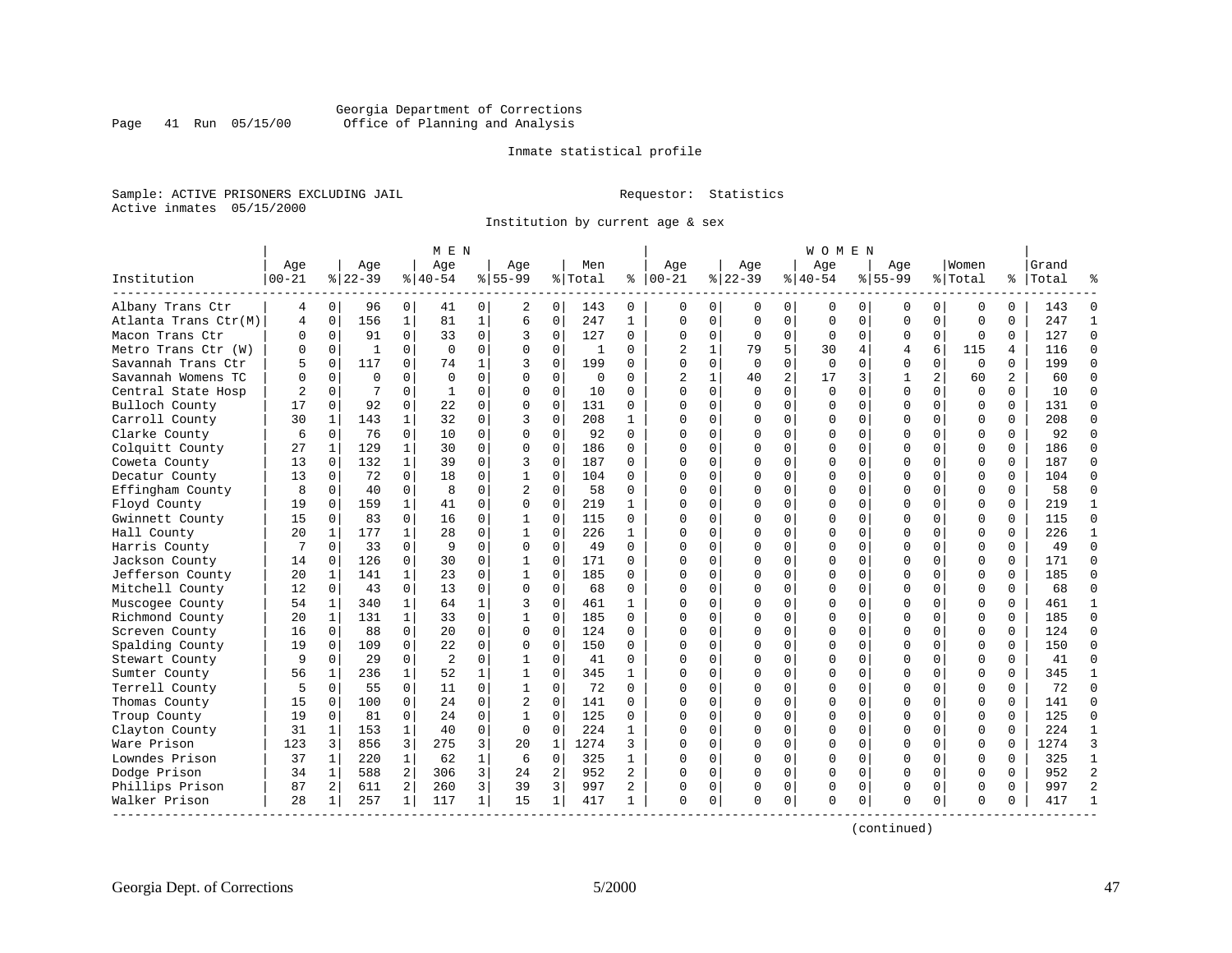#### Georgia Department of Corrections<br>Page 42 Run 05/15/00 office of Planning and Analysis Page 42 Run 05/15/00 Office of Planning and Analysis

#### Inmate statistical profile

|  | Sample: ACTIVE PRISONERS EXCLUDING JAIL |  |
|--|-----------------------------------------|--|
|  | Active inmates 05/15/2000               |  |

L Bample: Activities Requestor: Statistics

Institution by current age & sex (CONTINUED)

|                      |           |                |          |                | M E N    |                |              |                |         |                |              |             |             |             | W O M E N |          |           |          |              |          |       |                |
|----------------------|-----------|----------------|----------|----------------|----------|----------------|--------------|----------------|---------|----------------|--------------|-------------|-------------|-------------|-----------|----------|-----------|----------|--------------|----------|-------|----------------|
|                      | Age       |                | Age      |                | Age      |                | Age          |                | Men     |                | Age          |             | Age         |             | Age       |          | Age       |          | Women        |          | Grand |                |
| Institution          | $00 - 21$ |                | $ 22-39$ |                | $ 40-54$ |                | $8 55-99$    |                | % Total | ి              | $ 00-21$     |             | $8$   22-39 |             | $ 40-54$  |          | $8 55-99$ |          | % Total      | ႜ        | Total |                |
| Wayne Prison         | 11        | $\Omega$       | 113      | $\Omega$       | 68       | 1              | 6            | $\Omega$       | 198     | 0              | $\Omega$     | 0           | O           | $\Omega$    | 0         | O        | n         | $\Omega$ | U            | $\Omega$ | 198   |                |
| Arrendale Prison     | 542       | 14             | 526      | 2              | 124      | $\mathbf{1}$   | 14           | 1              | 1206    | 3              | $\Omega$     | 0           | $\Omega$    | 0           | $\Omega$  | $\Omega$ | $\Omega$  | $\Omega$ | $\Omega$     | $\Omega$ | 1206  |                |
| Montgomery Prison    | 51        | $\mathbf{1}$   | 232      | $\mathbf{1}$   | 92       | $\mathbf{1}$   |              | $\Omega$       | 382     | $\mathbf{1}$   | Ω            | 0           | ∩           | $\Omega$    | $\Omega$  | $\Omega$ | $\Omega$  | $\Omega$ | $\Omega$     | $\Omega$ | 382   |                |
| Lee Prison           | 49        | $\mathbf{1}$   | 443      | 2              | 161      | $\overline{a}$ | 15           | $\mathbf 1$    | 668     | $\overline{a}$ | Ω            | 0           |             | $\Omega$    | $\Omega$  | $\Omega$ |           | $\Omega$ | $\Omega$     | $\Omega$ | 668   |                |
| Putnam Prison        | 21        | $\mathbf{1}$   | 86       | $\Omega$       | 31       | $\Omega$       | $\Omega$     | $\Omega$       | 138     | $\Omega$       | $\Omega$     | 0           |             | $\Omega$    | N         | $\Omega$ | $\Omega$  | $\Omega$ | $\Omega$     | $\Omega$ | 138   | $\cap$         |
| Georgia State Prison | 39        | $\mathbf{1}$   | 811      | 3              | 338      | 3              | 25           | 2              | 1213    | 3              | $\cap$       | 0           |             | $\Omega$    | O         | O        | $\Omega$  | $\Omega$ | $\Omega$     | $\Omega$ | 1213  | κ              |
| Mens Prison          | 4         | $\Omega$       | 159      | $\mathbf{1}$   | 213      | 2              | 265          | 18             | 641     | 2              | $\Omega$     | 0           |             | $\Omega$    | 0         | O        | $\Omega$  | $\Omega$ | $\Omega$     | $\Omega$ | 641   | -1             |
| Jackson Prison-Diag  | 168       | $\overline{4}$ | 935      | 4              | 414      | 4              | 66           | 5              | 1583    | 4              | Λ            | 0           |             | $\Omega$    | 0         | O        |           | 0        | U            | U        | 1583  |                |
| Jackson Prison-Perm  | 4         | U              | 147      | $\mathbf{1}$   | 85       | $\mathbf{1}$   | 11           | $\mathbf{1}$   | 247     | 1              | Λ            | 0           |             | $\Omega$    | U         | U        |           | $\Omega$ | $\Omega$     | $\Omega$ | 247   |                |
| Coastal Prison       | 159       | $\overline{4}$ | 732      | 3              | 331      | 3              | 26           | 2              | 1248    | 3              | Λ            | 0           |             | $\Omega$    | O         | U        | $\Omega$  | $\Omega$ | $\Omega$     | $\Omega$ | 1248  |                |
| Scott Prison         | 71        | $\mathfrak{D}$ | 736      | 3              | 310      | 3              | 42           | 3              | 1159    | ζ              | Λ            | $\Omega$    |             | $\Omega$    | O         | U        | $\Omega$  | $\Omega$ | $\Omega$     | $\Omega$ | 1159  |                |
| Rivers Prison        | 59        | 2              | 680      | 3              | 331      | 3              | 31           | $\overline{2}$ | 1101    | ζ              | Ω            | 0           |             | $\Omega$    | O         | O        |           | $\Omega$ | $\Omega$     | $\Omega$ | 1101  |                |
| Rutledge Prison      | 20        | 1              | 300      | $\mathbf{1}$   | 221      | 2              | 50           | 3              | 591     | $\mathbf{1}$   |              | 0           |             | $\Omega$    | ი         | O        |           | $\Omega$ | $\Omega$     | $\Omega$ | 591   |                |
| Central Prison       | 23        | $\mathbf{1}$   | 429      | 2              | 280      | 3              | 45           | 3              | 777     | $\overline{a}$ | O            | 0           |             | $\Omega$    | O         | O        | $\Omega$  | $\Omega$ | $\Omega$     | $\Omega$ | 777   | $\mathfrak{D}$ |
| Augusta Med Prison   | 91        | 2              | 577      | 2              | 338      | 3              | 79           | 5              | 1085    | ς              | $\cap$       | 0           |             | $\Omega$    | O         | O        | $\Omega$  | $\Omega$ | $\mathbf{1}$ | $\Omega$ | 1086  |                |
| Rogers Prison        | 175       | 4              | 842      | 3              | 215      | 2              | 8            | 1              | 1240    | ς              | ∩            | 0           | $\Omega$    | $\Omega$    | 0         | O        | ∩         | 0        | $\Omega$     | $\Omega$ | 1240  |                |
| Burruss Prison       | 33        |                | 195      |                | 59       | $\mathbf{1}$   | 10           | $\mathbf{1}$   | 297     | 1              | ∩            | 0           |             | $\Omega$    | O         | U        |           | $\Omega$ | $\cap$       | $\cap$   | 297   | $\mathbf{1}$   |
| Bostick Prison       | 12        | $\Omega$       | 226      | $\mathbf{1}$   | 235      | 2              | 131          | 9              | 604     | $\mathbf{1}$   | $\cap$       | 0           |             | $\Omega$    | $\Omega$  | U        | $\Omega$  | $\Omega$ | $\Omega$     | $\cap$   | 604   |                |
| Valdosta Prison      | 42        | 1              | 577      | $\overline{2}$ | 200      | $\mathfrak{D}$ | 24           | $\overline{a}$ | 843     | $\overline{a}$ | $\cap$       | 0           |             | $\Omega$    | $\Omega$  | U        | $\Omega$  | $\Omega$ | $\Omega$     | $\Omega$ | 843   | っ              |
| Hays Prison          | 139       | 4              | 738      | 3              | 326      | 3              | 42           | 3              | 1245    | 3              | <sup>0</sup> | 0           |             | $\Omega$    | O         | $\Omega$ | $\Omega$  | $\Omega$ | $\Omega$     | $\Omega$ | 1245  |                |
| Hancock Prison       | 99        | 3              | 910      | 4              | 338      | 3              | 37           | 3              | 1384    | ς              | Ω            | 0           |             | $\mathbf 0$ | O         | $\Omega$ |           | $\Omega$ | $\Omega$     | $\Omega$ | 1384  |                |
| Telfair Prison       | 77        | 2              | 732      | 3              | 239      | 2              | 16           | $\mathbf 1$    | 1064    | 3              |              | 0           |             | $\Omega$    | N         | O        |           | $\Omega$ | $\Omega$     | $\Omega$ | 1064  |                |
| Autry Prison         | 75        | $\overline{2}$ | 813      | 3              | 380      | 4              | 58           | 4              | 1326    | 3              | U            | 0           |             | $\Omega$    | O         | O        | $\Omega$  | $\Omega$ | $\Omega$     | $\Omega$ | 1326  |                |
| Washington Mens Pris | 25        | $\mathbf{1}$   | 89       | $\Omega$       | 34       | $\Omega$       | $\mathbf{1}$ | $\Omega$       | 149     | U              | U            | 0           |             | $\Omega$    | O         | O        | $\Omega$  | $\Omega$ | 0            | $\Omega$ | 149   | $\cap$         |
| Wilcox Prison        | 76        | 2              | 736      | 3              | 377      | 4              | 49           | 3              | 1238    | ς              | Λ            | 0           |             | $\Omega$    | O         | O        |           | $\Omega$ | $\Omega$     | U        | 1238  |                |
| Calhoun Prison       | 91        | 2              | 769      | 3              | 324      | 3              | 44           | 3              | 1228    | ς              | Λ            | 0           |             | $\Omega$    | ი         | U        |           | $\Omega$ | $\Omega$     | $\cap$   | 1228  |                |
| Dooly Prison         | 76        | $\overline{2}$ | 670      | 3              | 343      | 3              | 32           | $\overline{2}$ | 1121    | ς              | ∩            | 0           | ∩           | $\Omega$    | O         | U        | ∩         | $\Omega$ | $\Omega$     | $\cap$   | 1121  |                |
| Macon Prison         | 109       | 3              | 887      | 4              | 324      | 3              | 46           | 3              | 1366    | 3              | ∩            | 0           |             | $\Omega$    | O         | U        | ∩         | 0        | 0            | $\Omega$ | 1366  |                |
| Smith Prison         | 82        | 2              | 785      | 3              | 232      | 2              | 18           | $\mathbf{1}$   | 1117    | 3              | n            | 0           | $\Omega$    | $\Omega$    | 0         | U        | ∩         | $\Omega$ | $\Omega$     | $\Omega$ | 1117  | κ              |
| Homerville Prison    | 1         | $\Omega$       | 142      | 1              | 53       | $\mathbf{1}$   | 1            | $\Omega$       | 197     | 0              | $\Omega$     | $\mathbf 0$ | $\Omega$    | $\Omega$    | $\Omega$  | $\Omega$ | $\Omega$  | $\Omega$ | $\Omega$     | $\Omega$ | 197   | U              |
| Washingtn Women Pris | 0         | 0              | $\Omega$ | $\Omega$       | $\Omega$ | $\Omega$       | $\Omega$     | $\Omega$       | 0       | $\Omega$       | 46           | 26          | 509         | 29          | 228       | 34       | 19        | 29       | 802          | 30       | 802   |                |
| Baldwin Prison       | 77        | 2              | 439      | 2              | 176      | 2              | 10           | 1              | 702     | $\overline{a}$ | $\Omega$     | $\mathbf 0$ | $\mathbf 0$ | $\Omega$    | $\Omega$  | $\Omega$ | $\Omega$  | $\Omega$ | $\Omega$     | $\Omega$ | 702   | $\mathcal{D}$  |
| Metro Womens Prison  | 0         | 0              | $\Omega$ | $\Omega$       | $\Omega$ | 0              | $\Omega$     | $\Omega$       | 0       | $\Omega$       | 45           | 25          | 432         | 25          | 159       | 24       | 23        | 35       | 659          | 25       | 659   |                |
| Pulaski Womens Pris  | 0         | 0              | $\Omega$ | $\Omega$       | $\Omega$ | 0              | n            | 0              | 0       | U              | 83           | 47          | 670         | 39          | 237       | 35       | 19        | 29       | 1009         | 38       | 1009  |                |
| Pelham PreTrans Unit | 5         | 0              | 121      | $\Omega$       | 54       | 1              | 7            | 0              | 187     | O              | $\Omega$     | $\mathbf 0$ | O           | 0           | 0         | 0        | ∩         | 0        | O            | 0        | 187   |                |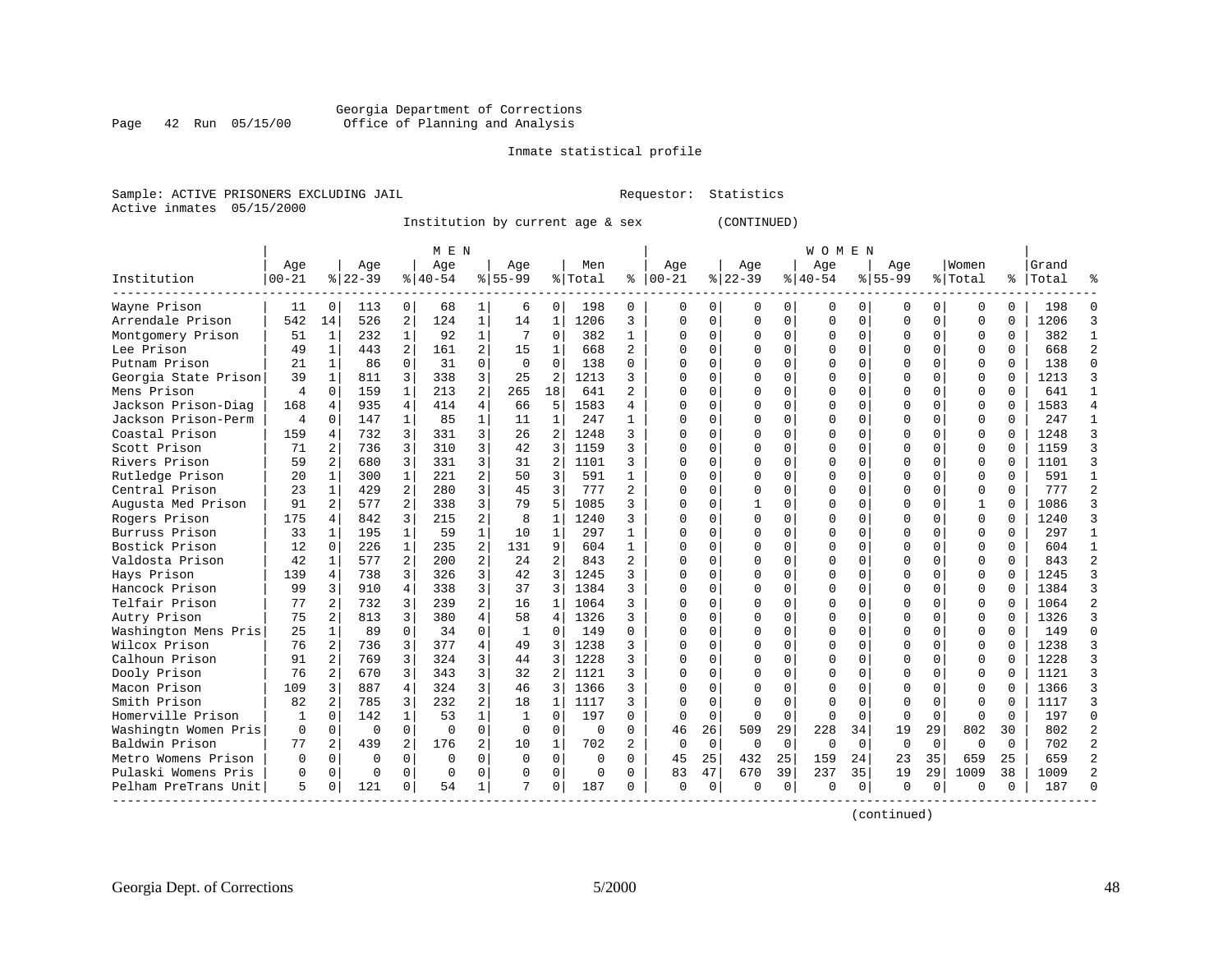#### Georgia Department of Corrections<br>Page 43 Run 05/15/00 Office of Planning and Analysis Page 43 Run 05/15/00 Office of Planning and Analysis

#### Inmate statistical profile

|  | Sample: ACTIVE PRISONERS EXCLUDING JAII |  |
|--|-----------------------------------------|--|
|  | Active inmates 05/15/2000               |  |

L<br>
Requestor: Statistics

Institution by current age & sex (CONTINUED)

|                      |          |       |           |                | M E N                   |       |           |       |                    |              |            |       |           |       | <b>WOMEN</b> |          |           |        |          |       |           |       |
|----------------------|----------|-------|-----------|----------------|-------------------------|-------|-----------|-------|--------------------|--------------|------------|-------|-----------|-------|--------------|----------|-----------|--------|----------|-------|-----------|-------|
|                      | Age      |       | Age       |                | Age                     |       | Age       |       | Men                |              | Age        |       | Age       |       | Age          |          | Age       |        | Women    |       | Grand     |       |
| Institution          | $ 00-21$ |       | $ 22-39 $ |                | $ 40-54 $               |       | $ 55-99 $ |       | % Total            | ⊱            | $ 00 - 21$ |       | $ 22-39 $ |       | $ 40-54 $    |          | $ 55-99 $ |        | % Total  |       | %   Total | ႜ     |
| Milan Prison         | 56       |       | 145       |                | 57                      |       |           | 0     | 260                |              |            |       |           |       |              |          |           |        |          |       | 260       |       |
| West Central Prison  | 22       |       | 125       | 0              | 32                      | 0     | 2         | 0     | 181                | $\Omega$     |            |       |           | 0     | $\Omega$     | $\Omega$ |           |        | $\Omega$ | 0     | 181       |       |
| D Ray James Prison   | 102      |       | 793       |                | 317                     | 3     | 27        | 2     | 1239               |              |            |       |           |       |              |          |           |        | $\Omega$ | 0     | 1239      |       |
| Coffee Corr Facility | 97       |       | 612       | $\overline{2}$ | 271                     | 3     | 23        |       | 1003               | $\mathbf{2}$ |            |       |           |       |              |          |           |        | $\Omega$ |       | 1003      |       |
| Wheeler Corr Facilty | 90       |       | 630       |                | 254                     |       | 29        |       | 1003               |              |            |       |           |       |              |          |           |        | $\Omega$ |       | 1003      |       |
| Transfer Inst Unkn   | 0        |       |           |                |                         |       | $\Omega$  |       |                    | 0            |            |       |           |       |              |          |           |        |          |       |           |       |
| Montgomery BC        | 23       |       | 60        |                |                         |       | 0         |       | 83                 |              |            |       |           |       |              |          |           |        |          |       | 83        |       |
| Scott BC             | 23       |       | 49        |                |                         |       |           |       | 72                 |              |            |       |           |       |              |          |           |        |          |       | 72        |       |
| Burruss BC           | 37       |       | 104       |                |                         |       | $\Omega$  | 0     | 141                |              |            |       |           |       |              |          |           |        |          | 0     | 141       |       |
| Hays BC              | 50       |       | 157       |                |                         |       | $\Omega$  | 0     | 207                |              |            |       |           |       |              |          |           |        |          | 0     | 207       |       |
| Baldwin BC           | 71       |       | 184       |                |                         |       | $\Omega$  | 0     | 255                |              |            |       |           |       |              |          | 0         |        |          | 0     | 255       |       |
| Treutlen BC          | 31       |       | 61        | 0              |                         |       | U         | 0     | 92                 |              | $\cap$     |       |           |       |              |          | $\Omega$  |        |          |       | 92        |       |
| Total reported       | 3897     |       |           |                | 100 25265 100 10039 100 |       |           |       | 1440 100 40641 100 |              | 178 100    |       | 1731 100  |       | 671 100      |          |           | 66 100 | 2646 100 |       | 43287 100 |       |
| Percent reported     |          | 100.0 |           | 100.0          |                         | 100.0 |           | 100.0 |                    | 100.0        |            | 100.0 |           | 100.0 |              | 100.0    |           | 100.0  |          | 100.0 |           | 100.0 |
| Not Reported         | O        |       | U         |                | $\Omega$                |       | 0         |       | $\Omega$           |              | $\Omega$   |       | $\Omega$  |       | $\Omega$     |          | O         |        | $\Omega$ |       |           |       |
| Total                | 3897     |       | 25265     |                | 10039                   |       | 1440      |       | 40641              |              | 178        |       | 1731      |       | 671          |          | 66        |        | 2646     |       | 43287     |       |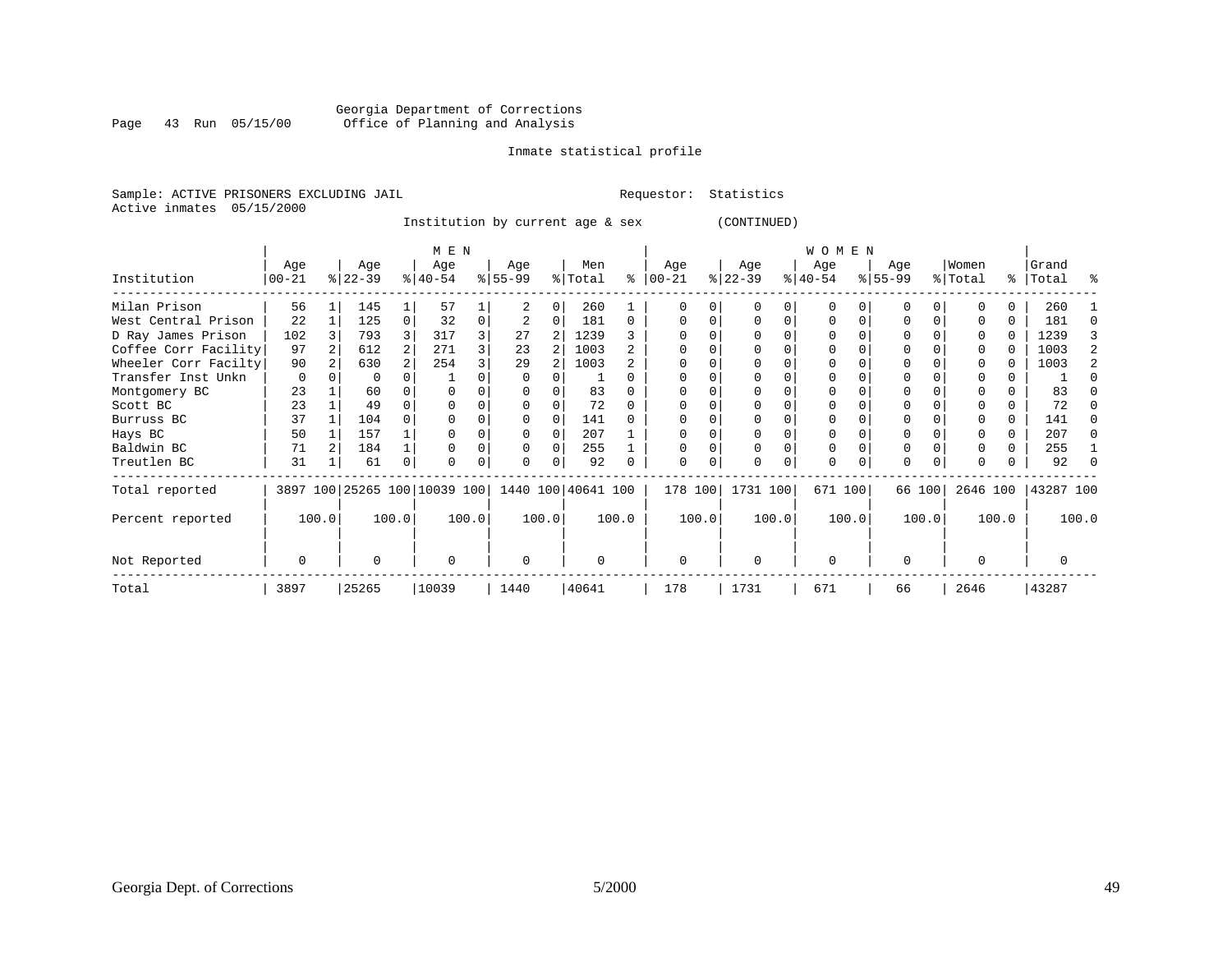#### Georgia Department of Corrections<br>Page 44 Run 05/15/00 office of Planning and Analysis Office of Planning and Analysis

#### Inmate statistical profile

Sample: ACTIVE PRISONERS EXCLUDING JAIL **Requestor:** Statistics Active inmates 05/15/2000

Misdemeanors And Felonies by current age & sex

| Crime Type            | Age<br>$00 - 21$ | Age<br>$8122 - 39$                   | M E N<br>Aqe<br>$8140 - 54$                  | Aqe<br>$8155 - 99$  | Men<br>ႜ<br>% Total                       | Aqe<br>$00 - 21$               | Aqe<br>$8 22-39$                | <b>WOMEN</b><br>Aqe<br>$ 40-54 $ | Aqe<br>$8155 - 99$ | Women<br>% Total           | Grand<br>%   Total %                |
|-----------------------|------------------|--------------------------------------|----------------------------------------------|---------------------|-------------------------------------------|--------------------------------|---------------------------------|----------------------------------|--------------------|----------------------------|-------------------------------------|
| MISDEMEANOR<br>FELONY | 15               | 63<br>$\Omega$<br>3775 100 24901 100 | 20<br>$\Omega$<br>$\overline{0}$<br>9867 100 | 4<br>0 <sup>1</sup> | 102<br>$\mathbf{0}$<br>1425 100 39968 100 | 0 <sup>1</sup><br>0<br>171 100 | 8<br>0 <sup>1</sup><br>1664 100 | 4<br>652<br>99                   | 0<br>0<br>65 100   | 12<br>$\Omega$<br>2552 100 | 114<br>$\overline{0}$<br> 42520 100 |
| Total reported        |                  | 3790 100 24964 100                   | 100<br>9887                                  |                     | 1429 100 40070 100                        | 171 100                        | 1672 100                        | 656 100                          | 65 100             | 2564 100                   | 42634 100                           |
| Percent reported      | 97.3             | 98.8                                 | 98.5                                         | 99.2                | 98.6                                      | 96.1                           | 96.6                            | 97.8                             | 98.5               | 96.9                       | 98.5                                |
| <b>NOT REPORTED</b>   | 107              | 301                                  | 152                                          | 11                  | 571                                       | 7                              | 59                              | 15                               |                    | 82                         | 653                                 |
| Total                 | 3897             | 25265                                | 10039                                        | 1440                | 40641                                     | 178                            | 1731                            | 671                              | 66                 | 2646                       | 43287                               |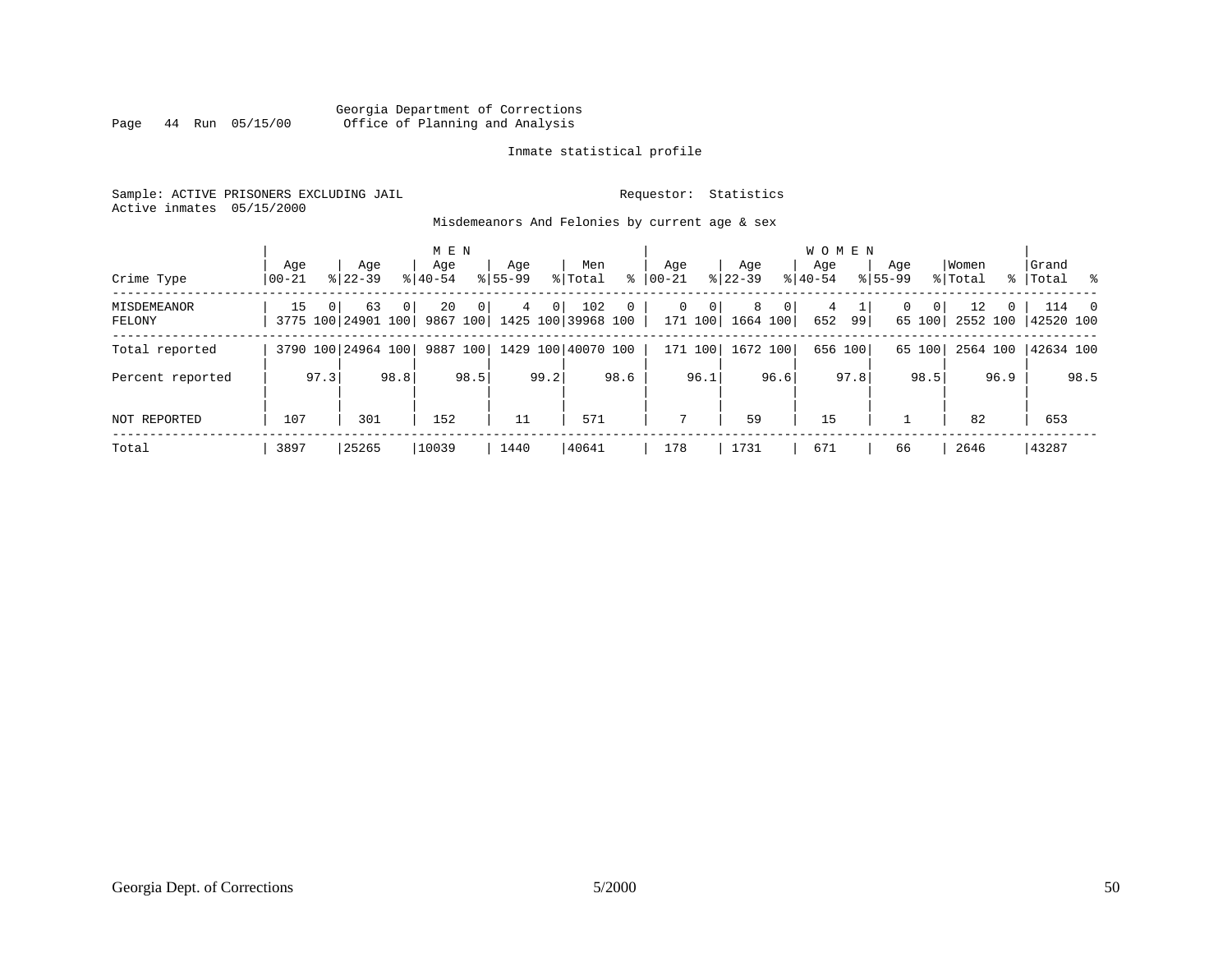#### Georgia Department of Corrections<br>Page 45 Run 05/15/00 office of Planning and Analysis Office of Planning and Analysis

#### Inmate statistical profile

Sample: ACTIVE PRISONERS EXCLUDING JAIL **Requestor:** Statistics Active inmates 05/15/2000

Crimes By Group by current age & sex

|                      |           |             |                    |              | M E N       |          |              |              |                    |                |          |          |                |      | <b>WOMEN</b> |          |             |                |                |              |           |                |
|----------------------|-----------|-------------|--------------------|--------------|-------------|----------|--------------|--------------|--------------------|----------------|----------|----------|----------------|------|--------------|----------|-------------|----------------|----------------|--------------|-----------|----------------|
|                      | Age       |             | Age                |              | Age         |          | Age          |              | Men                |                | Age      |          | Age            |      | Age          |          | Age         |                | Women          |              | Grand     |                |
| Crimes By Group      | $00 - 21$ |             | $8 22-39$          |              | $8140 - 54$ |          | $8155 - 99$  |              | % Total            | ႜ              | $ 00-21$ |          | $8$   22-39    |      | $ 40-54$     |          | $8155 - 99$ |                | % Total        |              | Total     | °              |
| HOMICIDE             | 259       | 7           | 2898               | 12           | 1606        | 16       | 402          | 28           | 5165               | 13             | 20       | 12       | 212            | 13   | 113          | 17       | 34          | 52             | 379            | 15           | 5544      | 13             |
| ABORTION             | $\Omega$  | 0           | $\Omega$           | 0            | $\Omega$    | 0        | 0            | 0            | $\Omega$           | $\Omega$       | $\Omega$ | $\Omega$ | $\mathbf 0$    | 0    | $\Omega$     | 0        | $\Omega$    | $\overline{0}$ | $\Omega$       | $\Omega$     | $\Omega$  | $\mathbf 0$    |
| BODILY INJRY&REL OFF | 540       | 14          | 3571               | 14           | 1276        | 13       | 166          | 12           | 5553               | 14             | 16       | 9        | 177            | 11   | 74           | 11       | 4           | 6              | 271            | 11           | 5824      | 14             |
| ARSON & REL OFF      | 26        | 1           | 186                | 1            | 65          | 1        | 10           | 1            | 287                |                | $\Omega$ | $\Omega$ | 16             |      | 8            | 1        |             | 2              | 25             |              | 312       | 1              |
| DAMAGE OF PROPERTY   | 18        | $\Omega$    | 55                 | 0            | 22          | O        | 3            | 0            | 98                 | $\Omega$       | 1        |          | 4              | U    |              | $\Omega$ | O           | $\Omega$       | 6              | $\Omega$     | 104       | $\Omega$       |
| BURGLARY & REL OFF   | 548       | 14          | 3067               | 12           | 993         | 10       | 40           | 3            | 4648               | 12             | 19       | 11       | 115            | 7    | 36           | 5        | 0           | $\Omega$       | 170            | 7            | 4818      | 11             |
| FORGERY & REL OFF    | 50        | 1           | 689                | 3            | 306         | 3        | 12           | $\mathbf{1}$ | 1057               | ζ              | 13       | 8        | 261            | 16   | 82           | 13       | 3           | 5              | 359            | 14           | 1416      | 3              |
| THEFT                | 311       | 8           | 1633               | 7            | 615         | 6        | 51           | 4            | 2610               | 7              | 18       | 11       | 186            | 11   | 103          | 16       | 4           | 6              | 311            | 12           | 2921      | 7              |
| ROBBERY              | 1181      | 31          | 4261               | 17           | 1048        | 11       | 56           | 4            | 6546               | 16             | 47       | 27       | 136            | 8    | 36           | 5        |             | 2              | 220            | 9            | 6766      | 16             |
| SEXUAL OFFENSES      | 274       | 7           | 2787               | 11           | 1773        | 18       | 475          | 33           | 5309               | 13             | 6        | 4        | 40             | 2    | 19           | 3        | C           | $\Omega$       | 65             | 3            | 5374      | 13             |
| OBSCENITY CRIMES     | O         | $\Omega$    | U                  | 0            | 2           | O        | U            | 0            | 2                  | $\Omega$       | O        | $\Omega$ | $\Omega$       | U    | O            | $\Omega$ | U           | $\Omega$       | $\Omega$       | $\Omega$     | 2         | $\Omega$       |
| TREASON & REL OFF    | O         | $\Omega$    | 2                  | 0            | -1          | 0        | U            | $\Omega$     | २                  | O              | O        | $\Omega$ | 0              | 0    | O            | $\Omega$ | 0           | $\Omega$       | $\Omega$       | 0            | 3         | $\Omega$       |
| CRIMES INVOLVNG GOVT | 73        | 2           | 574                | 2            | 135         | 1        |              | $\Omega$     | 789                |                |          |          | 28             | 2    | 16           | 2        | Ω           | $\Omega$       | 46             | 2            | 835       | $\overline{a}$ |
| FALSIFICATIONS       | 1         | $\Omega$    | 24                 | 0            | 8           | 0        | $\mathbf{1}$ | 0            | 34                 | O              | $\Omega$ | $\Omega$ | $\overline{2}$ | 0    | 1            | $\Omega$ | C           | 0              | 3              | 0            | 37        | $\Omega$       |
| OBSTRUCT LAW ENFORCE | 12        | $\Omega$    | 73                 | 0            | 25          | 0        | 2            | $\Omega$     | 112                |                |          |          | 3              | 0    | 2            | $\Omega$ | C           | 0              | 6              |              | 118       | $\Omega$       |
| DISORDERLY CONDUCT   | $\Omega$  | $\Omega$    | 32                 | U            | 3           | O        | U            | O            | 35                 | U              |          |          | n              | U    |              | $\Omega$ | Ω           | $\Omega$       |                | $\Omega$     | 37        | U              |
| GAMBLING & REL OFF   | $\Omega$  | $\Omega$    | 3                  | 0            | $\Omega$    | 0        | -1           | 0            | 4                  | U              | $\Omega$ | $\Omega$ | -1             | U    | O            | $\Omega$ | C           | $\Omega$       | 1              | <sup>0</sup> | 5         | U              |
| CRUELTY TO CHILDREN  | 12        | 0           | 168                | $\mathbf 1$  | 50          | 1        | 11           | 1            | 241                |                |          | 2        | 62             | 4    |              | 1        | C           | $\Omega$       | 73             | 3            | 314       | 1              |
| CRIMES WITH GUNS     | 9         | $\Omega$    | 127                | $\mathbf{1}$ | 44          | $\Omega$ | 7            | $\Omega$     | 187                | O              | $\Omega$ | $\Omega$ | $\overline{2}$ | 0    | $\Omega$     | $\Omega$ | C           | $\Omega$       | $\overline{2}$ | $\Omega$     | 189       | $\Omega$       |
| INVASION PRIVACY     |           | $\Omega$    | 9                  | U            | 8           | O        | -1           | 0            | 21                 | O              | O        | O        | 0              | 0    | O            | $\Omega$ | C           | 0              | $\Omega$       | 0            | 21        | $\Omega$       |
| RACKETEERING         |           | $\mathbf 0$ | 5                  | $\Omega$     |             | O        | 1            | 0            | 15                 | O              | $\Omega$ | $\Omega$ | $\overline{2}$ | 0    | 1            | $\Omega$ | C           | $\Omega$       | 3              | ∩            | 18        | $\Omega$       |
| DRUG ABUSE OFFENSES  | 403       | 11          | 3697               | 15           | 1388        | 14       | 108          | 8            | 5596               | 14             | 18       | 11       | 344            | 21   | 120          | 18       | 16          | 25             | 498            | 19           | 6094      | 14             |
| DRUG TRAFFICKING     | 22        | 1           | 636                | 3            | 197         | 2        | 29           | 2            | 884                | $\overline{c}$ | 2        | 1        | 44             | 3    | 23           | 4        |             | 2              | 70             | 3            | 954       | 2              |
| AUTO CRIMES          | 2         | $\mathbf 0$ | 303                | $\mathbf{1}$ | 263         | 3        | 36           | 3            | 604                |                | $\Omega$ | $\Omega$ | 16             | 1    | 6            | 1        |             | 2              | 23             | 1            | 627       | $\mathbf{1}$   |
| REVENUE & CONTRABAND | 0         | 0           | 0                  | 0            | $\Omega$    | 0        | $\Omega$     | 0            | 0                  | U              | $\Omega$ | $\Omega$ | 0              | 0    | O            | 0        | 0           | 0              | 0              | $\Omega$     | $\Omega$  | $\mathbf 0$    |
| CRIMES OF OTH STATES | 0         | 0           | 1                  | 0            | 1           | 0        | U            | 0            | 2                  | O              | $\Omega$ | $\Omega$ | $\Omega$       | 0    | $\Omega$     | $\Omega$ | 0           | 0              | $\Omega$       | $\Omega$     | 2         | $\Omega$       |
| MISC. FELONIES       | 27        | 1           | 93                 | 0            | 26          | 0        | 6            | 0            | 152                | $\Omega$       | 3        |          | 13             |      | 3            | $\Omega$ | 0           | $\Omega$       | 19             | 1            | 171       | $\cap$         |
| MISDEMEANORS         | 15        | $\Omega$    | 63                 | 0            | 20          | 0        | 4            | 0            | 102                | O              | $\Omega$ | $\Omega$ | 8              | 0    |              | 1        | 0           | 0              | 12             | $\Omega$     | 114       | ∩              |
| Total reported       |           |             | 3787 100 24957 100 |              | 9883 100    |          |              |              | 1429 100 40056 100 |                | 171 100  |          | 1672 100       |      | 656 100      |          |             | 65 100         | 2564 100       |              | 42620 100 |                |
| Percent reported     |           | 97.2        |                    | 98.8         |             | 98.4     |              | 99.2         |                    | 98.6           |          | 96.1     |                | 96.6 |              | 97.8     |             | 98.5           |                | 96.9         |           | 98.5           |
| NOT REPORTED         | 110       |             | 308                |              | 156         |          | 11           |              | 585                |                | 7        |          | 59             |      | 15           |          | 1           |                | 82             |              | 667       |                |
| Total                | 3897      |             | 25265              |              | 10039       |          | 1440         |              | 40641              |                | 178      |          | 1731           |      | 671          |          | 66          |                | 2646           |              | 43287     |                |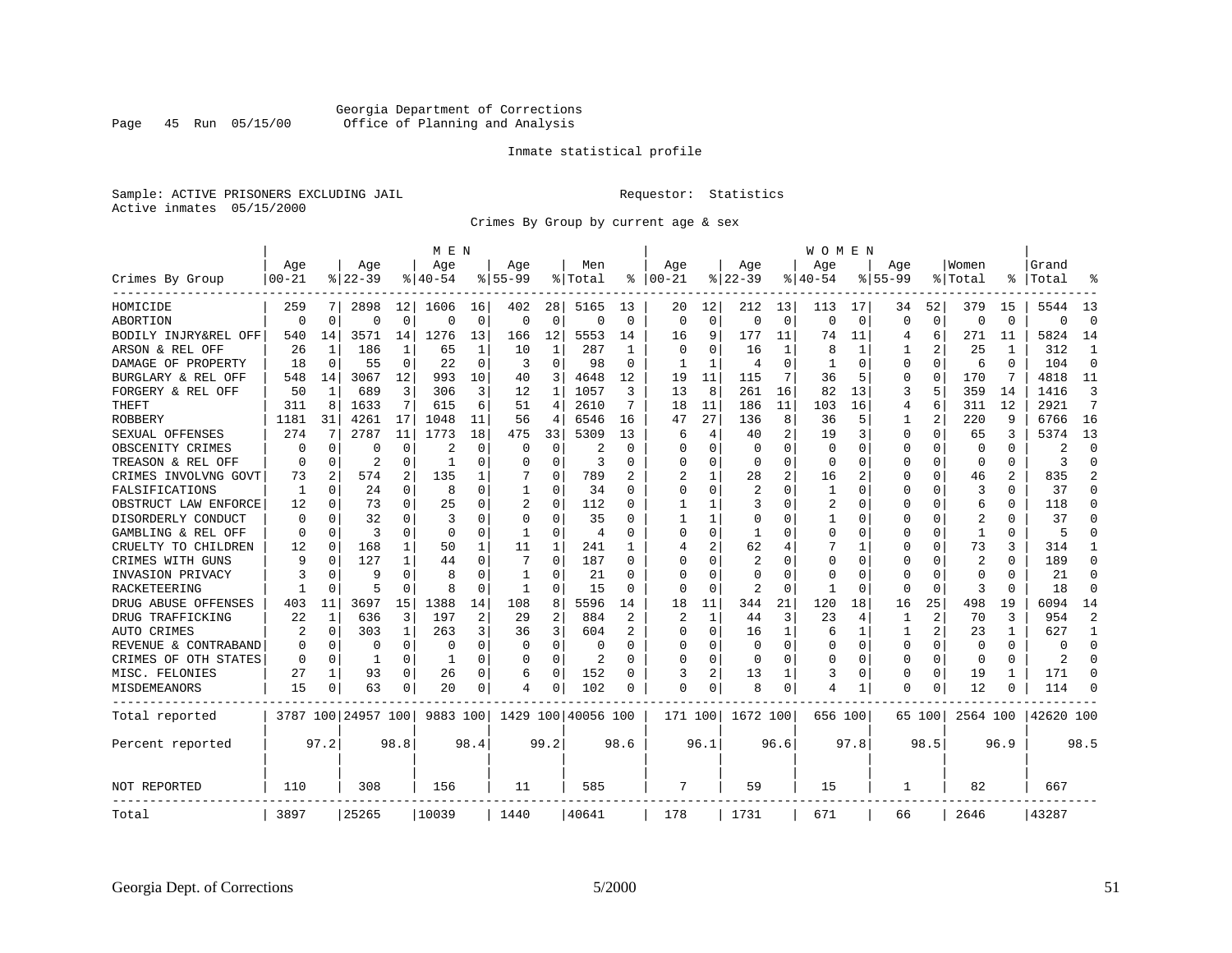#### Georgia Department of Corrections<br>Page 46 Run 05/15/00 office of Planning and Analysis Office of Planning and Analysis

#### Inmate statistical profile

Sample: ACTIVE PRISONERS EXCLUDING JAIL **Requestor:** Statistics Active inmates 05/15/2000

Most Serious Offense by current age & sex

|                            |          |             |                |              | M E N     |          |           |             |                |          |            |          |                |          | <b>WOMEN</b> |             |             |             |                |          |           |             |
|----------------------------|----------|-------------|----------------|--------------|-----------|----------|-----------|-------------|----------------|----------|------------|----------|----------------|----------|--------------|-------------|-------------|-------------|----------------|----------|-----------|-------------|
|                            | Aqe      |             | Age            |              | Aqe       |          | Age       |             | Men            |          | Age        |          | Age            |          | Aqe          |             | Age         |             | Women          |          | Grand     |             |
| Most Serious Offense 00-21 |          |             | $ 22-39 $      |              | $ 40-54 $ |          | $8 55-99$ |             | % Total        |          | $% 100-21$ |          | $ 22-39 $      |          | $ 40-54 $    |             | $8155 - 99$ |             | % Total        |          | %   Total |             |
| Misdemeanors               |          |             |                |              |           |          |           |             |                |          |            |          |                |          |              |             |             |             |                |          |           |             |
| abandonment                | 0        | 0           | 0              | 0            | 0         | 0        | 1         | 0           |                | 0        | 0          | $\Omega$ | 0              | 0        | 0            | 0           | 0           | 0           | $\Omega$       | $\Omega$ |           |             |
| stalking                   |          | $\Omega$    | 3              | 0            |           | 0        | O         | 0           | 4              | $\Omega$ |            | $\Omega$ | $\Omega$       | $\Omega$ |              | $\mathbf 0$ | 0           | $\mathbf 0$ | $\Omega$       | $\Omega$ |           | $\Omega$    |
| assault & battery          |          | $\Omega$    | $\Omega$       | $\Omega$     |           | $\Omega$ |           | 0           |                | $\Omega$ |            | $\Omega$ | $\mathbf 0$    | $\Omega$ |              | $\mathbf 0$ | $\Omega$    | $\Omega$    | $\Omega$       | $\Omega$ |           | $\Omega$    |
| aggravated assault         |          | 0           |                | $\Omega$     | $\Omega$  | 0        |           | $\mathbf 0$ |                | $\Omega$ |            | $\Omega$ | $\mathbf 0$    | $\Omega$ |              | $\Omega$    | U           | $\Omega$    | $\Omega$       | $\Omega$ |           | $\Omega$    |
| simple assault             |          | $\Omega$    | 3              | $\Omega$     | $\Omega$  | $\Omega$ |           | $\mathbf 0$ | 4              | $\Omega$ |            | $\Omega$ |                | $\Omega$ |              | $\Omega$    | U           | $\Omega$    |                | $\Omega$ |           | $\Omega$    |
| simple battery             | 2        | $\Omega$    | 12             | 0            |           | 0        |           | $\Omega$    | 15             | $\Omega$ |            | $\Omega$ | 0              | $\Omega$ |              | $\Omega$    | U           | $\Omega$    |                | $\Omega$ | 16        | $\Omega$    |
| reckless conduct           |          | $\mathbf 0$ | $\overline{c}$ | $\Omega$     | $\Omega$  | $\Omega$ |           | $\mathbf 0$ | 3              | $\Omega$ |            | $\Omega$ | $\Omega$       | $\Omega$ |              | $\Omega$    | O           | $\Omega$    | $\Omega$       | $\Omega$ |           | $\Omega$    |
| receiving stolen goo       |          | $\Omega$    | $\overline{a}$ | $\Omega$     | $\Omega$  | $\Omega$ |           | $\mathbf 0$ | $\overline{a}$ | $\Omega$ |            | $\Omega$ | $\Omega$       | $\Omega$ |              | $\Omega$    | 0           | $\Omega$    | $\Omega$       | $\Omega$ |           | $\Omega$    |
| theft by taking            |          | $\Omega$    | 3              | $\Omega$     | O         | 0        |           | $\mathbf 0$ | 4              | $\Omega$ |            | $\Omega$ | $\Omega$       | $\Omega$ |              | $\Omega$    | U           | $\Omega$    | $\Omega$       | $\Omega$ |           | $\Omega$    |
| robbery                    |          | 0           |                | $\Omega$     | 0         | $\Omega$ |           | 0           |                | $\Omega$ |            | $\Omega$ | $\Omega$       | $\Omega$ |              | $\Omega$    | 0           | $\Omega$    | $\Omega$       | $\Omega$ |           | $\Omega$    |
| bad checks                 |          | O           |                | $\Omega$     | O         | 0        |           | $\mathbf 0$ |                | $\Omega$ | U          | $\Omega$ | $\overline{2}$ | $\Omega$ |              | $\Omega$    | U           | $\Omega$    | 3              | $\Omega$ |           | $\Omega$    |
| fraudulent checks          |          | $\Omega$    | $\Omega$       | $\Omega$     | O         | $\Omega$ |           | $\Omega$    | $\Omega$       | $\Omega$ | $\Omega$   | $\Omega$ | $\mathbf{1}$   | $\Omega$ |              | $\Omega$    | O           | $\Omega$    |                | $\Omega$ |           | $\Omega$    |
| poss of narcotics          |          | $\Omega$    |                | $\Omega$     | $\Omega$  | $\Omega$ |           | 0           |                | $\Omega$ |            | $\Omega$ | $\Omega$       | $\Omega$ |              | $\Omega$    | 0           | $\Omega$    | $\Omega$       | $\Omega$ |           | $\Omega$    |
| poss of marijuana          |          | $\Omega$    | $\overline{a}$ | $\Omega$     |           | 0        |           | $\mathbf 0$ | 3              | $\Omega$ |            | $\Omega$ | O              | $\Omega$ |              | $\Omega$    | U           | $\Omega$    | ∩              | $\Omega$ |           | $\Omega$    |
| viol motor veh law         |          | 0           |                | $\Omega$     | 3         | $\Omega$ |           | 0           | 8              | $\Omega$ |            | $\Omega$ | $\Omega$       | $\Omega$ |              | $\Omega$    | U           | $\Omega$    | ∩              | $\Omega$ |           | $\Omega$    |
| d.u.i.                     |          | $\Omega$    |                | <sup>0</sup> | 6         | 0        |           | $\mathbf 0$ | 14             | $\Omega$ |            | 0        | 2              | $\Omega$ |              | $\Omega$    | U           | 0           | 3              | $\Omega$ | 17        | $\Omega$    |
| obstr of law enf off       | 2        | $\Omega$    | 4              | $\Omega$     | $\Omega$  | $\Omega$ |           | $\Omega$    | 7              | $\Omega$ | $\Omega$   | $\Omega$ | O              | $\Omega$ |              | $\Omega$    | U           | $\Omega$    | ∩              | $\Omega$ |           | $\Omega$    |
| impersonating anothe       | 0        | $\Omega$    | 1              | $\Omega$     | n         | 0        | U         | 0           | 1              | $\Omega$ | ∩          | 0        | U              | 0        | ∩            | $\Omega$    | O           | $\Omega$    | ∩              | $\Omega$ |           | $\Omega$    |
| criminal trespassing       | U        | $\Omega$    |                | $\Omega$     | 2         | 0        |           | $\mathbf 0$ | 6              | $\Omega$ |            | 0        |                | U        |              | $\Omega$    | U           | $\Omega$    | $\overline{2}$ | $\Omega$ |           | $\Omega$    |
| criminal damage            | U        | $\Omega$    | $\Omega$       | $\Omega$     |           | $\Omega$ |           | 0           | $\mathbf{1}$   | $\Omega$ |            | $\Omega$ | O              | $\Omega$ |              | $\Omega$    | U           | $\Omega$    | ∩              | $\Omega$ |           | $\Omega$    |
| viol ga cntrl subst        | U        | $\Omega$    |                | $\Omega$     | n         | 0        | U         | 0           | $\mathbf{1}$   | $\Omega$ | U          | 0        | U              | 0        | ∩            | $\Omega$    | U           | $\Omega$    | ∩              | $\Omega$ |           | $\Omega$    |
| public indecency           | N        | $\Omega$    | 1              | $\Omega$     | O         | 0        | U         | $\mathbf 0$ | -1             | $\Omega$ | ∩          | 0        | U              | $\Omega$ |              | $\Omega$    | U           | $\Omega$    | ∩              | $\Omega$ |           | $\Omega$    |
| sexual battery             |          | O           | $\overline{a}$ | $\Omega$     |           | 0        | ∩         | 0           | 3              | $\Omega$ | ∩          | 0        | U              | 0        |              | $\Omega$    | U           | $\Omega$    | ∩              | $\Omega$ |           | $\Omega$    |
| escape                     | U        | O           |                | $\Omega$     | O         | 0        | U         | $\mathbf 0$ |                | $\Omega$ | ∩          | 0        | O              | $\Omega$ |              | $\Omega$    | U           | $\Omega$    | ∩              | $\Omega$ |           | $\Omega$    |
| cpwl & concealed wea       | 2        | $\Omega$    | U              | $\Omega$     |           | 0        | U         | 0           | 3              | $\Omega$ | ∩          | $\Omega$ | O              | $\Omega$ |              | $\Omega$    | Ω           | $\Omega$    | $\Omega$       | $\Omega$ |           | $\Omega$    |
| shoplifting                | 3        | 0           | U              | $\Omega$     |           | 0        | U         | 0           | 4              | $\Omega$ | ∩          | 0        | O              | 0        |              | $\Omega$    | U           | $\Omega$    | ∩              | 0        |           | $\mathbf 0$ |
| pointing gun at anot       | U        | $\mathbf 0$ |                | $\Omega$     | O         | 0        | O         | $\mathbf 0$ |                | $\Omega$ | U          | 0        | O              | $\Omega$ | O            | $\Omega$    | O           | $\Omega$    | $\Omega$       | $\Omega$ |           | $\Omega$    |
| inciting to riot           |          | 0           | O              | $\Omega$     | O         | 0        | U         | $\mathbf 0$ |                | 0        |            | 0        | O              | 0        | ∩            | $\Omega$    | O           | $\Omega$    | ∩              | 0        |           | $\Omega$    |
| theft by deception <       | $\Omega$ | 0           |                | $\Omega$     | O         | 0        | O         | 0           |                | 0        | O          | 0        | O              | 0        |              | 0           | O           | 0           | $\Omega$       | $\Omega$ |           | $\Omega$    |
| entrng mot veh crim        | 1        | $\mathbf 0$ | $\Omega$       | 0            | $\Omega$  | 0        | $\Omega$  | 0           |                | $\Omega$ | $\Omega$   | $\Omega$ | U              | 0        | <sup>0</sup> | $\Omega$    | 0           | $\Omega$    | ∩              | $\Omega$ |           | $\Omega$    |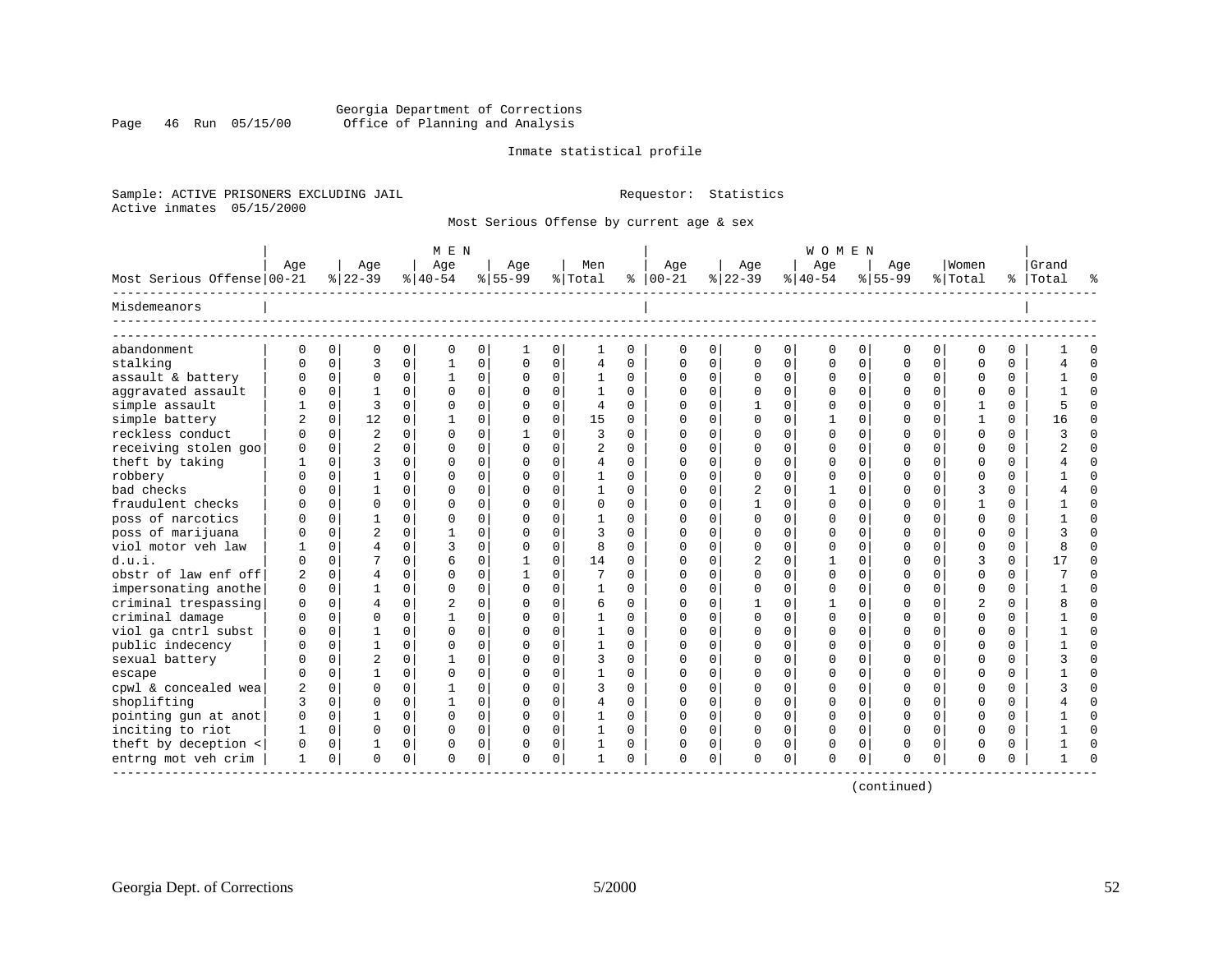#### Georgia Department of Corrections Page 47 Run 05/15/00 Office of Planning and Analysis

Active inmates 05/15/2000

Inmate statistical profile

Sample: ACTIVE PRISONERS EXCLUDING JAIL **Requestor:** Statistics

|                              |                |          |                |                |           |              |              |                | Most Serious Offense by current age & sex |              |                |              |              |              | (CONTINUED)  |          |          |                |          |           |                           |              |
|------------------------------|----------------|----------|----------------|----------------|-----------|--------------|--------------|----------------|-------------------------------------------|--------------|----------------|--------------|--------------|--------------|--------------|----------|----------|----------------|----------|-----------|---------------------------|--------------|
|                              |                |          |                |                | MEN       |              |              |                |                                           |              |                |              |              |              | W O M E N    |          |          |                |          |           |                           |              |
|                              | Age            |          | Aqe            |                | Aqe       |              | Age          |                | Men                                       |              | Aqe            |              | Age          |              | Aqe          |          | Aqe      |                | Women    |           | Grand                     |              |
| Most Serious Offense   00-21 |                |          | $ 22-39 $      |                | $ 40-54 $ |              | $8 55-99$    |                | % Total                                   |              | $8   00 - 21$  |              | $ 22-39 $    |              | $8 40-54$    |          | $ 55-99$ |                | % Total  | $\approx$ | Total                     |              |
| FELONIES                     |                |          |                |                |           |              |              |                |                                           |              |                |              |              |              |              |          |          |                |          |           |                           |              |
|                              |                |          |                |                |           |              |              |                |                                           |              |                |              |              |              |              |          |          |                |          |           |                           |              |
| misc misdemeanor             | 1              | $\Omega$ | 5              | 0              | 1         | 0            | 0            | 0              | 7                                         | 0            | 0              | 0            | 1            | 0            | 0            | 0        | 0        | 0              |          | $\Omega$  |                           |              |
| MISC. HOMICIDE OFFEN         | $\overline{2}$ | $\Omega$ | 3              | 0              | 1         | $\Omega$     | $\Omega$     | $\Omega$       | 6                                         | $\Omega$     | $\Omega$       | $\Omega$     | $\Omega$     | $\Omega$     | $\Omega$     | $\Omega$ | 0        | $\Omega$       | $\Omega$ | $\Omega$  | 6                         | $\cap$       |
| <b>MURDER</b>                | 164            | 4        | 1995           | 8              | 1255      | 13           | 306          | 21             | 3720                                      | 9            | 10             | 6            | 111          | 7            | 59           | 9        | 25       | 38             | 205      | 8         | 3925                      |              |
| VOLUNTARY MANSLAUGHT         | 60             | 2        | 671            | $\overline{3}$ | 271       | 3            | 72           | 5 <sup>1</sup> | 1074                                      | 3            | 9              | 5            | 73           | 4            | 45           | 7        | 7        | 11             | 134      | 5         | 1208                      |              |
| INVOLUNTARY MANSLAUG         | 17             | $\Omega$ | 83             | 0              | 18        | $\Omega$     | 8            | 1              | 126                                       | $\Omega$     | $\Omega$       | $\Omega$     | 13           | $\mathbf{1}$ | 2            | $\Omega$ | $\Omega$ | $\Omega$       | 15       | 1         | 141                       | n            |
| RECKLESS ABANDONMENT         | 0              | 0        | $\Omega$       | 0              | $\Omega$  | $\Omega$     | 0            | 0              | $\Omega$                                  | 0            |                | 1            | 0            | $\Omega$     | $\Omega$     | $\Omega$ | C        | 0              |          | $\Omega$  | -1                        | ∩            |
| FETICIDE                     | $\Omega$       | $\Omega$ | 3              | $\Omega$       | -1        | $\Omega$     | $\Omega$     | $\Omega$       | $\overline{4}$                            | $\Omega$     | $\Omega$       | $\Omega$     | $\Omega$     | $\Omega$     | $\Omega$     | $\Omega$ | U        | $\Omega$       | $\Omega$ | $\Omega$  | $\overline{4}$            |              |
| VEHICULAR HOMICIDE           | 18             | $\Omega$ | 143            | 1              | 60        | $\mathbf{1}$ | 14           | 1              | 235                                       | 1            | $\Omega$       | $\Omega$     | 15           | $\mathbf{1}$ | 6            |          | 2        | 3              | 23       | 1         | 258                       |              |
| HOMICIDE BY PILOT, DU        | 0              | $\Omega$ | 1              | $\Omega$       | $\Omega$  | $\Omega$     | $\Omega$     | $\Omega$       | 1                                         | $\Omega$     | $\Omega$       | $\Omega$     | $\Omega$     | $\Omega$     |              | $\Omega$ | $\Omega$ | $\Omega$       |          | $\Omega$  | $\overline{a}$            | $\Omega$     |
| CONCEAL DEATH OF ANO         | 0              | $\Omega$ | 0              | $\Omega$       | $\Omega$  | $\Omega$     | 1            | $\Omega$       | 1                                         | $\Omega$     | $\Omega$       | $\Omega$     | 0            | $\Omega$     | $\Omega$     | $\Omega$ | C        | $\Omega$       | $\Omega$ | $\Omega$  | $\mathbf{1}$              | $\cap$       |
| CRIMINAL ATTEMPT MUR         | $\Omega$       | $\Omega$ | 2              | $\Omega$       | 1         | $\Omega$     | $\mathbf{1}$ | 0              | 4                                         | $\Omega$     | $\Omega$       | $\Omega$     | $\Omega$     | $\Omega$     | $\Omega$     | $\Omega$ | U        | $\Omega$       | $\Omega$ | $\Omega$  | 4                         | $\Omega$     |
| MISC. ASSAULT/BATTER         | 1              | $\Omega$ | 16             | 0              | 11        | $\Omega$     | 1            | 0              | 29                                        | 0            | $\Omega$       | $\Omega$     | $\Omega$     | $\Omega$     | $\Omega$     | $\Omega$ | O        | 0              | O        | $\Omega$  | 29                        |              |
| AGGRAVATED ASSAULT           | 340            | 9        | 2230           | 9              | 766       | 8            | 110          | 8              | 3446                                      | 9            | 11             | 6            | 121          |              | 53           |          |          | 6              | 189      | 7         | 3635                      |              |
| CRMNL ATTEMPT AGG AS         | $\Omega$       | $\Omega$ | 3              | $\Omega$       | 2         | $\Omega$     | $\Omega$     | 0              | 5                                         | 0            | $\Omega$       | $\Omega$     | ∩            | $\Omega$     | $\Omega$     | ∩        | C        | $\Omega$       | $\Omega$ | $\Omega$  | 5                         |              |
| AGGRAVATED BATTERY           | 46             | 1        | 265            | 1              | 99        | 1            | 15           | 1              | 425                                       | 1            | 2              | $\mathbf{1}$ | 19           | $\mathbf{1}$ | 8            |          | $\Omega$ | 0              | 29       | 1         | 454                       |              |
| TERRORIST THREATS &          | 28             |          | 144            | $\mathbf{1}$   | 70        | $\mathbf{1}$ | 8            | $\mathbf{1}$   | 250                                       | $\mathbf{1}$ | $\Omega$       | $\Omega$     | 6            | $\Omega$     | 5            |          | 0        | $\Omega$       | 11       | $\Omega$  | 261                       |              |
| FALSE IMPRISONMENT           | 8              | $\Omega$ | 59             | 0              | 19        | $\Omega$     | $\mathbf{1}$ | $\Omega$       | 87                                        | $\Omega$     | $\Omega$       | $\Omega$     | 2            | $\Omega$     | $\mathbf{1}$ | $\Omega$ | O        | $\Omega$       | 3        | $\Omega$  | 90                        | $\cap$       |
| KIDNAPPING                   | 96             | 3        | 604            | 2              | 221       | 2            | 21           | 1              | 942                                       | 2            | $\overline{2}$ | 1            | 14           | 1            | 5            |          | $\Omega$ | $\Omega$       | 21       | 1         | 963                       |              |
| INTERFERENCE WITH CU         | $\Omega$       | $\Omega$ | 2              | 0              | $\Omega$  | $\Omega$     | $\Omega$     | 0              | 2                                         | 0            | $\Omega$       | $\Omega$     | $\Omega$     | $\Omega$     | $\Omega$     | $\Omega$ | $\Omega$ | 0              | $\Omega$ | $\Omega$  | 2                         | ∩            |
| AGG ASSLT ON POLICE          | 14             | $\Omega$ | 161            | $\mathbf{1}$   | 55        | $\mathbf{1}$ | 7            | $\Omega$       | 237                                       | 1            |                | $\Omega$     | б            | $\Omega$     |              | $\Omega$ | C        | $\Omega$       |          | $\Omega$  | 245                       |              |
| AGG BATRY PEACE OFFI         | ∩              | $\Omega$ | 8              | 0              | 1         | $\Omega$     | 0            | 0              | q                                         | 0            | $\Omega$       | $\Omega$     | U            | $\Omega$     | $\Omega$     | $\Omega$ | C        | 0              | $\Omega$ | $\Omega$  | 9                         |              |
| SIMPLE BATTERY MISD          | $\Omega$       | $\Omega$ | -1             | $\Omega$       | 2         | $\Omega$     | $\Omega$     | $\Omega$       | 3                                         | $\Omega$     | $\Omega$       | $\Omega$     | 0            | $\Omega$     | $\Omega$     | $\Omega$ | 0        | $\Omega$       | $\Omega$ | $\Omega$  | 3                         |              |
| RECK COND-HIV INFCTD         | ı              | $\Omega$ | 4              | $\mathbf{0}$   | 4         | $\Omega$     | $\Omega$     | 0              | 9                                         | $\Omega$     |                | $\mathbf 0$  |              | $\Omega$     | $\Omega$     | $\Omega$ | C        | $\mathbf 0$    |          | $\Omega$  | 16                        |              |
| AGGRAVATED STALKING          | 5              | $\Omega$ | 69             | 0              | 24        | $\Omega$     | 3            | 0              | 101                                       | 0            |                | 1            | 2            | $\Omega$     | $\Omega$     | $\Omega$ | C        | 0              | 3        | $\Omega$  | 104                       | n            |
| CRIMINAL ATTEMPT KID         | 1              | $\Omega$ | 5              | 0              | 2         | $\Omega$     | 0            | 0              | 8                                         | 0            | $\Omega$       | $\Omega$     | 0            | $\Omega$     | $\Omega$     | $\Omega$ | C        | $\Omega$       | O        | $\Omega$  | 8                         | <sup>0</sup> |
| MISC. ARSON                  | $\Omega$       |          | $\mathbf{1}$   | 0              | 2         | 0            | 1            | 0              | $\overline{4}$                            | 0            | $\Omega$       | 0            | $\Omega$     | 0            |              | $\Omega$ | C        | 0              |          | $\Omega$  | 5                         | ∩            |
| FIRST DEGREE ARSON           | 15             | $\Omega$ | 160            | 1              | 53        | $\mathbf{1}$ | 9            | 1              | 237                                       | 1            | $\Omega$       | $\Omega$     | 14           |              |              |          |          | $\overline{a}$ | 22       | 1         | 259                       |              |
| SECOND DEGREE ARSON          | 10             | $\Omega$ | 24             | 0              | 9         | $\Omega$     | $\Omega$     | $\Omega$       | 43                                        | 0            | $\Omega$       | $\Omega$     | 1            | $\Omega$     | $\Omega$     | $\Omega$ | 0        | 0              |          | $\Omega$  | 44                        | U            |
| THIRD DEGREE ARSON           | -1             | $\Omega$ | $\Omega$       | $\Omega$       | $\Omega$  | $\Omega$     | $\Omega$     | 0              | 1                                         | $\Omega$     | $\Omega$       | $\Omega$     | $\mathbf{1}$ | $\Omega$     | $\Omega$     | $\Omega$ | $\Omega$ | $\Omega$       |          | $\Omega$  | $\overline{a}$            |              |
| CRIMINAL POSS EXPLOS         | 0              | 0        |                | 0              |           | 0            | 0            | 0              |                                           | 0            |                | $\mathbf 0$  | 0            | 0            | $\Omega$     | $\Omega$ | 0        | 0              |          | 0         | $\overline{2}$            |              |
| MISC. CRIMINAL DAMAG         | $\Omega$       | $\Omega$ | $\mathfrak{D}$ | $\Omega$       | $\Omega$  | $\Omega$     | O            | $\Omega$       | $\mathfrak{D}$                            | $\Omega$     | $\Omega$       | $\Omega$     | $\Omega$     | $\Omega$     | $\Omega$     | $\Omega$ | $\Omega$ | $\Omega$       | $\Omega$ | $\Omega$  | $\overline{\mathfrak{L}}$ |              |
| ----------------             |                |          |                |                |           |              |              |                |                                           |              |                |              |              |              |              |          |          |                |          |           |                           |              |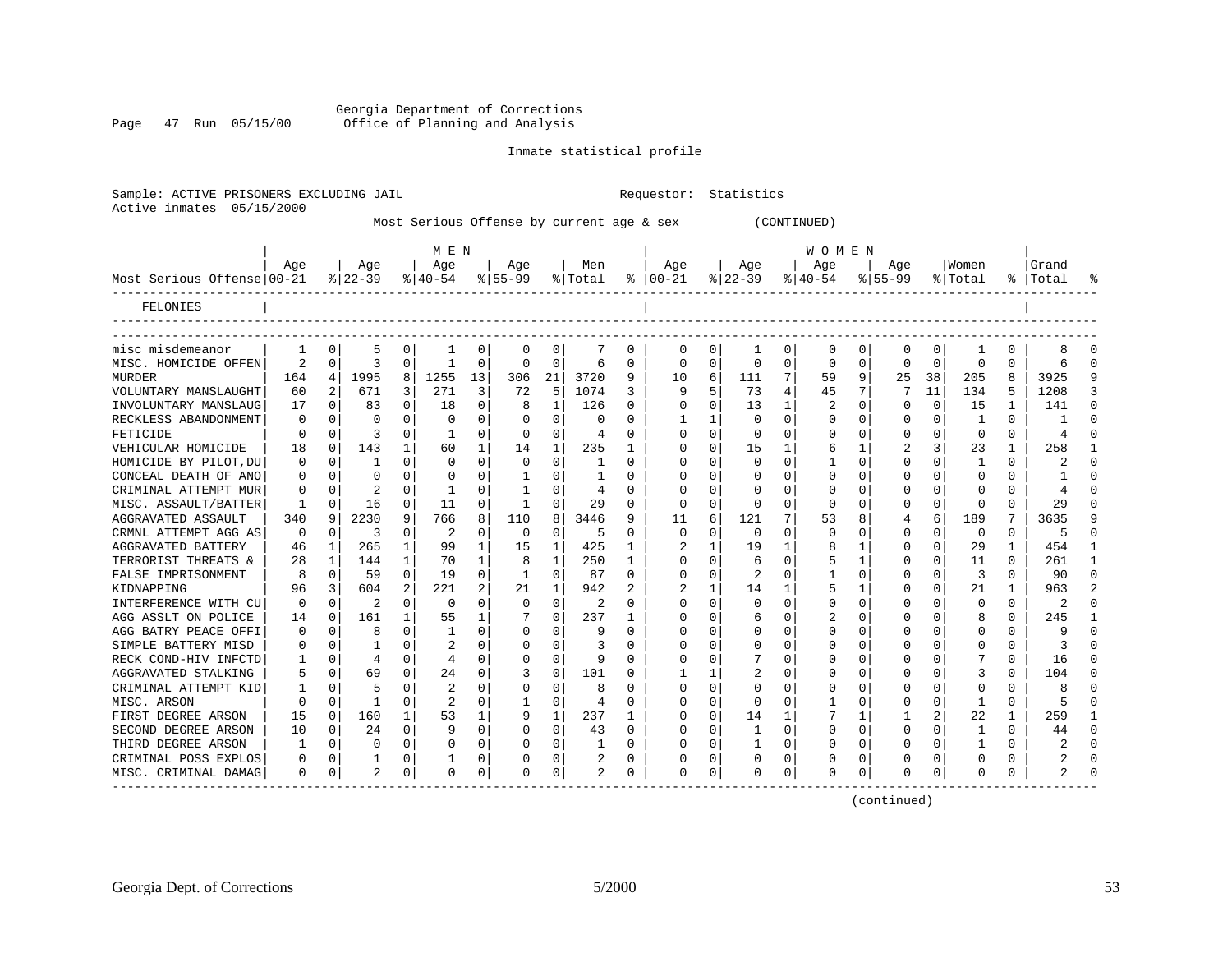#### Georgia Department of Corrections<br>Page 48 Run 05/15/00 office of Planning and Analysis Page 48 Run 05/15/00 Office of Planning and Analysis

#### Inmate statistical profile

|                           | Sample: ACTIVE PRISONERS EXCLUDING JAIL | Requestor: Statistics |  |
|---------------------------|-----------------------------------------|-----------------------|--|
| Active inmates 05/15/2000 |                                         |                       |  |

Most Serious Offense by current age & sex (CONTINUED)

|                                   |          |             |                |          | M E N          |             |              |              |               |          |               |              |              |                | <b>WOMEN</b> |          |             |          |                |              |              |                |
|-----------------------------------|----------|-------------|----------------|----------|----------------|-------------|--------------|--------------|---------------|----------|---------------|--------------|--------------|----------------|--------------|----------|-------------|----------|----------------|--------------|--------------|----------------|
|                                   | Aqe      |             | Age            |          | Aqe            |             | Aqe          |              | Men           |          | Aqe           |              | Aqe          |                | Aqe          |          | Aqe         |          | Women          |              | Grand        |                |
| Most Serious Offense 00-21        |          |             | % 22-39        |          | $8 40-54$      |             | $8155 - 99$  |              | % Total       |          | $8   00 - 21$ |              | $ 22-39 $    |                | $ 40-54 $    |          | $8155 - 99$ |          | % Total        |              | %   Total    | ႜ              |
| CRIM. DAMAGE 1ST DEG              | 3        | 0           | 16             | 0        | 5              | 0           | $\Omega$     | 0            | 24            | 0        | $\Omega$      | 0            | 1            | 0              | 0            | 0        | 0           | 0        |                | $\Omega$     | 25           | $\Omega$       |
| CRIM. DAMAGE 2ND DEG              | 11       | $\Omega$    | 36             | $\Omega$ | 15             | 0           | 3            | $\Omega$     | 65            | $\Omega$ |               |              | 2            | $\Omega$       |              | $\Omega$ | $\Omega$    | $\Omega$ | 4              | $\Omega$     | 69           | $\cap$         |
| VANDALISM TO CHURCH               |          | $\Omega$    | $\Omega$       | $\Omega$ | $\Omega$       | $\Omega$    | 0            | $\Omega$     | 1             | $\Omega$ | $\Omega$      | $\Omega$     | $\mathbf{1}$ | $\Omega$       | $\Omega$     | $\Omega$ | 0           | $\Omega$ | 1              | $\Omega$     |              | $\Omega$       |
| ALTER I.D.                        | 3        | $\Omega$    | 1              | $\Omega$ | 2              | $\Omega$    | $\Omega$     | 0            | 6             | $\Omega$ | $\Omega$      | $\Omega$     | $\Omega$     | $\Omega$       | $\Omega$     | $\Omega$ | 0           | $\Omega$ | $\Omega$       | $\Omega$     | 6            | $\Omega$       |
| <b>BURGLARY</b>                   | 537      | 14          | 3041           | 12       | 970            | 10          | 39           | 3            | 4587          | 11       | 19            | 11           | 114          | 7              | 36           | 5        | 0           | 0        | 169            | 7            | 4756         | 11             |
| POSS BURGLAR TOOLS                |          | 0           | 12             | 0        | 8              | 0           | 1            | 0            | 23            | $\Omega$ | $\Omega$      | $\Omega$     | 1            | 0              | O            | $\Omega$ | 0           | $\Omega$ | 1              | $\Omega$     | 24           | $\Omega$       |
| CRMNL ATMPT COMMIT B              |          | $\mathbf 0$ | 14             | $\Omega$ | 15             | 0           | $\Omega$     | 0            | 38            | $\Omega$ | $\Omega$      | $\Omega$     | $\Omega$     | 0              | O            | $\Omega$ | O           | $\Omega$ | $\Omega$       | $\Omega$     | 38           | $\Omega$       |
| MISC. FORGERY                     | O        | 0           | 3              | $\Omega$ | $\overline{2}$ | 0           | $\Omega$     | 0            | 5             | $\Omega$ | O             | $\Omega$     | -1           | O              | ∩            | $\Omega$ | 0           | $\Omega$ | -1             | $\Omega$     | 6            | $\Omega$       |
| FORGERY 1ST DEGREE                | 46       | 1           | 617            | 2        | 279            | 3           | 9            | 1            | 951           | 2        | 10            | 6            | 232          | 14             | 67           | 10       | 2           | 3        | 311            | 12           | 1262         | 3              |
| FORGERY 2ND DEGREE                |          | $\Omega$    | 13             | 0        | 4              | 0           | 0            | $\Omega$     | 17            | $\Omega$ | $\Omega$      |              | 6            | 0              |              | $\Omega$ | Ω           | $\Omega$ | 8              | $\Omega$     | 25           | O              |
| <b>BAD CHECKS</b>                 |          | $\Omega$    | 3              | U        |                | 0           | O            | $\Omega$     |               | $\Omega$ | $\Omega$      | $\Omega$     | 2            | 0              |              | $\Omega$ | U           | $\Omega$ |                | $\Omega$     |              | $\cap$         |
| THEFT CREDIT CARD                 |          | $\Omega$    | 9              | $\Omega$ | 4              | 0           | 0            | 0            | 14            | $\Omega$ |               | 1            | -1           | 0              |              | $\Omega$ | O           | $\Omega$ | 4              | $\Omega$     | 18           | $\Omega$       |
| FRAUDULENT CREDIT CA              |          | 0           | 34             | $\Omega$ | 6              | 0           | O            | $\mathbf 0$  | 43            | $\Omega$ | 2             | $\mathbf{1}$ | 11           | 1              |              | 1        | O           | $\Omega$ | 18             |              | 61           | $\Omega$       |
| RECV GDS, SRVS FRAUD              |          | $\Omega$    | $\Omega$       | $\Omega$ | $\Omega$       | $\Omega$    | O            | $\Omega$     | $\Omega$      | $\Omega$ | $\Omega$      | $\Omega$     | 1            | $\Omega$       |              | $\Omega$ | U           | $\Omega$ | $\mathbf{1}$   | $\Omega$     | $\mathbf{1}$ | $\Omega$       |
| TELECOMMUNICATIONS F              | O        | $\Omega$    | $\overline{c}$ | $\Omega$ | -1             | $\Omega$    | $\Omega$     | $\Omega$     | 3             | $\Omega$ | $\Omega$      | $\Omega$     | $\Omega$     | 0              | $\Omega$     | $\Omega$ | 0           | $\Omega$ | $\Omega$       | $\Omega$     |              | $\Omega$       |
| MISC. FRAUD                       |          | $\mathbf 0$ | 8              | $\Omega$ | 8              | $\mathbf 0$ | 3            | 0            | 19            | $\Omega$ | O             | $\Omega$     | 7            | $\Omega$       | 6            | 1        |             | 2        | 14             | 1            | 33           | $\Omega$       |
| THEFT BY TAKING                   | 87       | 2           | 490            | 2        | 178            | 2           | 23           | 2            | 778           | 2        |               |              | 47           | 3              | 29           | 4        |             | 2        | 84             | 3            | 862          | 2              |
| THEFT BY DECEPTION                |          | $\Omega$    | 19             | O        | 14             | 0           | 5            | 0            | 40            | O        |               |              | 5            | 0              |              | $\Omega$ | O           | $\Omega$ |                | $\Omega$     | 47           | $\Omega$       |
| THEFT BY EXTORTION                |          | $\Omega$    | 1              | U        | -1             | $\Omega$    | O            | $\Omega$     | $\mathcal{D}$ | $\Omega$ | $\Omega$      | $\Omega$     | $\Omega$     | 0              | O            | $\Omega$ | U           | $\Omega$ | $\Omega$       | 0            |              | U              |
| THEFT OF LOST PROPER              | O        | $\Omega$    | 1              | $\Omega$ | $\overline{2}$ | $\Omega$    | U            | $\mathbf 0$  | 3             | $\Omega$ | $\Omega$      | $\Omega$     | $\Omega$     | $\Omega$       | O            | $\Omega$ | O           | $\Omega$ | $\Omega$       | $\Omega$     | 3            | $\cap$         |
| THEFT BY REC STOLEN               | 144      | 4           | 585            | 2        | 166            | 2           | 9            | $\mathbf{1}$ | 904           | 2        |               |              | 21           |                | 3            | 0        | U           | $\Omega$ | 25             |              | 929          |                |
| THEFT OF SERVICES                 |          | $\mathbf 0$ | 4              | $\Omega$ | $\overline{c}$ | 0           | 0            | $\mathbf 0$  | 6             | $\Omega$ | $\Omega$      | $\Omega$     | $\Omega$     | O              |              | $\Omega$ | C           | $\Omega$ | $\Omega$       | $\Omega$     | 6            | $\Omega$       |
| THEFT BY CONVERSION               |          | $\Omega$    | 20             | $\Omega$ | 10             | $\Omega$    | $\mathbf{1}$ | $\Omega$     | 33            | $\Omega$ | $\Omega$      | $\Omega$     | 3            | 0              |              | $\Omega$ |             | 2        |                | $\Omega$     | 38           | $\Omega$       |
| THEFT OF MOTOR VEH.               | 30       | 1           | 114            | $\Omega$ | 23             | $\Omega$    | $\Omega$     | $\Omega$     | 167           | $\Omega$ | O             | O            | 5            | 0              | O            | $\Omega$ | 0           | $\Omega$ | 5              | $\Omega$     | 172          | $\Omega$       |
| THEFT BRING PROP IN               | $\Omega$ | 0           | 13             | O        | $\overline{2}$ | 0           | 2            | 0            | 17            | O        |               |              | 0            | O              |              | $\Omega$ | C           | O        |                |              | 18           | $\Omega$       |
| THEFT RECV PROP OUT               | $\Omega$ | $\Omega$    | 3              | $\Omega$ | $\Omega$       | 0           | $\mathbf{1}$ | 0            | 4             | ∩        | ∩             | $\Omega$     | -C           | O              | O            | $\Omega$ | ი           | $\Omega$ | ∩              | $\Omega$     | 4            | $\Omega$       |
| THEFT BY SHOPLIFTING              | 11       | $\Omega$    | 280            | 1        | 192            | 2           | 10           | $\mathbf{1}$ | 493           | 1        | 9             | 5            | 100          | 6              | 68           | 10       | 2           | 3        | 179            | 7            | 672          | $\overline{a}$ |
| ENTERING VEHICLE                  | 35       | 1           | 103            | $\Omega$ | 25             | $\Omega$    | $\Omega$     | $\Omega$     | 163           | $\Omega$ | ∩             | $\Omega$     | 5            | 0              | 0            | $\Omega$ | O           | $\Omega$ | 5              | <sup>0</sup> | 168          | $\cap$         |
| <b>ROBBERY</b>                    | 474      | 13          | 1686           | 7        | 384            | 4           | 19           | 1            | 2563          | 6        | 34            | 20           | 88           | 5              | 24           | 4        |             | 2        | 147            |              | 2710         | 6              |
| ARMED ROBBERY                     | 638      | 17          | 2391           | 10       | 648            | 7           | 37           | 3            | 3714          | 9        | 11            | 6            | 39           | $\overline{a}$ | 12           | 2        | 0           | $\Omega$ | 62             | 2            | 3776         | 9              |
| HIJACKING MOTOR VEHI              | 11       | $\mathbf 0$ | 23             | $\Omega$ | $\Omega$       | 0           | $\Omega$     | 0            | 34            | $\Omega$ | 1             |              | $\Omega$     | 0              | $\Omega$     | 0        | 0           | 0        | 1              | $\Omega$     | 35           | $\Omega$       |
| CRIMINAL ATTEMPT ROB              | 11       | 0           | 34             | 0        | 8              | 0           | 0            | 0            | 53            | 0        | O             | 0            | 3            | 0              | O            | 0        | 0           | 0        | 3              | $\Omega$     | 56           | $\Omega$       |
| CRMNL ATMPT ARMED RO              | 47       | 1           | 127            | 1        | 8              | 0           | 0            | 0            | 182           | 0        |               |              | 6            | 0              | O            | 0        | 0           | 0        |                | 0            | 189          | 0              |
| MISC. SEXUAL                      | 0        | 0           | 11             | 0        | 7              | 0           | 0            | 0            | 18            | 0        |               | 0            |              | 0              |              | 0        | Ω           | 0        | $\overline{2}$ | $\Omega$     | 20           | $\Omega$       |
| <b>RAPE</b><br>------------------ | 61       | 2           | 892            | 4        | 596            | 6           | 75           | 5            | 1624          | 4        | $\Omega$      | 0            | 2            | 0              | 2            | 0        | O           | $\Omega$ | 4              | $\Omega$     | 1628         |                |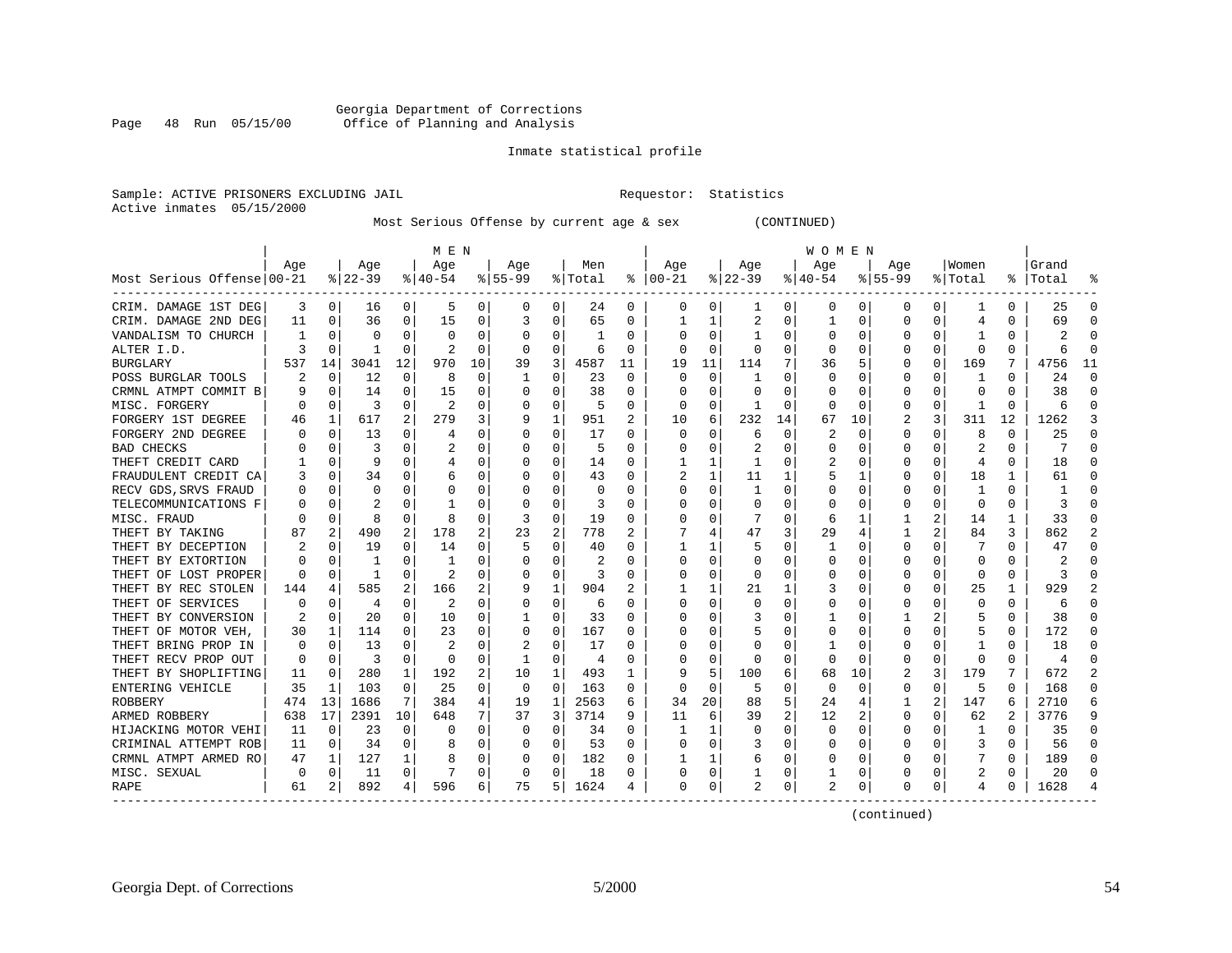#### Georgia Department of Corrections Page 49 Run 05/15/00 Office of Planning and Analysis

#### Inmate statistical profile

|                           | Sample: ACTIVE PRISONERS EXCLUDING JAIL | Requestor: Statistics |  |
|---------------------------|-----------------------------------------|-----------------------|--|
| Active inmates 05/15/2000 |                                         |                       |  |

Most Serious Offense by current age & sex (CONTINUED)

|                                           |     |             |              |          | M E N     |          |           |             |         |          |               |                |              |                | <b>WOMEN</b> |             |          |          |                         |          |           |                |
|-------------------------------------------|-----|-------------|--------------|----------|-----------|----------|-----------|-------------|---------|----------|---------------|----------------|--------------|----------------|--------------|-------------|----------|----------|-------------------------|----------|-----------|----------------|
|                                           | Aqe |             | Age          |          | Age       |          | Aqe       |             | Men     |          | Aqe           |                | Aqe          |                | Aqe          |             | Aqe      |          | Women                   |          | Grand     |                |
| Most Serious Offense 00-21                |     |             | $8 22-39$    |          | $8 40-54$ |          | $8 55-99$ |             | % Total |          | $8   00 - 21$ |                | $ 22-39$     |                | $ 40-54 $    |             | $ 55-99$ |          | % Total                 |          | %   Total | ু              |
| SODOMY                                    | 3   | 0           | 17           | 0        | 13        | 0        | 6         | 0           | 39      | 0        | 0             | 0              | 0            | 0              | 0            | 0           | 0        | 0        | 0                       | 0        | 39        | $\Omega$       |
| AGGRAVATED SODOMY                         |     | 0           | 116          | 0        | 87        | 1        | 32        | 2           | 242     | 1        | $\Omega$      | 0              | $\mathbf{1}$ | $\Omega$       | 3            | 0           | $\Omega$ | O        | 4                       | $\Omega$ | 246       | -1             |
| <b>INCEST</b>                             |     | n           | 23           | 0        | 38        | 0        |           | 0           | 69      | 0        | C             | 0              | $\Omega$     | $\Omega$       | $\Omega$     | 0           | O        | 0        | $\Omega$                | 0        | 69        | $\Omega$       |
| <b>BIGAMY</b>                             |     | $\Omega$    | 1            | $\Omega$ | $\Omega$  | $\Omega$ | O         | $\Omega$    | -1      | U        | C             | $\Omega$       | $\Omega$     | $\Omega$       | O            | $\Omega$    | $\Omega$ | $\Omega$ | $\Omega$                | $\Omega$ |           | $\Omega$       |
| AGGRAVATED SEXUAL BA                      |     | $\Omega$    | 32           | 0        | 25        | 0        |           | 0           | 64      | 0        |               | 0              | -1           | 0              |              | 0           | 0        | 0        | -1                      | N        | 65        | $\Omega$       |
| STATUATORY RAPE                           | 75  | 2           | 282          | 1        | 32        | 0        | 9         | 1           | 398     | 1        |               | 1              | 2            | $\Omega$       | O            | 0           | O        | $\Omega$ | 4                       | $\Omega$ | 402       | -1             |
| CHILD MOLESTATION                         | 94  | 2           | 889          | 4        | 614       | 6        | 229       | 16          | 1826    | 5        |               | $\overline{a}$ | 16           | 1              | 8            | 1           | 0        | $\Omega$ | 27                      | 1        | 1853      | $\overline{4}$ |
| ENTICING CHILD-INDEC                      | 1   | 0           | 22           | 0        | 7         | 0        | 5         | 0           | 35      | U        | C             | 0              | 2            | 0              | U            | 0           | 0        | $\Omega$ | $\overline{\mathbf{c}}$ | $\Omega$ | 37        | $\Omega$       |
| AGGRAV. CHILD MOLEST                      | 26  | 1           | 455          | 2        | 344       | 3        | 106       | 7           | 931     | 2        |               | 1              | 15           | 1              | 5            | 1           | 0        | 0        | 21                      |          | 952       | $\overline{2}$ |
| SEXL/ASSLT/AGN/PERS/                      | O   | 0           | 5            | O        | 0         | U        | 0         | O           | 5       | U        | C             | $\Omega$       | $\Omega$     | 0              | O            | 0           | O        | U        | $\Omega$                | 0        |           | ∩              |
| SOLICIT SODOMY FROM                       | 0   | 0           | $\mathbf{1}$ | 0        | 0         | 0        | O         | 0           | -1      | U        | C             | 0              | O            | 0              | 0            | 0           | O        | 0        | $\Omega$                | 0        |           | ∩              |
| CRIMINAL ATTPT RAPE                       | 3   | $\mathbf 0$ | 39           | $\Omega$ | 8         | 0        | 2         | 0           | 52      | U        | C             | $\Omega$       | $\Omega$     | $\Omega$       | $\Omega$     | $\mathbf 0$ | $\Omega$ | $\Omega$ | $\mathbf 0$             | $\Omega$ | 52        | $\Omega$       |
| CRIMINAL ATTPT SODOM                      | 0   | 0           |              | 0        | 0         | 0        |           | 0           | 1       | 0        | O             | 0              | 0            | 0              |              | 0           | 0        | 0        | 0                       | 0        |           | $\Omega$       |
| CRIMINAL ATTPT AGG S                      | O   | 0           | 1            | 0        | 2         | 0        |           | 0           | 3       | U        | C             | 0              | 0            | 0              | O            | 0           | 0        | 0        | <sup>0</sup>            | 0        |           | $\cap$         |
| MISC. OBSCENITY                           | O   | n           | O            | 0        | 2         | 0        |           | 0           | 2       | 0        | $\cap$        | 0              | 0            | $\Omega$       | O            | 0           | O        | $\Omega$ | <sup>0</sup>            | 0        |           | ∩              |
| MISC. PUBLIC ORDER                        | O   | $\Omega$    |              | 0        |           | 0        | O         | $\Omega$    | 2       | 0        | C             | 0              | $\Omega$     | $\Omega$       | O            | 0           | O        | 0        | <sup>0</sup>            | O        |           |                |
| FALSE SWEARNG WRITTN                      |     | $\Omega$    |              | O        | $\Omega$  | 0        |           | $\Omega$    |         | 0        | O             | 0              | 0            | $\Omega$       | 0            | 0           | 0        | $\Omega$ | $\Omega$                | 0        |           |                |
| BRIBERY GOVT OFFICER                      | O   | 0           |              | O        | $\Omega$  | 0        | $\Omega$  | O           | 3       | 0        | O             | 0              | 0            | 0              | U            | 0           | O        | U        | $\Omega$                | O        |           |                |
| VIOLATE OATH PUBLIC                       |     | n           |              | 0        | 0         | 0        | $\left($  | $\Omega$    |         | 0        | 0             | $\Omega$       | 0            | $\Omega$       | O            | $\Omega$    | O        | 0        | <sup>0</sup>            | 0        |           | ∩              |
| DEFRAUDING STATE                          |     | $\Omega$    | O            | O        |           | 0        |           | 0           | 2       | U        | O             | 0              | 2            | $\Omega$       |              | $\mathbf 0$ | 0        | 0        | 3                       | N        |           |                |
| FALSE CERTIFICATES                        |     | 0           |              | O        | 0         | 0        |           | $\Omega$    |         | 0        | O             | $\Omega$       | 0            | 0              | $\Omega$     | 0           | 0        | O        | 0                       | O        |           | ∩              |
| INFLUENCING WITNESS                       | U   | 0           | 3            | 0        | -1        | 0        | $\Omega$  | 0           | 4       | 0        | C             | 0              | $\Omega$     | 0              | $\Omega$     | 0           | 0        | $\Omega$ | 0                       | $\Omega$ |           | $\cap$         |
| OBSTR OF LAW ENF OFF                      | 73  | 2           | 566          | 2        | 133       | 1        | 6         | 0           | 778     | 2        | 2             | 1              | 26           | $\overline{2}$ | 15           | 2           | 0        | $\Omega$ | 43                      | 2        | 821       | 2              |
| PERJURY                                   | O   | n           | 2            | 0        | $\Omega$  | 0        |           | 0           | 3       | U        | C             | 0              | -1           | $\Omega$       | $\Omega$     | 0           | 0        | O        | -1                      | U        |           |                |
| FALSE SWEARING                            |     | $\Omega$    |              | O        | $\Omega$  | 0        | $\Omega$  | $\Omega$    |         | U        | O             | $\Omega$       | $\Omega$     | $\Omega$       | $\Omega$     | $\Omega$    | $\Omega$ | $\Omega$ | $\Omega$                | $\Omega$ |           | $\cap$         |
| IMPERSONATING OFFIC                       | O   | $\Omega$    | 2            | 0        |           | 0        | $\Omega$  | 0           | 3       | U        | C             | 0              | $\Omega$     | 0              | $\Omega$     | 0           | O        | 0        | 0                       | 0        | κ         | $\cap$         |
| FALSE STATEMENTS GOV                      |     | 0           | 18           | 0        |           | U        | $\left($  | 0           | 26      | 0        | O             | $\Omega$       | -1           | $\Omega$       | 1            | 0           | O        | $\Omega$ | 2                       | 0        | 28        | ∩              |
| IMPRSNTNG ANTHR RBAL                      |     | $\mathbf 0$ | 1            | $\Omega$ | $\Omega$  | U        |           | $\mathbf 0$ | 1       | U        |               | $\mathbf 0$    | $\Omega$     | $\Omega$       | O            | $\mathbf 0$ | 0        | $\Omega$ | $\Omega$                | O        |           |                |
| <b>ESCAPE</b>                             |     | $\Omega$    | 65           | $\Omega$ | 23        | O        |           | 0           | 98      | $\Omega$ | $\Omega$      | $\Omega$       | 3            | $\Omega$       | U            | $\mathbf 0$ | $\Omega$ | $\Omega$ | 3                       | $\Omega$ | 101       | $\cap$         |
| AIDING ESCAPE                             |     | $\Omega$    | O            | O        | -1        | 0        |           | 0           | 1       | 0        |               | $\mathbf{1}$   | 0            | 0              | 0            | $\Omega$    | 0        | 0        | 1                       | 0        | 2         | ∩              |
| HINDERING APPREH OR                       | 3   | 0           | 5            | 0        |           | 0        | O         | 0           | 9       | 0        | O             | 0              | 0            | 0              | 2            | 0           | 0        | 0        | 2                       | 0        | 11        | ∩              |
| MUTINY IN PENAL INST                      | O   | 0           |              | 0        | O         | 0        | O         | $\Omega$    |         | 0        | O             | 0              | C            | 0              | 0            | 0           | 0        | O        | O                       | 0        |           |                |
| <b>BAIL JUMPING</b>                       |     | $\Omega$    |              | 0        | $\Omega$  | 0        | $\Omega$  | $\Omega$    | 2       | 0        | C             | 0              | U            | $\Omega$       | $\Omega$     | 0           | $\Omega$ | O        | $\Omega$                | $\Omega$ |           |                |
| CRIMINAL ATTEMPT ESC                      |     | $\Omega$    | 0            | 0        | 0         | 0        |           | 0           |         | 0        | O             | 0              | 0            | $\Omega$       | 0            | 0           | 0        | 0        | 0                       | 0        |           |                |
| FALSE PUBLIC ALARM<br>------------------- | 0   | 0           |              | 0        | $\Omega$  | 0        | $\Omega$  | 0           | 1       | 0        | 0             | 0              | $\Omega$     | 0              | $\Omega$     | 0           | O        | 0        | 0                       | 0        |           |                |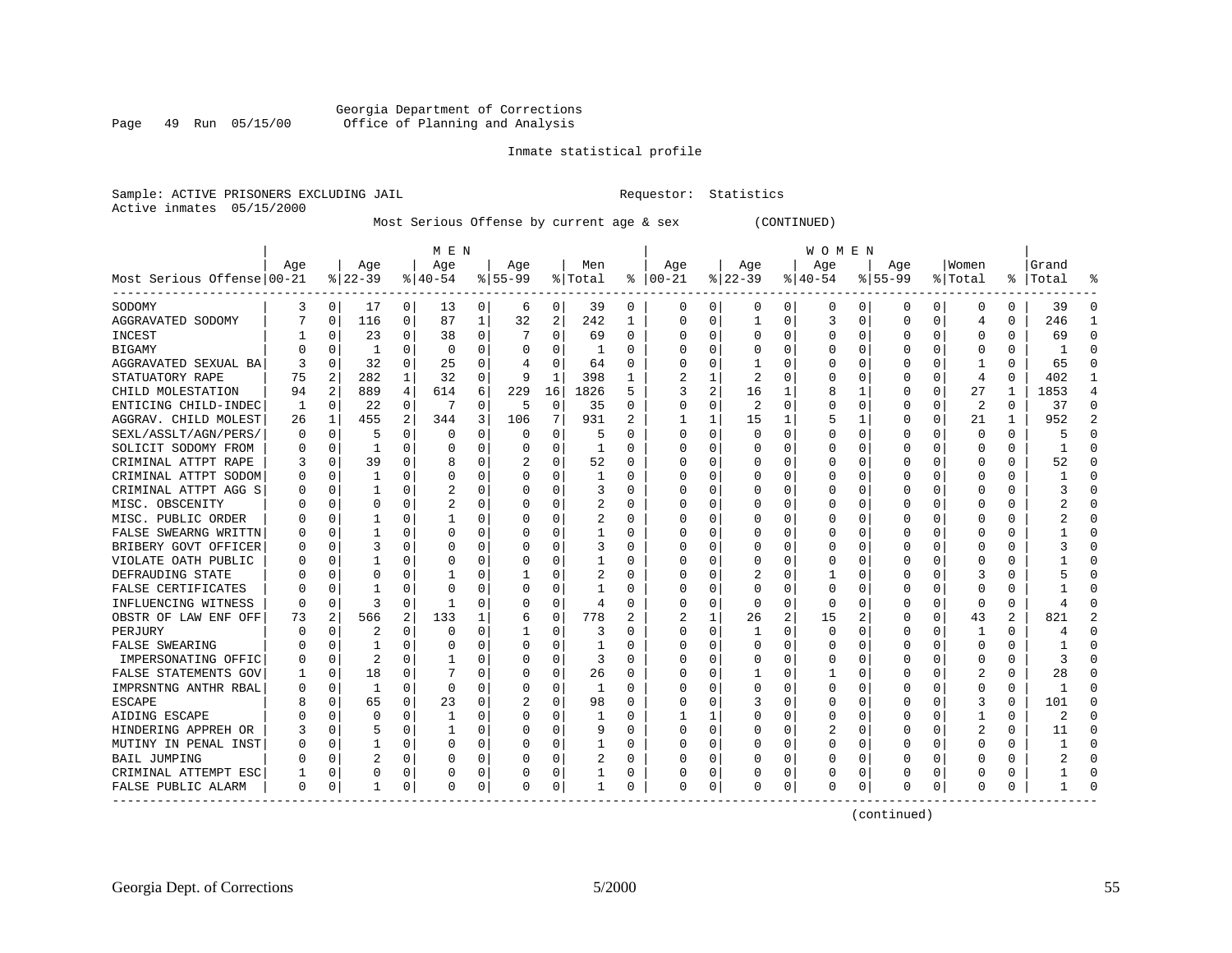#### Georgia Department of Corrections<br>Page 50 Run 05/15/00 office of Planning and Analysis Page 50 Run 05/15/00 Office of Planning and Analysis

#### Inmate statistical profile

|                           | Sample: ACTIVE PRISONERS EXCLUDING JAIL | Requestor: Statistics |  |
|---------------------------|-----------------------------------------|-----------------------|--|
| Active inmates 05/15/2000 |                                         |                       |  |

Most Serious Offense by current age & sex (CONTINUED)

|                            |     |          |                |                | M E N          |             |                |                |                |              |                |              |              |          | <b>WOMEN</b> |             |                |          |                |              |           |          |
|----------------------------|-----|----------|----------------|----------------|----------------|-------------|----------------|----------------|----------------|--------------|----------------|--------------|--------------|----------|--------------|-------------|----------------|----------|----------------|--------------|-----------|----------|
|                            | Aqe |          | Age            |                | Aqe            |             | Aqe            |                | Men            |              | Aqe            |              | Aqe          |          | Aqe          |             | Aqe            |          | Women          |              | Grand     |          |
| Most Serious Offense 00-21 |     |          | $ 22-39$       |                | $8 40-54$      |             | $8155 - 99$    |                | % Total        |              | $8   00 - 21$  |              | $ 22-39$     |          | $ 40-54$     |             | $8155 - 99$    |          | % Total        |              | %   Total |          |
| CRIM INTER WITH GOVT       | 0   | 0        | 31             | $\overline{0}$ | 3              | 0           | 0              | 0              | 34             | 0            |                |              | 0            | 0        |              | 0           | 0              | 0        | 2              | 0            | 36        |          |
| COMMERICAL GAMBLING        |     | $\Omega$ | $\Omega$       | $\Omega$       | $\Omega$       | 0           | 1              | 0              | 1              | $\Omega$     | $\Omega$       | $\Omega$     | $\Omega$     | 0        | $\Omega$     | $\mathbf 0$ | $\Omega$       | 0        | $\Omega$       | $\Omega$     |           |          |
| SOLICIT/ACCEPTING BR       |     | $\Omega$ | 1              | $\Omega$       | $\Omega$       | $\Omega$    | $\Omega$       | $\Omega$       | $\mathbf{1}$   | $\Omega$     | $\Omega$       | $\Omega$     | $\mathbf{1}$ | 0        | $\Omega$     | $\Omega$    | $\Omega$       | 0        | -1             | $\Omega$     |           |          |
| <b>BUS HIJACKING</b>       |     | $\Omega$ | $\overline{a}$ | $\Omega$       | $\Omega$       | $\Omega$    | $\Omega$       | $\Omega$       | $\overline{c}$ | $\Omega$     | $\Omega$       | $\Omega$     | $\Omega$     | $\Omega$ |              | $\Omega$    | U              | $\Omega$ | $\Omega$       | $\Omega$     | 2         |          |
| CRUELTY TO CHILDREN        | 12  | 0        | 166            | $\mathbf{1}$   | 43             | 0           | 9              | $\mathbf{1}$   | 230            | 1            |                | 2            | 62           | 4        |              | 1           | 0              | $\Omega$ | 72             | 3            | 302       |          |
| SEX EXPLOITATION CHI       |     | $\Omega$ | 2              | $\Omega$       | 6              | 0           |                | $\mathbf 0$    | 10             | $\Omega$     | $\Omega$       | $\Omega$     | $\Omega$     | O        |              | $\mathbf 0$ | $\Omega$       | 0        | $\mathbf 0$    | $\Omega$     | 10        | $\Omega$ |
| ABANDONMENT OF CHILD       |     | $\Omega$ | U              | 0              | -1             | 0           | $\Omega$       | 0              | 1              | $\Omega$     | $\Omega$       | 0            | U            | U        | Ω            | 0           | U              | 0        | $\Omega$       | $\Omega$     |           | $\Omega$ |
| CNTRBTNG DELINOENCY        |     | $\Omega$ | O              | 0              | $\Omega$       | 0           | $\Omega$       | 0              | 0              | $\Omega$     | ∩              | 0            | O            | U        |              | 0           | O              | $\Omega$ | -1             | 0            |           | ∩        |
| MISC WEAPON/EXPLOSIV       | 2   | $\Omega$ |                | 0              |                | 0           | U              | $\Omega$       | 4              | 0            |                | 0            | O            | O        |              | 0           | U              | 0        | $\Omega$       | $\Omega$     |           |          |
| CARRY CONCEALED WEAP       |     | $\Omega$ |                |                |                | 0           | 0              | $\Omega$       | 9              | $\Omega$     |                |              | 0            | U        |              | $\Omega$    | U              | U        | $\cap$         | $\Omega$     |           |          |
| POSS OF FIREARM DUR        |     | $\Omega$ | 7              | 0              | 3              | 0           | 1              | $\Omega$       | 12             | $\Omega$     |                | 0            | U            | U        |              | $\Omega$    | U              | 0        | $\Omega$       | $\Omega$     | 12        |          |
| POSS OF CERTAIN WEAP       |     | $\Omega$ | 14             | 0              | $\overline{4}$ | 0           | 2              | $\mathbf 0$    | 20             | $\Omega$     | n              | $\Omega$     | O            | 0        |              | $\Omega$    | U              | $\Omega$ | $\Omega$       | $\Omega$     | 20        |          |
| POSS FIREARM CONVCT        | 3   | 0        | 92             | 0              | 35             | 0           | 4              | $\mathbf 0$    | 134            | $\Omega$     |                | $\Omega$     | -1           | 0        |              | $\mathbf 0$ | U              | $\Omega$ | -1             | $\Omega$     | 135       |          |
| CARRYING WEAPON AT S       |     | $\Omega$ | 6              | $\Omega$       | $\Omega$       | 0           | O              | $\Omega$       | 8              | $\Omega$     |                | $\Omega$     | $\mathbf{1}$ | O        |              | $\Omega$    | $\Omega$       | 0        | $\mathbf{1}$   | $\Omega$     | 9         | $\cap$   |
| PEEPING TOM                |     | $\Omega$ | 9              | 0              | 8              | 0           | $\mathbf{1}$   | $\Omega$       | 21             | $\Omega$     | $\Omega$       | 0            | 0            | 0        | $\Omega$     | $\Omega$    | 0              | $\Omega$ | $\Omega$       | $\Omega$     | 21        | $\Omega$ |
| RACKETEERING               |     | $\Omega$ | 5              | 0              | 8              | 0           | $\mathbf{1}$   | 0              | 15             | $\Omega$     | $\Omega$       | 0            | 2            | U        |              | 0           | U              | 0        | 3              | $\Omega$     | 18        | $\Omega$ |
| S/D NARCOTICS, OPIAT       |     | $\Omega$ | 82             | 0              | 43             | 0           | 6              | 0              | 132            | $\Omega$     |                | U            | 5            | 0        | 2            | 0           |                |          | 8              | 0            | 140       | ∩        |
| S/D DEP, STIM, CNTRF D     |     | $\Omega$ | 44             | 0              | 13             | 0           | -1             | 0              | 61             | 0            |                | 0            |              | U        |              | 0           | 1              |          |                | $\Omega$     | 65        |          |
| SALE-DIST OF LSD           | 2   | $\Omega$ | $\mathbf{1}$   | 0              | $\Omega$       | 0           | $\Omega$       | $\Omega$       | 3              | $\Omega$     | $\Omega$       | $\Omega$     | $\Omega$     | U        | ∩            | $\Omega$    | O              | 0        | $\Omega$       | $\Omega$     | २         |          |
| SALE/DIST OF MARIJUA       | 18  | $\Omega$ | 178            | $\mathbf{1}$   | 82             | 1           | 10             | 1              | 288            | 1            | ı.             | $\mathbf{1}$ | 12           | 1        | 4            | 1           | 2              | 3        | 19             | 1            | 307       |          |
| POSS NARCOTICS, OPIA       |     | 0        | 118            | 0              | 53             | $\mathbf 1$ | 4              | $\mathbf 0$    | 181            | $\Omega$     | $\Omega$       | $\Omega$     | 14           | 1        | 8            | 1           | 1              | 2        | 23             | $\mathbf{1}$ | 204       | $\Omega$ |
| POSS DEP, STIM, CNTRF      |     | $\Omega$ | 75             | $\Omega$       | 42             | 0           | 3              | $\mathbf 0$    | 125            | 0            |                | $\mathbf{1}$ | 11           | 1        | 2            | 0           | $\overline{2}$ | 3        | 16             | $\mathbf{1}$ | 141       | $\Omega$ |
| POSS OF L.S.D.             |     | $\Omega$ | 4              | $\Omega$       | $\Omega$       | $\Omega$    | $\Omega$       | $\Omega$       | $\overline{4}$ | $\Omega$     | $\Omega$       | $\Omega$     | $\Omega$     | 0        |              | $\Omega$    | $\Omega$       | 0        | $\mathbf{1}$   | $\Omega$     | 5         | $\Omega$ |
| POSS OF MARIJUANA          | 26  | 1        | 172            | $\mathbf{1}$   | 50             | 1           | 9              | $\mathbf{1}$   | 257            | $\mathbf{1}$ |                |              | 14           | 1        | 0            | $\Omega$    |                | 3        | 17             | 1            | 274       | -1       |
| ILLEGAL ATTM TO OBT        |     | 0        | 1              | 0              | 2              | 0           | O              | 0              | 3              | $\Omega$     |                |              | 3            | U        |              | 0           | 0              | 0        | 6              | 0            |           |          |
| VIOLATE GA CNTRL SBS       |     | $\Omega$ | 59             | 0              | 18             | 0           | U              | $\Omega$       | 78             | $\Omega$     |                |              | 4            | U        |              | $\Omega$    | U              |          |                | $\Omega$     | 85        |          |
| VIOLATE DNGROUS DRGS       |     | $\Omega$ | 2              | 0              | $\Omega$       | 0           | U              | $\Omega$       | 2              | $\Omega$     | $\Omega$       | 0            | U            | U        | O            | $\Omega$    | U              | 0        | $\Omega$       | $\Omega$     |           |          |
| UNLWFL MFG/DEL/DIST        | 3   | $\Omega$ | 20             | 0              | 12             | 0           | O              | $\Omega$       | 35             | $\Omega$     | ∩              | $\Omega$     |              | 0        |              | $\Omega$    | O              | 0        | 2              | 0            | 37        |          |
| POSS DRUG RELATED MA       | n   | $\Omega$ | 2              | 0              | 2              | $\Omega$    | U              | $\Omega$       | 4              | $\Omega$     |                | $\Omega$     | U            | 0        |              | $\Omega$    | U              | $\Omega$ | $\Omega$       | $\Omega$     |           |          |
| SALE/DIST CONT SUB P       | 13  | $\Omega$ | 29             | 0              | 8              | 0           | 0              | 0              | 50             | $\Omega$     |                | 1            | 2            | 0        |              | 0           | 0              | $\Omega$ | 3              | 0            | 53        |          |
| SALE/DIST CONT SUB S       | 2   | $\Omega$ | 19             | 0              | 3              | 0           | $\Omega$       | $\mathbf 0$    | 24             | $\Omega$     | $\Omega$       | $\Omega$     | 0            | 0        | $\Omega$     | 0           | O              | $\Omega$ | $\Omega$       | $\Omega$     | 24        | ∩        |
| SALE/DISTRIBUTION CO       | 127 | 3        | 1382           | 6              | 518            | 5           | 32             | $\overline{2}$ | 2059           | 5            | $\overline{4}$ | 2            | 120          | 7        | 33           | 5           | 4              | 6        | 161            | 6            | 2220      | 5        |
| POSSESSION OF COCAIN       | 195 | 5        | 1491           | 6              | 535            | 5           | 42             | 3              | 2263           | 6            | 10             | 6            | 154          | 9        | 62           | 9           | 3              | 5        | 229            | 9            | 2492      | 6        |
| CRMNL ATPT VIOL SUBS       | 1   | 0        | 18             | 0              | 7              | 0           | 1              | $\mathsf 0$    | 27             | 0            | $\Omega$       | 0            | 1            | 0        | -1           | 0           | $\Omega$       | 0        | $\overline{2}$ | 0            | 29        |          |
| MISC. DRUGS TRAFFICK       | 8   | 0        | 116            | $\Omega$       | 34             | 0           | $\overline{a}$ | 0              | 160            | $\Omega$     | 1              | 1            | 12           | $1\vert$ | 8            | 1           | $\Omega$       | 0        | 21             | 1            | 181       |          |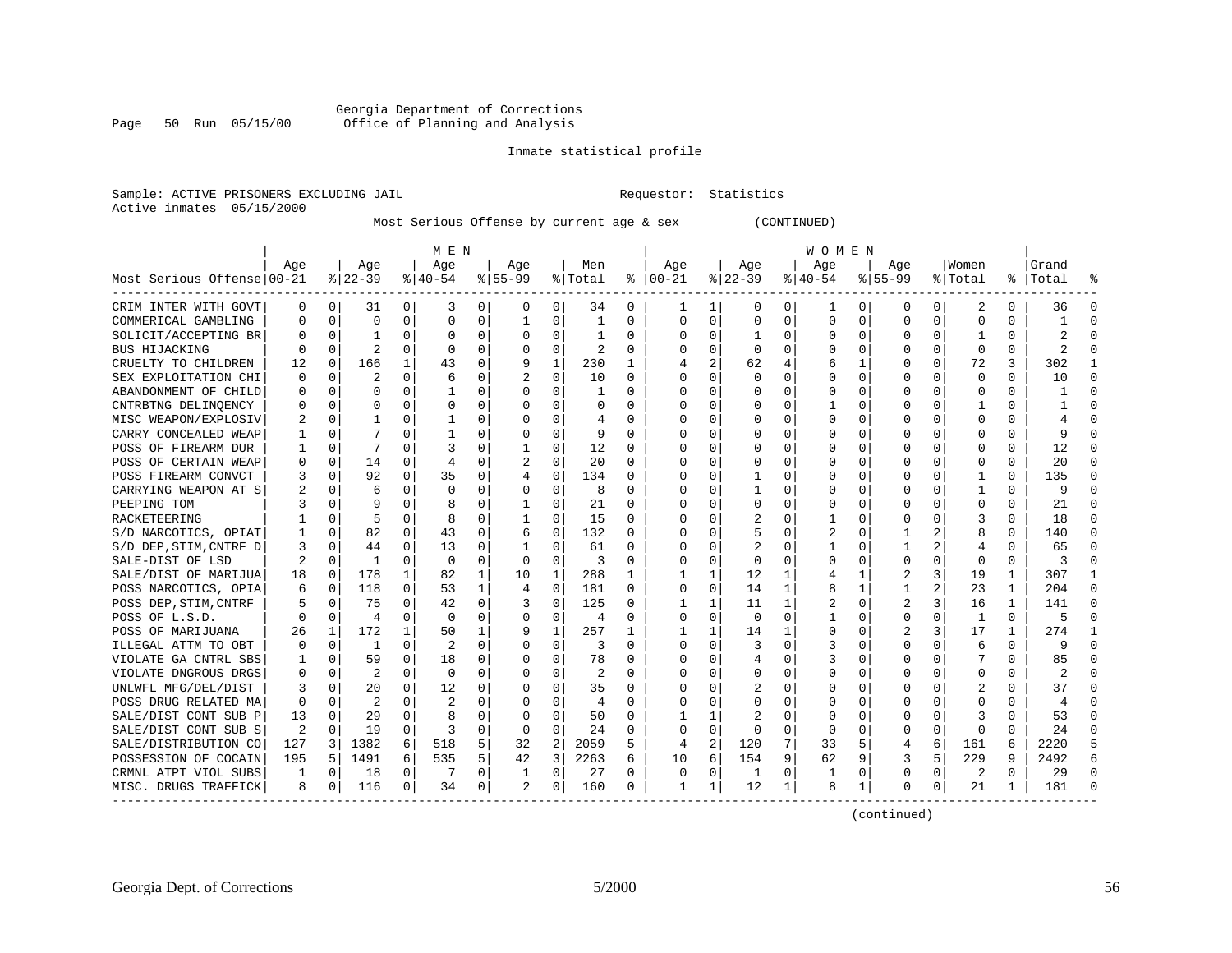#### Georgia Department of Corrections<br>Page 51 Run 05/15/00 office of Planning and Analysis Page 51 Run 05/15/00 Office of Planning and Analysis

#### Inmate statistical profile

|  |                           | Sample: ACTIVE PRISONERS EXCLUDING JAI |  |
|--|---------------------------|----------------------------------------|--|
|  | Active inmates 05/15/2000 |                                        |  |

IL Requestor: Statistics

Most Serious Offense by current age & sex (CONTINUED)

|                            |          |          |          |              | M E N          |          |           |              |         |          |          |             |           |          | W O M E N |             |             |              |                         |              |           |        |
|----------------------------|----------|----------|----------|--------------|----------------|----------|-----------|--------------|---------|----------|----------|-------------|-----------|----------|-----------|-------------|-------------|--------------|-------------------------|--------------|-----------|--------|
|                            | Age      |          | Age      |              | Age            |          | Age       |              | Men     |          | Age      |             | Age       |          | Age       |             | Age         |              | Women                   |              | Grand     |        |
| Most Serious Offense 00-21 |          |          | $ 22-39$ |              | $8 40-54$      |          | $8 55-99$ |              | % Total | ႜ        | $ 00-21$ |             | $ 22-39 $ |          | $ 40-54 $ |             | $8155 - 99$ |              | % Total                 |              | %   Total | ႜ      |
| COCAINE LESS 200 GRA       | 11       | $\Omega$ | 327      | 1            | 98             | 1        | 20        | 1            | 456     | 1        | 0        | 0           | 14        | 1        | 9         |             | O           | $\Omega$     | 23                      | 1            | 479       |        |
| COCAINE 201-400 GRAM       | $\Omega$ | $\Omega$ | 45       | $\Omega$     | 11             | $\Omega$ |           | 0            | 57      | $\Omega$ | $\Omega$ | $\Omega$    | 4         | $\Omega$ |           | $\mathbf 0$ |             | 2            | 8                       | $\Omega$     | 65        | ∩      |
| COCAINE 401 OR MORE        | 2        | $\Omega$ | 86       | $\Omega$     | 26             | 0        |           | 0            | 117     | 0        |          | 1           | 8         | 0        |           | 0           | O           | $\Omega$     | 10                      | $\Omega$     | 127       | $\cap$ |
| NARCOTICS LESS 14 GR       |          | 0        |          | 0            | $\overline{c}$ | 0        |           | 0            | 3       | U        |          | 0           | U         | 0        |           | 0           | O           | 0            | 0                       | $\Omega$     |           |        |
| NARCOTICS 15-28 GRAM       | O        | $\Omega$ | 2        | $\cap$       | $\Omega$       | O        |           | $\Omega$     | 2       | 0        |          | $\Omega$    |           | $\Omega$ |           | $\Omega$    | O           | <sup>n</sup> | $\Omega$                | 0            |           |        |
| NARCOTICS 29 MORE GR       | U        | $\cap$   |          | <sup>n</sup> | 2              | O        |           | $\Omega$     |         | U        |          | $\Omega$    | ∩         | $\Omega$ |           | ∩           | n           | <sup>n</sup> | ∩                       | <sup>n</sup> |           |        |
| MARIJUANA 101-2000 P       |          | 0        | 8        | 0            | 6              | 0        |           | $\Omega$     | 16      | U        | O        | 0           |           | 0        |           | $\Omega$    | O           | 0            |                         | 0            |           |        |
| MARIJUANA 2001-10000       | 0        | $\Omega$ |          | 0            | 0              | 0        | O         | 0            |         | 0        | C        | 0           | 0         | 0        | O         | $\Omega$    | O           | 0            | 0                       | 0            |           | n      |
| TRFFKNG MTHAQUALONE>       |          | $\Omega$ |          | $\Omega$     | $\Omega$       | 0        |           | $\Omega$     |         | U        |          | $\Omega$    |           | $\Omega$ |           | $\Omega$    | 0           | $\Omega$     | O                       | 0            |           |        |
| AMPHETAMINE 28-199 G       | O        | $\Omega$ | 13       | 0            | 12             | U        |           | $\Omega$     | 26      | 0        | n        | $\Omega$    |           | $\Omega$ |           | $\Omega$    | n           | <sup>n</sup> |                         | 0            | 28        |        |
| AMPHETAMINE 200-399        |          | $\Omega$ |          |              | $\cap$         | O        |           | $\Omega$     | 4       | U        | C        | $\Omega$    |           | O        |           | $\Omega$    | n           |              |                         | <sup>n</sup> |           |        |
| AMPHETAMINE 400+ GRA       |          | $\Omega$ |          |              | 0              | 0        |           | $\Omega$     | 8       | U        |          | 0           |           | O        |           | 0           |             | 0            |                         | 0            |           |        |
| USE COMM FACLTY VIO        |          | $\Omega$ |          | 0            | 2              | 0        |           | $\Omega$     | 5       | 0        | n        | $\Omega$    | $\Omega$  | $\Omega$ | O         | 0           | O           | 0            | O                       | 0            |           | n      |
| ATT/CONSPRCY COMMT C       |          | $\Omega$ | 16       | O            |                | U        |           | $\Omega$     | 20      | U        |          | 0           |           | 0        |           | 0           | O           | O            |                         | 0            | 23        |        |
| ILLGL DIST CONTRLLD        |          | $\Omega$ | $\Omega$ | U            |                | 0        |           | 0            |         | U        |          | 0           | $\Omega$  | O        | O         | $\Omega$    | O           | 0            | $\Omega$                | 0            |           |        |
| VIOL MOTOR VEHICLE L       |          | $\Omega$ | 68       | 0            | 42             | U        |           | $\Omega$     | 115     | U        |          | 0           | 9         | 1        |           | $\Omega$    | 0           | $\Omega$     | 11                      | 0            | 126       |        |
| DRVNG HABTL VIOLATOR       | 0        | $\Omega$ | 229      | 1            | 212            | 2        | 31        | 2            | 472     |          | n        | 0           |           | $\Omega$ | 4         |             |             | 2            | 12                      | 0            | 484       |        |
| HABIT TRAF VOIL/IMPA       | U        | $\Omega$ |          | 0            | 9              | O        |           | 0            | 15      | 0        | C        | $\Omega$    | $\Omega$  | O        | U         | $\Omega$    | O           | 0            | $\Omega$                | 0            | 15        | ∩      |
| HABIT TRAF VIOL/OTHE       |          | $\Omega$ |          | 0            | O              | U        |           | $\Omega$     | 2       | 0        |          | $\Omega$    |           | $\Omega$ |           | $\Omega$    | O           | 0            | <sup>0</sup>            | O            | ◢.        |        |
| MISC. MRALS/PBLIC H,       |          | $\cap$   |          | 0            |                | U        | O         | <sup>0</sup> | 3       | U        | O        | $\Omega$    | U         | $\Omega$ |           | $\Omega$    | O           | 0            | O                       | 0            |           |        |
| MISC CORRECTIONL INS       | O        | $\Omega$ |          | 0            |                | U        |           | 0            | 5       | U        | C        | 0           |           | O        | U         | 0           | O           | 0            | C                       | 0            |           |        |
| VIOLATION OTHR STATE       | $\Omega$ | $\Omega$ | 1        | 0            |                | U        | ∩         | 0            | 2       | 0        | O        | $\Omega$    | $\Omega$  | O        | O         | 0           | O           | $\Omega$     | 0                       | 0            |           | n      |
| CONSPIRACY                 |          | 1        | 50       | 0            | 12             | U        |           | 0            | 87      | U        |          | 1           | 12        | 1        |           | 0           | O           | $\Omega$     | 16                      | 1            | 103       |        |
| CRIMINAL ATTEMPT           |          | $\Omega$ | 29       | 0            | 5              | U        |           | $\Omega$     | 40      | 0        |          | $\Omega$    | -1        | $\Omega$ |           | $\Omega$    | O           | 0            | $\overline{\mathbf{c}}$ | 0            | 42        |        |
| AIRCRAFT HIJACKING         |          | $\cap$   | 1        | ∩            | O              | U        |           | O            |         | U        |          | 0           | $\Omega$  | O        | U         | $\Omega$    | U           | <sup>n</sup> | ∩                       | 0            |           |        |
| CRIMINAL SOLICITATIO       |          | $\Omega$ |          | $\Omega$     |                | 0        |           | $\Omega$     | 9       | U        |          | 0           | U         | $\Omega$ |           | $\Omega$    | O           | $\Omega$     | C                       | $\Omega$     | q         |        |
| PARTY TO A CRIME           |          | 0        |          | 0            | 4              | 0        | ∩         | $\Omega$     | 12      | 0        |          | 1           | 0         | $\Omega$ | 0         | $\Omega$    | O           | $\Omega$     |                         | 0            | 13        | ∩      |
| CRIMINAL TRESPASSING       |          | 0        |          | 0            |                | 0        |           | 0            | 2       | 0        |          | 0           |           | 0        |           | 0           | 0           | 0            |                         | 0            | 2         |        |
| GANG PARTICIPATION         | 1        | 0        | O        | 0            | $\Omega$       | 0        | $\Omega$  | 0            |         | U        | $\Omega$ | $\mathbf 0$ | U         | $\Omega$ | $\Omega$  | 0           | O           | 0            | $\Omega$                | 0            |           |        |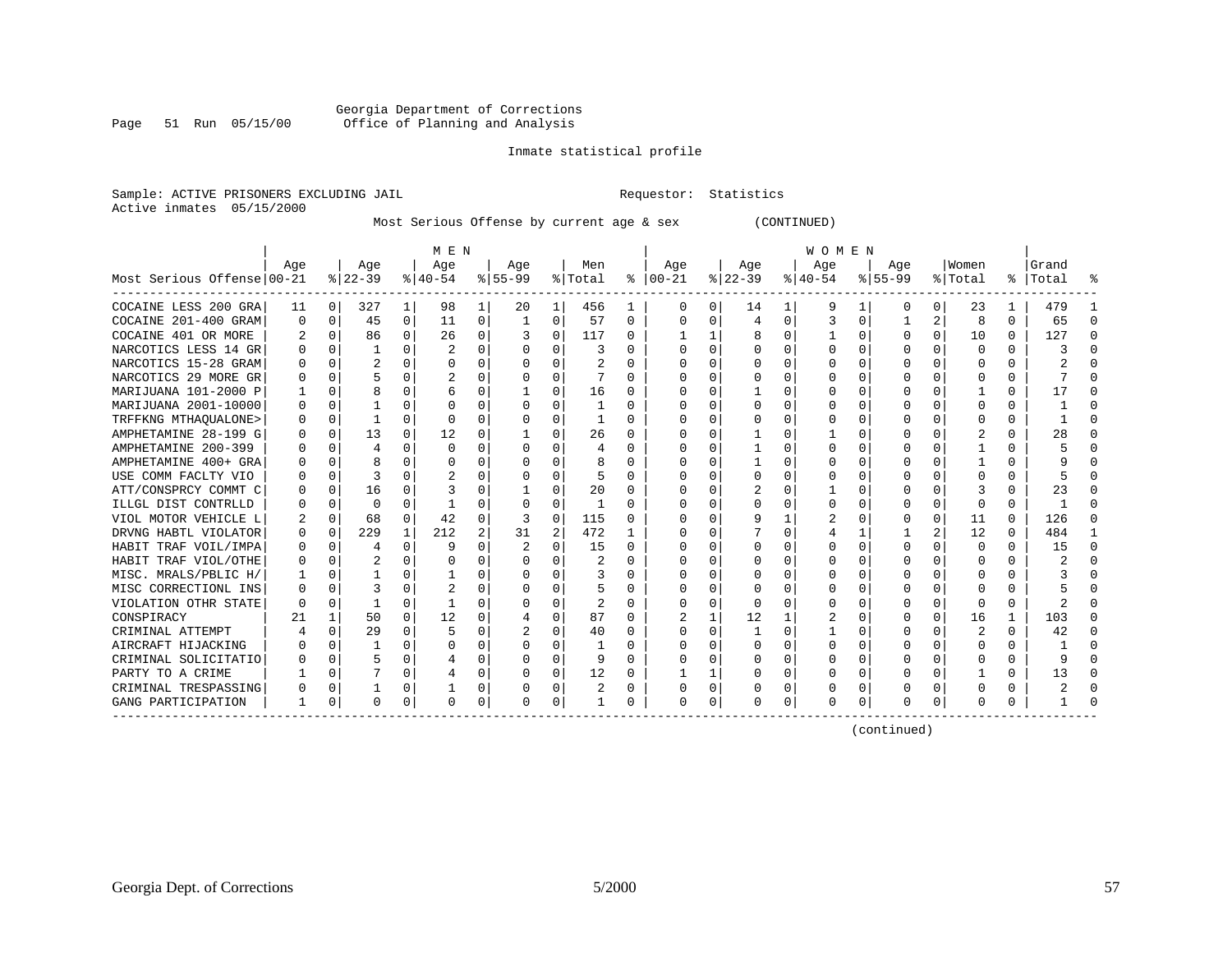|      |  |                 |  |  | Georgia Department of Corrections |  |  |
|------|--|-----------------|--|--|-----------------------------------|--|--|
| Page |  | 52 Run 05/15/00 |  |  | Office of Planning and Analysis   |  |  |

### Inmate statistical profile

| Sample: ACTIVE PRISONERS EXCLUDING JAIL<br>05/15/2000<br>Active inmates |      |                    | Statistics<br>Requestor:  |                    |                                           |              |                  |                                  |                    |                  |                      |  |  |
|-------------------------------------------------------------------------|------|--------------------|---------------------------|--------------------|-------------------------------------------|--------------|------------------|----------------------------------|--------------------|------------------|----------------------|--|--|
|                                                                         |      |                    |                           |                    | Most Serious Offense by current age & sex |              | (CONTINUED)      |                                  |                    |                  |                      |  |  |
| Most Serious Offense 00-21                                              | Age  | Age<br>$8 22-39$   | M E N<br>Age<br>$8 40-54$ | Age<br>$8155 - 99$ | Men<br>$\frac{6}{6}$<br>% Total           | Age<br>00-21 | Age<br>$ 22-39 $ | <b>WOMEN</b><br>Age<br>$8 40-54$ | Age<br>$8155 - 99$ | Women<br>% Total | Grand<br>%   Total % |  |  |
| Total reported                                                          |      | 3790 100 24964 100 | 9887 100                  |                    | 1429 100 40070 100                        | 171 100      | 1672 100         | 656 100                          | 65 100             | 2564 100         | 42634 100            |  |  |
| Percent reported                                                        | 97.3 | 98.8               | 98.5                      | 99.2               | 98.6                                      | 96.1         | 96.6             | 97.8                             | 98.5               | 96.9             | 98.5                 |  |  |
| NOT REPORTED                                                            | 107  | 301                | 152                       | 11                 | 571                                       | $7^{\circ}$  | 59               | 15                               |                    | 82               | 653                  |  |  |
| Total                                                                   | 3897 | 25265              | 10039                     | 1440               | 40641                                     | 178          | 1731             | 671                              | 66                 | 2646             | 43287                |  |  |